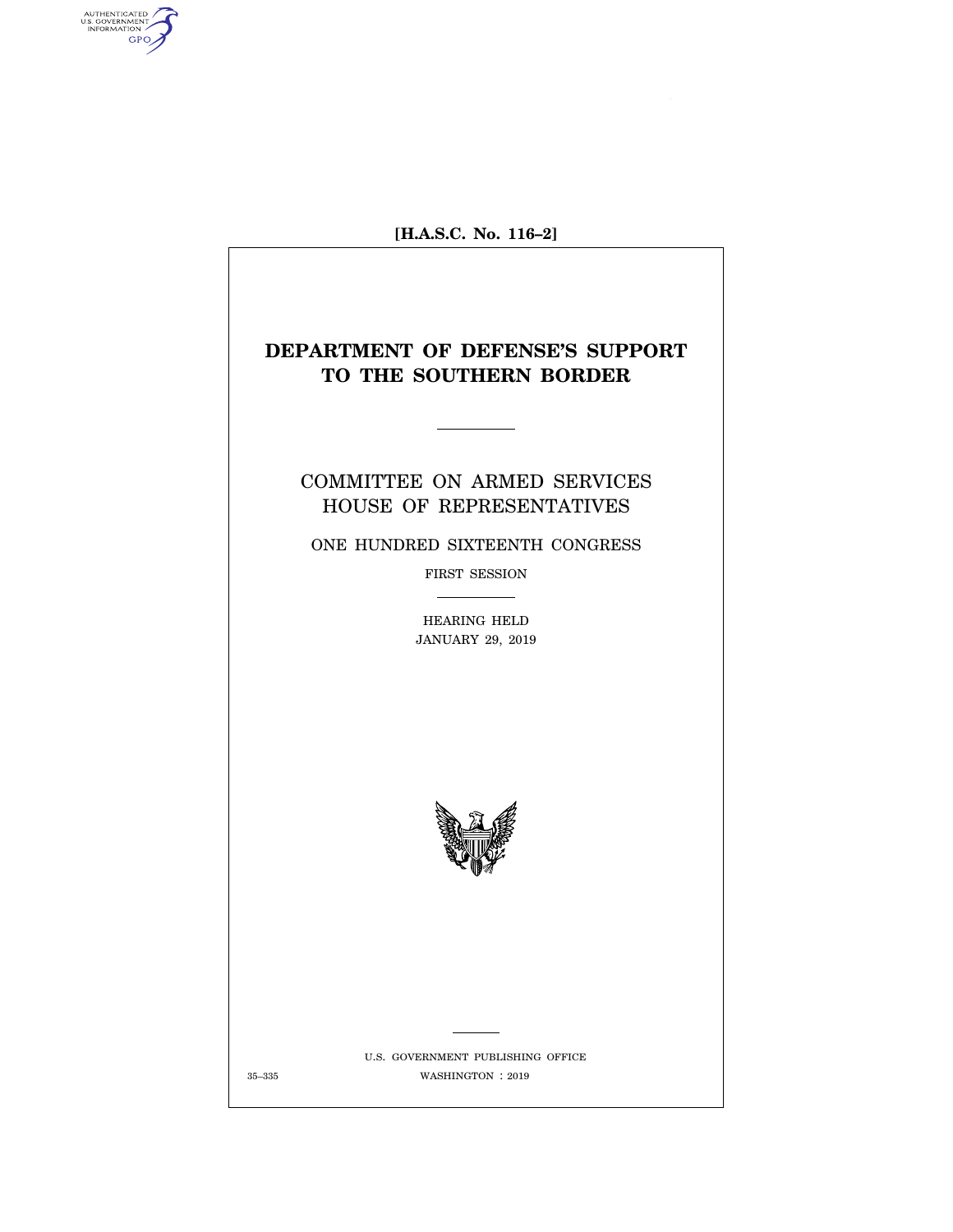# COMMITTEE ON ARMED SERVICES

### ONE HUNDRED SIXTEENTH CONGRESS

ADAM SMITH, Washington, *Chairman* 

SUSAN A. DAVIS, California JAMES R. LANGEVIN, Rhode Island RICK LARSEN, Washington JIM COOPER, Tennessee JOE COURTNEY, Connecticut JOHN GARAMENDI, California JACKIE SPEIER, California TULSI GABBARD, Hawaii DONALD NORCROSS, New Jersey RUBEN GALLEGO, Arizona SETH MOULTON, Massachusetts SALUD O. CARBAJAL, California ANTHONY G. BROWN, Maryland, *Vice Chair*  RO KHANNA, California WILLIAM R. KEATING, Massachusetts FILEMON VELA, Texas ANDY KIM, New Jersey KENDRA S. HORN, Oklahoma GILBERT RAY CISNEROS, Jr., California CHRISSY HOULAHAN, Pennsylvania JASON CROW, Colorado XOCHITL TORRES SMALL, New Mexico ELISSA SLOTKIN, Michigan MIKIE SHERRILL, New Jersey KATIE HILL, California VERONICA ESCOBAR, Texas DEBRA A. HAALAND, New Mexico JARED F. GOLDEN, Maine LORI TRAHAN, Massachusetts ELAINE G. LURIA, Virginia

WILLIAM M. "MAC" THORNBERRY, Texas JOE WILSON, South Carolina ROB BISHOP, Utah MICHAEL R. TURNER, Ohio MIKE ROGERS, Alabama K. MICHAEL CONAWAY, Texas DOUG LAMBORN, Colorado ROBERT J. WITTMAN, Virginia VICKY HARTZLER, Missouri AUSTIN SCOTT, Georgia MO BROOKS, Alabama PAUL COOK, California BRADLEY BYRNE, Alabama SAM GRAVES, Missouri ELISE M. STEFANIK, New York SCOTT DESJARLAIS, Tennessee RALPH LEE ABRAHAM, Louisiana TRENT KELLY, Mississippi MIKE GALLAGHER, Wisconsin MATT GAETZ, Florida DON BACON, Nebraska JIM BANKS, Indiana LIZ CHENEY, Wyoming PAUL MITCHELL, Michigan JACK BERGMAN, Michigan MICHAEL WALTZ, Florida

PAUL ARCANGELI, *Staff Director*  WILLIAM S. JOHNSON, *Counsel*  KIM LEHN, *Professional Staff Member*  JUSTIN LYNCH, *Clerk*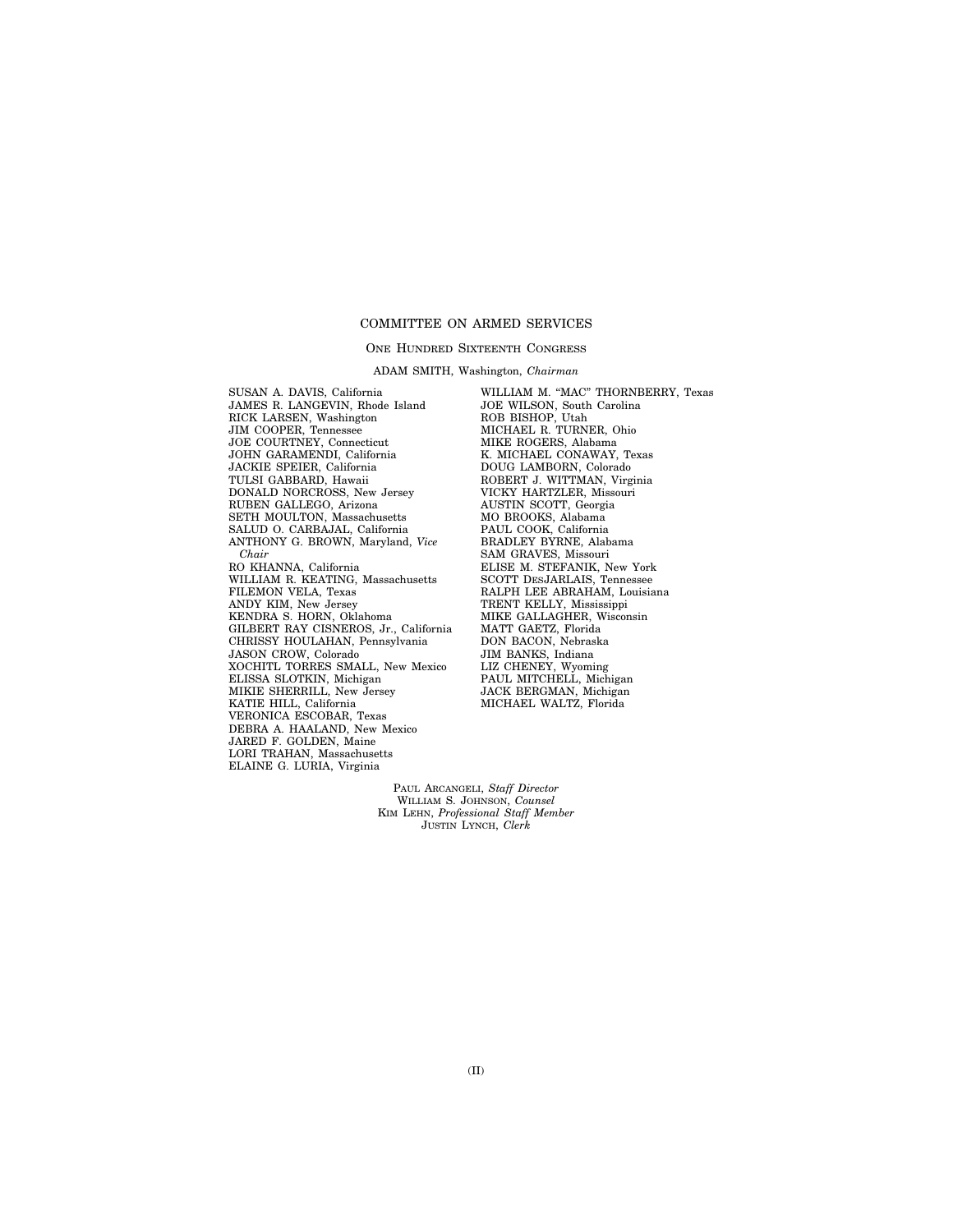# C O N T E N T S

Page

# STATEMENTS PRESENTED BY MEMBERS OF CONGRESS

| Smith, Hon. Adam, a Representative from Washington, Chairman, Committee |   |
|-------------------------------------------------------------------------|---|
|                                                                         |   |
| Thornberry, Hon. William M. "Mac," a Representative from Texas, Ranking |   |
|                                                                         | 3 |
|                                                                         |   |
| <b>WITNESSES</b>                                                        |   |

| Gilday, VADM Michael, USN, Director of Operations (J3), Joint Staff        |  |
|----------------------------------------------------------------------------|--|
| Rood, Hon. John, Under Secretary of Defense for Policy, Office of the Sec- |  |

# APPENDIX

| 59 |
|----|
|    |
|    |
|    |
| 75 |
| 73 |
| 75 |
| 72 |
| 73 |
| 67 |
|    |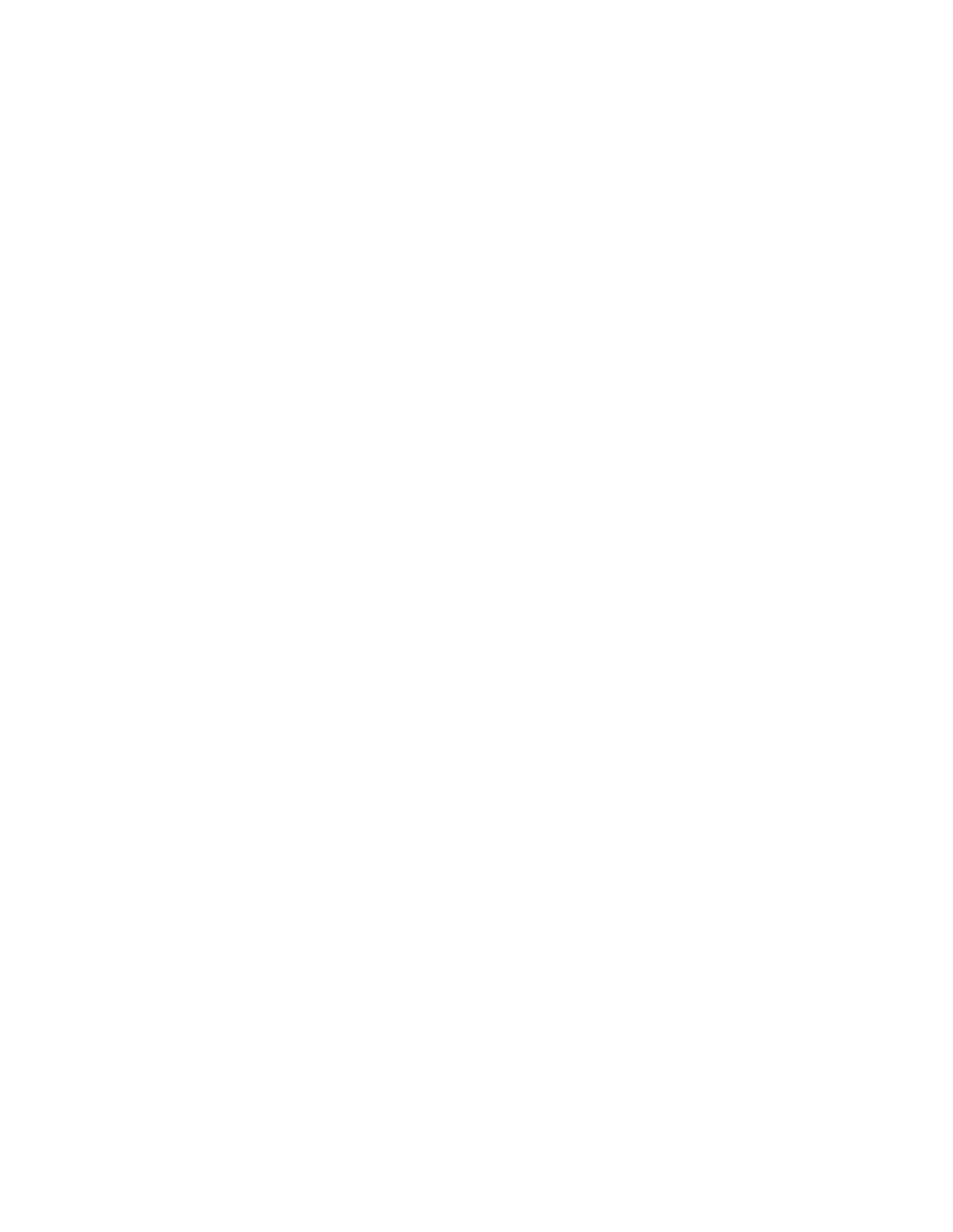## **DEPARTMENT OF DEFENSE'S SUPPORT TO THE SOUTHERN BORDER**

HOUSE OF REPRESENTATIVES, COMMITTEE ON ARMED SERVICES, *Washington, DC, Tuesday, January 29, 2019.* 

The committee met, pursuant to call, at 10:00 a.m., in Room 2118, Rayburn House Office Building, Hon. Adam Smith (chairman of the committee) presiding.

### **OPENING STATEMENT OF HON. ADAM SMITH, A REPRESENTA-TIVE FROM WASHINGTON, CHAIRMAN, COMMITTEE ON ARMED SERVICES**

The CHAIRMAN. Call the meeting to order, if everyone could please take their seats. Welcome. Since this is our first hearing as a new committee, just one quick sort of housekeeping measure. We talked a little bit during our organizational meeting about the 5 minute rule. I didn't get into the specifics of it.

So now that we have witnesses here, when each of you are asking questions, the 5-minute rule applies to the totality of your conversation, or at least I am going to try to have it be that way. So in other words, if you ask a question for 5 minutes, it doesn't mean that the witnesses then answer it for another 10; we try to stop it at 5.

Now, for the witnesses, I will not cut you off in mid-sentence, but the second it hits that 5 minute, there will be a light little tapping, just to remind you that we are supposed to move on to the next person and if you could summarize at that point that would be great.

I will try—like I said, I will try to let you finish the thought, and then also we always have the option of, you know, if you don't get to everything that was asked, there's the fail-safe, you know, we will take it for the record, we will submit it to your office when we get a chance.

But that is because, as you can see, we have a large interest in this subject and we want to try to get to everybody today, give every member a chance, if possible, to ask questions.

So the purpose of today's hearing is to discuss the deployments to the border that have been done of both Guard, Reserve, and Active Duty members of the military.

To help us understand this policy, the Pentagon has sent us the Secretary of Defense for Policy John Rood, thank you very much for being here; and the Director of Operations for the Joint Staff, Vice Admiral Michael Gilday. I appreciate you both being here and look forward to your testimony.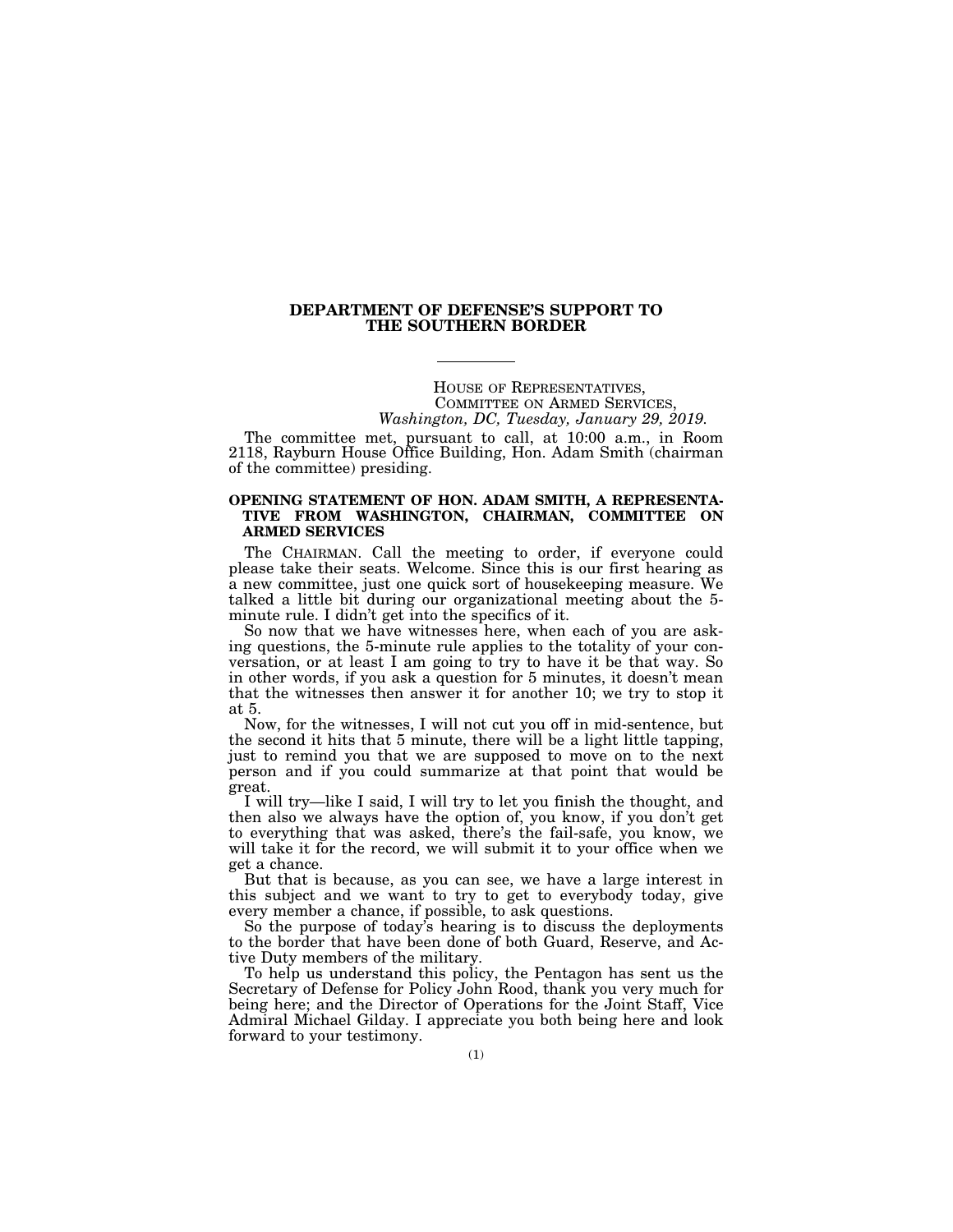We have a number of questions we want to figure out. First of all, it's just sort of the basics. How many Active Duty members have been sent? What is the plan going forward, how does that compare to the Guard and Reserve? Why did we choose Active Duty for part of this instead of the Guard and Reserve?

Because as most members of this committee know, there is a fairly substantial history of Presidents using members of the Guard and Reserve under title 32 for border security operations. What is a little bit more unusual is sending Active Duty personnel to the border. It's not unprecedented, but it has not been done before very often.

So this was an unusual step, and one of the biggest areas of question we have there is what is the impact of this on DOD [Department of Defense]? As this committee well knows, we fell way behind in readiness as a result of the Iraq war and the Afghanistan war, and just the tempo that the military had to go through, and we began to catch up on that, which is good.

But what impact does it have to readiness to send several thousand troops down to the southern border? It interrupts their training, it interrupts their dwell time. How is that impacting it? And also, we don't, to my knowledge, have a figure for what this has cost the Pentagon yet, so we want those details.

Another big piece of this is the reason Active Duty troops and Guard and Reserve were sent there in the first place was because there was a perceived crisis at the border. There really isn't that much evidence of that crisis.

Now, that is not to say that border security isn't a challenge, and in speaking for myself but also I believe for all of the people on this committee, we believe border security is enormously important and a challenge, something we have to continually try to figure out how to get right.

Not the primary jurisdiction of this committee, other committees are supposed to handle it, but we acknowledge its importance and the role that the military will occasionally play in helping it. But when you look at the statistics, the peak of our problem on the border was in 2004 and in 2005.

Consistently up to that point, there was over a million apprehensions of unauthorized attempted border crossings at the border. For the last several years, that number has been below 400,000, so roughly one-third of what it was.

And this didn't happen by accident. We made an investment in a bipartisan way. From 2005 forward, we have nearly doubled the number of Border Patrol agents. We have built 700 miles of wall. We have drones and sensors, and all manner of different efforts that have been taken to reduce the amount of unauthorized border crossings.

And as a result of that, we have actually had zero net migration from Mexico for I think going on 4 or 5 years. So while border security is always a challenge, there's really not much evidence that right at the moment it is a crisis that would call for the, if not unprecedented then highly unusual, step of sending Active Duty troops to the border.

We need to better understand not just that border security is a challenge, we get that. We get that drugs come across the border,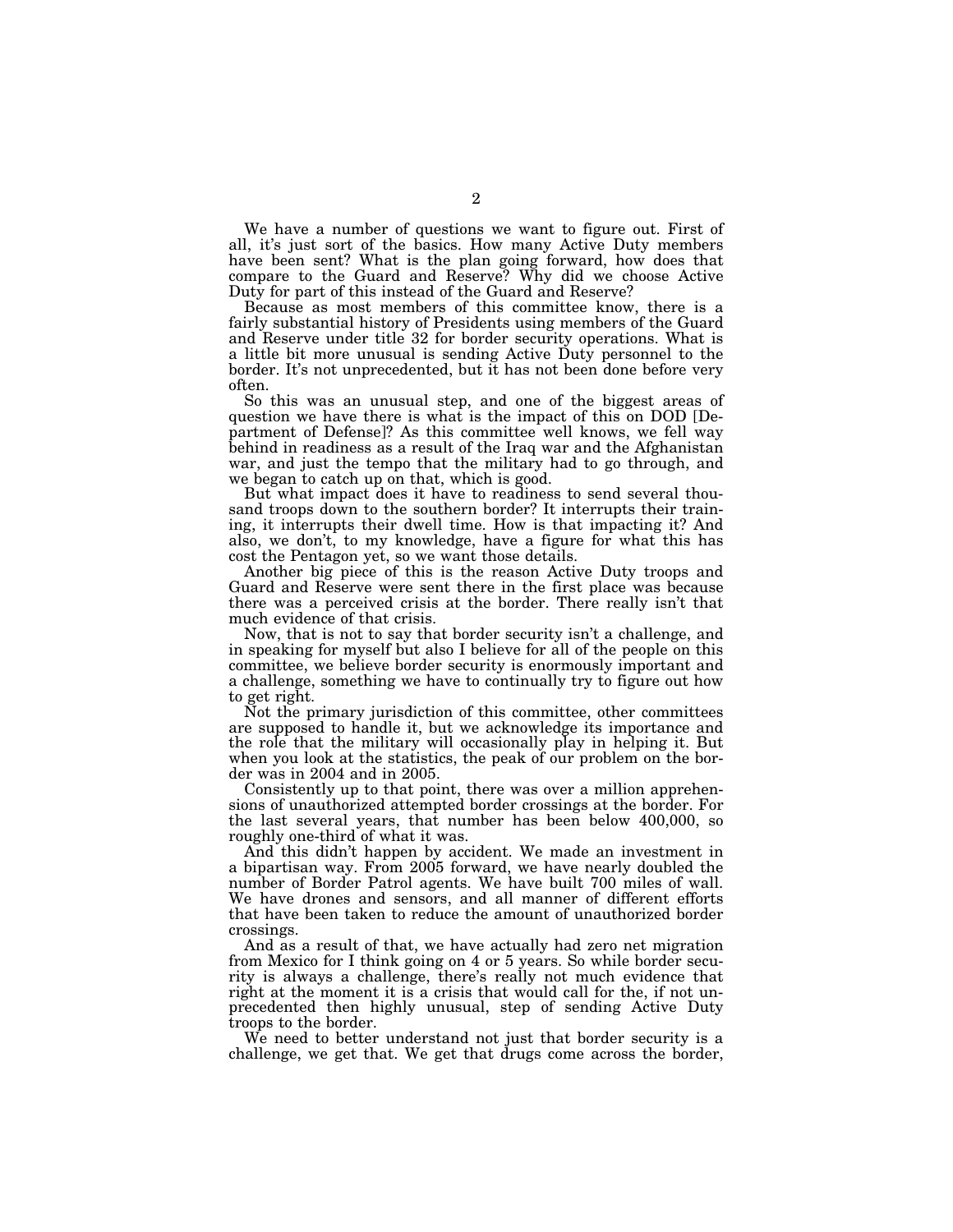although as has been very well documented they do not usually come across—you know, they come across through ports of entry. There are other areas where we need to spend money if we are going to try to get at that issue.

So if it is an issue, why all of a sudden now is it a crisis and what impact is it having on the military? And lastly, we have all heard much of the discussion about the possibility of the President declaring a state of emergency and taking money from a variety of different places in order to build a wall.

And when he is talking about a state of emergency, he is talking about taking the money pretty much exclusively to build a wall. And, you know, that is not this committee's primary area of debate, but certainly I think all members here have a strong opinion and don't be surprised if you get a question or two about that.

But when it comes to the declaration of the emergency, the President has fairly broad authority under a 1976 law to do that. He would have to justify that emergency, and I am certain it would be challenged in court, but the real big concern here is where does he find the money?<br>And if he is talking about building a wall, I know we have talked

about \$4 or \$5 billion right now, but the long-term cost of what he is talking about is much, much more than that. And the main the only pot of money, as I understand it, in the Pentagon that the President could go after, would come out of military construction.

I think there is a bipartisan opinion on this committee that we should not be taking Department of Defense dollars out of military construction, well, for anything, for a wall or anything else, because again we have a readiness challenge, that money needs to be spent there.

So what would the impact of that be is something we are going to be interested in. There are other pots of money that the President can go to. The primary one is the Army Corps of Engineers and those are for projects that are primarily focused on flood relief, not necessarily, not DOD priorities.

There are other pots of money but none of them are that big. I mean let's face it, when you look at the discretionary budget, the Department of Defense is where the money's at. So we are deeply concerned that if an emergency is declared, that money is going to be taken out of DOD for what some of us think is a questionable purpose, but whether you support the purpose or not, where that money is right now is important and we would not like to see it taken away.

With that, I will yield to the ranking member for his opening statement and I thank our witnesses again for appearing before us.

#### **STATEMENT OF HON. WILLIAM M. ''MAC'' THORNBERRY, A REPRESENTATIVE FROM TEXAS, RANKING MEMBER, COM-MITTEE ON ARMED SERVICES**

Mr. THORNBERRY. Let me join in welcoming our witnesses, thank you all for being here today. In my view, it is perfectly appropriate for our committee to examine the mission and the activities of our military on the southern border.

And I think that the questions the chairman asked at the beginning of his statement, what are we doing down there, how much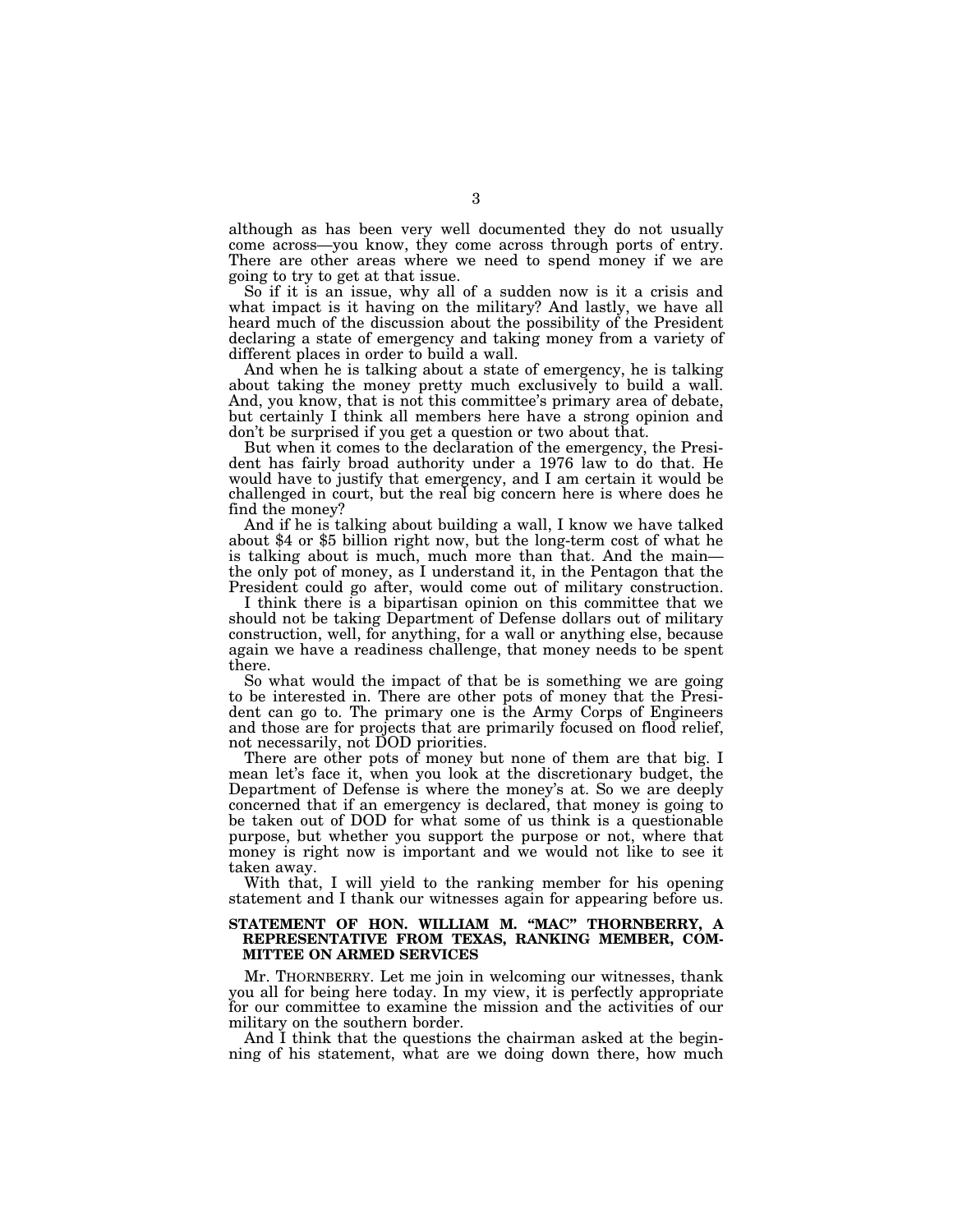does it cost, what effect does it have on readiness, and so forth are perfectly legitimate questions.

I do have concerns that the broader issues related to the immigration debate that are not the purview of this committee may be brought into this room, even though we have no jurisdiction and even though it threatens, at least, to begin us this year on a more partisan contentious note than we otherwise might.

I hope that does not happen. When it comes to DOD, I note that the briefing material prepared for us by the staff say that the previous five administrations have authorized the use of Armed Forces operating under title 10 authorities in support of border security.

And as a matter of fact, we tried to look at the various functions going back to at least the early 1990s that include things like surveillance and logistics and command and control and aviation support and a whole variety of things.

I noticed that in 1997 under President Clinton, the military was used for construction to build and improve physical barriers. I noted in 2012 under President Obama, the military was used for construction to install sensor equipment and so forth.

So I guess my takeaway, trying to put this a little in context is, number one, what the administration has done is in line with, consistent with, the sorts of things that we have asked the military to do for a long, long time.

My second takeaway is that under administrations of both parties and Congresses of both parties, we obviously aren't providing for adequate resources for border security, because we keep having to use the military to back up the Border Patrol when it ought to be their job to do it.

Now again, some of that takes us into areas outside of this committee, how much we do on border security, but clearly it has implications for us. And I hope that as we not only look at what we are doing today but put today's mission in context, going back what, 30 years or more, that it at least informs maybe decisions that are made outside of this room.

Thank you all again for being here, we look forward to your testimony and I yield back.

The CHAIRMAN. Thank you. That, gentlemen—please, it was— Mr. Rood you are going to go first.

Secretary ROOD. Yes, thank you.

The CHAIRMAN. Okay. And for the record, in your—in your books, there is a joint statement that they both provided for the committee.

### **STATEMENT OF HON. JOHN ROOD, UNDER SECRETARY OF DE-FENSE FOR POLICY, OFFICE OF THE SECRETARY OF DE-FENSE**

Secretary ROOD. Thank you. Mr. Chairman, Ranking Member Thornberry, other distinguished members of the committee, thank you for the opportunity to testify before you today on the Defense Department's support to the Department of Homeland Security U.S. Customs and Border Protection mission to secure the southern border of the United States.

The Department of Defense has a long history of supporting border security. DOD has supported efforts to secure U.S. borders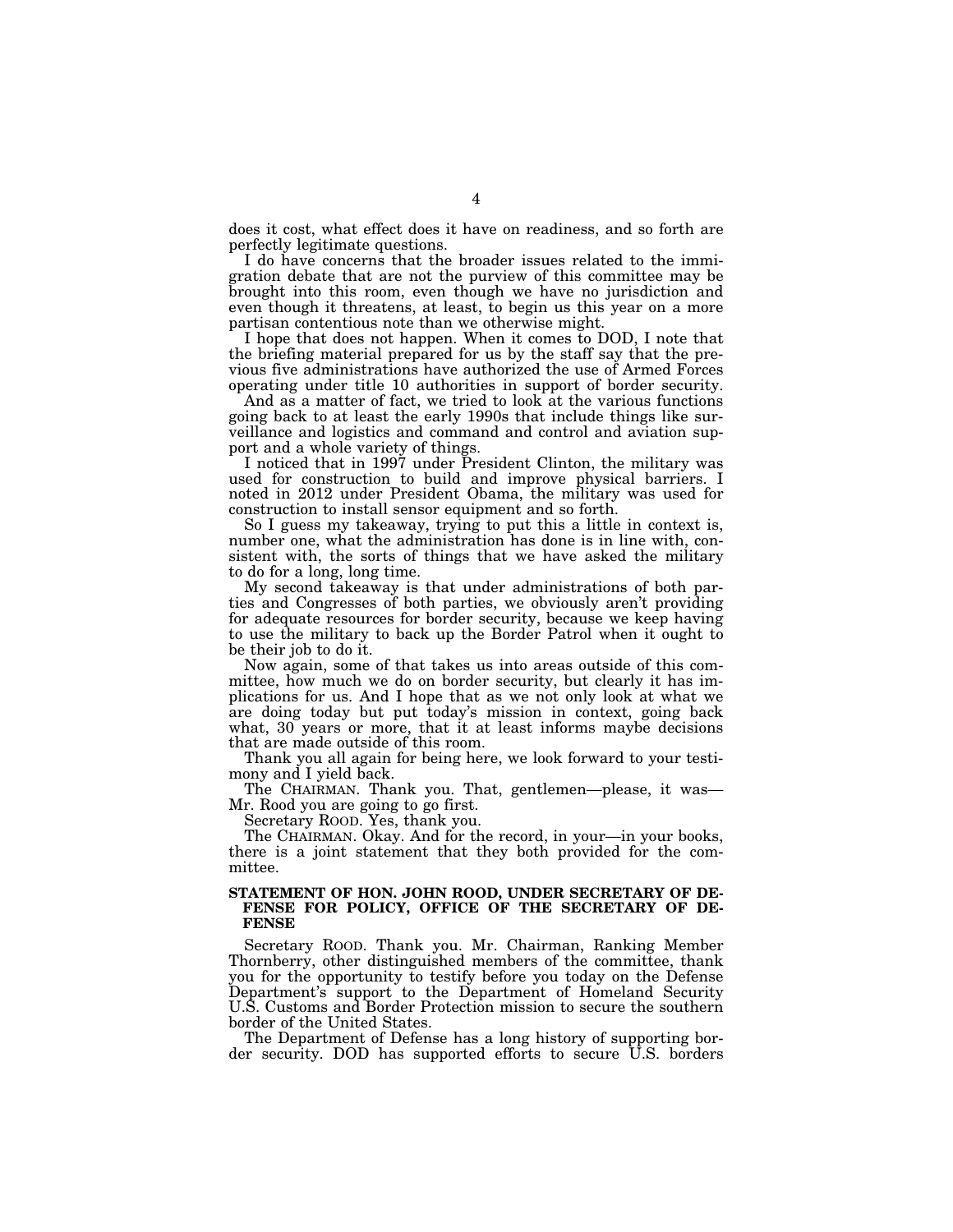since the early 1990s. DOD has supported civilian law enforcement border security activities, counter-drug activities, and activities to counter transnational organized crime and other transnational threats.

Active, Reserve, and National Guard personnel have provided operational military support such as aerial reconnaissance, ground surveillance, search and rescue support, and medical support. DOD has loaned facilities and special equipment such as aerostats, ground surveillance radars, and ground sensors to CBP, or Customs and Border Protection.

DOD has also provided temporary housing support to the Department of Health and Human Services, or HHS, as part of the national response to the surge of unaccompanied alien children, or UAC, at the U.S. southern border.

From 2012 to 2017, DOD provided shelter for nearly 16,000 unaccompanied alien children who received care, security, transportation, and medical services from HHS.

Consistent with section 2815 of the National Defense Authorization Act for Fiscal Year 2017, the Secretary of Defense certified that providing this sheltering support to HHS would not negatively affect military training, operations, readiness, or other military requirements, including National Guard and Reserve readiness.

At the direction of President Bush, in support of CBP's Operation Jump Start, DOD provided National Guard personnel—some 6,000 from June of 2006 to July of 2007 and some 3,000 from July of 2007 to July of 2008—to augment and enhance CBP's ability to execute its border security mission.

National Guard personnel provided aviation, engineering, medical, entry identification, communications, vehicle maintenance, administrative, and other non-law enforcement support. In addition, the National Guard improved the southern border's security infrastructure by building more than 38 miles of fence, 96 miles of vehicle barrier, more than 19 miles of new all-weather road, and conducting road repairs exceeding 700 miles.

At the direction of President Obama, DOD provided up to 1,200 National Guard personnel annually from 2010 to 2016 in support of CBP's Operation Phalanx. National Guard personnel provided aerial reconnaissance, analytical support, and support to counterdrug enforcement activities that enabled CBP to recruit and train additional officers to serve along the southern border.

DOD works closely with the Department of Homeland Security [DHS] on requests for assistance. Across the full range of support that DOD has provided DHS—border security support, disaster support, special event security support, and support for protection of the President—DOD has worked closely with DHS as that department develops its request for DOD assistance as deliberately, expeditiously, and as effectively as possible to meet mission needs.

DOD carefully considers all requests for assistance, including in order to determine whether DOD has the requested capabilities and resources and whether providing the requested assistance is consistent with the law.

When a request is approved, DOD works with the requester to select the right forces and resources to meet the requester's mission needs and to avoid or mitigate potential impacts on military readi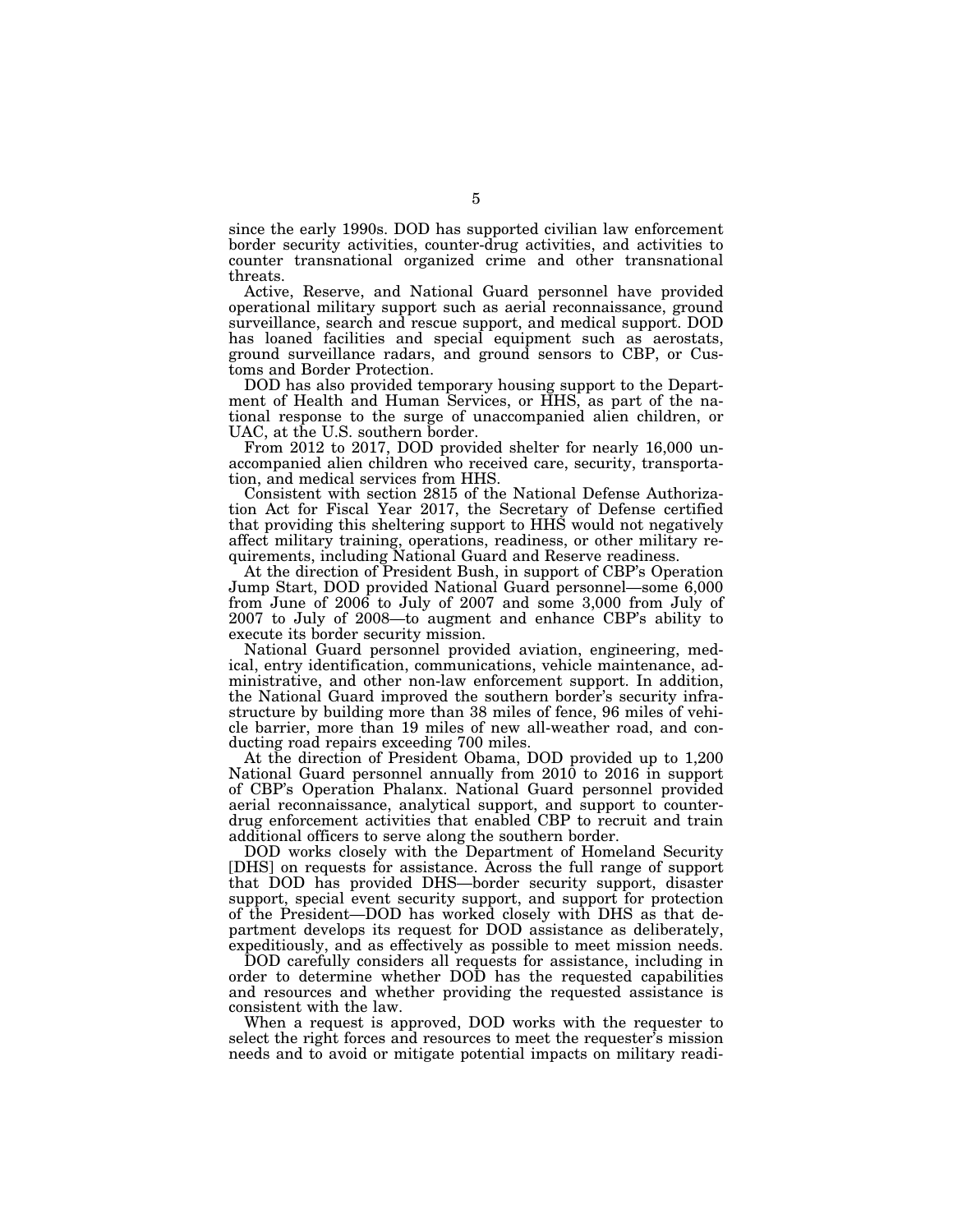ness. DOD has used the same process for every DHS request for assistance related to DHS's border security mission.

In our current type of support, in his April 4, 2018, memorandum titled, Securing the Southern Border of the United States, the President directed the Secretary of Defense to support DHS in, quote, securing the southern border and taking other necessary actions to stop the flow of deadly drugs and other contraband, gang members, and other criminals and illegal aliens into this country, end quote.

The President also directed the Secretary of Defense to request the use of the National Guard to assist in fulfilling this mission, pursuant to section 502 of title 32, and to use such other authorities as appropriate and consistent with applicable law.

The President also directed the Secretary of Defense and the Secretary of Homeland Security, in coordination with the Attorney General, to determine what other resources and actions are necessary to protect our southern border, including Federal law enforcement and U.S. military resources.

All of this military support has been, and will continue to be, provided consistent with the law, including the Posse Comitatus Act, section 1385, title 18. Military personnel have supported civilian law enforcement efforts but do not directly participate in law enforcement activities such as search, seizure, and arrest.

Military personnel protecting CBP personnel performing their Federal functions at points of entry are consistent with the April 1971 opinion of the Department of Justice Office of Legal Counsel, also complying with the Posse Comitatus Act.

So, Mr. Chairman, in conclusion, let me say the military's presence and support increase the effectiveness of CBP's border security operations, free U.S. Border Patrol agents to conduct law enforcement duties at the southern border, and enhance situational awareness to stem the tide of illegal immigration, human smuggling, and drug trafficking along the southern border.

The ongoing temporary DOD support is a continuation of the Department's long history of supporting DHS and CBP in their mission to secure the U.S. border. These decisions are far from static, and we continue to work with the services, the National Guard Bureau, and U.S. Northern Command to evaluate mission requirements and associated risks.

Mr. Chairman, thank you for the opportunity to testify today.

[The joint prepared statement of Secretary Rood and Admiral Gilday can be found in the Appendix on page 59.]

The CHAIRMAN. Thank you.

Admiral Gilday.

## **STATEMENT OF VADM MICHAEL GILDAY, USN, DIRECTOR OF OPERATIONS (J3), JOINT STAFF**

Admiral GILDAY. Good morning, Chairman Smith, Ranking Member Thornberry, distinguished members of the committee. Thank you for your support of the men and women in uniform who serve our Nation. And thanks for the opportunity this morning to address our military's support to the Department of Homeland Security in their mission to secure our southwest border.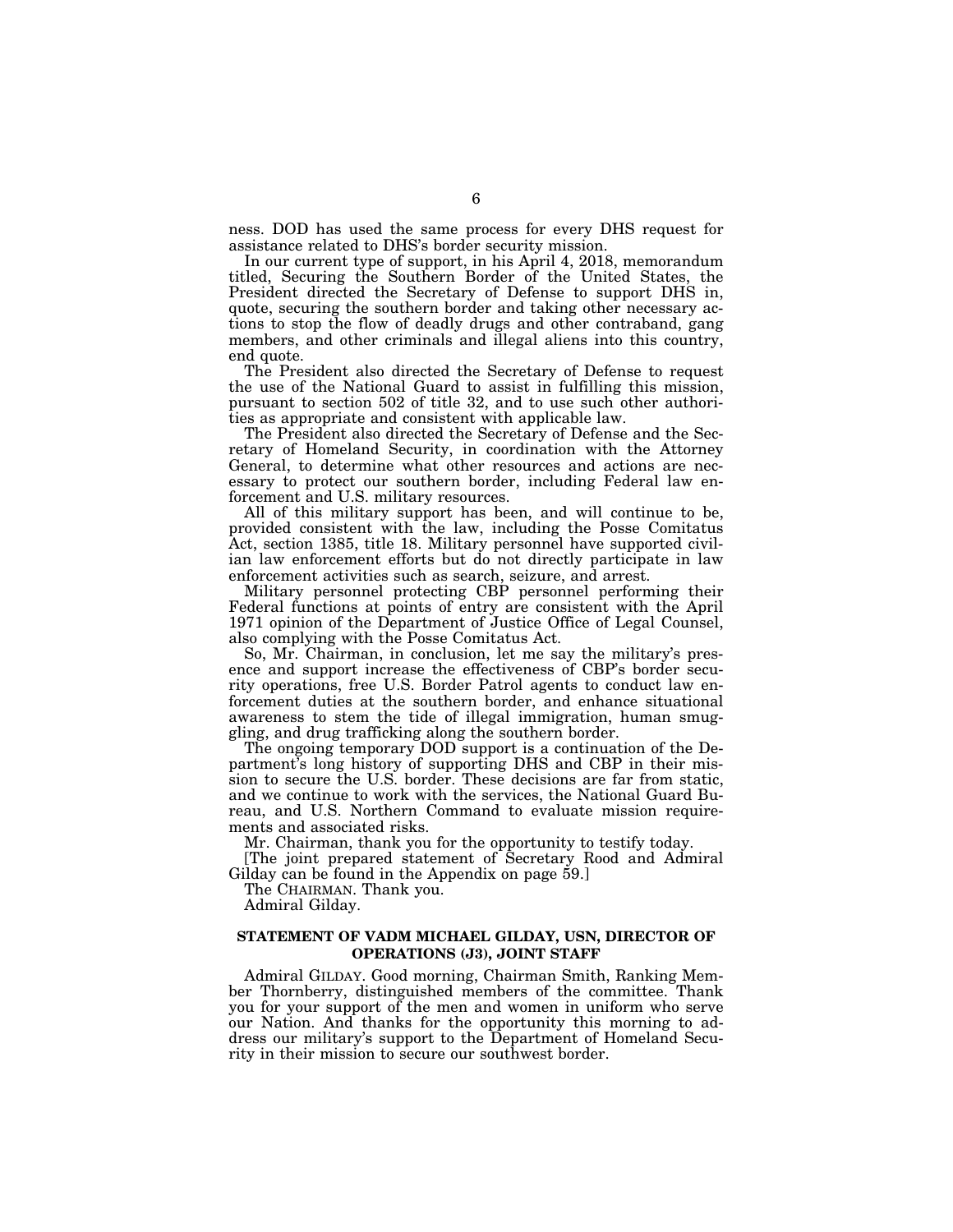As Secretary Rood mentioned, DOD has a well-established relationship with DHS. This includes our recent efforts to support the responses to hurricanes Michael and Florence, the wildfires in California, and our joint cybersecurity initiatives protecting our Nation's critical infrastructure.

DOD's mission of homeland defense is inextricably linked to DHS's mission of homeland security. There is no better example than the ongoing efforts of our Active and Guard personnel supporting Customs and Border Protection along our southern border today.

Since the Commander in Chief directed the military to support DHS in securing the southern—the southern border in April, National Guard personnel have supported CBP Operation Guardian Support, augmenting CBP efforts to secure the border by performing administrative, logistical, and operational support tasks from April to the present day.

Active Duty military personnel have supported CBP's Operation Secure Line since October in the areas of aviation, engineering, facilities, and medical support, and by providing protection for CBP personnel while they perform their Federal functions at our ports of entry.

This support is now transitioning to the operation of mobile surveillance cameras in support of CBP in all nine border patrol sectors across four States and the placement of concertina wire on existing barriers at areas designated by CBP between ports of entry in Arizona and in California.

We believe that our military's presence and support have served to increase the effectiveness of CBP's border security operation by enabling them to focus on their law enforcement duties at our ports of entry.

Our strong partnership with DHS has allowed us to match their mission requirements to existing core competencies of our Guard and Active force, while operating under existing DOD authorities. Thus far, the results have been very successful.

I would like to thank you again for your support and for the opportunity to appear before the committee. I look forward to taking your questions.

The CHAIRMAN. Thank you, gentlemen. Could you give us the specifics, as a starting point, on the Active Duty troops that were deployed, when they were first deployed, how many are there now, and how long they are supposed to be there for.

Secretary ROOD. With regard to Active Duty troops, sir, we presently have just a little under 2,300—or excuse me, just over 2,300 Active Duty troops. They are scheduled, right now, to be deployed through January of 2019.

One portion of them has been approved to be deployed through January of 2019. There will be additional deployments of Active Duty troops that will go through the end of this fiscal year, September 30th, in response to the latest request from the Department of Homeland Security.

The CHAIRMAN. And what was the original number was, like, 5,600 I believe, something like that? How long were that many troops there?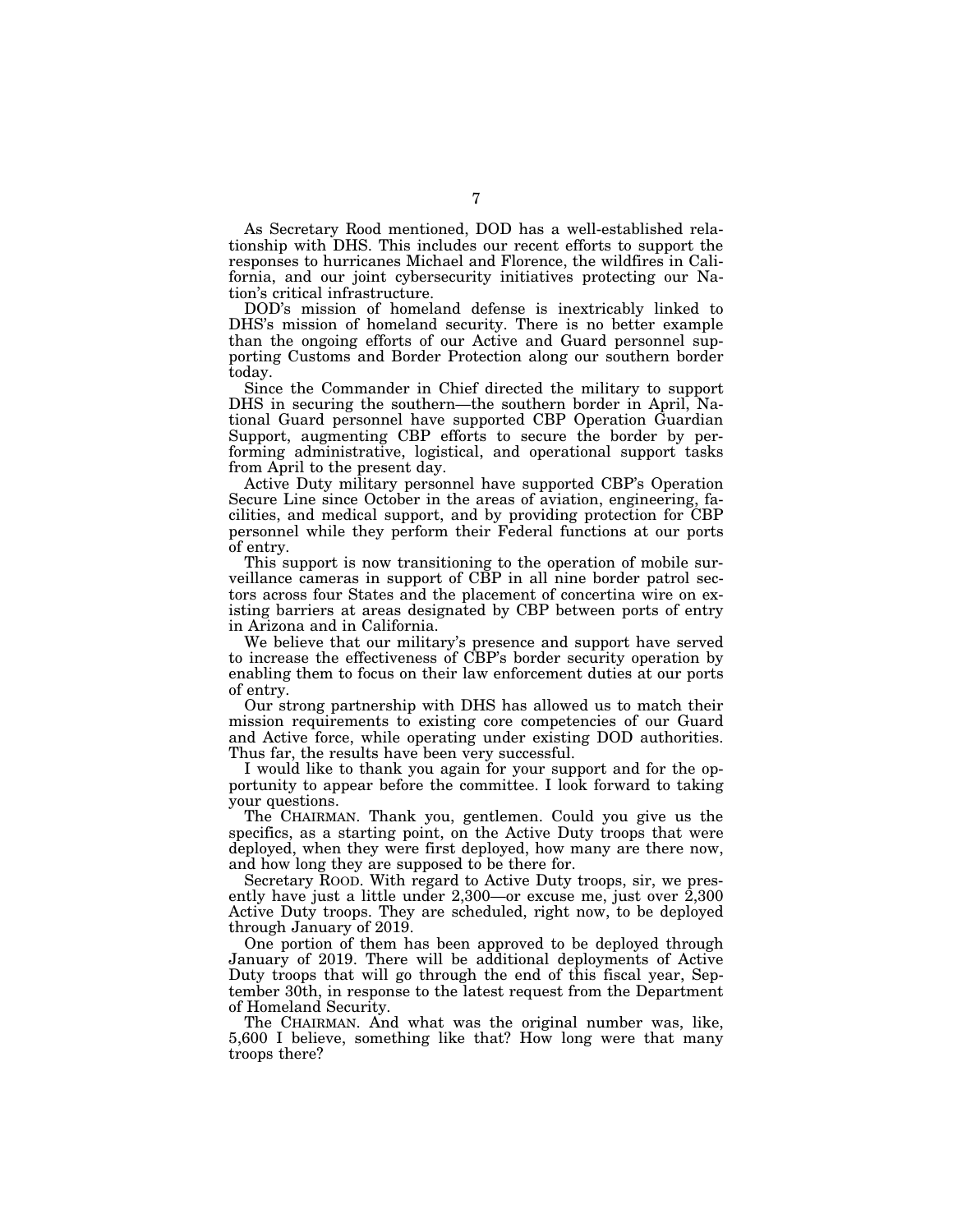Secretary ROOD. There's a combination, sir, of National Guard and Active Duty troops that were deployed, and the numbers fluctuate. And so as you recall——

The CHAIRMAN. I know the numbers—I am sorry, I know the numbers fluctuate. But the number of Active Duty troops that were sent there in the first place—and I am focused on the Active Duty piece—I believe was 5,600. Is that correct?

Secretary ROOD. It was about 5,900.

The CHAIRMAN. 5,900. Okay.

Secretary ROOD. And that was at the beginning of November.

The CHAIRMAN. And that is the part that is kind of different from everything else, here. Most of what Mr. Thornberry referred to in terms of the Active Duty side of it is under title 10. We have provided equipment, sensors, and various other things.

It is very, very rare to send Active Duty troops to the border. We have used the Guard and Reserve consistently. And what was different about this set of circumstances that made us send, 5,800 Active Duty troops to the border? I don't see it.

Admiral GILDAY. Sir, I will provide some context——

The CHAIRMAN. I am sorry, could you pull the microphone a little closer to you, there?

Admiral GILDAY. Yes, sir.

The CHAIRMAN. These things are not as sensitive as they could be.

Admiral GILDAY. Is that better?

The CHAIRMAN. That is much better, yes.

Admiral GILDAY. At that particular time, the group of migrants that were massing in southern Mexico was approaching about 10,000. And at that time, we weren't sure, DHS wasn't sure, which route or routes that they were going to take to the southwest border. There were four or five different routes that they could have come by.

There was some concern with respect to timing, on whether they were going to go by foot, whether they were going to go by vehicle, or whether they were going to go by rail.

So at that time, the President directed that we examine options to augment CBP at the border so that they could mass their personnel at the ports of entry, and we could provide an augmentation force to allow them to do that.

The CHAIRMAN. And did those—those border caravans all went to the ports of entry, did they not?

Admiral GILDAY. Sir, they actually all went to the ports of entry in California, initially.

The CHAIRMAN. Right.

Admiral GILDAY. Yes, sir.

The CHAIRMAN. It's kind of what they said they were going to do, from what I was reading, anyway.

Admiral GILDAY. Sir, not initially. So they made that determination when they arrived in Mexico City, but at the time they were down in Hidalgo, we didn't know where they were going to go. We didn't know if they were going to go to Brownsville or if they were going to go to New Mexico.

The CHAIRMAN. Just for reference, Mexico City is a pretty fair distance from the border. And for the most part, these people are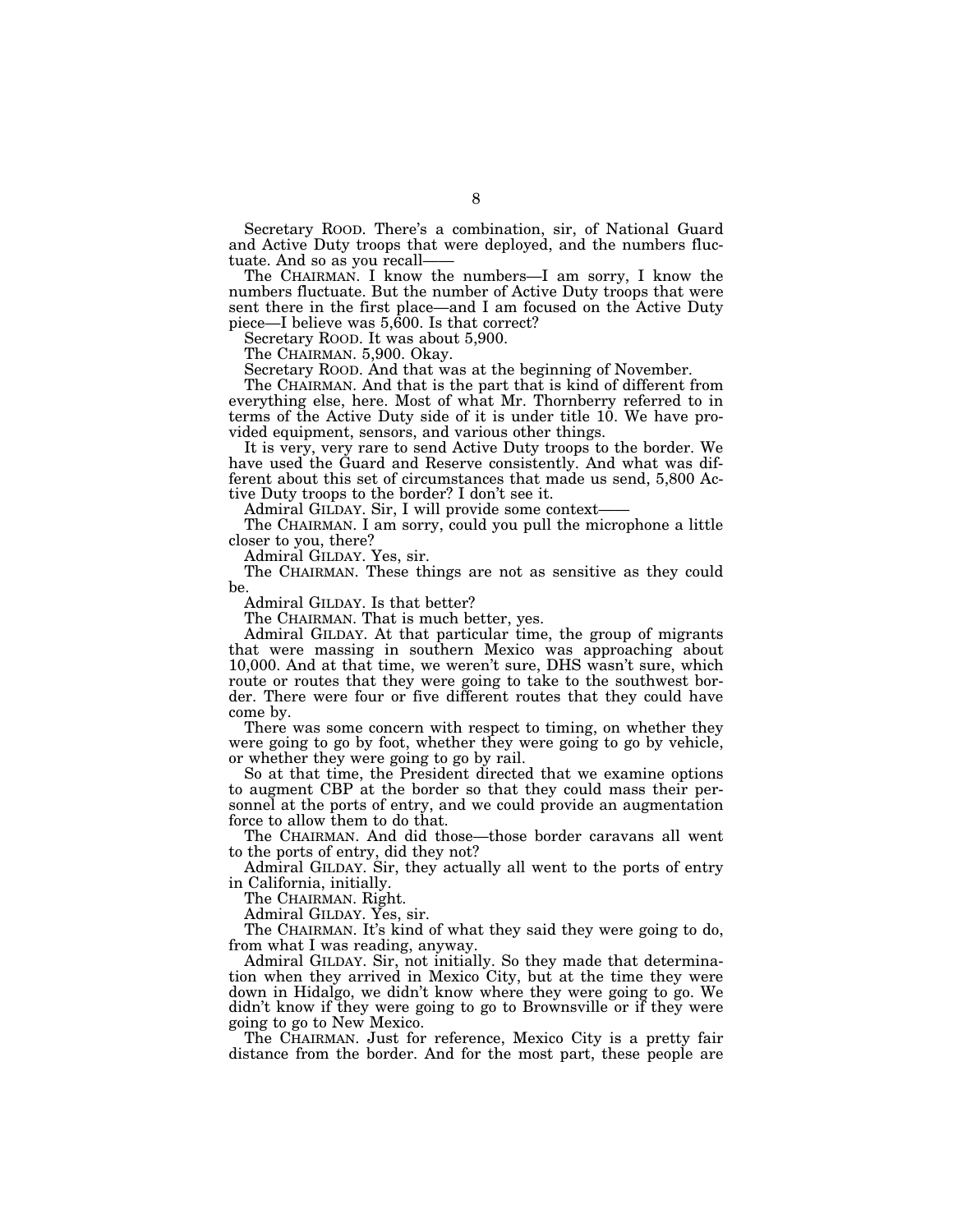walking. And that was one of the things that struck me at the time, every estimate that we got out of you folks was that they were going to get here in roughly January.

And the border deployment—I believe the Active Duty troops were first sent to the border in September, correct?

Admiral GILDAY. Sir, the Active Duty——

The CHAIRMAN. October-

Admiral GILDAY. The Active Duty troops, the request came in the end of October.

The CHAIRMAN. End of October, okay.

Admiral GILDAY. And we deployed them in early November.

The CHAIRMAN. I just—one final question this morning because I want to let my other colleagues get in here. You said that, you know, it's worked, basically; the Active Duty troops have improved the situation. What is your metric for that? Because as near as I can tell, you know, we have made substantial improvement since 2005 on border security, but what metric has changed since we sent the Active Duty troops there that shows that there has been some sort of improvement on any of these issues that you list in terms of, you know, drugs and border crossings and all of that?

Admiral GILDAY. Sir, in terms of metrics, the initial deployment consistent with a heavy deployment of engineering personnel, so along 22 of the ports of entry we laid some 70 miles of concertina wire to make it more difficult for somebody to cross over illegally at those ports of entry. This made it easier for—it allowed CBP, we believe, to be able to spread their manpower more efficiently across a large number of ports of entry that could have potentially been at risk.

Additionally, we sent medical personnel down to help with initial screening. And we also sent down some facilities people to provide facilities for CBP.

But in terms of the metrics, sir, I would say that the fact that we hardened those ports of entry is probably probably the best answer that I can give you.

Secretary ROOD. The only thing I would add, Mr. Chairman, as we look to the Customs and Border Patrol and the Department of Homeland Security as the primary mission-holder. Our role, of course, is to augment their efforts.

The CHAIRMAN. Right.

Secretary ROOD. Their statements to us and their assessment of the efforts that DOD has provided is that it has allowed them to focus their resources elsewhere and assisted in their mission accomplishment.

The CHAIRMAN. None of that is an actual metric measurement. That is just sort of the opinion. But one final question—sorry, I do have one final question. When are we going to be at the point where you can say we don't need Active Duty troops? Because we haven't needed them for a long time before that, now we apparently need them.

What are we looking for where we can get to the point where we no longer are going to send Active Duty troops to the border? What needs to be accomplished before we can stop using this somewhat unprecedented step of actually sending Active Duty troops to the border?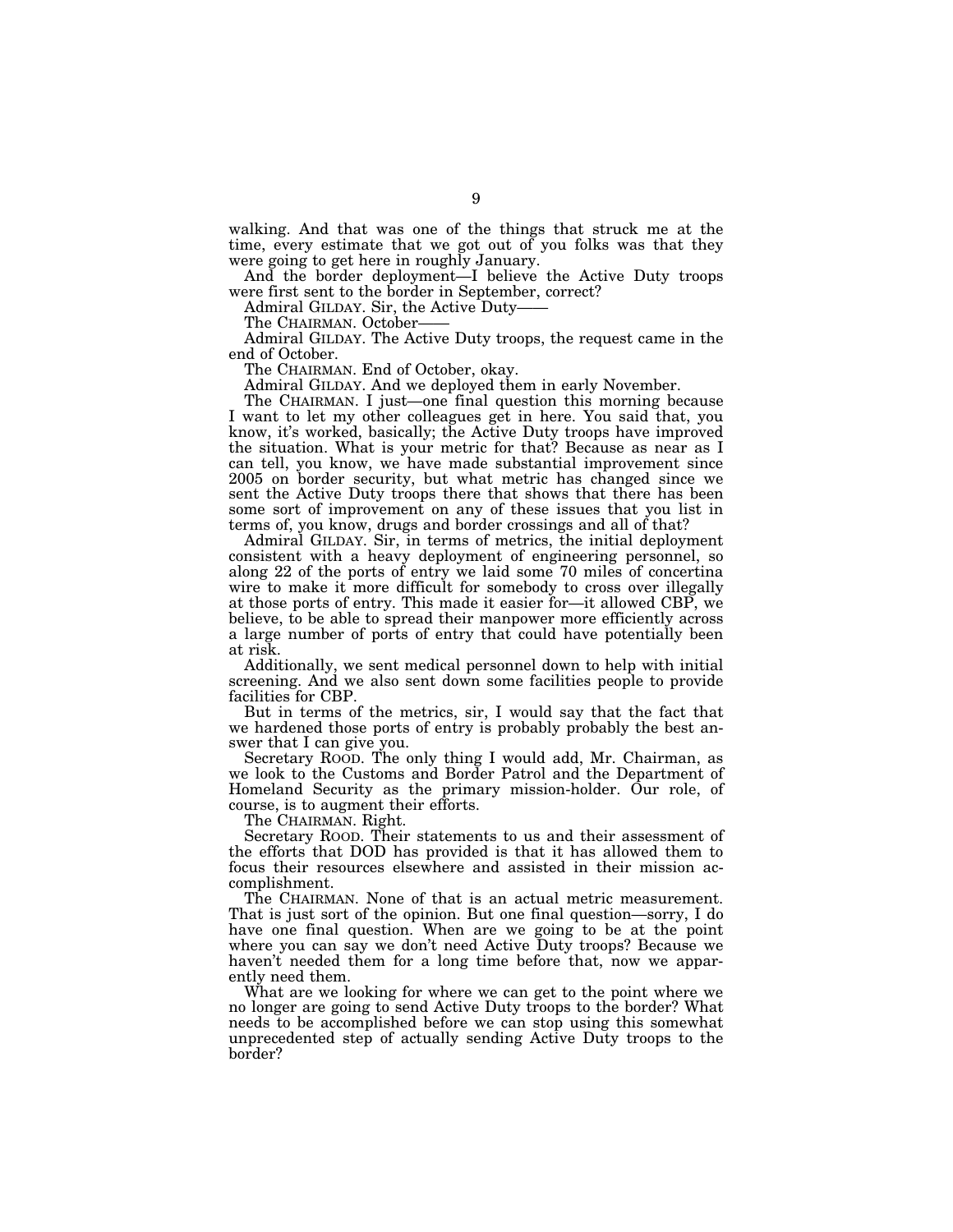Secretary ROOD. Mr. Chairman, of course, the Defense Department acts in support of request from the Department of Homeland Security/CBP, they are the primary mission-holder. As we look to how we will choose to augment those resources and respond to those requests for assistance, we look across the total force, Active, Reserve, and National Guard, to determine what is the right mix and the appropriateness of the force to respond.

And that is where our decision was made in terms of the timeliness——

The CHAIRMAN. Got it. So you don't really know basically what we need to accomplish. At the end of the day, it's DHS that makes that call. They decide that they need. They ask you for help. They work through it. But surely as the one providing the resources and trying to plan for the future, they have given you some idea of what it is they are trying to accomplish so that they won't need you anymore.

Secretary ROOD. They do give us an idea and we work with them to scope the requests and to understand what they are trying to accomplish so that we provide the right capabilities.

The CHAIRMAN. And what would your take on that be?

Admiral GILDAY. It depends on the specific request, sir. You know, for example, some of the requests where they have asked for surveillance capabilities, we delve into a little bit of what are you trying to detect and why and what are the circumstances?

With regard to the National Guard, of course, we work with the National Guard Bureau and——

The CHAIRMAN. Sorry, but that is—I don't want to interrupt, I am asking specifically about the Active Duty troops who have been sent to the border. I understand all that other stuff. All that other stuff, if that was all you are doing, was all that stuff that you have talked about, we wouldn't be having this hearing.

It is the Active Duty troops that sort of caught the attention of the committee.

Admiral GILDAY. Sir, if I can give an example, but before that, back to the metric-

The CHAIRMAN. Microphone again, sorry.

Admiral GILDAY. Sir, just for a moment on the metric. We really are trying to prove a negative if we are trying to prove, you know, how many people didn't cross the border. We just don't know, except for the feedback that we receive from CBP that, you know, at the time we deployed, you know, those initial numbers were 10,000; now 10,000 never reached the border. But, you know, we felt that we were better prepared—or CBP was better prepared because of the work that we did.

In terms of the work that we have done and are doing, it's not, it's not a steady-state demand signal. So although we deployed 5,900 in early November, by Christmas those numbers are down to 2,400-

The CHAIRMAN. Why?

Admiral GILDAY. Because we had—we finished laying the concertina wire. When that mission was complete, we redeployed those people home. When we determined that the flow of migrants that had to be screened by our medical personnel wasn't as high as originally estimated, we downsized and we brought those people home.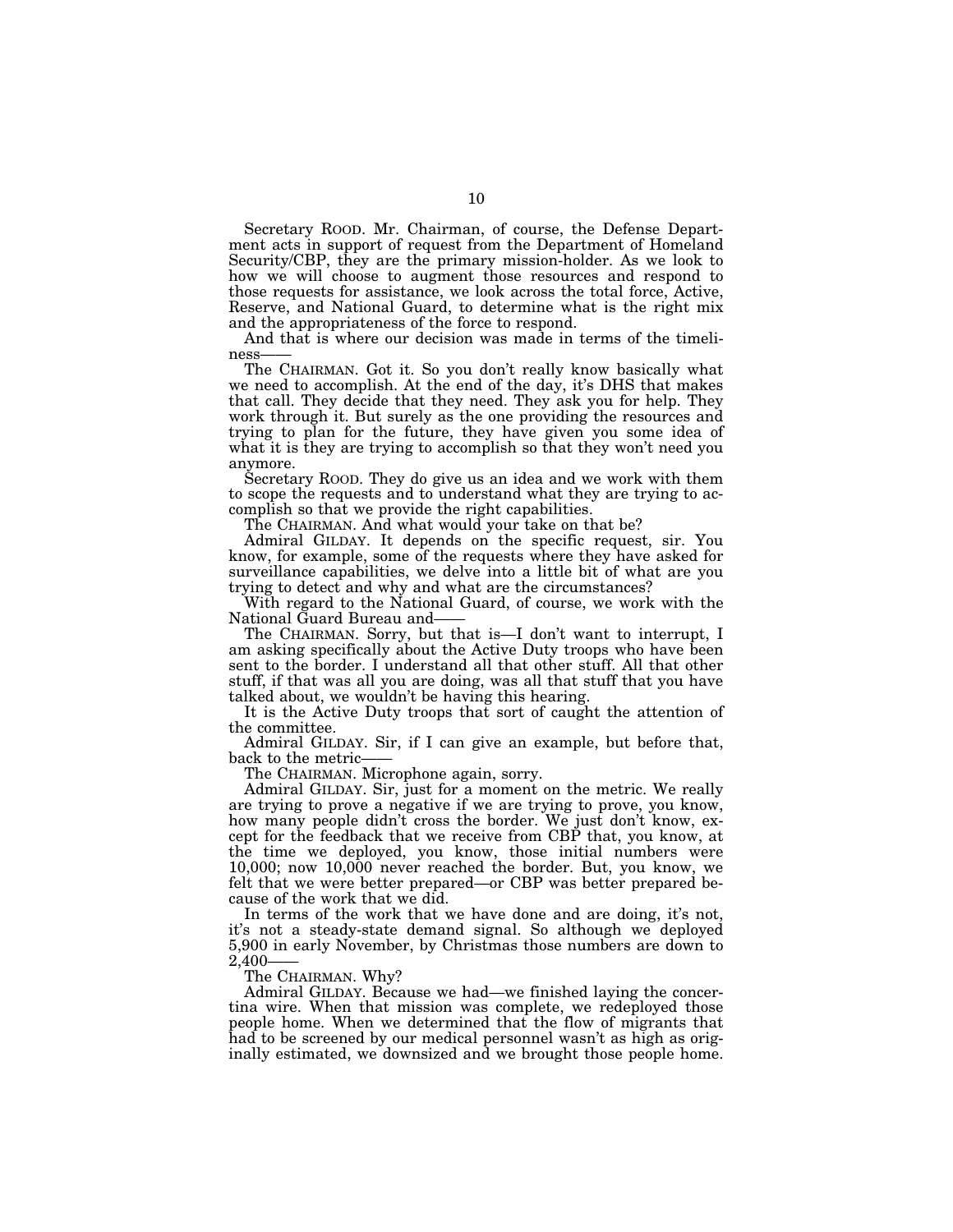When the facilities that we built were no longer required by CBP, they had initially surged their forces—their personnel down there, we had provided temporary housing. When that wasn't required, we sent our people and we sent the equipment home.

And so we have tried to adjust, keeping in mind readiness, keeping in mind cost. And so it has been fairly evolving and dynamic. The CHAIRMAN. Thank you. Mr. Thornberry.

Mr. THORNBERRY. Admiral, I want to go back, because I am not sure we got the rest of the story. You started your answer a few moments ago on why Active Duty, with 10,000 folks coming up through Mexico, didn't know for sure where they are going to go. The decision was that the Border Patrol folks would focus on the ports of entry, and that left the rest of the border to be covered.

And so can you continue then? And back to the chairman's question, why Active Duty in that circumstance versus Guard?

Admiral GILDAY. Yes, sir. So broadly we are taking a look at these requirements across the total force. And we are trying to see which forces are best suited for the task and who is readily available. And so in one's mind's eye, they may think that the National Guard is just a gigantic organization that we continue to draw from for years and years, for a decade, in fact. And we just can't.

And so at the time when those forces were massing and we weren't sure whether they were going to come by foot, by vehicle, or by train, the decision was made within the Department given the options that we laid out in terms of timing, to send Active Duty, because we get those troops down there within a week.

And so I hope that gives a little bit more context, sir, in terms of what drove the Active Duty. But we did look at the Guard, and we did look at Guard capacity for the missions—for those particular missions or the requirements that DHS and CBP had requested, and we just did not have those. We didn't have that those skill sets available in the Guard to draw upon at the time.

Secretary ROOD. Congressman Thornberry, if I may add just briefly to that?

Mr. THORNBERRY. Yeah.

Secretary ROOD. In evaluating the present request, in working with the National Guard Bureau and the state adjutant generals, part of the reason, or the reason that we have selected from the Active Duty to fill part of those requests going forward is that the Guard satisfies those requests from 19 Guard units, 19 States. And there's a limit to the number of volunteers, which is the way they have sourced them, that they can do.

And so the feedback from the National Guard Bureau and the adjutant generals is that about the present state, a little over 2,000, is what they can sustain. And therefore the delta between that sustainable rate and the new request from the Department of Homeland Security is what we are going to source, therefore, from the Active Duty.

Mr. THORNBERRY. Okay. Yeah, that really gets to where I wanted to go. So if I can just summarize my understanding of this, Homeland Security says, we need help doing X, Y, Z, and then you—can you, DOD, help us? And then you look at what those specific requirements, or asks, are, and figure out what forces can fulfill their requests?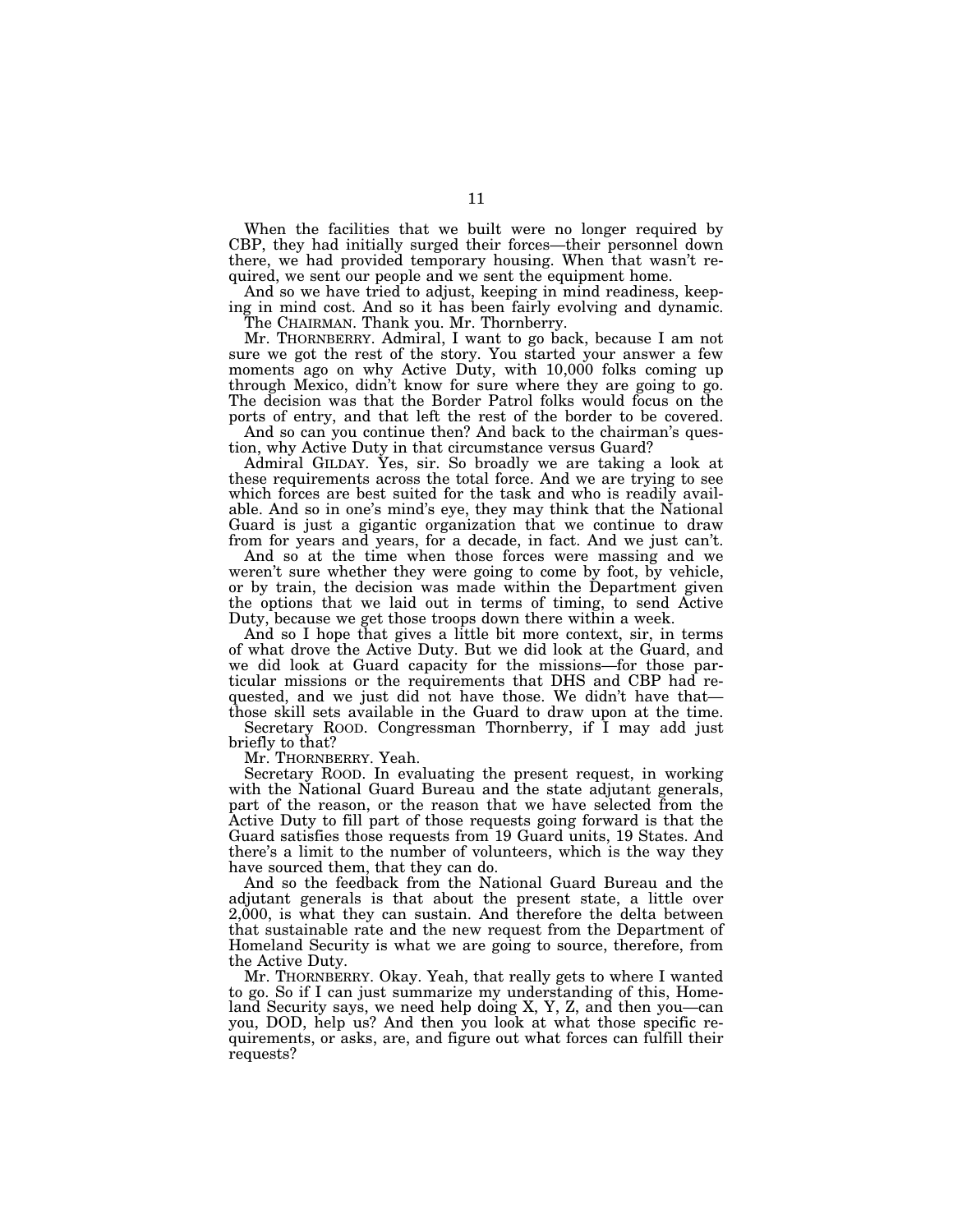And in this case, one of the key things was how quick can you get them there, because you didn't know where the caravan was going. And, secondly, what sort of specific capabilities did you need, because a lot of the Guard folks, at least the ones that you could deploy, didn't really have it. Does that sum it up?

Admiral GILDAY. Sir, I think so. I would like to add, though, that these requirements from CBP just don't drop as a surprise. And so we work with CBP on a daily basis to refine these requirements so that we can be more predictable, so that we can ask hard questions, so that we can look at legal aspects and make sure that, you know, the force is going to be used in a way that is consistent with the authorities that we have.

And so it is ongoing partnership to get to what we think is the right answer. And the right answer isn't always satisfactory for all parties.

Mr. THORNBERRY. But you have got to be flexible with events, because, for example, there are stories that there's a new caravan that is forming in Central America, headed this way. So you have got to, in your conversations with them, be ready to adjust to changes in the situation, don't you?

Secretary ROOD. Yes, that is right. And you are correct, current information shows a caravan of over 12,000 people. There are three that we are tracking—the Department of Homeland Security is tracking—en route, and one of which is over 12,000 people, in the latest estimate.

And so, yes, we do have to be flexible on those events. As Admiral Gilday mentioned, the number of troops and the mix of them has varied over time and it will need to do so. And we do work very closely with DHS and CBP to understand the ''what'' they are trying to accomplish more fully so that we can source it and provide the type of assistance that will be meaningful.

Mr. THORNBERRY. Okay. I yield back.

The CHAIRMAN. Thank you. Mr. Larsen.

Mr. LARSEN. Thank you, Mr. Chairman. If I could, Mr. Chairman, I would like to yield my time to Representative Torres Small. Microphone.

Ms. TORRES SMALL. Thank you, Under Secretary Rood and Admiral Gilday, for being here. I really appreciate the dialogue about the choices that you are making when it comes to National Guard versus deployment of Active military. And you listed some of the components: timeliness, the scope of the request, the cost, and available troops.

One thing I would like to dig into more is readiness. Admiral Gilday mentioned it briefly. We ask a lot from our troops, and it's critical that we provide that readiness, specifically through rest and refit between missions and deployment.

So what impact does an increase in deployment of troops used along the border have on soldier readiness?

Admiral GILDAY. So far, it has been manageable. So as I explained a few minutes ago, we try to——

The CHAIRMAN. I am sorry, microphone.

Admiral GILDAY. As I explained a few minutes ago, we try to rotate the troops in about every 6 to 8 weeks. And so we are trying to make sure that we maintain that deployed-to-dwell ratio at a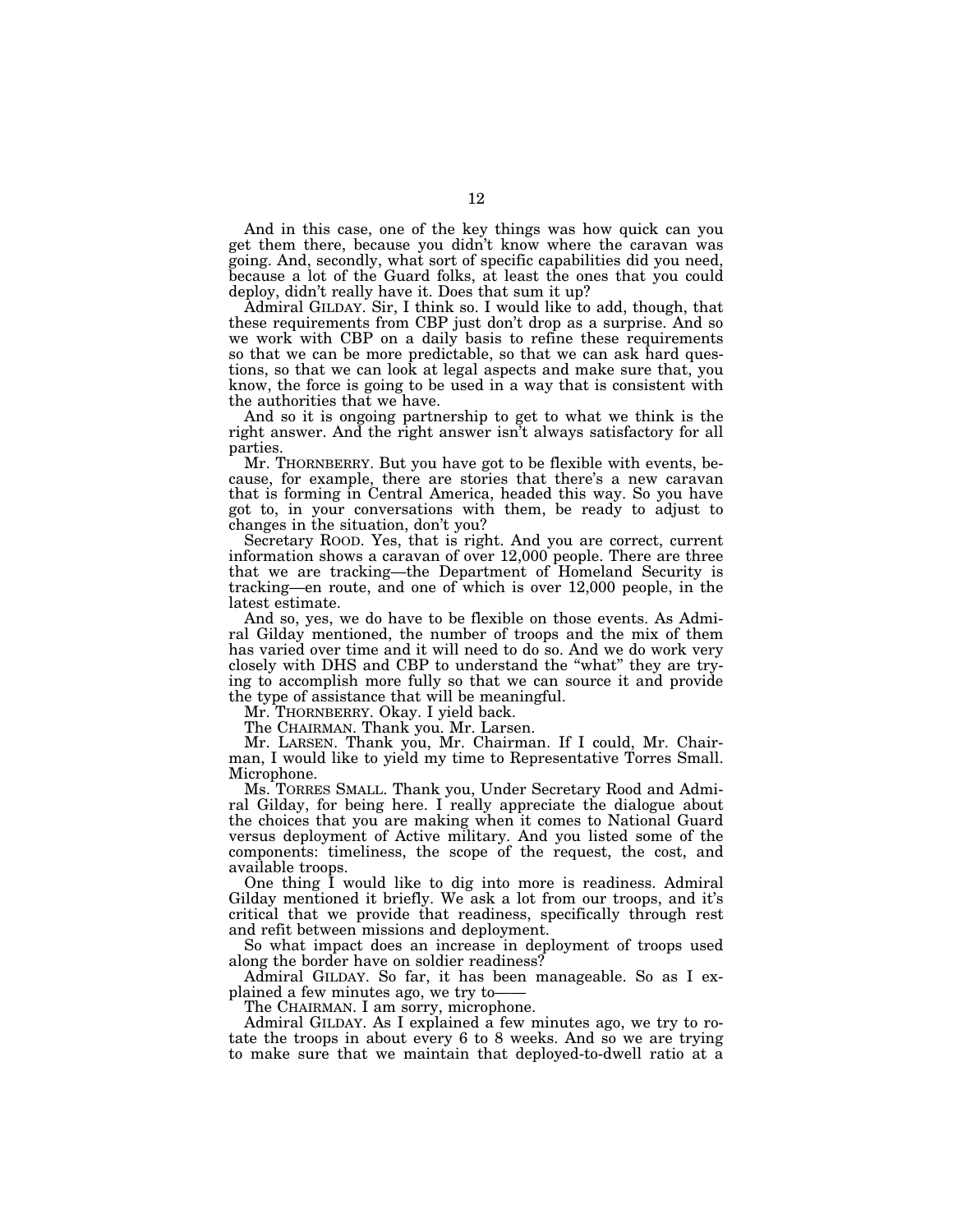manageable level, because we may have to call on those same forces to deploy to another mission.

The border security mission is obviously a high priority for the administration, and so we are balancing that requirement along with Syria, Afghanistan, ongoing commitments in Africa, the Western Pacific, and so we are trying to balance all of that.

But in this particular case, we have been using troops that are based here in the continental United States and we have been trying to rotate them in at a fairly—I don't want to say it is a revolving door, but you know, that first group went in at the beginning of November, they were out before Christmas, the next group will come out at the end of the month here, and so we try to manage it in that manner.

Ms. TORRES SMALL. Shifting gears just a little bit, CBP personnel, it's my understanding, are meant to be the primary and principal members who interact with migrants on the border, but we have already discussed somewhat the medical component of the mission.

Can you give me a little more clarification on how the medical part of the mission is limited based on interactions with migrants and how that is controlled?

Secretary ROOD. Congresswoman, you are correct, the Customs and Border Patrol is the primary mission holder and the law enforcement agency. They have the responsibility to interface principally with the migrants. DOD personnel, medical personnel, are there to assist after screening has been conducted by CBP personnel.

If there's someone they believe presents an illness or an issue that they would like to refer them after that screening to DOD personnel, we can assist with medical treatment.

Ms. TORRES SMALL. Thank you. Just shifting a little bit to the National Guard. I represent New Mexico. We have had a long history of National Guard working on the border as part of the antidrug task force. Can you explain a little bit the differences between that longer history and the current National Guard operation?

Secretary ROOD. Well, as you mentioned, Congresswoman, National Guard members and indeed other members of the force have been deployed over the years to the border, in addition to those deployments that the current President, President Trump, has directed.

Of course, President Obama directed several deployments. Those occurred during President Bush's tenure and during President Clinton's tenure. Their mission is always—the primary mission holder is the Department of Homeland Security, Customs and Border Protection.

Ms. TORRES SMALL. And I am sorry, just because we are running short on time, the differences?

Secretary ROOD. The differences—it is a very similar mission and it depends on what the DHS requests of us specifically to augment their forces. And that varies over time, whether it is surveillance or it's monitoring of different border areas, or in this particular case, emplacement of barriers between ports of entry.

Ms. TORRES SMALL. So National Guard is also placing barriers at ports of entry?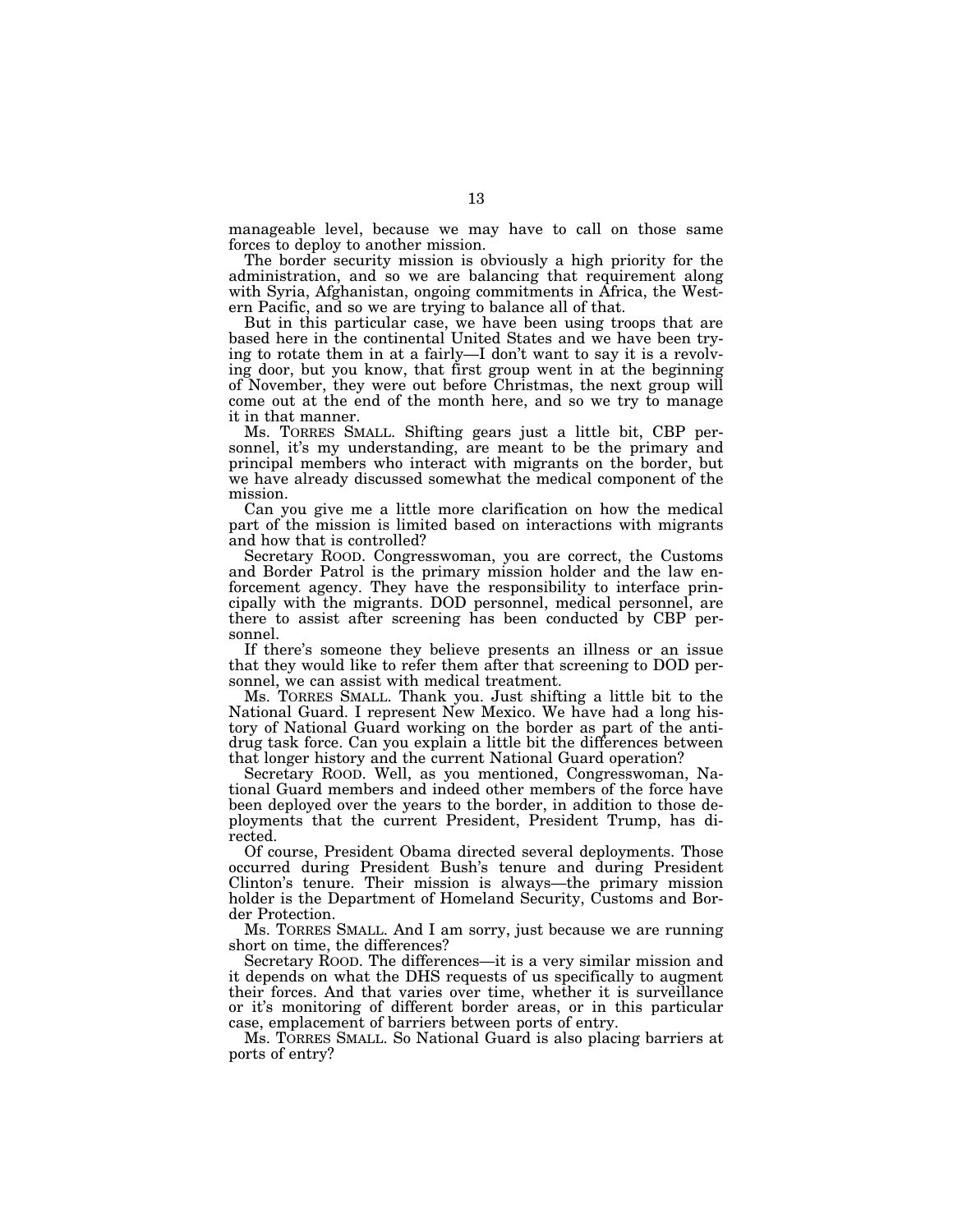Secretary ROOD. That mission—my understanding is it will be done by Active Duty.

Ms. TORRES SMALL. Okay.

Secretary ROOD. About 150 miles of concertina wire in between ports of entry between now and the end of the fiscal year.

Ms. TORRES SMALL. So any specific differences between this National Guard deployment and previous ones?

Admiral GILDAY. I think it's relatively the same. I can't speak to the previous mission that you referred to, but I can give you some examples of what we are relying on the Guard for now.

Heavily—with respect to aviation—and so they have a number of rotary-wing aircraft with electro-optical and IR [infrared] sensors that we don't have as many of in the Active force to be honest, and so they have about 17 aircraft that we rely upon heavily, particularly in New Mexico and Arizona.

The other place where we are providing a lot of support is vehicle mechanics for CBP vehicles, intelligence analysts that help at CBP headquarters, paralegals, administrative assistance, and so the hope is that we are freeing up—or the goal is that we are freeing up CBP agents to actually do law enforcement.

Ms. TORRES SMALL. Thank you.

The CHAIRMAN. Mr. Wilson.

Mr. WILSON. Thank you, Mr. Chairman. And Secretary Rood and Admiral Gilday, thank you so much for being here today. We are so fortunate to have the military personnel, the personnel that we have with the U.S. Custom and Border Protection agents on our border to protect American families, to address the issues that we have on the southern border, and I want to thank both of you for your service.

In particular, I have a firsthand experience of the benefits of being activated. I served 31 years in Army Guard, I am very grateful to have three sons who have served in the National Guard. We have found that being activated—for us, it was hurricane recovery and relief—but being activated and mobilized actually enhances training and the camaraderie of our members has never been better.

And so I want to thank you for the opportunities that you actually give, and as has been indicated, 19 different States have had Guard members at the southern border. And I just know how positive that is for our Guard members.

A precedent exists with the last five administrations for the use of DOD personnel, and Secretary Rood, for surveillance, logistics, aviation support, and other assistance. This support on the southern border has been carried out with Operation Jump Start under President George Bush and Operation Phalanx under President Barack Obama.

Can you discuss the relationship between the DOD and Customs and Border Protection personnel on the ground and do you see this relationship changing on the extension of Active Duty mission? And of course, we understand that it's backing up the law enforcement and personnel.

Secretary ROOD. Congressman, as you correctly point out, the Defense Department has a long history of supporting Customs and Border Protection as well as other Federal agencies in support of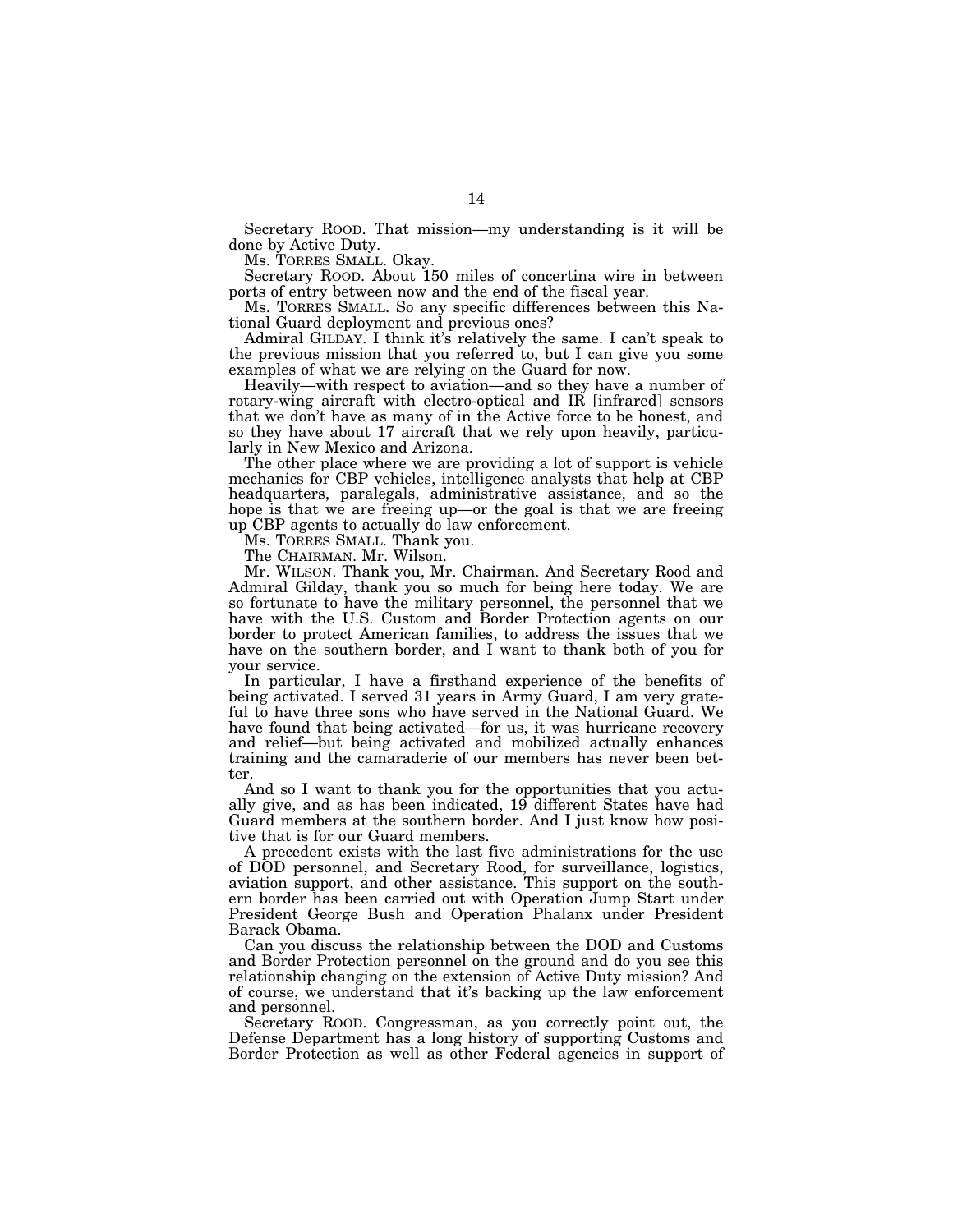their civil missions. And the relationship is really a very close one, both here in Washington and in our deployed units in the field, they live and work together.

And so as CBP performs their primary mission and their law enforcement duties, we assist them, and that takes various forms. As mentioned, construction at 22 ports of entry recently, not only concertina wire but jersey barriers, vehicle obstructions, emplacement of shipping containers and other temporary barriers to control the flow of individuals, and then medical support, aviation support, things of that nature.

But it is just a day-to-day working relationship, sir.

Mr. WILSON. Well the backup and support makes such a positive difference and it is so meaningful. With the military mission extended to September 30th, 2019, what if any does the Department have for transitioning the mission from Active Duty to National Guard? What conditions are going to be met? As indicated, it's ever changing.

Secretary ROOD. As mentioned, Congressman, when we receive requests for assistance from the Department of Homeland Security, we look at them for legality, whether we have the capability and the appropriateness of the request, and then work with CBP in this particular case. In other cases, we do other support.

To refine that here, the National Guard Bureau and the State adjutant generals have indicated there's a predicted steady state, if you will, that they think they can source in terms of their provision. And so where we are unable to meet those requests from the National Guard, that is where we have looked at Active Duty through the end of this fiscal year, sir.

Mr. WILSON. Thank you, Mr. Secretary, and Admiral Gilday, what opportunities exist for units mobilized to the border to maintain a high level of readiness? This is a concern by all of us. Can you address the training that DOD personnel receive on the Standing Rules for the [Use] of Force?

Admiral GILDAY. I will. So I will take each of those. On the first point, sir, I think it ties back to a point that you made earlier about readiness. And so when we deploy our forces, most people just think that we are consuming readiness. But we are also producing readiness during those deployments.

So as you know, sir, many times at the end of that deployment, you are at a higher state of readiness than you were going into it because you just accumulate that type of hands-on deckplates, leadership, and experience that you typically wouldn't get at home station.

One really good example is the military police that we have, under DOD authorities, providing protection for CBP should they be overwhelmed at the border; and so the way that we have had to train with CBP personnel to make sure that we are clear on each of our authorities, to make sure that our communications are compatible, to make sure that we understand each other's tactics, techniques, and procedures. We ran those teams together with CBP through 10 different vignettes, training scenarios, both day and night.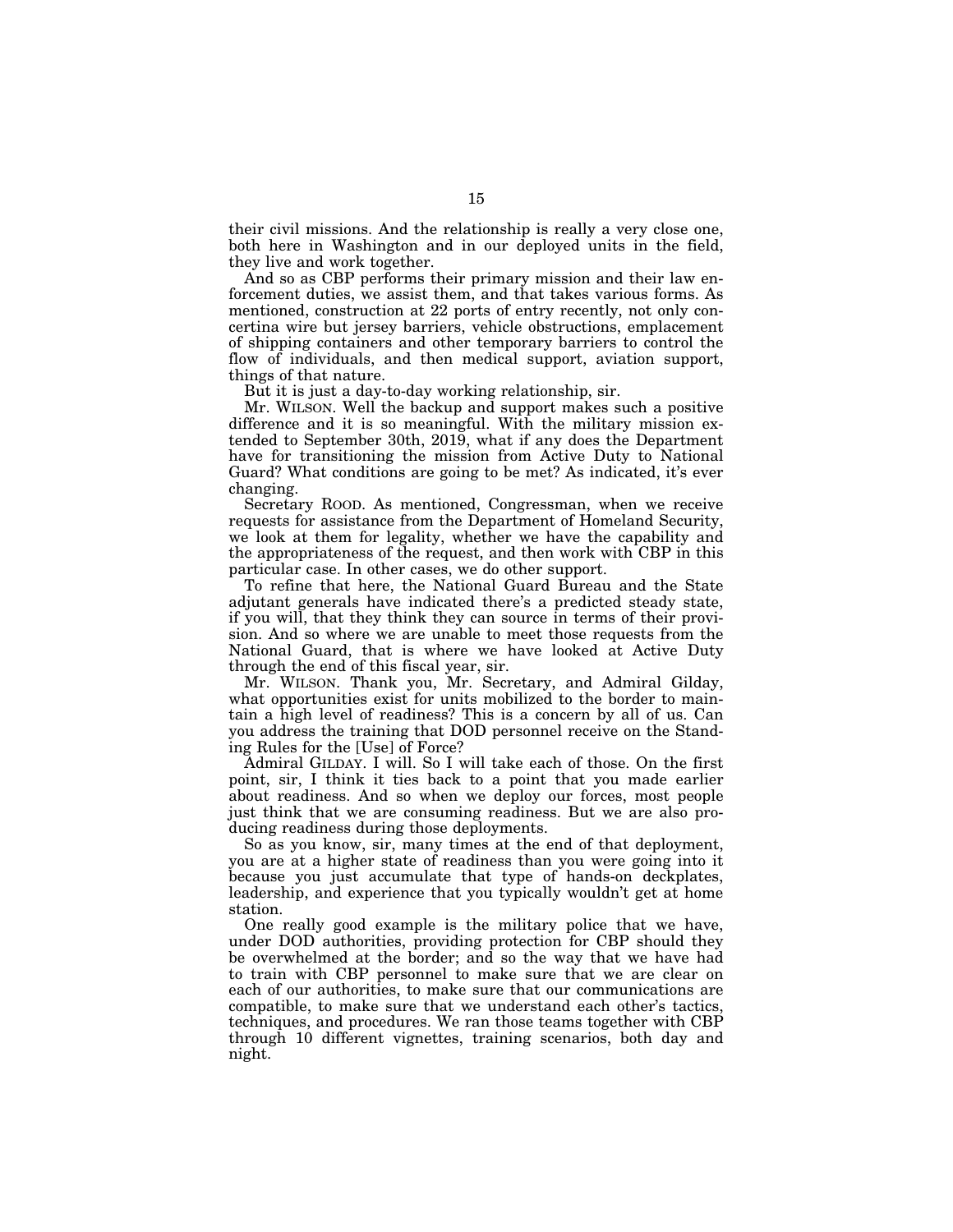And so we try to expose them to a wide range of possibilities. Some of the best training that we have had is with the military police. In terms of-

Mr. WILSON. Enhances readiness. Thank you very much.

Admiral GILDAY. Yes, sir.

The CHAIRMAN. Thank you. Mr. Courtney.

Mr. COURTNEY. Thank you, Mr. Chairman. I have a quick yesor-no question. Given the threat description that surrounded this order, are the service members at the borders receiving imminent danger pay?

Secretary ROOD. No.

Admiral GILDAY. No, sir.

Mr. COURTNEY. Thank you. I would just yield the balance of my time to Congresswoman Luria.

Mrs. LURIA. Well, thank you, Under Secretary Rood and Admiral Gilday. You stated that the military support is for three main purposes. In providing forces to stop the tide of illegal immigration, stop human trafficking, and stop the flow of illegal drugs.

I would like to hear, Admiral, which of these three missions do you think is the most pressing?

Admiral GILDAY. Drugs——

Mrs. LURIA. Human trafficking-

Admiral GILDAY. Trafficking——

Mrs. LURIA. Or personnel crossing the border.

Admiral GILDAY. Difficult to prioritize. All pretty important. I would say that I think as we transition to our new mission set from the ports of entry to the areas between the ports of entry, we bring a skill set with respect to detection and monitoring that I think is going to be very valuable for CBP in trying to get their arms around all three of those problems——

Mrs. LURIA. Okay.

Admiral GILDAY [continuing]. Which could be present at any point in the border.

Mrs. LURIA. Well, in that case, I would like to focus on the flow of illegal drugs. And it has been reported that, you know, a large portion of the drugs do not in fact come across the border. They come by sea and our ports of entry.

And as you know, also myself, as a surface warfare officer for 20 years, we know that the Navy used to supply forces frequently in support of SOUTHCOM [U.S. Southern Command], JIATF [Joint Interagency Task Force] South, to stop that flow.

I met with Admiral Grady, who's the executive agent for Global Force Management for Fleet Forces, and he confirmed that the only forces that we're giving to SOUTHCOM currently are those that happen to be transiting as an opportunity between east and west coasts.

So I was wondering if you could compare the request for forces that we are currently receiving from SOUTHCOM versus those that we are meeting, towards the goal of stopping the flow of drugs at sea. And what percentage of requests for forces from SOUTH-COM would you say have gone unmet in the last several years?

Admiral GILDAY. So I think we really need to talk about the last probably 18 months under a new President with a new National Security Strategy and a new defense strategy.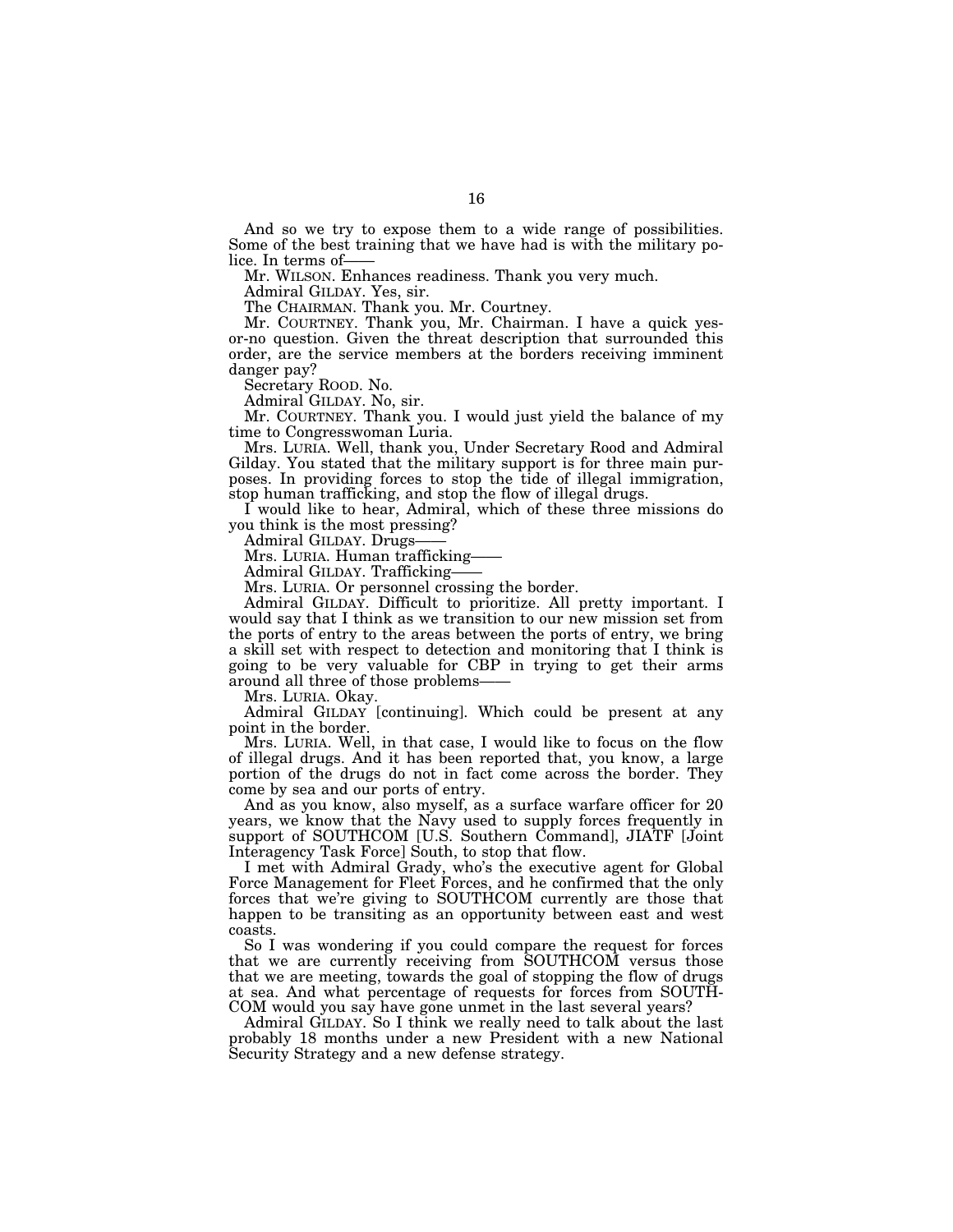And so that new defense strategy racks and stacks problem sets for us with respect to China, Russia, North Korea, Iran, and the counter-VEO [violent extremist organization] problem. And so what we have done in the past year in particular, is we have prioritized our resources in accordance with those priorities. We just can't do it all.

As the chairman brought up in his statement at the beginning, we have under-sourced readiness for some time. That is the Secretary, and the acting Secretary now's, top priority, is in order to make us more lethal, we have to be ready.

And so we have had to ruthlessly prioritize. And quite honestly, although the drug problem is a big problem, we have historically under-resourced Southern Command against that problem set.

And I—I probably have an unsatisfactory answer for you, ma'am, in terms of—in terms of our being able to improve in that regard. But I do think—when we have problems like that, I do think it requires more imagination to get after it in a better way. And so it is looked at. I am just being honest with you with respect to the racking and stacking of national priorities. It hasn't reached the top.

Mrs. LURIA. So with that racking and stacking of national priorities, this is currently the only one in our discussion that is being potentially envisioned as a national emergency. So it doesn't seem consistent with where we have placed it in our order of priority for allocating forces.

And when you say, use creativity, you just mentioned that when we use forces, we are not just consuming readiness, but we are producing readiness?

Admiral GILDAY. Yes.

Mrs. LURIA. So that is another element that I would ask you to consider, possibly, when we have forces that are not actually deployed but in their workup and training phases, to be able to participate as well in this mission of combating the flow of drugs at sea while they are also building their readiness.

Admiral GILDAY. Congresswoman, I think that is a fair comment. To your point about priorities, so the National Defense Strategy is a strategy. And it has laid out priorities that we follow. But reality strikes, we end up reprioritizing. And in this case, that is exactly what happened.

Mrs. LURIA. Thank you. I yield my time.

The CHAIRMAN. Thank you. Mr. Turner.

Mr. TURNER. Thank you, Mr. Chairman.

Admiral, Secretary Rood, thank you for being here. Thank you for your service.

Secretary Rood, thank you for your expertise and the dialogue that you are having here today. I am going to ask you two questions and then I am going to concede my time to Mr. Bergman.

The admiral indicated that it is hard to answer a negative. How many people were deterred, how many people didn't cross the border. So I have two simple questions for you. I think they are yes or no but I am not going to restrict you to yes or no if you feel you need to answer them more broadly.

So to your knowledge, is the United States border with Mexico currently closed? And by closed, I mean is the level of protection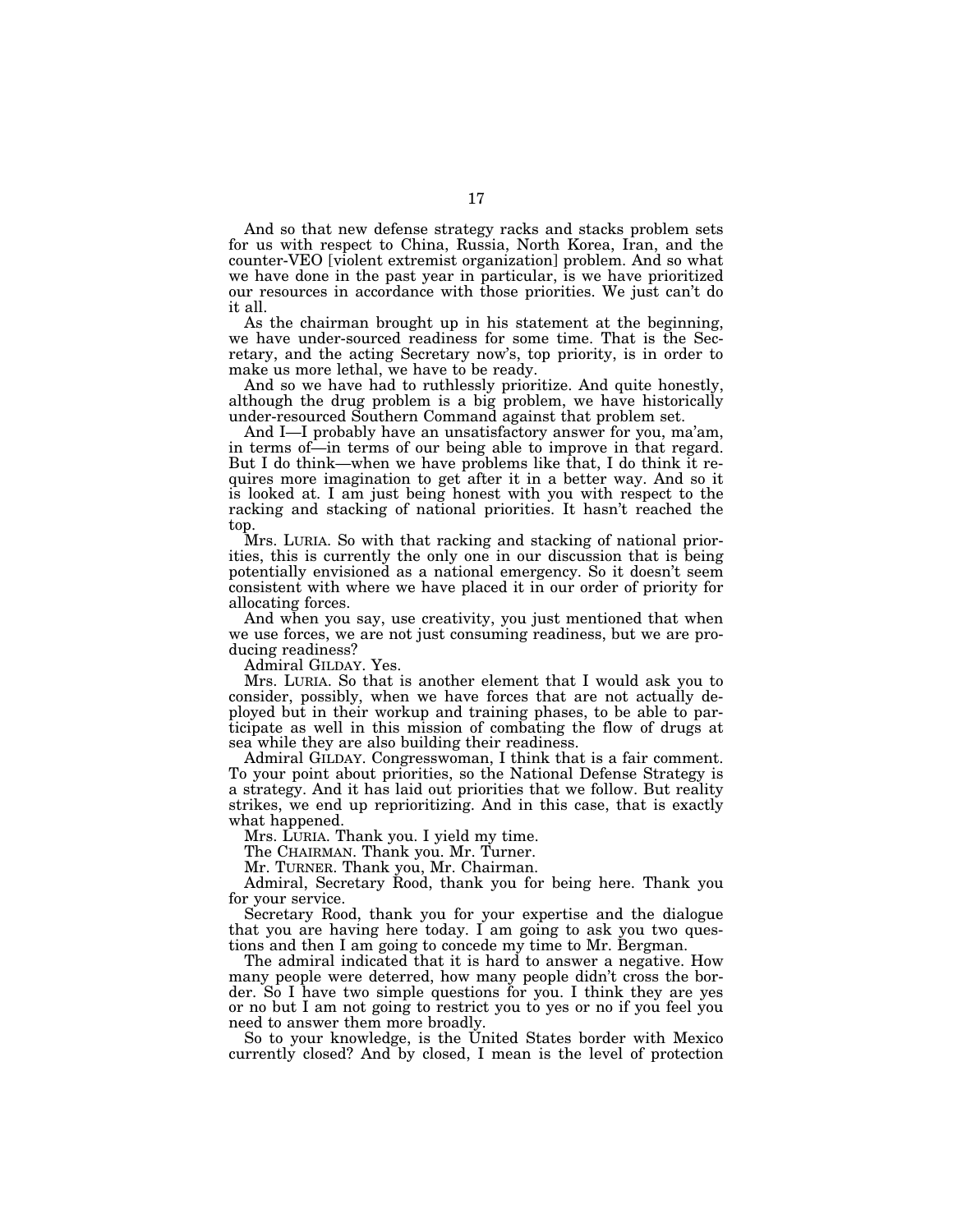that is currently being provided by Homeland Security and the Department of Defense stopping illegal immigration? Has it stopped? Has illegal immigration stopped between Mexico and the United States as a result of the current level of protection from Homeland Security and DOD?

Secretary ROOD. No. Just in the last 3 months alone, CBP reports apprehending 154,000 illegal immigrants.

Mr. TURNER. To your knowledge, Mr. Secretary, are there portions of the U.S. border between Mexico and the United States where individuals can enter the United States illegally, unimpeded?

Secretary ROOD. Yes.

Mr. TURNER. Thank you, Mr. Secretary. I yield my time to Mr. Bergman.

Mr. BERGMAN. Thank you and I appreciate you yielding time, Mr. Turner. I am glad you both are here.

Just for clarification, I want to make sure that nothing has changed since I took off the uniform about 10 years ago and that you only pay a guardsman or reservist when they are performing some type of duty. Correct? Okay.

Admiral GILDAY. Yes.

Mr. BERGMAN. So the point is there are Active Duty personnel that we have down there today. You are paying them normal pay rate. No combat pay. Just our normal pay rate. Any TAD [temporary additional duty]?

Admiral GILDAY. Sir, it depends, but those numbers are very, very small.

Mr. BERGMAN. So the point is-

Admiral GILDAY. So they do receive, when they deploy for more than 30 days away from home station, they do receive a modest family separation allowance.

Mr. BERGMAN. Okay, so family separation allowance. But the bottom line is minimal to no additional cost by utilizing Active Component personnel. Any idea how many of the Active Component personnel that you are using down there, it's their first deployment since joining the military?

In other words, they are not in a dwell time because they have been stressed over a period of time?

Admiral GILDAY. Sir, I would like to take that for the record.

[The information referred to was not available at the time of printing.]

Mr. BERGMAN. Okay. Well, because we know the troops coming off the line need to get R&R [rest and recuperation], need to get refreshed, need to get retrained, in some cases re-missioned if they change units. Any special skill sets that are required on the border right now that we might call HDLD, high demand/low density assets that would be getting stressed?

Admiral GILDAY. Not skill set so much, sir, but I would say if we are stressed anywhere it is rotary wing just because of the demand we have for helicopters in Syria, in Iraq, and Afghanistan. So we have been a bit pinched in terms of helos, to be honest. But not at a point where we have significant concerns about them-

Mr. BERGMAN. Okay. So stress on the flight hours on airframe as opposed to time on the pilot seat, button seat? Okay.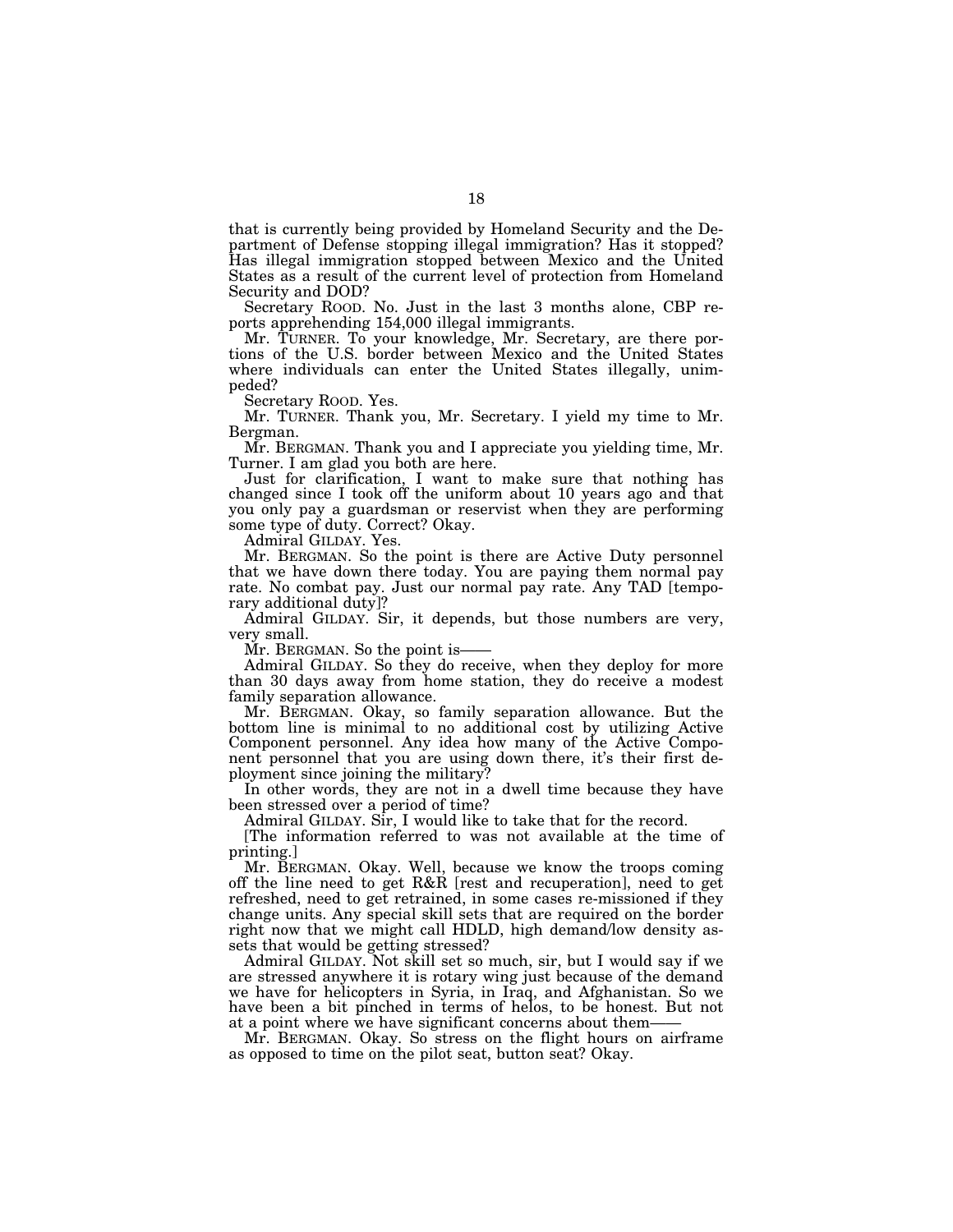Admiral GILDAY. Yes, sir, just availability of the assets with crews that are at a, let us say, a 1:2 dwell.

Mr. BERGMAN. Okay. Is it fair to say that if we have a lot of firsttime folks deploying, this is why they joined, maybe in a slightly different, you know, fight, if you will, or mission, probably more appropriately said, than they originally envisioned on their first deployment.

But are we making them more capable because of the training and what they are doing on a daily basis here so that when we do have to deploy them somewhere in the world that they are more ready and ready to take on whatever mission?

Admiral GILDAY. Sir, I would say in general, yes. Specifically, down to every person I think it would be difficult to make that argument that the medical personnel, for example, who are doing medical screening may not be optimizing their skill sets. But that said, it is a critically important mission at the moment.

Mr. BERGMAN. We know that no matter what the situation is, whether we are dealing with combat injuries on the battlefield or dealing with humanitarian assistance, disaster relief, the need for medical personnel, whether it be doctors or nurses, is going to continue to be stressed no matter what we are using them for.

So with that, for those of you who have been around a while, the Three Block War—humanitarian assistance, keeping the peace, and making the peace—bottom line is, let us stay in that first one or two, especially in that middle block here. And I yield back.

The CHAIRMAN. Thank you. If I could just follow it up with a quick question based on Mr. Turner's question there. So DHS asks you basically for help at the end of the day with what they are doing. And I guess the question that occurred to me is, do you ever say no?

Because by Mr. Turner's definition there, I mean, to actually close the border to stop anybody from ever being able to cross in an unauthorized manner, anything across, I would think you could plop 50,000 U.S. troops down there on the border, you would still have a hard time doing that.

And also note for the committee, and I am sure Mr. Turner is aware, every single combatant commander that we have has requests that go unfilled. It is absolutely true, because there is too much in the world that we need to do. We don't have the resources for all of them. I guess that is the biggest concern from this discussion here is, yes, we can talk about the border all day long, and if that is the only thing that you had to worry about at DOD, well, heck, 5,900, that is nothing.

I mean, why not 50,000, okay? But we have got other needs in the world which we will hear about in great detail in this committee. And the reason we are starting here is because this is not primary to our mission. And if we start down this road with what those previous questions were and say, you know, DOD, it's all about the border, where does it stop?

So, under what circumstances would you say no; look, yes there is a border problem. There will always be a border problem. We are not going to completely shut that border off. But we also have ISIS [Islamic State of Iraq and Syria]. We also have Afghanistan and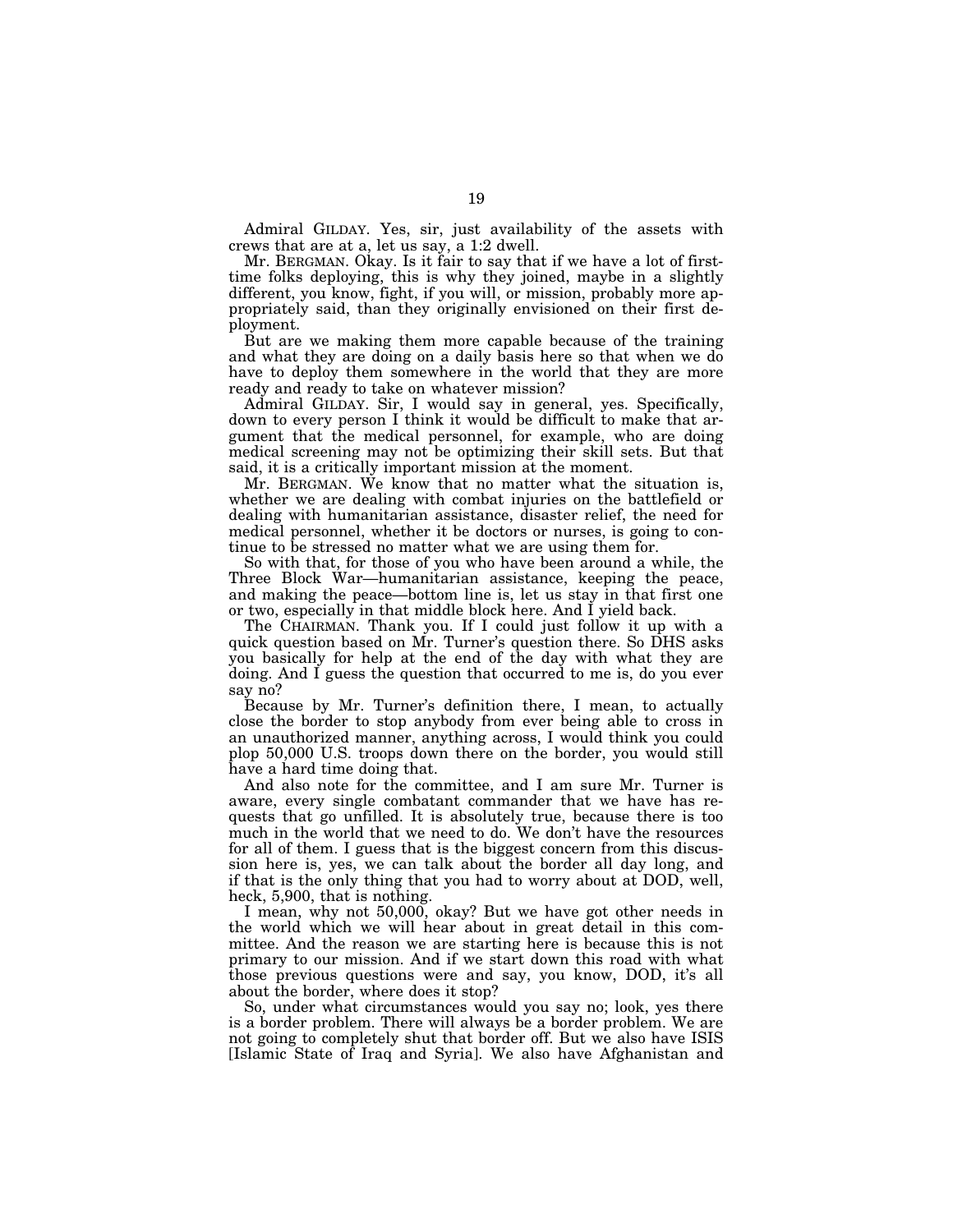Syria. We are worried about Russia and China. Do we have a sufficient presence to deal with deterring that threat?

So, under what circumstances, when DHS comes over and says, hey, we need your equipment, we need your troops, do you say, look, we don't have the ISR [intelligence, surveillance, and reconnaissance] that we need in Africa, all right? We don't have, you know, enough of a troop presence in Eastern Europe to deter Russia, so that is going to take priority.

Under what circumstances do you say that?

Secretary ROOD. Mr. Chairman, when-

The CHAIRMAN. I know that is not directly your call. That is more the Secretary of Defense's call. But I am curious as to your perspective.

Secretary ROOD. Yes, sir. When the Department of Homeland Security or another civil agency makes a request for assistance, we look at it from the legality of it, the appropriateness—do we have a capability that can actually meet that need? And then we do look at readiness and the impact on our other mission areas.

And the same approach, basic approach applies whether it is DHS requesting support at the border or——

The CHAIRMAN. What would be most helpful on this is if you could give us an example of when you did say no to DHS. You know, and I will drub it up, what if they asked you for \$10 billion out of MILCON [military construction] to help build the wall? Would you say no then?

Secretary ROOD. Well, with respect to use of MILCON authorities, of course, the President would need to declare a national emergency and the Secretary of Defense make certain determinations before we would ever reach that question. And so the Department of Homeland Security couldn't make that request directly to us. It would need to be initiated by the President's declaration.

With respect to your question about where we say no, we haven't always approved every request from the Department of Homeland Security, but we generally work with them to find ways that we can adjust what we are going to provide to meet the mission need. Sometimes they don't have a full understanding of what we can do.

The CHAIRMAN. Okay. Thank you. Mr. Garamendi.

Secretary ROOD. Yes, sir.

Mr. GARAMENDI. Thank you, Mr. Chairman.

In case nobody noticed, we are in the midst of a raging debate about this whole issue of border security, and apparently the President wanted to use the military like 10 days before the election. All well and good.

Specific question probably more for the record. What were the precise talents, skill sets, and operation that the individual units had when they were deployed to the border, the 5,900? What were their skill sets? And that is unit by unit. So please deliver that to us.

Secondly, there's a major question of readiness. It has been raised here over and over. And thirdly, apparently the military is good at stacking containers to form some sort of a wall and laying concertina wire. What else did they actually do? And apparently they were deployed in the southeastern part of Texas, and the threat moved to San Diego and Tijuana.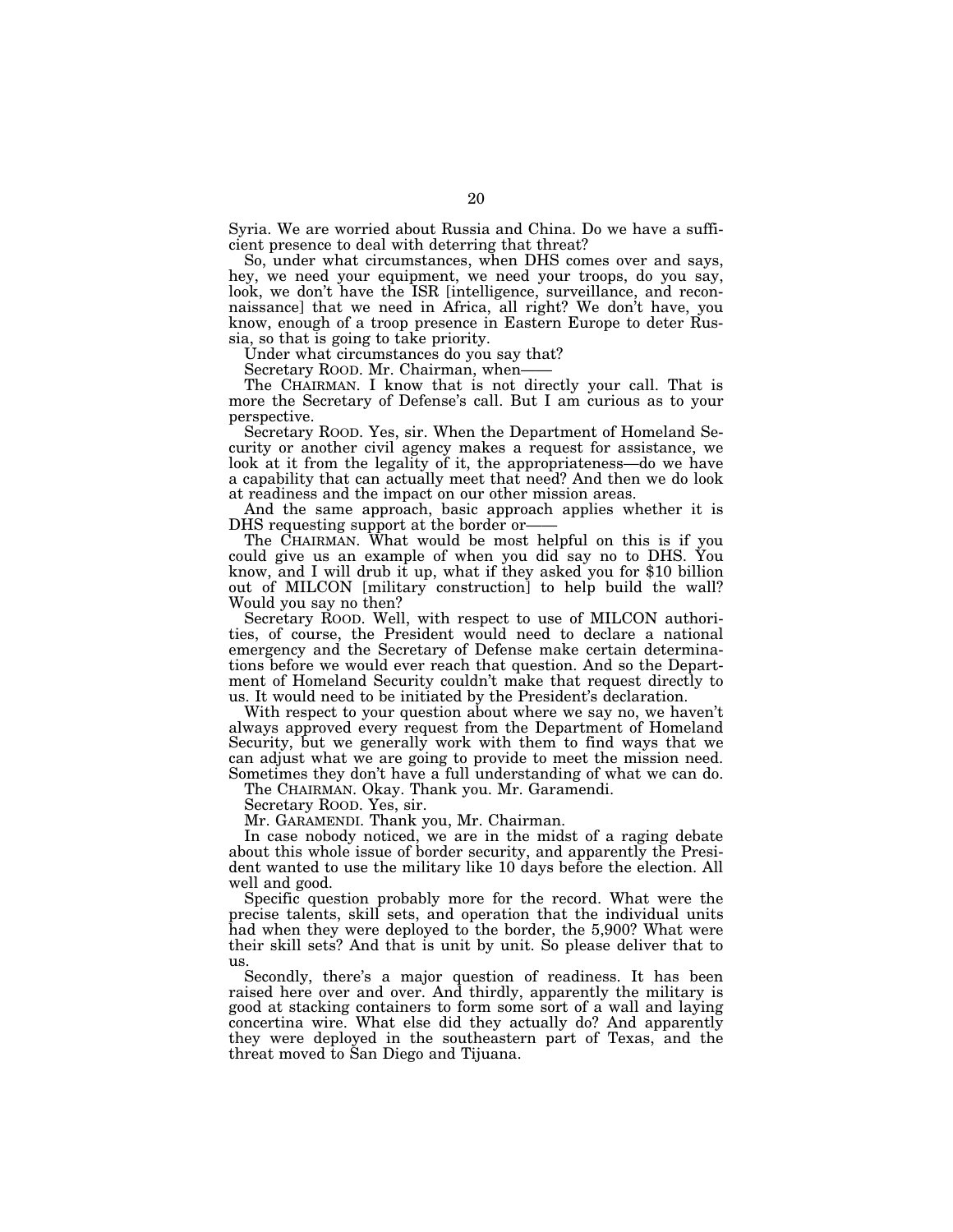Did the military move also to address that threat? All for the record, having asked for that specific information, I would like to turn over my remaining time to the esteemed lady from Oklahoma, Ms. Horn.

[The information referred to can be found in the Appendix on page 72.]

Ms. HORN. Thank you very much, Mr. Garamendi, and thank you, Mr. Secretary and Admiral for being here today. My question focuses back on readiness for a moment, and I am curious as to the Active Duty troops that were deployed, where they were before their deployment and what they were doing before their deployment and what it took to get them down there.

And then the second part of my question is given that we have discussed the historical nature of the National Guard working with DHS and taking the lead on some of these, does the National Guard have the capability to accomplish the same mission—concertina wire and hardening of the border and that sort of thing?

Admiral GILDAY. Congresswoman, your first question was about where these forces were before they actually went down to the border. So they were based in the continental United States and they were ready forces—ready to deploy within 30 days.

And so we always have a reserve of forces that we can draw upon for—you name an emergency that we are going to respond to, or we need to send additional forces to plus-up for a particular mission somewhere in the globe.

And so those forces are trained, certified, manned, trained, and equipped in order to do their specific tasks. And we selected them specifically because we felt that they were best suited based on the inventory of forces that we had, that they were best suited with those skill sets in a timely manner to deploy at the right readiness level and properly trained.

With respect to your second question, which had to do with whether or not Guard has the skill sets for concertina wire, they do and they have in the past, but not in this particular—but not in this particular operation.

Ms. HORN. As a follow-up to that, you mentioned a 30-day turnaround for deployment. What is the difference in turnaround time for deployment between the Active Duty troops that deployed and a National Guard unit being deployable in that time?

Admiral GILDAY. Ma'am, I will have to get back to you with specifics on those corresponding dwell times between both Active and Guard to give you a precise answer.

[The information referred to was not available at the time of printing.]

Ms. HORN. I yield back my time.

The CHAIRMAN. Thank you. Mr. Rogers.

Mr. ROGERS. Thank you, Mr. Chairman. Unfortunately, I am painfully familiar with this topic, I have been on the Homeland Security Committee for 15 years. And while we have talked a lot today about the last 12 to 13 years where we have been repeatedly sending Reserve and Guard and Active Duty troops down there, it has been going on since the Alamo and every decade in between, we have used DOD assets for that mission.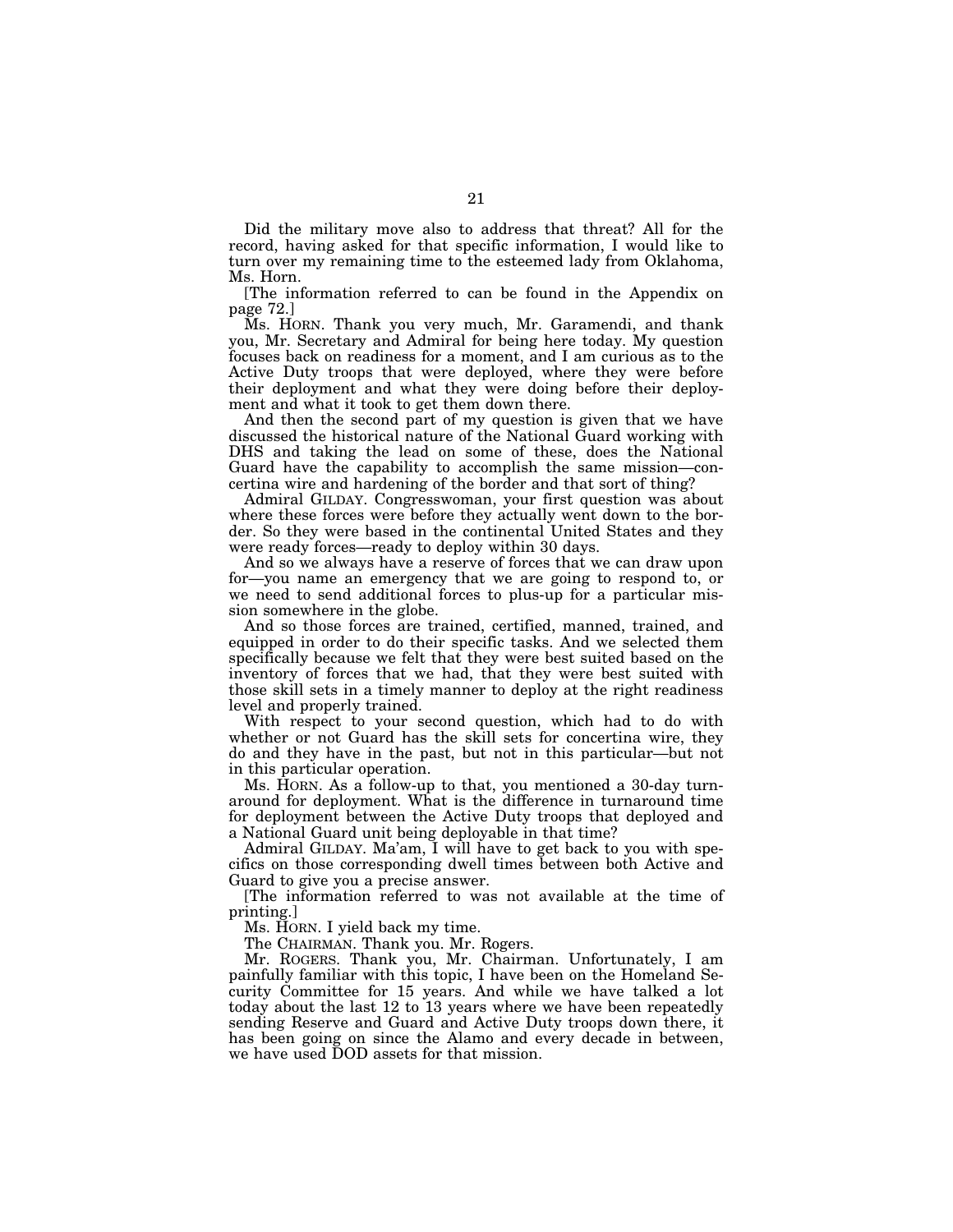But to get to the chairman's question in the initial part of this hearing, what is it going to take for us to not have to continue this pattern? We are going to have to adequately fund the Department of Homeland Security instead of continually reaching into DOD to subsidize that department.

It has been inadequately funded since its inception by Republican and Democrat administrations. That has to be addressed. So one of the things this President's trying to address, been asking for money for fencing. And I am just astounded by the fact that we continue to act stupid in Congress and fuss over things like \$5.7 billion in fencing and it cost us \$11 billion to shut the government down.

I would like to know, Admiral, do you know how much it has cost for these last deployments that we have had down there, how much it costs the DOD?

Admiral GILDAY. So I can tell you, sir, Active Duty, our projection through the end of this month is \$132 million, and for the National Guard in the last fiscal year was \$103 million, and we project in fiscal year 2019 to be \$448 million.

So it will be about \$550 million overall for the Guard and the it is difficult to give you an accurate estimate right now on Active Duty just based—as I have described, the requirement is evolving and fluctuating.

Mr. ROGERS. Yeah, and that is just the most recent. I mean, we continue to do this and we have got to adequately fund the Department of Homeland Security, specifically Customs and Border Protection. With that, I yield the balance of my time to General Kelly.

Mr. KELLY. Thank you, Mr. Rogers, for yielding time. Just very quickly, you know, I spent my whole military career as an engineer, and I was what they call a sapper on the Army side. You know, what we do is build obstacles, okay?

And there are many purposes for obstacles and I am sure it is the same way in the Navy. We have turn, fix, disrupt, and block. And I use an analogy, locks don't keep burglars out of your houses or cars. But I do know in my neighborhood last year, there were burglars going through and breaking into all of the cars that were unlocked.

So those locks didn't keep them from getting in a car, but it did slow them down. And barriers or obstacles—I prefer not even barriers—obstacles have different purposes and they move people to where they are.

Do you agree that obstacles never, unless they are covered, unless they were constantly watched, that you can always get by or bypass them, however they do make it easier to where you locate people coming across illegally?

Would you agree with that, Vice Admiral and Mr. Secretary?

Admiral GILDAY. Yes sir, in the abstract, I agree with that. There are a lot of variables that go into wall placement, but I think you are right in the fact that a barrier is ineffective unless you are surveilling it and you can react if it's breached.

Mr. KELLY. And I want to touch just a little bit about whether it's Guard or Active Component, you guys agree that the new policy is that Guard and Reserves and Active Component is a force of one, and they all have operational requirements?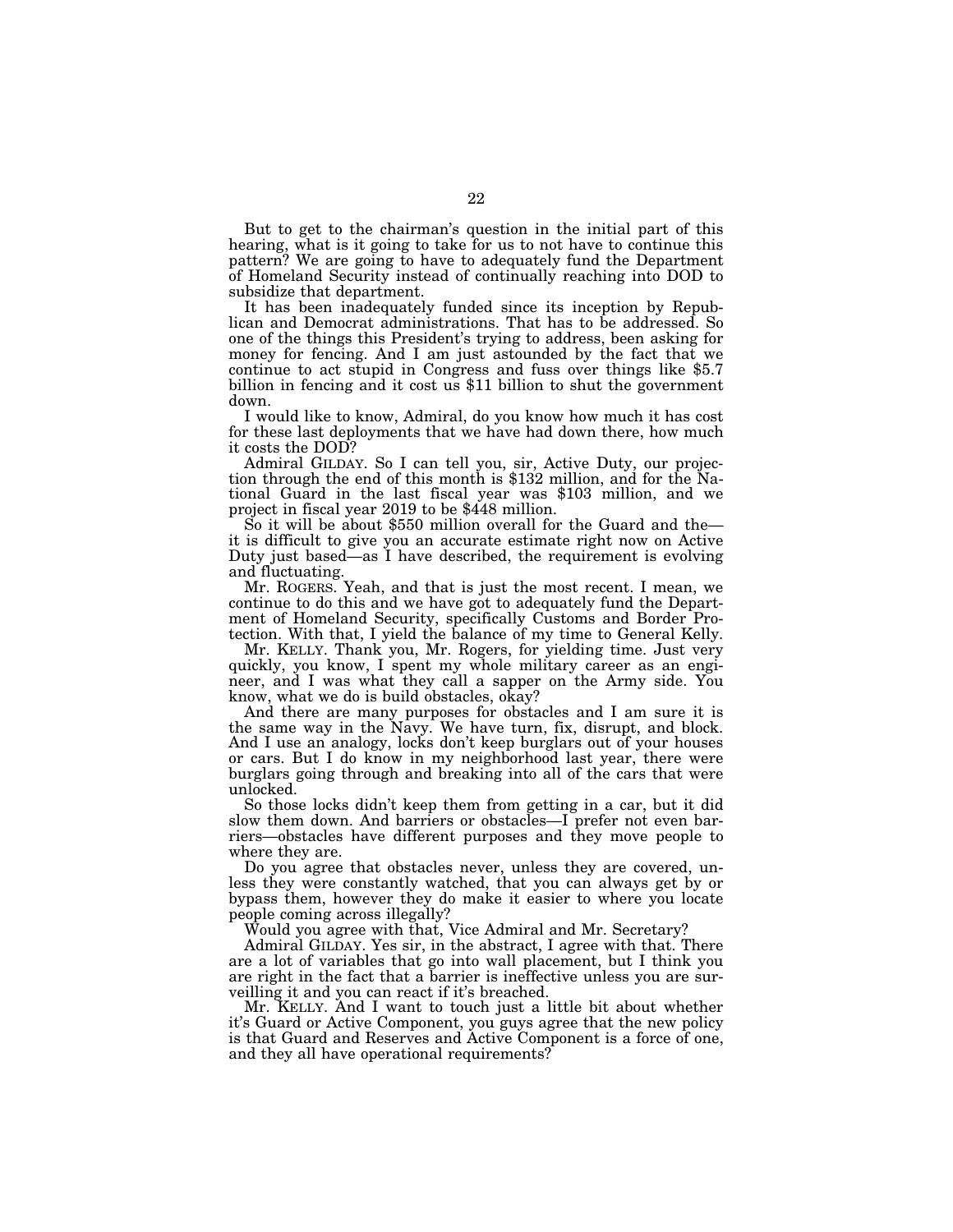And I want to use my small State of Mississippi, which has about 10,000 members in our Mississippi Army National Guard and about 1,500 in our Air Guard, but currently, we have one company, Charlie Company, First Battalion, 114th Aviation that is on the border supporting this mission and doing great work down there.

That being said, we have a BCT [brigade combat team] doing Operation Spartan Shield in Kuwait, Jordan, other places, so that is about 4,500 of our 10,000 Army soldiers. We have the 184th ESC [Expeditionary Sustainment Command], which is also a headquarters which is in Kuwait right now doing logistics.

We have State missions, we have these little things called hurricanes that we have to respond to, we have all these forces deployed as part of the Active force, as part of the rotational forces we have to defend our missions. Is that a reason to use maybe sometimes Active Duty forces when Guard forces can do the same thing, Admiral?

Admiral GILDAY. Yes, sir. As you said initially, it is one force; who's best suited for the task? And as I mentioned earlier, the Guard has sustainability issues as well that we can't just wish away just like the Active side does.

And so I think it is a balanced approach in terms of how we use—how we put those people to best use.

Mr. KELLY. And thank you for that.

I yield back, Mr. Chairman.

The CHAIRMAN. Thank you. Mr. Norcross.

Mr. NORCROSS. Thank you, Chairman.

Planning. Nobody can guess what the President's going to do, but we have some indications what he might do. Have you taken into account, outside of the personnel, the cost for construction of a barrier different than the wire and fence that you are presently working on? If you were to do the 230 miles.

Admiral GILDAY. Sir—maybe you should take this one.

Secretary ROOD. Well, as you mentioned, Congressman, a national emergency declaration has not been issued by the President. And if it were, there are other legal requirements that we have done prudent—pre-planning to understand the law and our obligations under it.

And depending on what the Department of Homeland Security, CBP would identify and how those requests would be met, that would determine the type of wall and the cost-

Mr. NORCROSS. So you are not looking at any scenarios right now at all? There's no pre-planning-

Secretary ROOD. We are merely-

Mr. NORCROSS [continuing]. Whether you are going to put a concrete barrier or some steel up or some wire?

Secretary ROOD. Yes. It would depend on the circumstances that we would reach at that moment. And obviously, we have done prudent pre-planning. I have seen, as you have, the statements the President has made regarding the possibility of a national emergency. So we have looked into how that would operate.

Mr. NORCROSS. So what are your ranges of cost estimates?

Secretary ROOD. Again, it—there is no—after the President were to declare a national emergency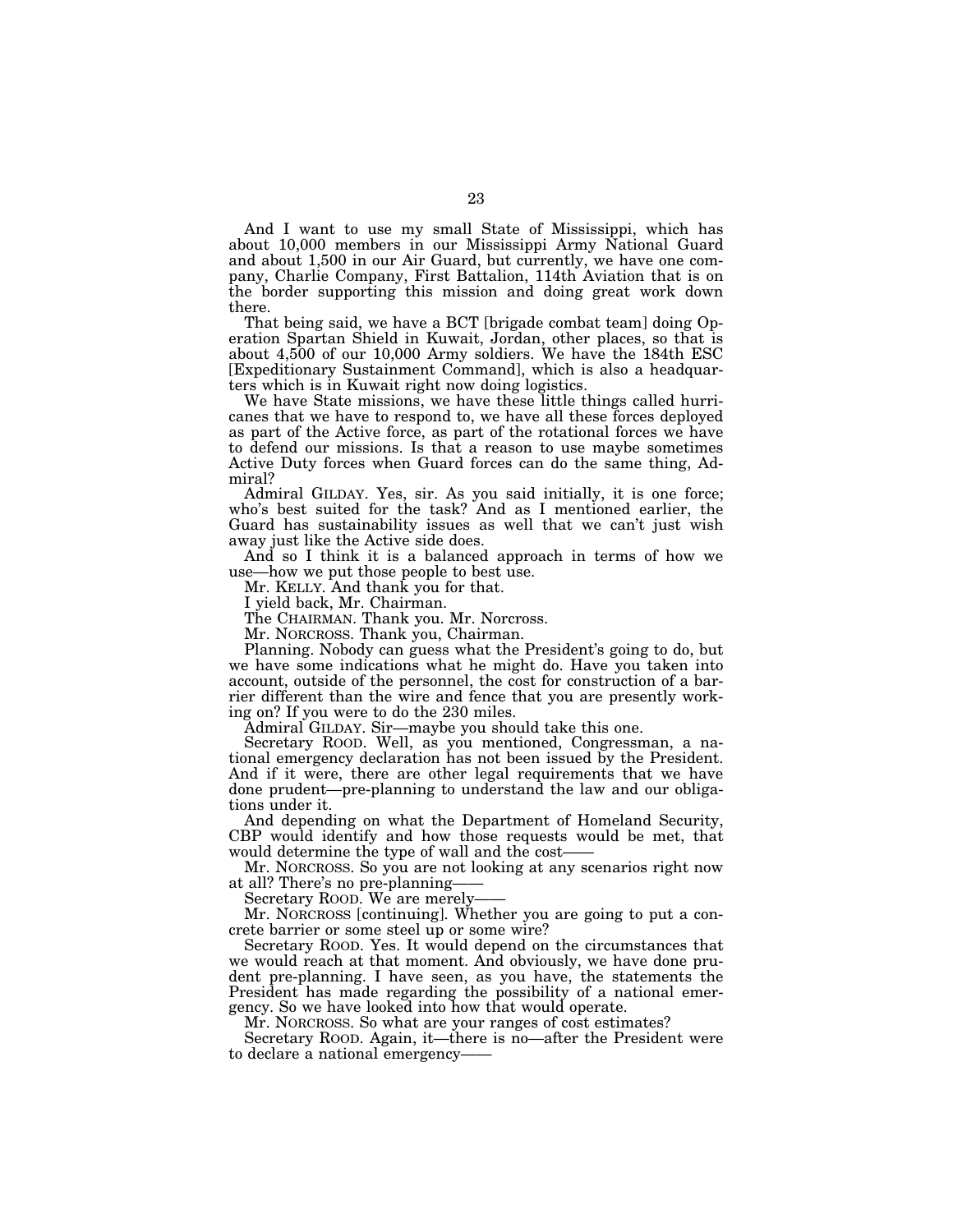Mr. NORCROSS [continuing]. We understand the process. But-Secretary ROOD. But—but with-

Mr. NORCROSS [continuing]. You have to look down the road and anticipate. We could put a full barrier up, a 35-foot wall. We could put wire. You are not going to wait until that phone call comes to start planning. That is one thing that you do well.

Secretary ROOD. Within such a declaration, a national emergency would be the citation of the authorities under which it is done. We have limited authorities. Depending on what those authorities are, sir, it would define how much money was available. And we would obviously work with the Department of Homeland Security to get their latest prioritized listing.

And from all those factors—land availability, cost of land, other things, would come into play if you were talking about a barrier construction or even the placement of wire. Those are considerations that would need to be reached at that point.

Mr. NORCROSS. So no pre-planning in terms of cost and personnel, or what it would take to do the job that is taking place until you get that declaration?

Secretary ROOD. We would have—in that circumstance, we have not made any decisions nor formalized what those would be. But obviously, depending on what the type of barrier the Army Corps of Engineers in the barrier case would be asked to do, they have been looking at different types of construction.

Mr. NORCROSS. Is this the most cost-effective way of putting up a barrier?

Secretary ROOD. Sir, we would respond to what the Department of Homeland Security and the CBP identified in that area. The Army Corps of Engineers has done construction, parts of the 654 miles of barrier on the southern border, over our history. And those things vary, given the circumstances at the time.

Mr. NORCROSS. I yield back. Thank you.

The CHAIRMAN. Thank you. Mr. Conaway. Is that correct? I don't think he is here. He is not here.

Mr. Lamborn.

Mr. LAMBORN. Thank you, Mr. Chairman.

Thank you both for being here. And I was on the border a week ago today, in the Brownsville, McAllen area. And talking to the people there, they have a very good plan of what they would like to do if they were given more assets, more money, more resources.

So my first hope is that we as a Congress will give Homeland Security more of what they need. And that they have a well-defined plan of how they could put that to use.

But if that doesn't happen, the President will have the choice he will have to make, of declaring a national emergency and then using money from somewhere to build some kind of barrier.

And my hope—Mr. Rood, I am going to direct this to you. And maybe this is a little speculative and you can't give me a definitive and final answer, but my hope would be that emergency money for that purpose would come out of emergency money from another purpose, and we would have to replenish that later; like disaster relief.

I mean, I would hate to see that happen. But that would be the best possible alternative I can think of, especially compared to tak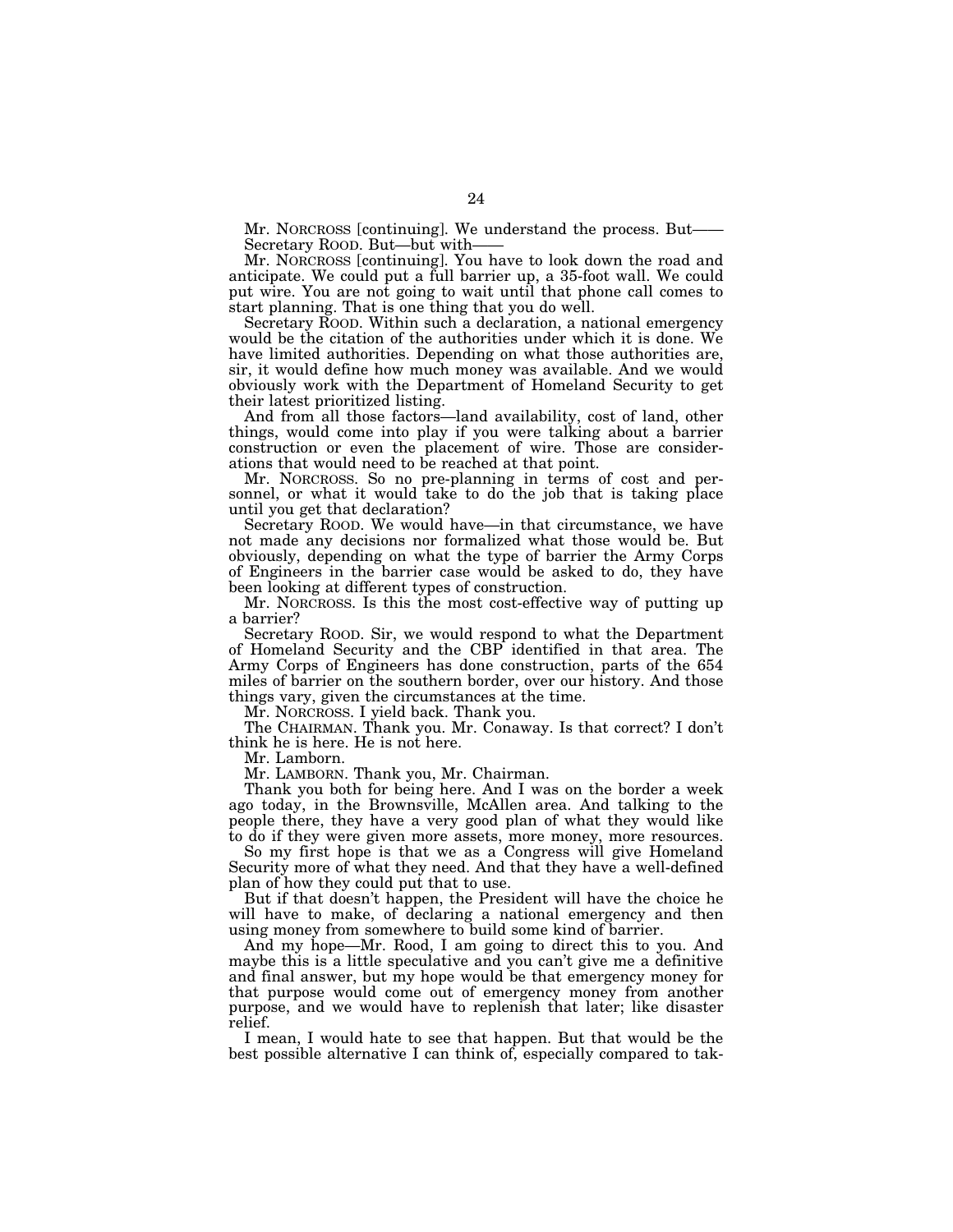ing money from military construction. Because those projects have been in the pipeline for years and years, and that would be disruptive.

So my hope would be it would be emergency to emergency. Do you have any thoughts on those lines, Mr. Rood?

Secretary ROOD. Well, Congressman, of course at this stage the President has not chosen to declare a national emergency. And if he were to do so, then the Secretary of Defense, the next step in the process would need to determine that undertaking military construction projects.

Assuming that that was the authority authorized by the President in his declaration, then the Secretary of Defense would then need to make a determination that, by undertaking these military construction projects, that that was necessary to support the use of the Armed Forces. And then we would flow from there.

There are only limited authorities available to the Defense Department if directed by the President or if authorized, I should say, to pursue them. And he would identify, in his declaration, what those authorities were.

Mr. LAMBORN. Okay, thank you. And I will just reiterate. My hope is that Congress does the right thing, and we authorize money and not—we don't have to go down that road at all.

General Gilday, I would like to ask you a question. And you have already done a good job of explaining the benefits that accrue when these missions are being performed, to the people doing those missions.

And you talked about facilities, troops, engineering, medical, and rotary wing. When it comes to readiness, we have talked about construction but we also talked about training. That is the other component.

We have used our troops in a variety of worldwide humanitarian missions: Ebola outbreak in Africa, tsunamis, earthquake relief, and others. And there is a humanitarian component to the southern border crisis, as well as a national security component.

When our medical troops, for instance, are helping Homeland Security on the border, are they gaining experience that helps them? Or if they were doing a humanitarian mission in Africa, does that help them in their professional and military careers?

Admiral GILDAY. Yes, sir. As I mentioned earlier, I think with each of the skill sets, it varies a bit. The example I gave with medical, so they are doing follow-on screenings after CBP does their initial medical screening.

So most of those referrals are routine elements and so I could make the argument that if I deployed those same people overseas to Afghanistan, that they might receive a higher level of training.

But I think that we have placed a high degree of importance on the work that they are doing on the border. They know it is important work. They know it must be done.

I do think that—again, to answer your question, I do think there's varying degrees, to be honest with you, on how much training value that you receive from each particular mission, some more than others.

Mr. LAMBORN. Thank you.

Mr. Chairman, I yield back.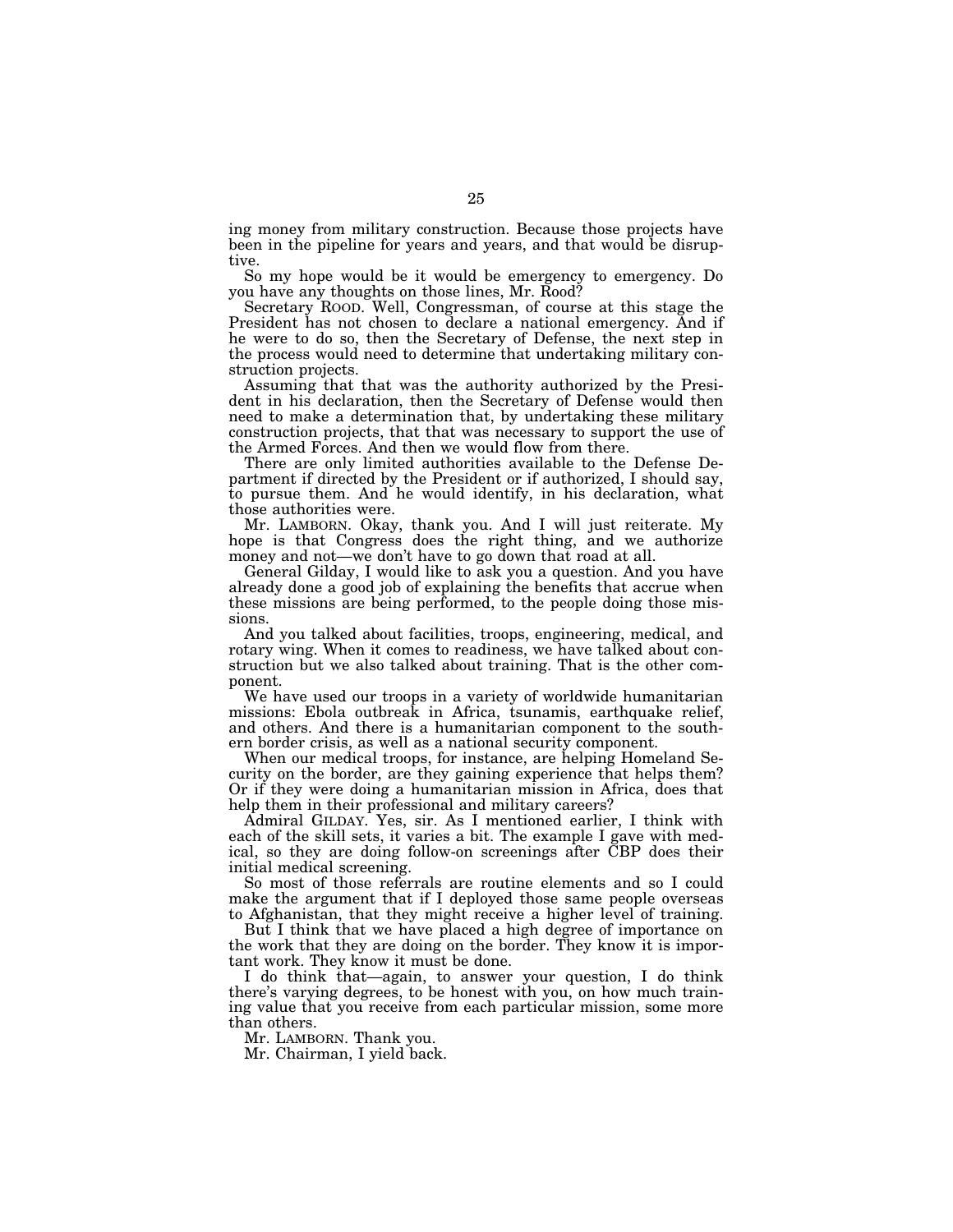The CHAIRMAN. Mr. Carbajal.

Mr. CARBAJAL. Thank you, Mr. Chairman.

During Operation Desert Storm and after 9/11, Presidents invoked the National Emergencies Act, NEA, twice, citing the emergency military construction authority. According to the Department of Defense records, the Department funded 18 projects.

I am looking at these projects right now; airfield runways, medical facilities, barracks, security measures for weapons of mass destruction, et cetera, et cetera, to name a few. All of those projects were determined as necessary to support the Armed Forces in the declared emergency, which makes sense.

You need a runway for aircraft to land, places for service members to live and receive health care. Admiral Gilday, how is the border wall necessary to support the use of Armed Forces and what authorities would be needed to make that determination?

Admiral GILDAY. Sir, that is a hypothetical. I-

Mr. CARBAJAL. You can give me a hypothetical answer.

Admiral GILDAY. I will give you a hypothetical answer if that is okay.

So the President has a range of different authorities that he can invoke. And each of those authorities are tied to laws that have specific requirements that would dictate how that money—that would dictate the determination of the calculus that the Department would go through to determine whether or not you could justify using those funds to build a barrier.

Mr. CARBAJAL. Do you know what those authorities are?

Admiral GILDAY. Broadly I know what they are, sir, I have not looked at them in detail because I am not an engineer. But I know that there are specific authorities that, as you have stated, we would have to show that DOD benefits.

You know, whether the argument would be that we no longer have to deploy 5,900 people to the wall, we would have to take a look at that more deeply to see if that is a justifiable, you know, cause-effect.

Mr. CARBAJAL. Thank you.

Admiral GILDAY. Yeah.

Mr. CARBAJAL. How is the Department determining which military construction projects can be scrapped in order to fund the wall? I am sure you are looking at that now in light of the rhetoric and the discussion that is ensuing.

Which projects would be scrapped?

Secretary ROOD. Congressman, of course, the President would need to invoke a national emergency and cite the use of section 2808 of title 10, which is the military construction provision, to authorize such an activity. The President's not, of course, chosen to do so; therefore, we have only done preliminary, prudent pre-planning, we have not developed a specific list of military construction projects because the President hasn't taken that step.

Mr. CARBAJAL. Thank you. Last year, I received a call from some of my constituents who had to endure living on base in housing environments with their families, that they are expected to live—at Fort Benning, Georgia, to be exact.

I specifically sent a letter to Secretary Mattis regarding this constituent call and the serious concerns raised. This family lived on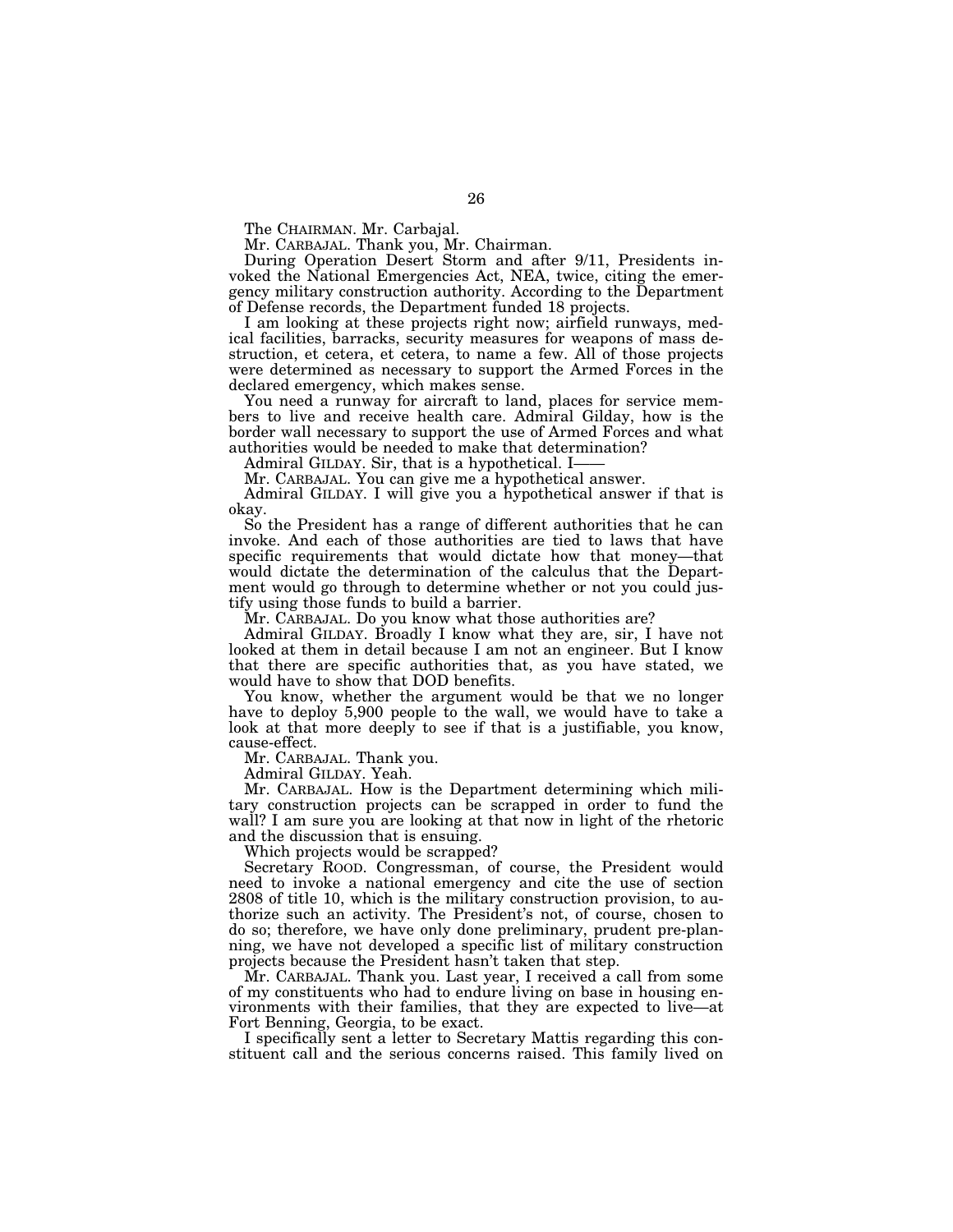base for about 5 years, and because of the children being exposed to high levels of lead, they are now dealing with health-related disabilities and other symptoms.

Funds are required to address these deteriorating living conditions but now there is a chance that we will neglect service members again. This time it will be for, again, a needless wall. Could any of these obligated funds for MILCON and family housing be used to improve the living conditions for service members and their families?

Secretary ROOD. Congressman, again, the—this would be a hypothetical situation that the President has not chosen to invoke a national emergency and authorize the use of section 2808 military construction funds. So we at the Defense Department are not making trades with those funds at this time.

Mr. CARBAJAL. But will you agree, if you had to take funding from existing DOD priorities, it would leave some of those priorities without funding?

Secretary ROOD. The—if—

Mr. CARBAJAL [continuing]. Or is there enough funding surplus right now available for the wall?

Secretary ROOD. Any use of military construction funds for purpose B instead of purpose A it would obviously come from one source to another, sir.

Mr. CARBAJAL. Thank you. I touch on this because I also have Camp Roberts in my district, and I am informed there is an important road for really important training and facilities that exists on this base. And currently, that road cannot be traversed. And again, these funds that would go towards a wall would be taken away from being able to rehabilitate that road. So-

The CHAIRMAN. The gentleman's time has expired.

Mr. CARBAJAL. Thank you very much, I yield my time back.

The CHAIRMAN. Thank you.

Mr. Wittman.

Mr. WITTMAN. Thank you, Mr. Chairman.

Secretary Rood, Vice Admiral Gilday, thanks so much for joining us. Up here in the corner. There we go.

Secretary Rood, I just wanted to ask one simple question, just yes or no. Are the troops that are currently deployed along with our Customs and Border Patrol agents, are they a help in helping the Customs and Border Patrol agents achieve the counter-narcotics missions that they have been charged with? And do the troops and their capabilities also help the Customs and Border Patrol agents in stymieing the flow of narcotics into the United States?

Secretary ROOD. Yes.

Mr. WITTMAN. Very good. Thank you, Mr. Secretary.

I am going to now yield the balance of my time to Mr. Mitchell. Mr. MITCHELL. Thank you, Mr. Wittman, I appreciate that.

Secretary Rood or Vice Admiral, a question for you. First, let's start with—let's not deal with hypotheticals, which some of my colleagues want to talk about, if-then.

We are here at this moment of time talking about this because we failed to provide adequate resources to DHS to deal with their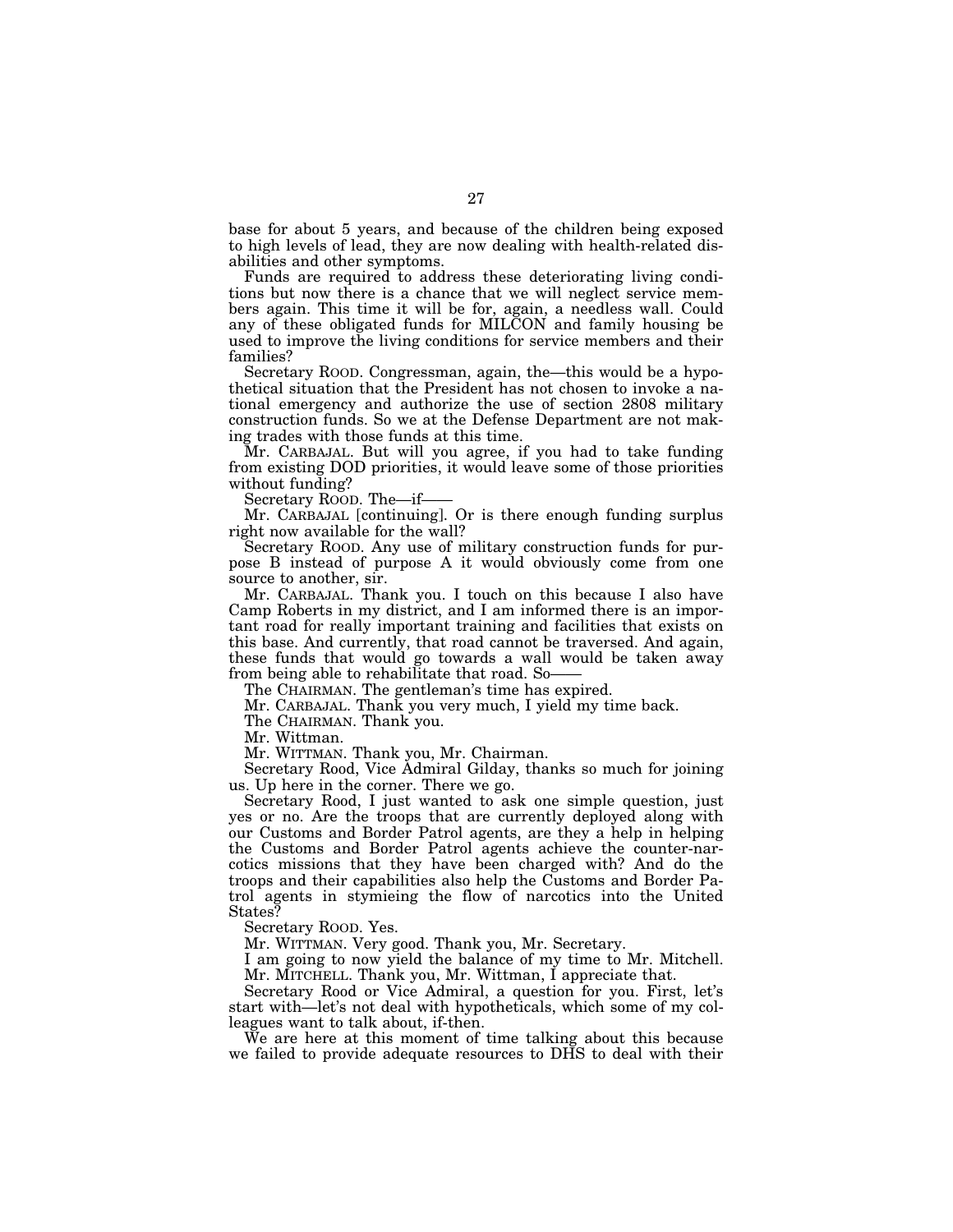own mission, their own challenges. So we are now having to assist those—supplement those resources.

Can either of you tell me, of the approximately \$500 million we are talking about estimated for the year, what percentage of those needs DHS could address themselves if properly funded?

Secretary ROOD. Well, certainly the Department of Homeland Security, CBP looks, as we understand it, within their own resources and authorities first before asking for augmentation or supplemental——

Mr. MITCHELL. Can you talk a little louder, sir? I am sorry.

Secretary ROOD. Certainly the DHS, CBP looks within their own resources—as we understand it from them—before asking for supplementation or augmentation from the DOD. And so the specialized skills—there are some specialized skills we bring to the table, but in other cases if they possess those capabilities at DHS and CBP, they could do it themselves.

Mr. MITCHELL. I appreciate the general response. Let us try, Vice Admiral, what percentage of the overall is actually military-specific versus a lack of resources at DHS, sir?

Admiral GILDAY. So to answer your question, sir, none of the capabilities that we are providing are combat capabilities, it is not a war zone along the border. And so all the, you know, I talked about aviation, I talked about paralegals, mechanics, facilities, medical, concertina wire, none of that is a unique military skill set.

Mr. MITCHELL. So the reality is we are sitting here today discussing this because we failed to adequately deal with a comprehensive solution to our southern border. So now, we are trying to basically put our finger in the holes until Congress does its job.

Would you disagree with that, Vice Admiral?

Admiral GILDAY. Sir, if I took that same argument and said that we need to use DOD to respond to a hurricane. There are certain situations where, you know, one of our primary missions is defense support to civil authorities. And so I think that one is a tricky one to answer.

Mr. MITCHELL. Thank you.

Mr. Chair, I will yield back. Thank you very much.

The CHAIRMAN. Thank you. I do want to make a quick note on the budget. The President made his budget request for the Department of Homeland Security in February of 2018. Congress fully met that request, both the Senate and the House. So what whatever crisis occurred to him in the months that followed, it was not at the top of his mind in February of 2018.

That was the budget request and we fully funded it. This is not a question for you, gentlemen, this is just, you know, to make the point. We are hearing now from the—I mean, gosh, if we just gave more money to the Department of Homeland Security, this wouldn't be a problem.

And, you know, it's odd for me to be making this point, you know, with the fiscal conservatives on the other side of the aisle, we are \$22 trillion in debt. Our deficit is going to be \$1 trillion this year. We just cut taxes by somewhere in the neighborhood of \$2 trillion.

On this committee, we hear repeatedly about all the areas of the Department of Defense that have gone underfunded. We don't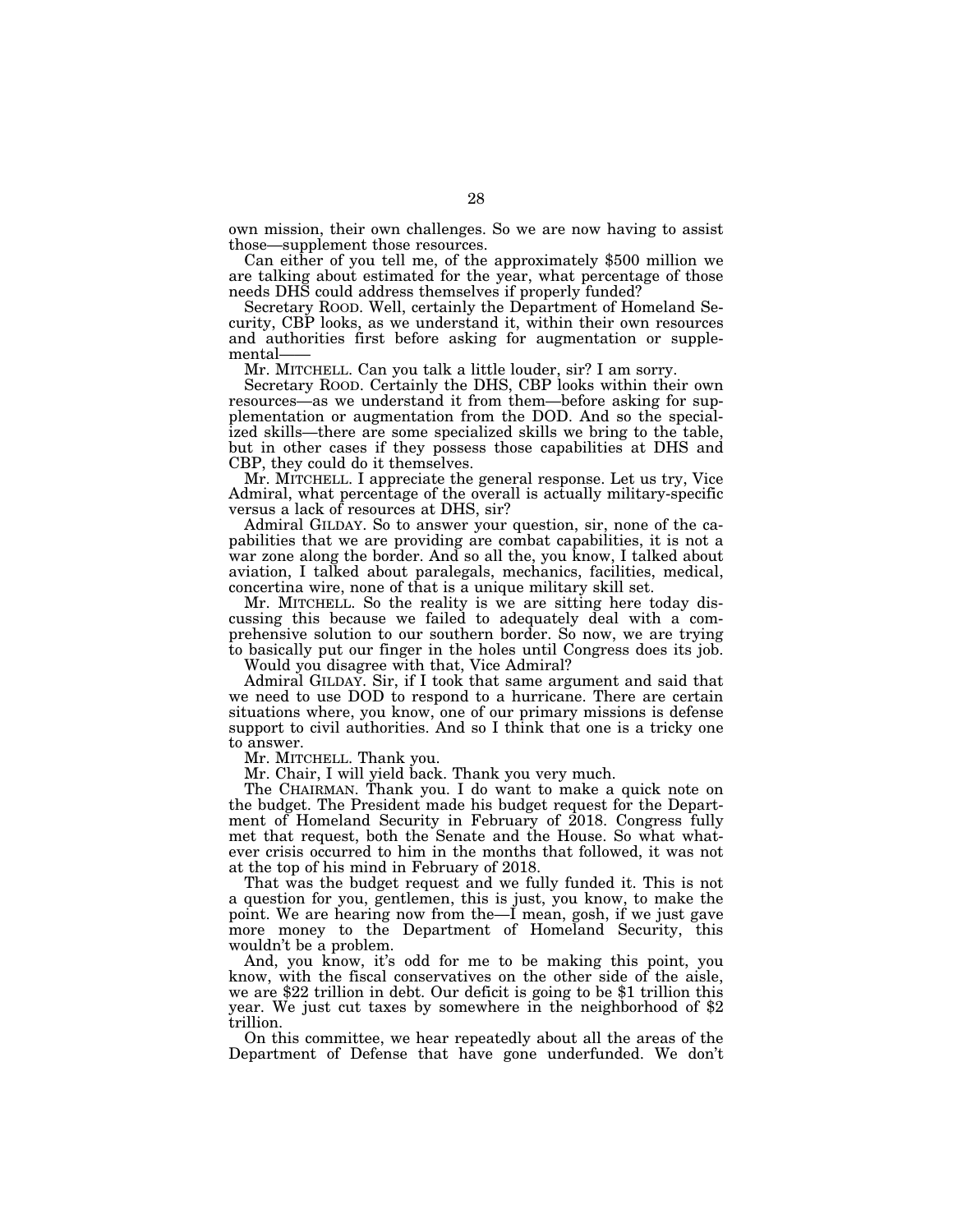have—well, I was going to say, we can't print money. We can, in fact, print money. But there's a downside to that, as I think all of the Republicans would acknowledge.

So where are you going to find all this extra money, you know, for the Department of Homeland Security sort of implied, well, so just get more money. We also have a few other needs in the country that have gone unmet. We have a \$600 billion infrastructure deficit by most estimates, to the point where water is poisoned and bridges are collapsing in the United States of America.

So we have to make budget choices. And I will also point out that go back to 2005 and to now, we have quadrupled the number of Border Patrol agents, we have built 700 miles of wall, we have drones and sensors, we have massively increased the amount of money that we have spent on border security.

So I am not sure the solution here is just spend more money so that way we don't have to steal it from the Department of Defense. We have got a make a budget that works for all of us. And this is going to be something we are going to wrestle with once we try to get our budget in place for this year, because there are a lot of DOD needs.

The discretionary budget, a little over \$1 trillion, okay? And Department of Homeland Security is part of that. We, at DOD, are like 55 percent of that. So before you get too excited about giving more money to DHS, you have got to find it somewhere. You know, if we can find it somewhere, I am wide open to the discussion. But we have to make choices.

Mr. Thornberry.

Mr. THORNBERRY. Thank you, Mr. Chairman.

I will avoid getting into the broader budget issues, which obviously affect a whole variety of things. I would simply point out that with DOD, Homeland Security, or any of the agencies, they have to formulate their budget months in advance of it even coming to us.

One of the things that changed is that now we have thousands and tens of thousands of migrants who are coming in caravans which we have not seen before. And I think members, if they look at the statistics which are provided by the Department of Homeland Security, the days when we had a greater number of people, but most of them were from Mexico and you could simply put them back across the border, are very different from these large family groups, 10,000, 12,000 people coming. So yes, it changed the requirements.

And as we have been talking, if anything, we have to be more flexible to respond to changing circumstances. I think that is what the President is trying to do. I would prefer he not have to resort to DOD to make up for gaps in Department of Homeland Security funding. But I do think it is important to acknowledge that things change and our government has to respond.

ter position to respond if we weren't \$22 trillion in debt. So the more resources you have the more flexibility you have. And we face some very difficult choices no matter how the circumstances come down to us.

Mr. Keating.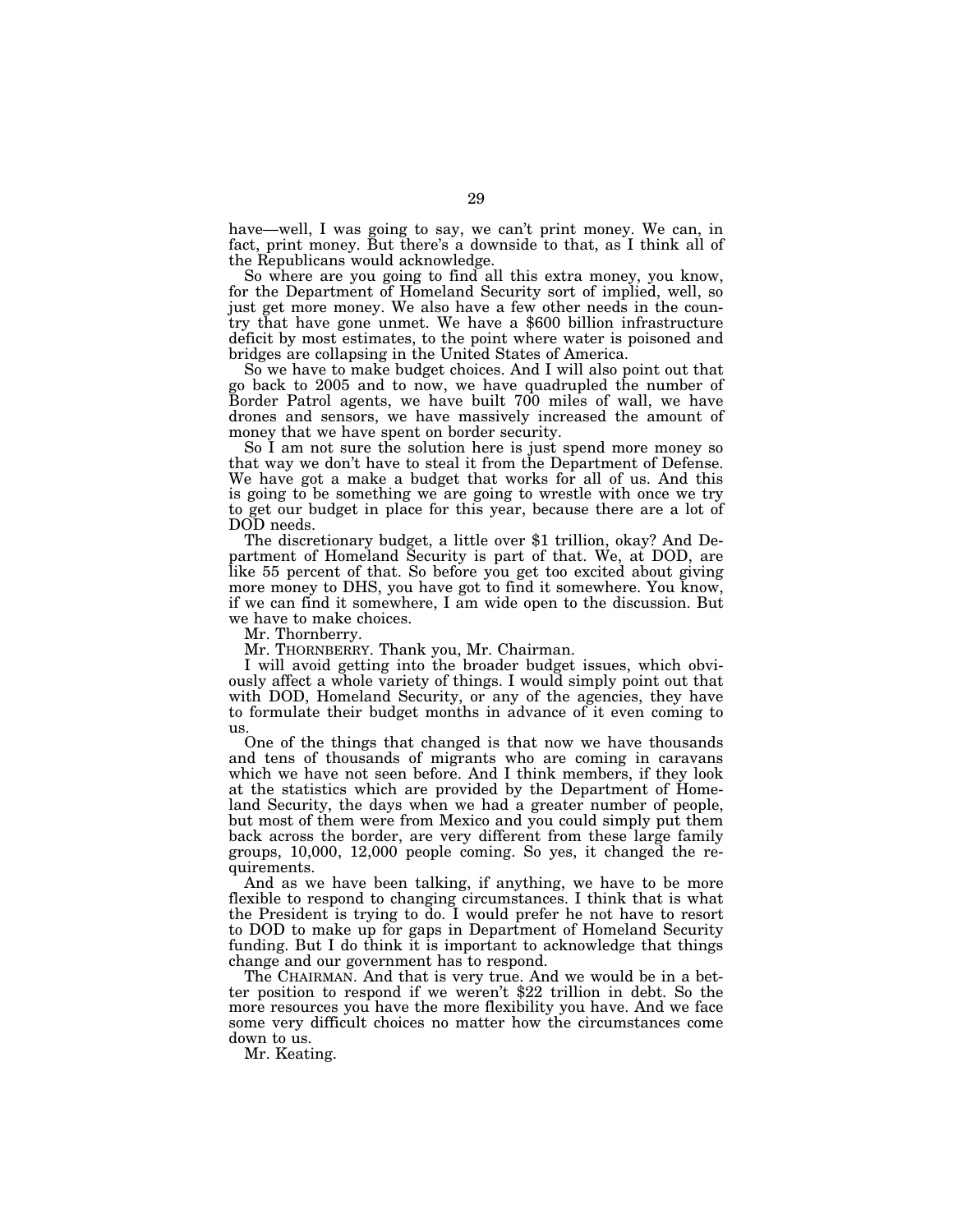Mr. KEATING. Thank you, Mr. Chairman. I am glad the discussion has taken this turn.

Mr. Rood, my understanding is that you are familiar with the 2018 National Defense Strategy because you helped write that. Is that correct?

Secretary ROOD. I didn't help write it, sir, I came in afterwards. But I have been helping implement it.

Mr. KEATING. You are familiar with the contents?

Secretary ROOD. Yes, sir. Yes, sir.

Mr. KEATING. What, in your opinion—just in a sentence or so what is the use of that document? What is the importance of that for utilization purposes?

Secretary ROOD. Yes, to guide the activities of the Defense Department and others and prioritize our efforts.

Mr. KEATING. Yes, I would suggest too that it is also an important document as well when we are looking at the overall strategic priorities. It is an important budget document as well for this committee and for Congress, because that is what we look towards to do the, you know, fiscal year 2019 to fiscal year 2023 budget requests.

So although things do change quickly, when I heard the admiral say that, you know, it is hard to get priorities, when you were asked that question about our activities in the southern border versus what is in that defense strategy document, or we have to be creative.

That creates problems for us doing our job and using that. For instance, Mr. Rood, in that, that whole document, was the term southern border ever—those words ever in that document?

Secretary ROOD. I don't recall that in the unclassified version, sir.

Mr. KEATING. Was the word caravan ever used?

Secretary ROOD. Not that I can recall.

Mr. KEATING. So here is our dilemma, as a committee and a Congress, we have to have priorities. Money is finite. And we have to make decisions on funding.

So I think this is an important hearing as a discussion point to go from going forward because things aren't in sync in terms of the way I view them. We have to make those decisions. We have to assess priorities. This committee has a history—this Congress has history of really relying on our defense and our military to tell us what those priorities are so we can fund them.

I think we are at a point where I am hearing terms, you know, just hard to give priorities, everything is important, things that aren't even mentioned in the strategic document we are supposed to use to make those priorities are now coming to the forefront and they are being said there is crisis surrounding those things.

But the two things have to get in sync. And I think instead of a question, you might want to comment, how can this committee best function? Because we can't function giving those resources going forward, when we have to take a turn and look at different views, quote/unquote, or we have to be creative.

Those things really make our job next to impossible. Could you comment on that?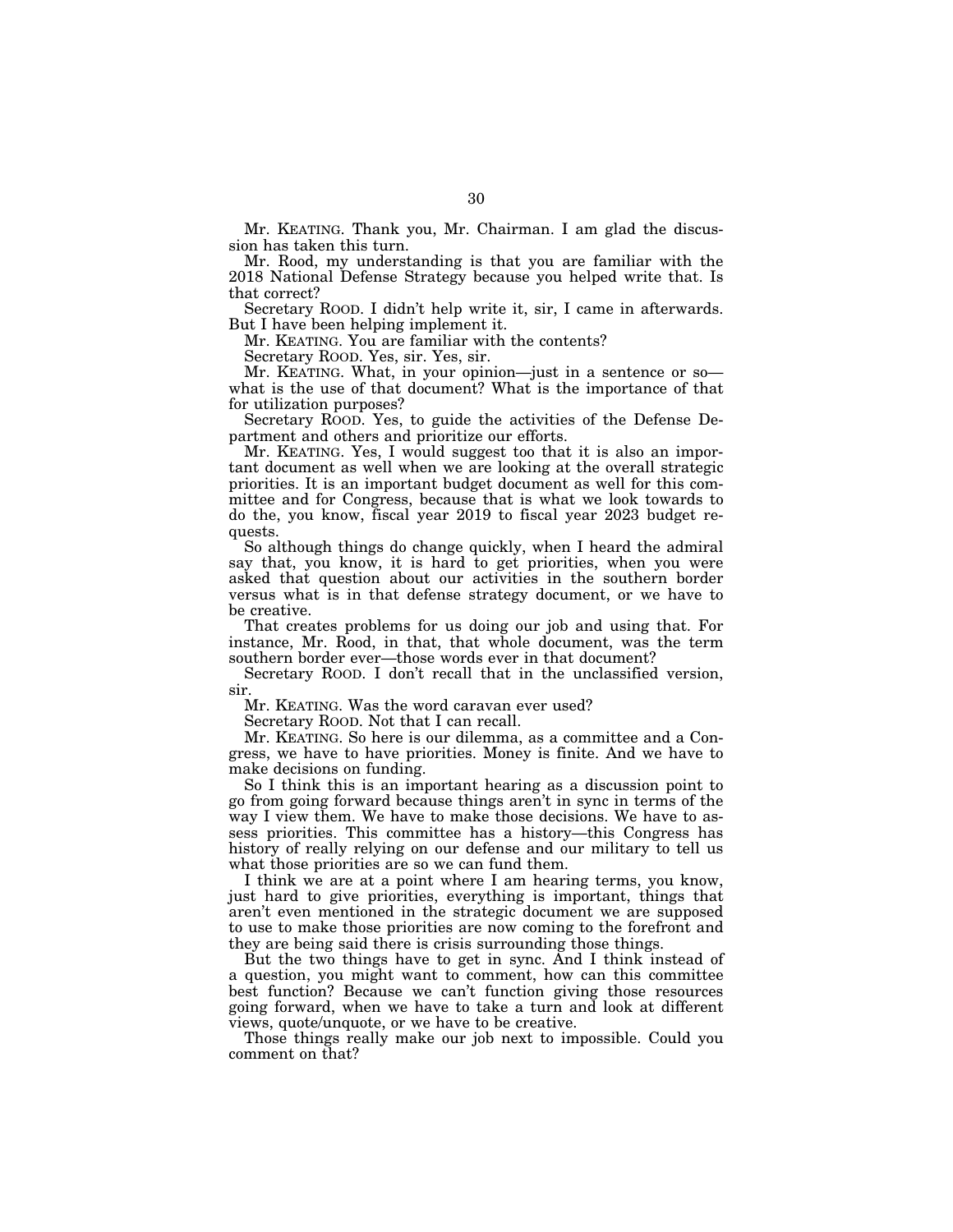Secretary ROOD. Sure, I will—Congressman, I would say—commend your knowledge and the way that you are following the National Defense Strategy. That is our guidepost in the Defense Department. We are trying to live that life to make that vision of what we are saying.

And there are some hard choices that are described in that document, in setting out that vision for the future. And some of it is an uncomfortable reality that we as a Nation need to confront.

With respect to support to civil authorities, I would say those kinds of requests—and we do not lack the ability to prioritize our resources and I think you will see in the coming budget that we have made a major effort to try to track along the lines of the National Defense Strategy.

With respect to support to civil authorities, of course, this is a longstanding activity the Department of Defense has done. And it is not just limited to the southern border. I mean, for example, this coming weekend at the Super Bowl, the Defense Department will provide assets in support of civil authorities. When the U.N. General Assembly meets in the summertime in New York or in September, we will also provide support to civil authorities for that type of activity. And there is a range of others. Fires, floods, et cetera.

Mr. KEATING. I would just say this. That although——

Secretary ROOD. Yes.

Mr. KEATING [continuing]. Parenthetically I have a great deal of confidence in the defense of the New England Patriots, I also want to say this, that has been traditionally done.

But I see a difference in scope that is occurring with the discussions we are having now with the southern border and the effect of that on our readiness, on those five central areas of threat— China, Russia, North Korea and Iran. and terrorist groups.

And that document that is our—I think our guidepost, going forward, the things that all of a sudden are getting so much more, you know, resources drawn to them aren't contained in that.

And I will just say this because my time is out. That we have to do a better job if we are going to act in a bipartisan way, listening to our military and defense, to have a clearer, more accountable and a more timely demonstration of what these priorities are.

I yield back, Mr. Chair.

The CHAIRMAN. Thank you.

Ms. Hartzler.

Mrs. HARTZLER. Thank you, Mr. Chairman.

And thank you, gentlemen, for your role in keeping our Nation safe from threats, both foreign and nearby.

And Admiral, you said that it is not a war zone down there. I would just like to pause a little bit on that because I had an opportunity to go in October to the border. And I came away with the impression that we are at war. And it is with the drug cartels.

As I spent time with the Border Patrol agents, and we could actually see the scouts on the other side of the border, and they talked about how we are outmanned and out-funded, in many ways, and how they are taking advantage of so many people in this process. And people are dying.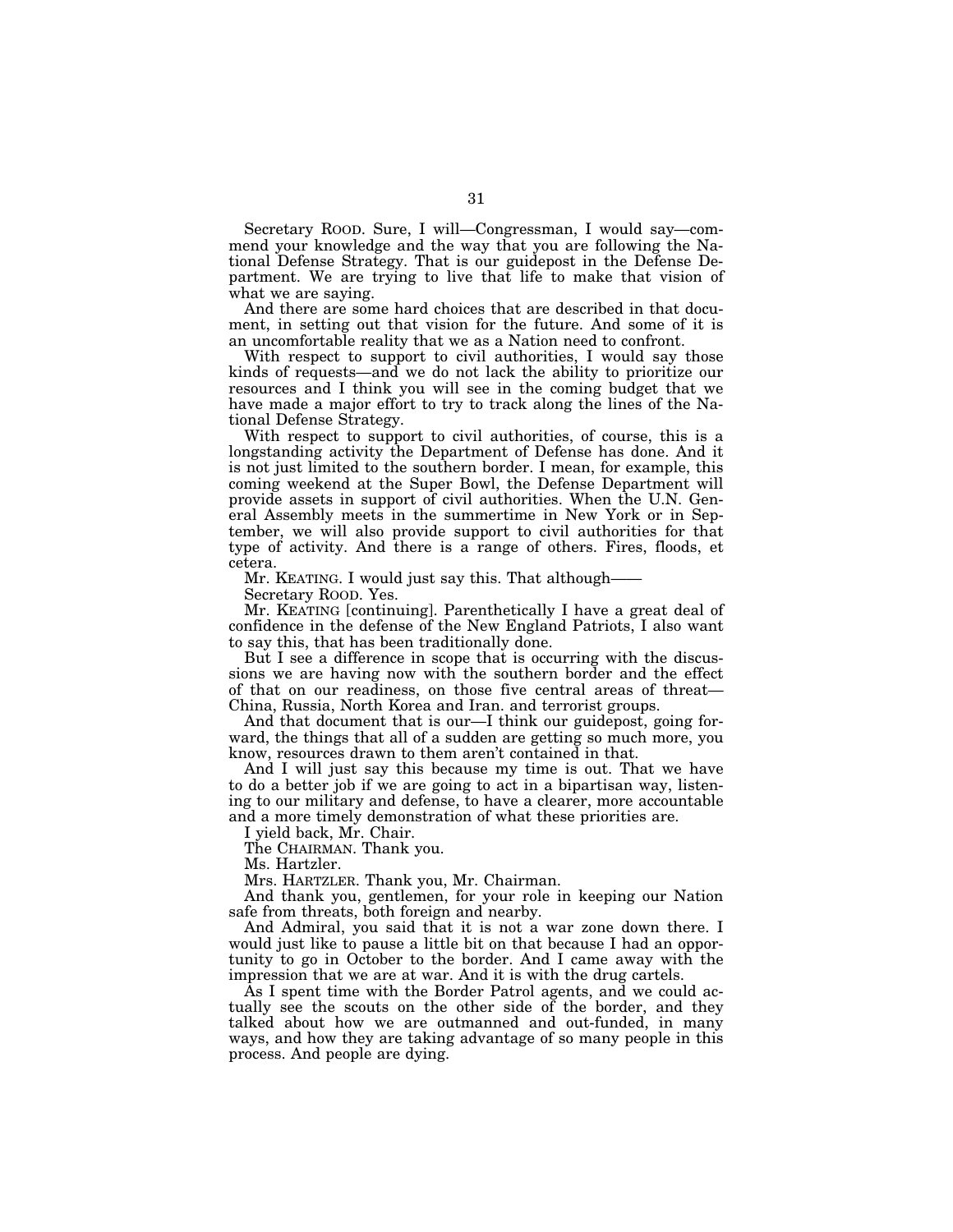Last year, we lost 72,000 people to drug overdoses, 72,000. That is more people than died during the entirety of the Vietnam war. And so we have a mission to protect people's lives, including to counter the drug crisis.

And the drugs are flowing across our border. Our agents are doing a wonderful job. They are finding a lot of drugs, and that is what people talk about, we are finding drugs at the port of entry. And I champion that.

But I also know there are a lot of drugs that are making it across that we are not catching, and they are ending up in Missouri. And they are ending up in my families that I have talked to, there are parents whose child has died of a heroin overdose.

That is why we have got to counter this. The Missouri National Guard was deployed there last summer. They did an amazing job. They had two UH–72 crews. During the 6 months they were there, they had 470 apprehensions and they got 1,986 pounds of marijuana that was seized. I thank God for what they are doing, that that didn't end up in our country.

But they are doing an amazing job. And Congress has actually given the DOD the ability to provide military support to law enforcement agencies, specifically for countering the counterdrug purposes; section 284 of title 10 of the United States Code authorizes the DOD to provide support to counterdrug activities to control the transnational organized crime.

The law clearly identifies various activities that DOD is authorized to conduct, including the construction of road and construction of fences, light installation among smuggling quarters, aerial and ground reconnaissance, transportation.

So I guess, two questions  $\overline{I}$  would like to focus on. How long has the Department of Defense been providing support to counterdrug operations at the border? And can you please provide specific examples of how DOD is carrying out the authorities authorized by Congress?

Secretary ROOD. Congresswoman, we have, at the Department, provided support to counterdrug missions at the Department of Homeland Security and, indeed, other civilian agencies, for a very long time, for decades. That support continues.

As you correctly point out, section 284 of title 10 does provide the Secretary of Defense the authority in performance of that counterdrug mission, such as blocking drug-smuggling corridors, to erect barriers, fencing, provide road construction, things of that nature, to aid in that counternarcotics mission.

Mrs. HARTZLER. So you are saying that Congress has authorized the Department of Defense to build a fence to counter drugs?

Secretary ROOD. If it meets the-

Mrs. HARTZLER. That is already law?

Secretary ROOD. Yes, that is right. If it meets that criteria in section 284, yes, ma'am.

Mrs. HARTZLER. Okay. How many miles of fence have been built, to date, under this authority?

Secretary ROOD. I will have to take, for the record, the specific amount of fencing built under that authority. Now, of course, there are 654 miles of barrier at the southern border today.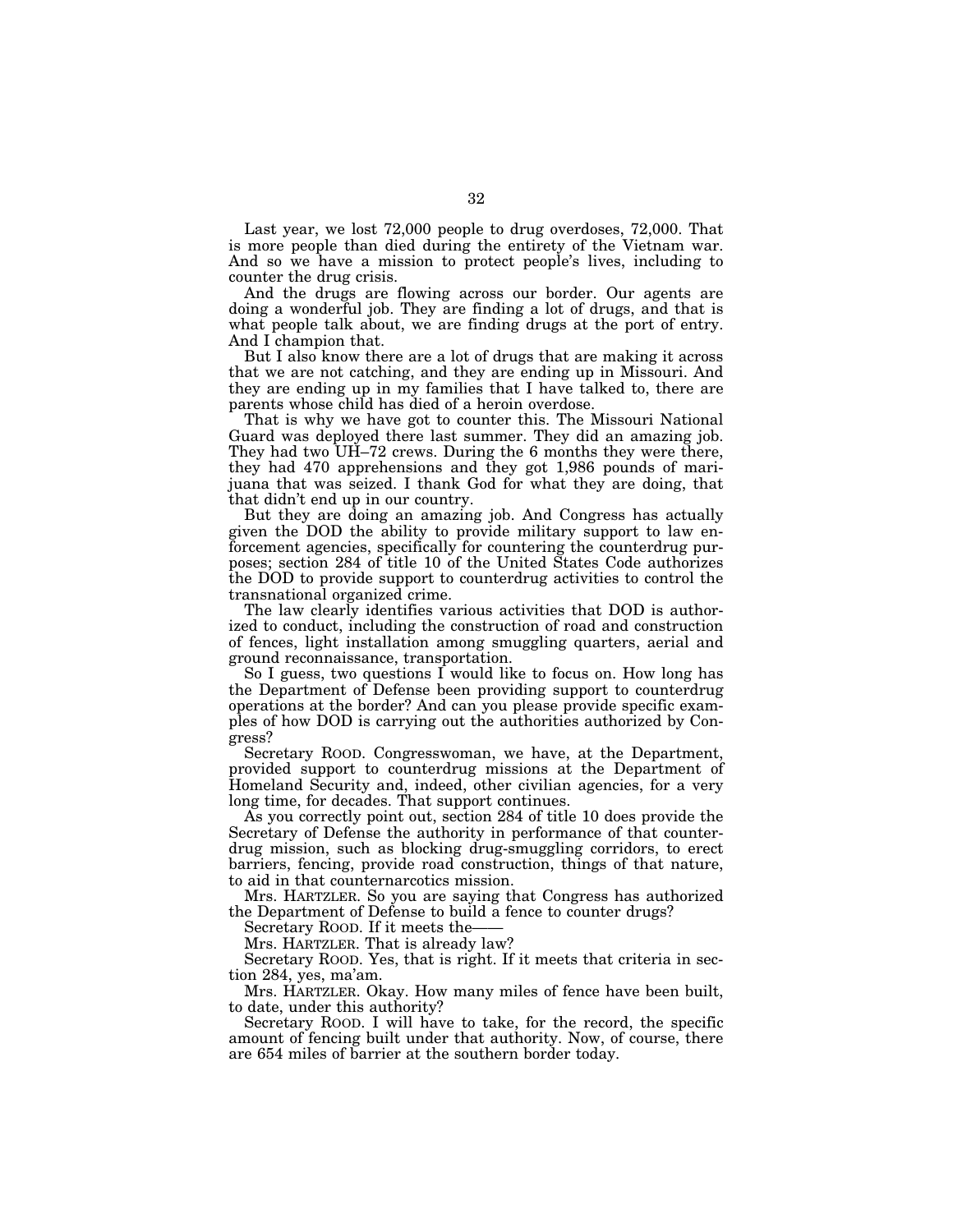[The information referred to was not available at the time of printing.]

Mrs. HARTZLER. Right. And I think that it is very clear, we have already given, then, the authority to do this. And we do have a very critical mission to keep people safe and to make sure that people don't die as a result of these transnational drug cartel activity. And currently, they are.

So it is imperative for us to find a solution. And I am very hopeful that in the next 3 weeks, we will come together in a bipartisan fashion to address this security issue as well as the humanitarian issue that Ranking Member Thornberry mentioned.

Because we have a 42 percent increase in number of family units, and we have 60,000 unaccompanied children that were caught last year, 60,000. I am a former teacher and a mom. This is a humanitarian crisis. We had two children die.

As long as there is this incentive with an open border, the drug cartels are going to continue to take advantage of women and children, and people are going to die. So thank you for what you are doing.

I yield back.

The CHAIRMAN. Mr. Kim.

Mr. KIM. Hi. Thank you, Mr. Chairman.

Thank you so much. Good morning, Secretary Rood, and good morning, Admiral Gilday. I wanted to build off of a question that the chairman asked earlier about the process of review for the DHS request.

Now, when we are dealing with crises and emergencies, our Nation has a process put in place with the National Security Council, convening our national security agencies to be able to discuss and evaluate those considerations in how we respond to these types of emergencies.

I worked at the National Security Council through a number of different crises and emergencies, and I saw how that collective process was important. It was something that strengthened our response, making sure that we are getting interagency buy-in and equities to consider these different efforts.

So I wanted to ask, with the decision last October with the deployment of Active Duty in response to the crisis that you were talking about, what interagency process, what national security process at the NSC [National Security Council] was conducted? Was there NSC meetings? Were there principal meetings, deputy meetings that were pushing for that decision, reviewing the DHS process and informing the DOD's response to this?

Secretary ROOD. Congressman, there were a series of meetings that were convened by the White House to review and coordinate the roles of different departments and agencies that included the National Security Council, as you mentioned.

At times, those are done pursuant to the National Security Council's activities. At other times, more on the domestic policy council side of the ledger. And so there were quite a few of those meetings and they continue to be an ongoing process.

You are exactly right that it is critical to coordinate those various activities, because in this particular case, the Defense Department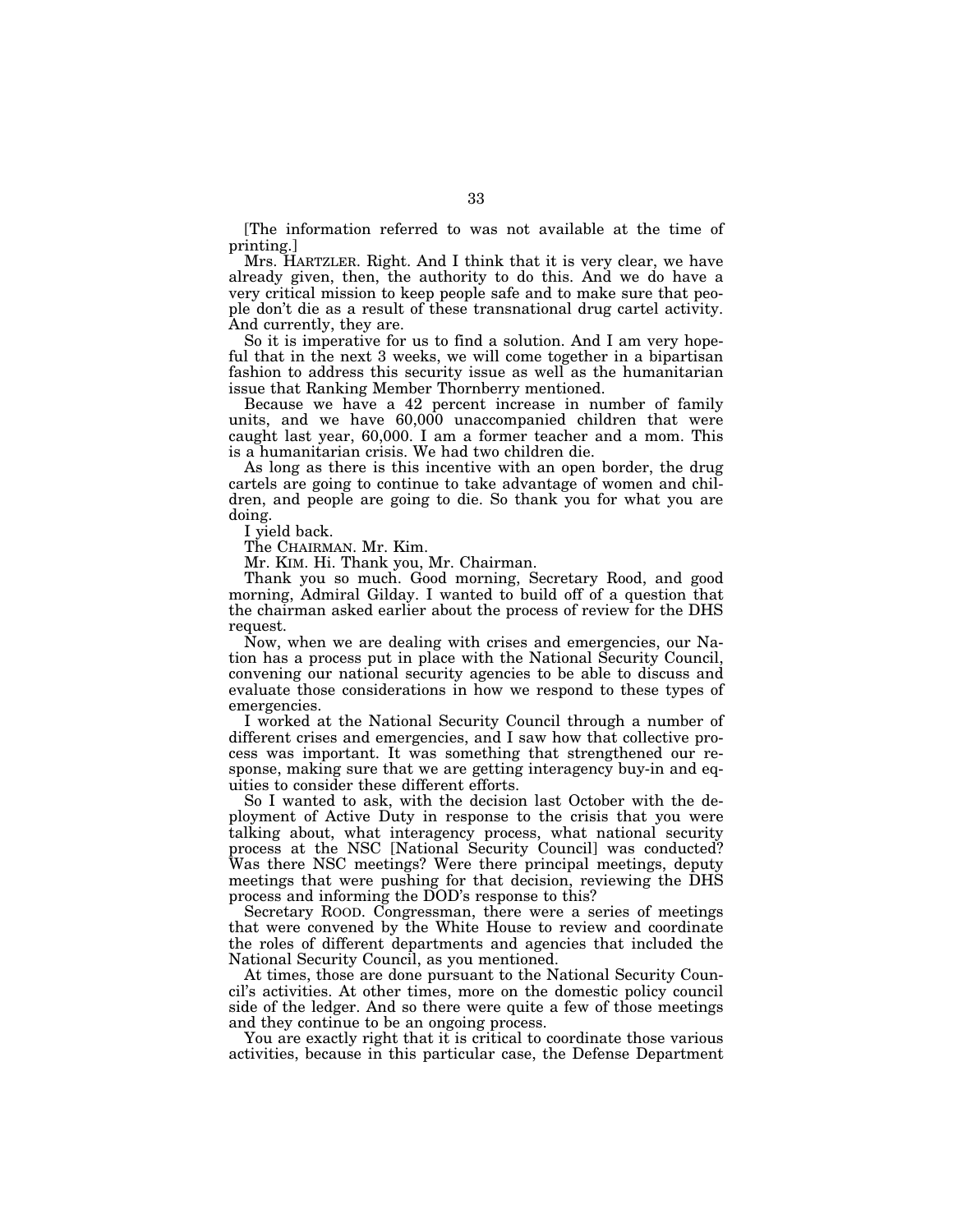is not the lead agency, we are providing support and augmentation to the Department of Homeland Security.

Mr. KIM. So prior to DOD's decision to move forward to fulfill the request by DHS, there was a Principals Committee, a National Security Council meeting convened that moved forward with those conclusions that informed DOD's response?

Secretary ROOD. There were meetings typically chaired by other members in the White House staff to convene that included members of the National Security Council staff in them. With reviewing the exact deployment of Active Duty forces, obviously that was a Defense Department decision about how to source the request for assistance from the Department of Homeland Security.

Mr. KIM. Who were the White House officials that would chair in the meetings that were reviewing this particular request during that time period?

Secretary ROOD. We would have to get you the specifics, but certainly there were any number of those meetings that were held, including with the White House Deputy Chief of Staff convening some of those, as well as others such as, as I mentioned, with the participation of the Homeland Security Advisor and the National Security Council staff.

Mr. KIM. Great. Well I appreciate that. It is incredibly important that we follow up, so I would like to hear some greater detail on what meetings were happening and to whatever extent you can share that, because these processes that are put in place are there for our Nation's protection.

This process put through the National Security Act put in place something to make sure we have that constant deliberation and we have a certain amount of set standards by which we approach every emergency and crisis, whether domestic or foreign.

And these are the types of staffs that understand why it is we have a Situation Room in the White House that allows us to gather and check politics at the door and make sure that we focus in on approaching these with the best security in mind for the American people.

So that is why I asked those questions. Thank you, I yield back my time.

The CHAIRMAN. Thank you. Mr. Scott.

Mr. SCOTT. Thank you, Mr. Chairman. I know the Chair mentioned that the 2018 DHS budget was funded and to be honest with you, I remember very little discussion about the budget.

I think it was just accepted and it was done, and I would just point out to the other members that in the fiscal year 2018 budget, there was \$1.375 billion for border wall construction, \$251 million in San Diego, \$445 million for the Rio Grande Valley, \$196 again for the Rio Grande Valley, \$445 for San Diego, El Centro, Yuma and Tucson, 84 miles in all.

The President has now requested funding for an additional 215 miles, a significant portion of which is the completion of the border wall in those very areas where it was started under the 2018 appropriations, where there was little if any discussion, certainly no discussion about it being immoral to do such a thing.

I want to follow up on what my colleague Ms. Hartzler said and the Congresslady from Virginia, Ms. Luria. I believe the point she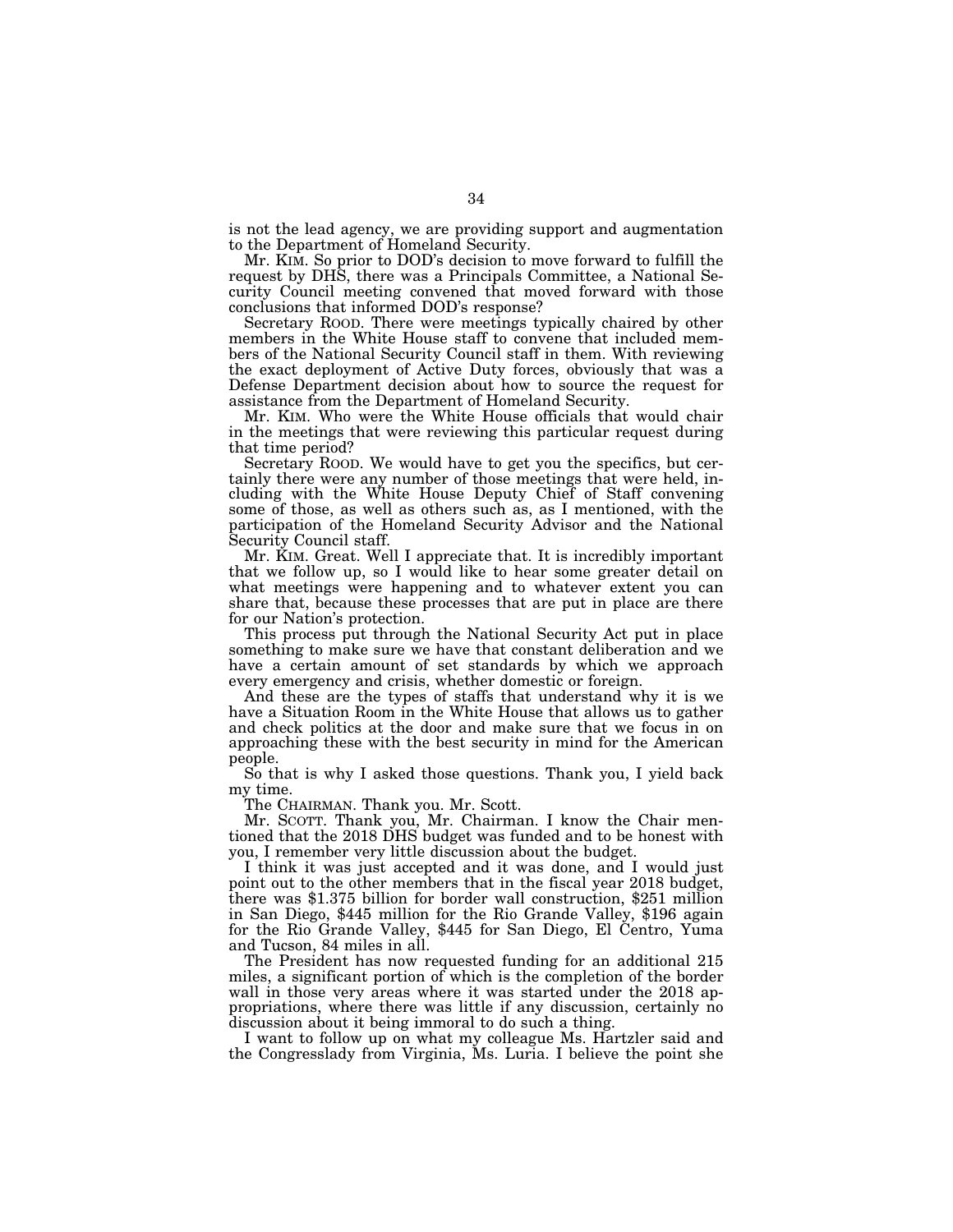was getting at—and I want to encourage my colleagues, I don't pretend to tell anybody on this committee what to do, but I would suggest a CODEL [congressional delegation] down to SOUTHCOM to discuss JIATF South and the things that go on down there and what can be done to stop the flow of drugs in the United States is well worthwhile and would be worth the committee actually having a hearing on.

But if I may, reading from a report from Latin America, from forgive me, I don't have the name of who did this. As of 2016, 43 of the 50 most homicidal cities in the planet were located in Latin America. Is that consistent with your beliefs, gentlemen?

Secretary ROOD. Sir, I confess I am not familiar with the particular statistic you are citing, but obviously there are a number of cities in Latin America that do experience a high rate of homicide.

Mr. SCOTT. At least 17 of the top 20 countries in the world with regard to homicide rates are located in Central America. I think one thing that most of us would agree on—and that is from a report from the Igarapé Institute.

I think one of the things most of us in this committee would agree on is that the vast majority of that violence is the end result of the trafficking of drugs and the money that comes from drugs through the cartels in those regions and countries of the world. Do you believe that is a fair statement?

Secretary ROOD. Yes, sir.

Mr. SCOTT. Admiral, with regard to SOUTHCOM and JIATF South, if you talk to any of the leadership down there, they will tell you that on a regular basis, that they know where the drugs are—we knew exactly where they were at some point in the event, but didn't have the assets to go after them.

Is that a fair statement from what you hear from your colleagues, Admiral Tidd, or-

Admiral GILDAY. Yes, sir. SOUTHCOM is never satisfied with the amount of resources they have for the enormous responsibility they have with respect to counter-narcotics.

Mr. SCOTT. So since September the 11th, my understanding and certainly numbers vary a little bit, but somewhere around 10,000 Americans have lost their lives, civilian and military, in what we call the global war on terror.

Is that pretty close to an accurate number?

Secretary ROOD. I-

Mr. SCOTT. 3,000 on September 11th.

Secretary ROOD. I think that is about right, sir.

Mr. SCOTT. We lose 5,000 Americans every month to drug overdoses, more so today than just a few years ago. It is growing, quite honestly, exponentially. It is baffling to me that we give SOUTH-COM the leftovers when these acts of terrorism in our backyard are coming from the western hemisphere, they are in the western hemisphere.<br>And we spend virtually nothing on SOUTHCOM. JIATF South,

\$435.5 million, less than 1.5 percent of the U.S. counter-narcotics budget that resulted in greater than 76 percent of the interdictions of drugs coming into the United States.

Mr. Chairman, my time is about to expire but I do hope that the committee will pursue the funding of SOUTHCOM and JIATF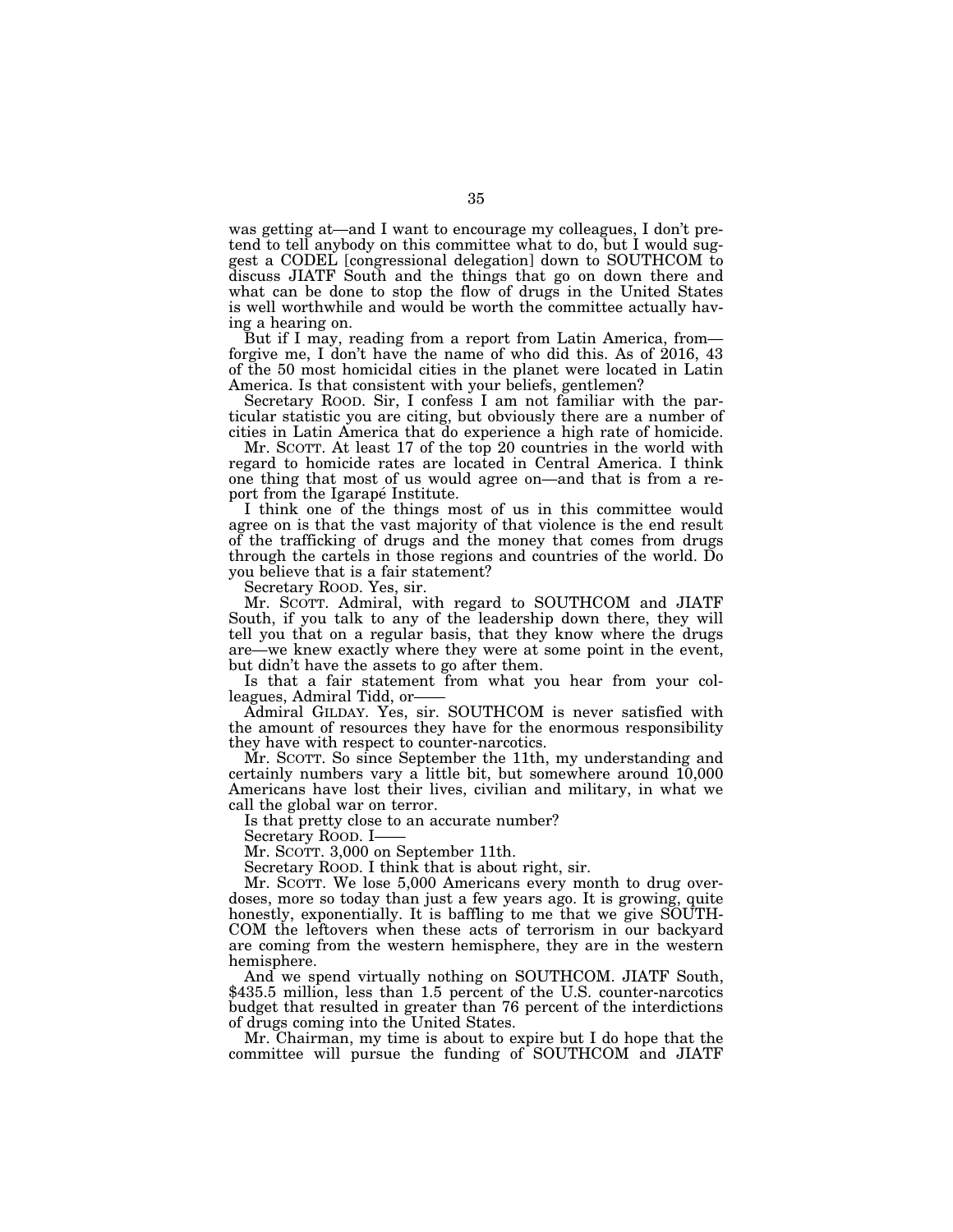South and the role that they play in the war on the drugs coming into this country and what our help through that means can do with regard to bringing stability in Central and South America.

The CHAIRMAN. Thank you, Mr. Scott. I think it is a very important point, we are going to have the SOUTHCOM Commander testify at our normal hearing as we get ready for our budget. I think that is enormously important as we look at those needs.

And I will point out we do spend a lot of money in this country on combating drugs coming into this country, prosecuting those that distribute them. I would suggest that there are a couple other areas if we are dealing with the drug problem. Number one, it is much more of a demand problem than it is a supply problem. We have spent a lot of money trying to cut it off, we have sent a lot of people to jail.

We have to figure out how to get Americans to stop demanding so many drugs and a huge part of that is making treatment available. I know in my own State there are people who want treatment for various drug addictions who cannot get it because they either don't have—there aren't simply any beds, any people available to provide it or they don't have the healthcare dollars to pay for it. And if you ask any expert who has studied the drug problem which is more important to stopping it, supply or demand, every single one of them will say demand.

As long as there is the unbelievable demand for drugs they will find some way to get in here, no matter how many people we arrest, no matter how many walls we build. We got to do it. I don't disagree with that. And we have. But let us understand the totality of the problem and also the finite resources that we have talked about earlier.

Mr. Cisneros, you are recognized for 5 minutes.

Mr. CISNEROS. Thank you, Mr. Chairman. Thank you Mr. Secretary, thank you, Admiral, for being here today. I will keep my questions short and brief, but we know DHS requested DOD to improve 37 miles of the Barry Goldwater Range, 37 miles of barrier fencing there at an estimated cost of \$450 million.

We also know the Navy took \$7.5 million of its operational and maintenance budget in order to start that. We also know, as previously was stated, that construction—the military backlog of construction—there is a backlog of military construction. So my question is what maintenance had to be deferred or delayed or canceled because of that transfer of maintenance money to this barrier wall?

And going forward, what construction is going to have to be canceled or future maintenance is going to have to be delayed or canceled because of the money going to improve this 37 miles of barrier wall?

Secretary ROOD. Congressman, as you point out, along the Barry Goldwater Range, which is an active bombing range, there was a request from the Department of Homeland Security to examine a larger barrier there.<br>We have not performed military construction funds for that. The

Navy, as you point out, used \$7.5 million to conduct planning in the event that a decision is made to erect such a barrier, but that decision to use a construction funds has not yet occurred. Now, that came from the operations and maintenance accounts and those are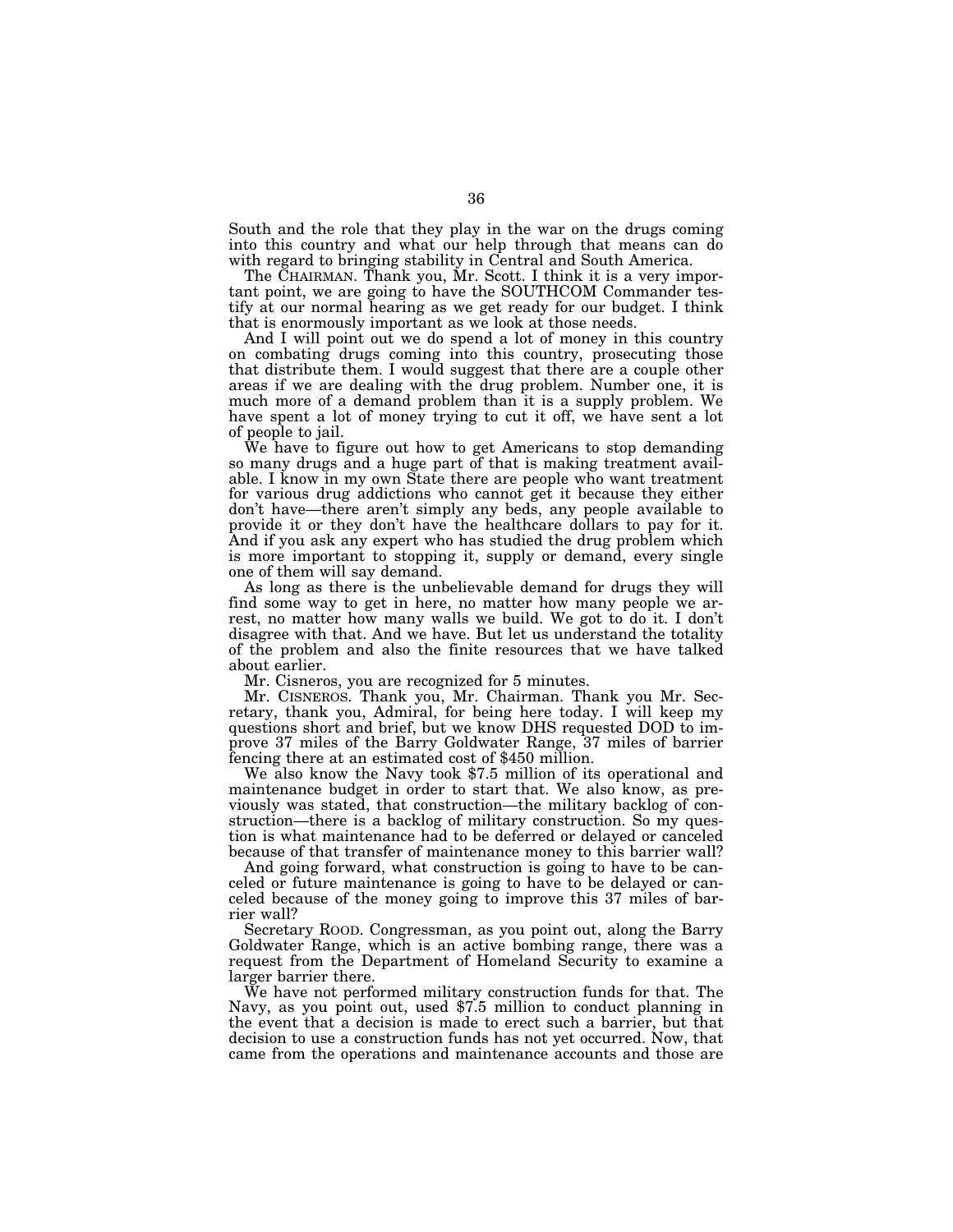broad accounts in which we draw from to support the operations of the Defense Department, sir.

Mr. CISNEROS. Yes, but being a former Navy supply officer, I know how hard commands fight for that money and they want that money. And I know how devastating it could be when that money's taken away. And I am sure a commanding officer could have used that money, that he is saying that now my readiness has been delayed because it's been taken away. But I mean do we have a list of any deferred or canceled maintenance that had to be stopped because this money has been transferred?

Secretary ROOD. Congressman, I will have to take that for the record and see if there are any specific lists that we could provide.

[The information referred to was not available at the time of printing.]

Mr. CISNEROS. Okay. And secondly, I know we—again, we talked about the military construction and if the President enacts his powers in order to declare an emergency and where that money would come from.

Now I know you can't answer a hypothetical question—or you don't want to answer a hypothetical question, but will you commit to providing a list to the committee in the event that authority by the President is triggered, including the specific impact on military readiness and the requirements of each project that is identified for cancellation or deferral if the President in fact does declare an emergency in order to build his wall?

Secretary ROOD. Congressman, again, the President has not made such a declaration at this point. And then, depending on which part of the law that he would authorize DOD to act pursuant to, then that would guide us down another path that we would have to meet the requirements of that law.

So it may not involve military construction, depending on should the President invoke such authority and then what authority he should cite in that declaration. And so it would be premature, since we don't possess such a list at this point, to provide that to you.

Mr. CISNEROS. I understand but what I am asking simply in this situation is if that situation does occur, will you provide a list to this committee telling us what construction is being canceled?

Secretary ROOD. We would certainly operate in accordance with the law. I think here we are not yet at the stage where we would reach such a question, sir. And so we would obviously keep the committee informed about our activities. But consistent with the requirements in whichever applicable law was conducted—and depending on which authority the President cited, there are different requirements that apply, as you are aware, I am sure.

Mr. CISNEROS. I defer my time back.

The CHAIRMAN. Thank you. Mr. Brooks.

Mr. BROOKS. Thank you, Mr. Chairman. 9/11, as we all know, resulted in the deaths of roughly 3,000 Americans in New York, Pennsylvania, and Virginia and the Washington, DC, area. And the net effect of the loss of those 3,000 lives was to invade Iraq and Afghanistan at cost of trillions of dollars and many thousands of lost lives by military personnel and civilian support personnel.

In contrast, illegal aliens cause roughly 2,000 homicides on American soil per year. At least over 2,000 illegal aliens were ap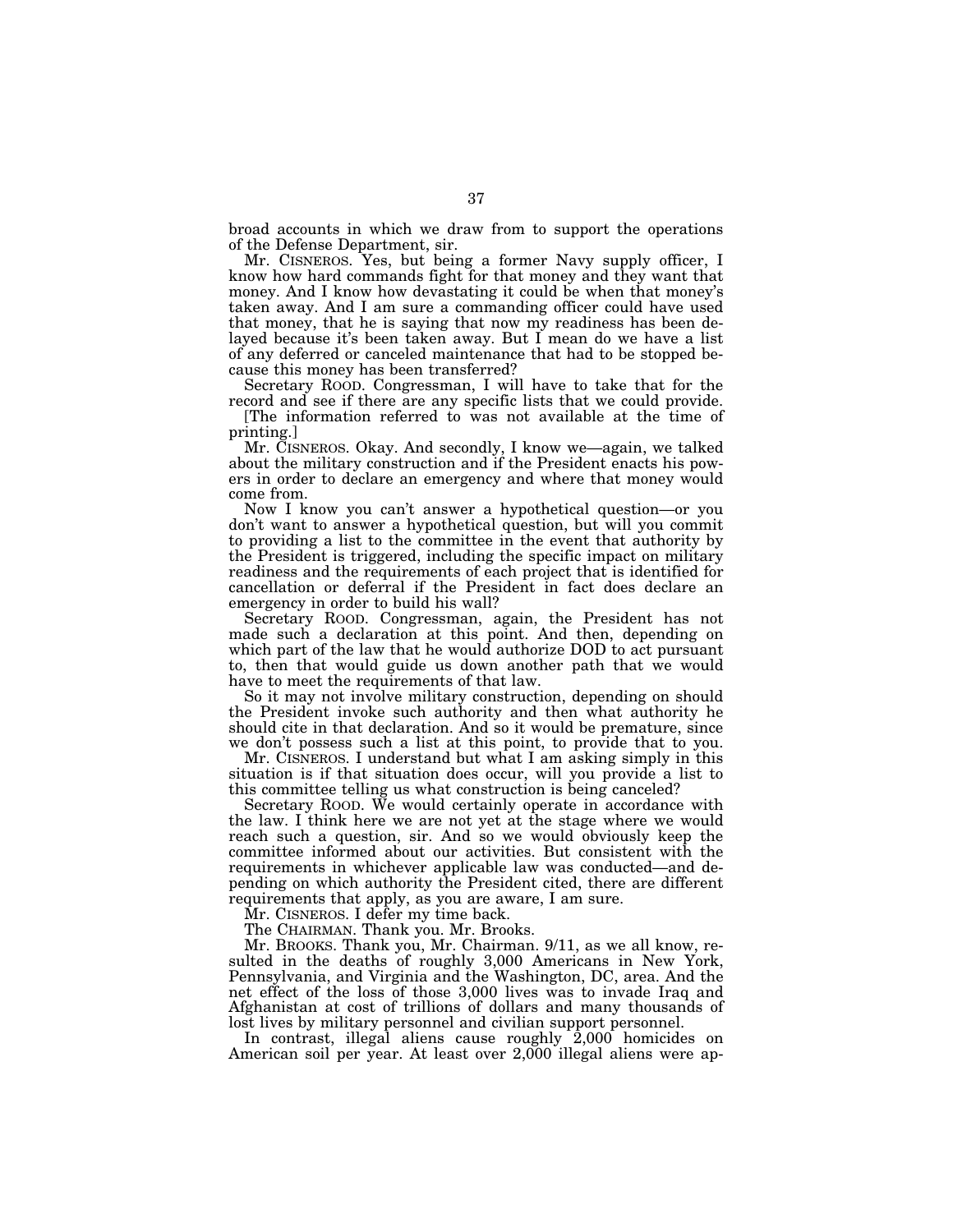prehended by Federal law enforcement officers in fiscal year 2018, for homicides. And as was mentioned earlier by Congresswoman Hartzler and Congressman Scott, drug overdoses cost roughly 70,000 American lives per year and the evidence is overwhelming that a substantial portion of the drugs, those poisons that caused the loss of American lives, come across our southern border illegally.

In terms of lost American lives, then, our poor southern border combined with the homicides of illegal aliens far exceeds the loss of life caused by 9/11. With that as a backdrop, I want to direct your attention to 10 United States Code 284, which authorizes President Trump to deploy the military to the southern border to build fences and to do a lot of other things. And for clarity, if you look it up in the dictionary, the word fence includes the word barrier and the word barrier includes walls made of a variety of different materials.

So that having been said, it seems to me that 10 U.S. Code 284 can be used by the President of the United States to direct the United States military to build a wall. Now as of today—you have mentioned military forces along the southern border. Have any of them been deployed pursuant to 10 U.S.C. 284?

Secretary ROOD. Congressman, I don't believe any of our forces have been deployed pursuant to 10 U.S.C. 284. You are correct, however, that that use of authority would authorize the Secretary of Defense to erect barriers, roads, fencing, those type of materials to disrupt drug smuggling.

Mr. BROOKS. Does 10 U.S.—excuse me, 10 U.S.C. 284, as you understand it, require the declaration of a national emergency before it is implemented?

Secretary ROOD. No.

Mr. BROOKS. It does not?

Secretary ROOD. No.

Mr. BROOKS. Has President Trump, to your knowledge, ever used 10 U.S.C. 284 to direct the military to build the wall that is necessary for border security?

Secretary ROOD. No, not to my knowledge, Congressman.

Mr. BROOKS. If President Trump were to direct the Pentagon, United States military pursuant to 10 U.S.C. 284, to build such barriers as are necessary to secure our southern border from drug trafficking and international crime cartels, would the United States military obey that order?

Secretary ROOD. If we judge it to be a lawful order, yes, sir. And I assume it would be.

Mr. BROOKS. Thank you, I appreciate your responses and, Mr. Chairman, I yield back the remainder of my time.

The CHAIRMAN. Thank you. Ms. Houlahan.

Ms. HOULAHAN. Gentlemen, thank you so much for your time. Mr. Rood and Admiral Gilday, I am a new Member of Congress and newly put on the Readiness Subcommittee, and so most of my questions will have to do with the readiness aspect of this.

And I understand for years that the Department has been briefing Congress on the concerns of readiness on our Armed Forces, and so to that end I would love it if you could—if you are able to talk us through a couple of the major units that are deployed at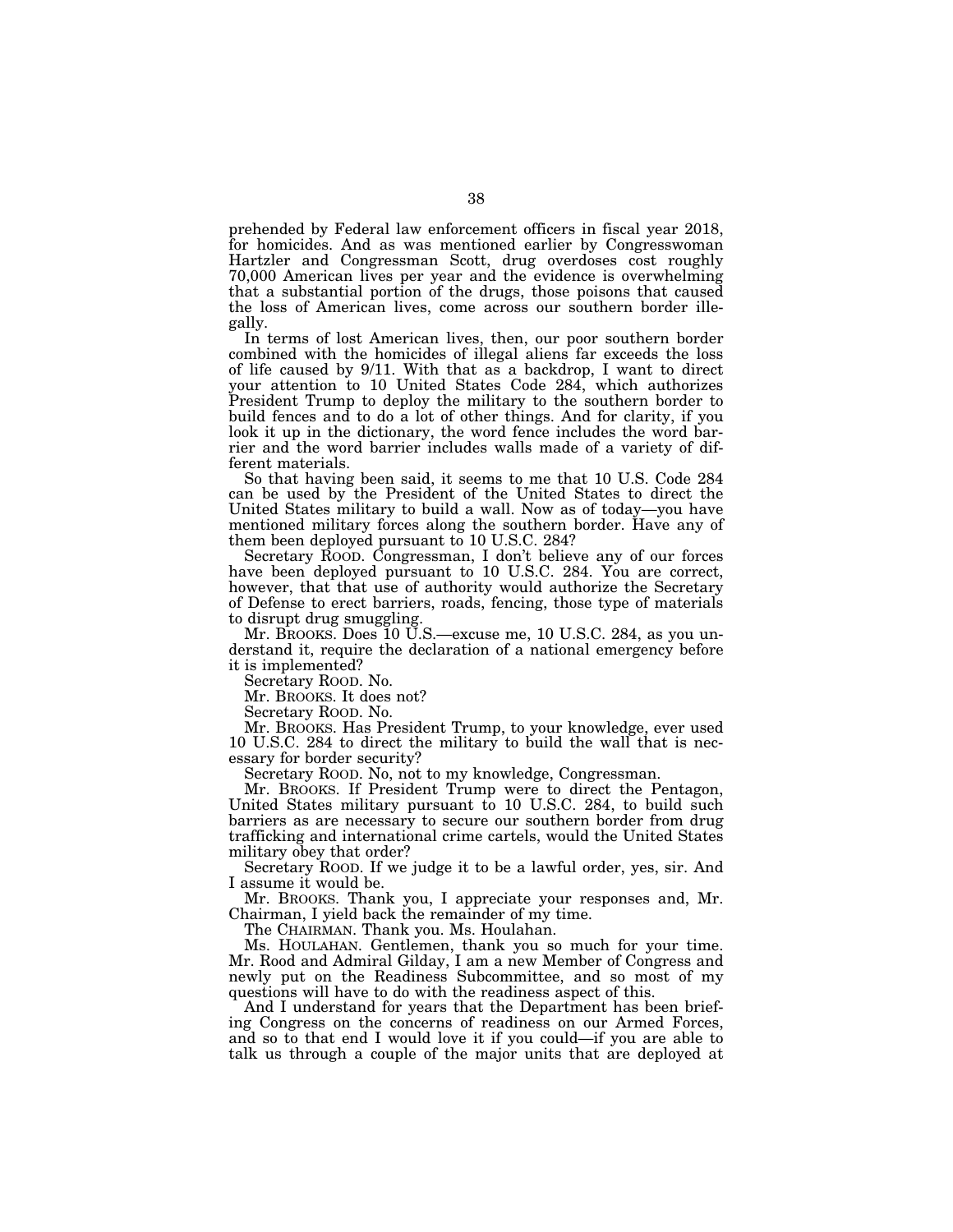the border, what their mission is. And if you could tell us what they would be doing if they weren't on the border right now, normally?

Admiral GILDAY. That is a good question. So we have engineering battalions who, right now, are—and that is actually a joint project with both Army engineers and Air Force welders, we are actually welding concertina wire above the wall in sections of Arizona and California.

Those particular units would not probably be doing that if they weren't deployed to the southern border. I am not sure where they were in the readiness cycle when they were deployed, but I can look up that information and try to give you a sense.

With respect to readiness, I will honestly say that some units either have or will miss company level training opportunities based on the deployment. But because we are limiting the deployments to fairly short periods of time, we believe that in every one of those cases we can recover from that.

Ms. HOULAHAN. So if it would be all right to ask for the record if we could have a list of all of the units that are deployed and also their DRRS [Defense Readiness Reporting System] reports from before and after the deployment so that we could understand from a quantitative perspective how the readiness has been effected if it has been positively or negatively.

[The information referred to can be found in the Appendix on page 74.]

My second question is for either of you all. And I understand in reading your preparation material that in some cases small portions and in some cases individuals are being deployed from their units separate from their units.

And we know the units have a finite period at home to train for their next deployment. Are we hurting their home unit training or readiness, are we impeding or impairing individuals' career abilities by deploying in this way?

Admiral GILDAY. I don't think it is a significant impact. Based on the short duration in time that we are deploying them, we have tried to, whenever possible, deploy our personnel as units instead of deploying them individually, because that is how they were trained and certified.

And so we are trying to maintain that construct so we get the most out of that deployment forward down to the border. There is a cost with respect to dwell time and we do deploy them, we have to recover that.

And so there is no way around that, but again, we have tried to minimize the time away to minimize that recovery.

Ms. HOULAHAN. So it is definitely clear in the preparation materials that I read that there were some individuals and very small groups of people that have been deployed. And so I would like to know if there's any way of capturing the impact of that that you could report back to us from a quantitative perspective.

The next question that I have is for Mr. Rood, which has to do with title 10 and section 276, which states that the Secretary of Defense should prescribe regulations to ensure that the provision of any support to law enforcement does not adversely affect the military preparedness of the United States.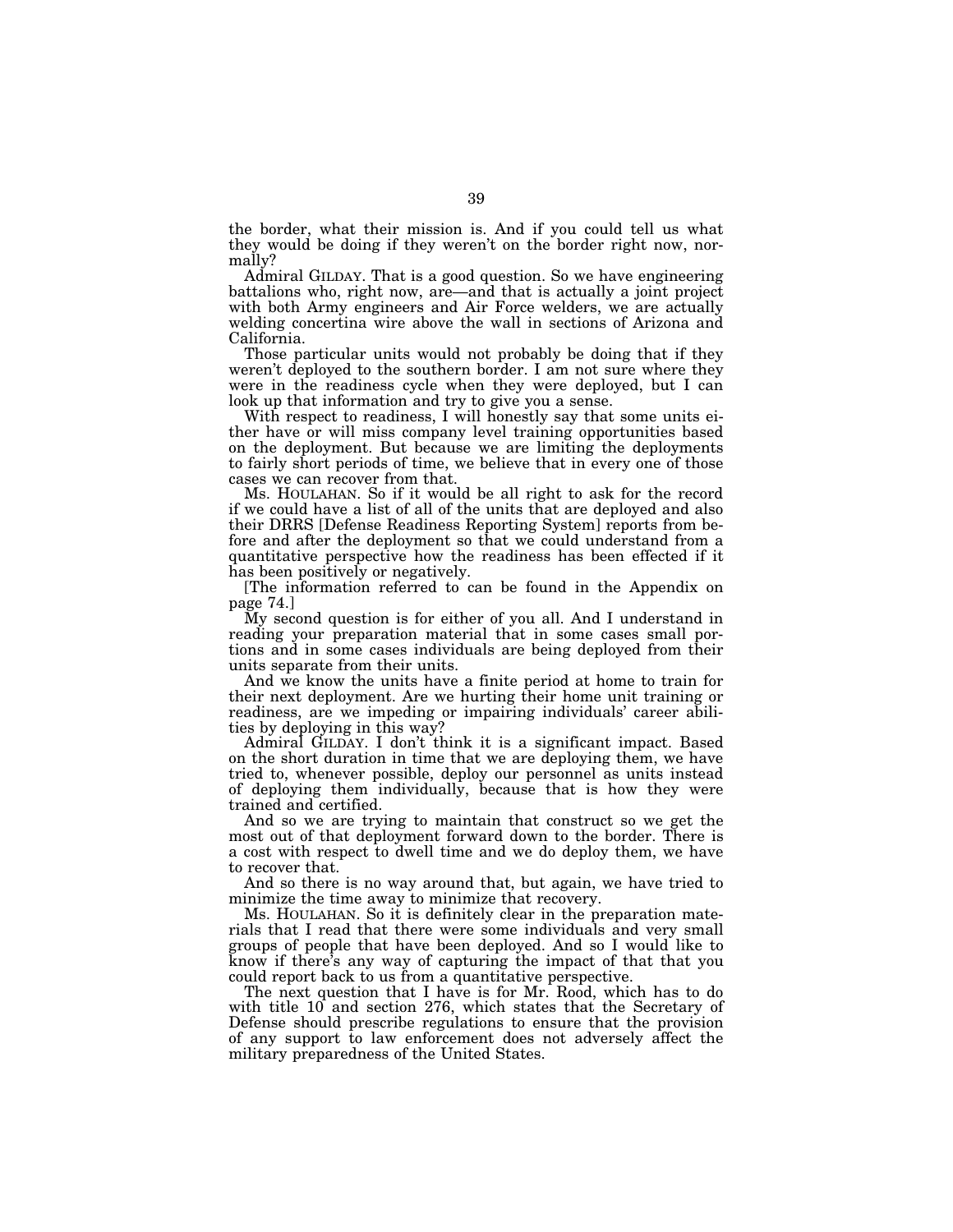Are you aware of any directives or policy statements put forth by the Department to ensure that any readiness impacts of this border deployment has been mitigated?

Secretary ROOD. The deployments that are done to the border area of course are all consistent with our domestic authorities and DOD personnel deployed there are not engaged in law enforcement activities.

The Secretary does gauge their impact on readiness, and as mentioned, we track that through a regular reporting system. And depending on the units, in some cases readiness has increased, in other cases it's declined. And that varies over the course of a deployment.

Ms. HOULAHAN. So I am not certain if I heard a yes or no answer to the question. I guess I was asking if there were any directives or policy statements put forth by the Department, and I didn't know if I actually heard a yes or no on that.

Secretary ROOD. Could I ask you to clarify, you are asking for a directive that changes the present policy on usage-

Ms. HOULAHAN. I am looking for how the directives are being implemented specifically.

Secretary ROOD. Perhaps I could take that for the record. I am not aware of any change from our past practice with respect to-

Ms. HOULAHAN. So it sounds like that is no I guess is the answer.

Secretary ROOD. I will confess, I am not sure I properly understand your question, and I am sure it is my issue, Congresswoman. [Laughter.]

Ms. HOULAHAN. Not a problem, not a problem. I yield the rest of my time and thank you, sir.

The CHAIRMAN. Ms. Stefanik.

Ms. STEFANIK. Thank you, Mr. Chairman. At this hearing today we have heard comments that have already established that the current U.S. military presence on the southern border is indeed similar in size and scope to the DOD support to border protection and security over the previous two administrations.

And I understand the DOD pays the bill to support DHS through use of operation and maintenance and personnel funds, usually to the tune of about \$100 million per year. My question, and this will build upon some of the previous questions, is what if any readiness functions go unfunded or unexecuted because of the additional cost to support missions like Operation Guardian Support and Operation Faithful Patriot?

I know in the previous response you touched upon the cost because of dwell time. Can you go further in depth on the dwell time issue, but any other readiness impacts?

Admiral GILDAY. So in terms of monetary costs, in terms of what we had to reprogram in order to, you know, conduct an out-of-cycle deployment, I will have to get back to you on what the trades were in order to make that happen.

So we didn't do something, we are not going to do something based on that deployment, but I will have to go back and take a look at that in order to give you a more concise answer.

[The information referred to was not available at the time of printing.]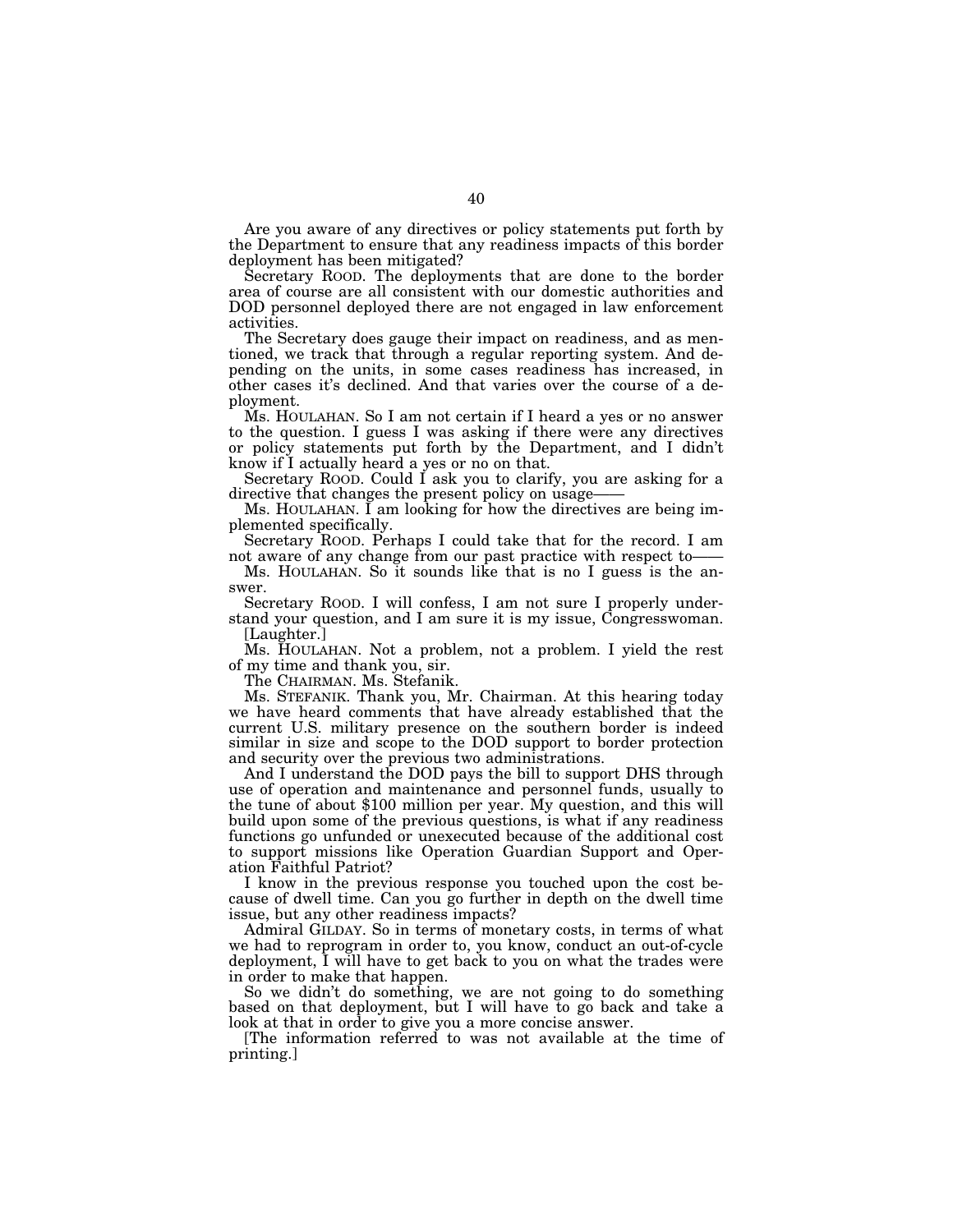Ms. STEFANIK. Okay, I think that is really important that we get that information. Building upon that, and this was also touched upon previously, but I would like more specifics, can you describe what the training value is to Active Duty Army and Marine Corps units deployed to the southern border, and are we ensuring that the right types of units perform the right types of duties to enhance their training and readiness.

Admiral GILDAY. I think that we have done an excellent job at matching specific skill sets and units that have been trained in those mission areas that we are matching them to along the border.

Ms. STEFANIK. And can you give me an example of that?

Admiral GILDAY. I think a really good example are military police. And so we are using them in a mission to protect CBP should those ports of entry get overrun. They are the absolute perfect unit to perform that function.

I mentioned earlier, they have received great training value from the training vignettes that they have done with CBP in preparation for that mission.

Ms. STEFANIK. And my last question is, since the October 2018 request, how specifically have border points been hardened during the initial deployment of Active Duty personnel? And what specifically does that hardening involve? And which specific points were indeed hardened?

Secretary ROOD. Congresswoman, there were 22 points of entry along the four southern States that were in the nine sectors that CBP breaks that mission into. And at those barriers—at those areas around the points of entry, 70 miles of concertina wire was emplaced atop existing barrier. In other cases, depending on the location, to control vehicle traffic, there was a request for Jersey barriers or other vehicle-shaping barriers.

And then in other cases, to harden the specific location, construction was performed to create barriers and place shipping containers, things of that nature. It varied depending on which point of entry and how that the hardening was done.

Ms. STEFANIK. Thank you very much.

I yield back.

The CHAIRMAN. Thank you.

Mr. Crow.

Mr. CROW. Thank you, Secretary Rood, Admiral Gilday. We appreciate you being here today.

I have been struggling to try to piece together a chronology of the decision to send the Active Duty troops to the border. As me and my colleagues have pointed out, there is a long history of National Guard and Reserve cooperation, support. But what distinguishes this is the use of Active Duty and the number of Active Duty troops.

And I am also very concerned always with operational need driving the use of Active Duty forces as opposed to politics. So could you help me answer a simple question, who originated the idea to send Active Duty soldiers to the border? Did that idea come out of the White House or did it come out of the Department of Homeland Security?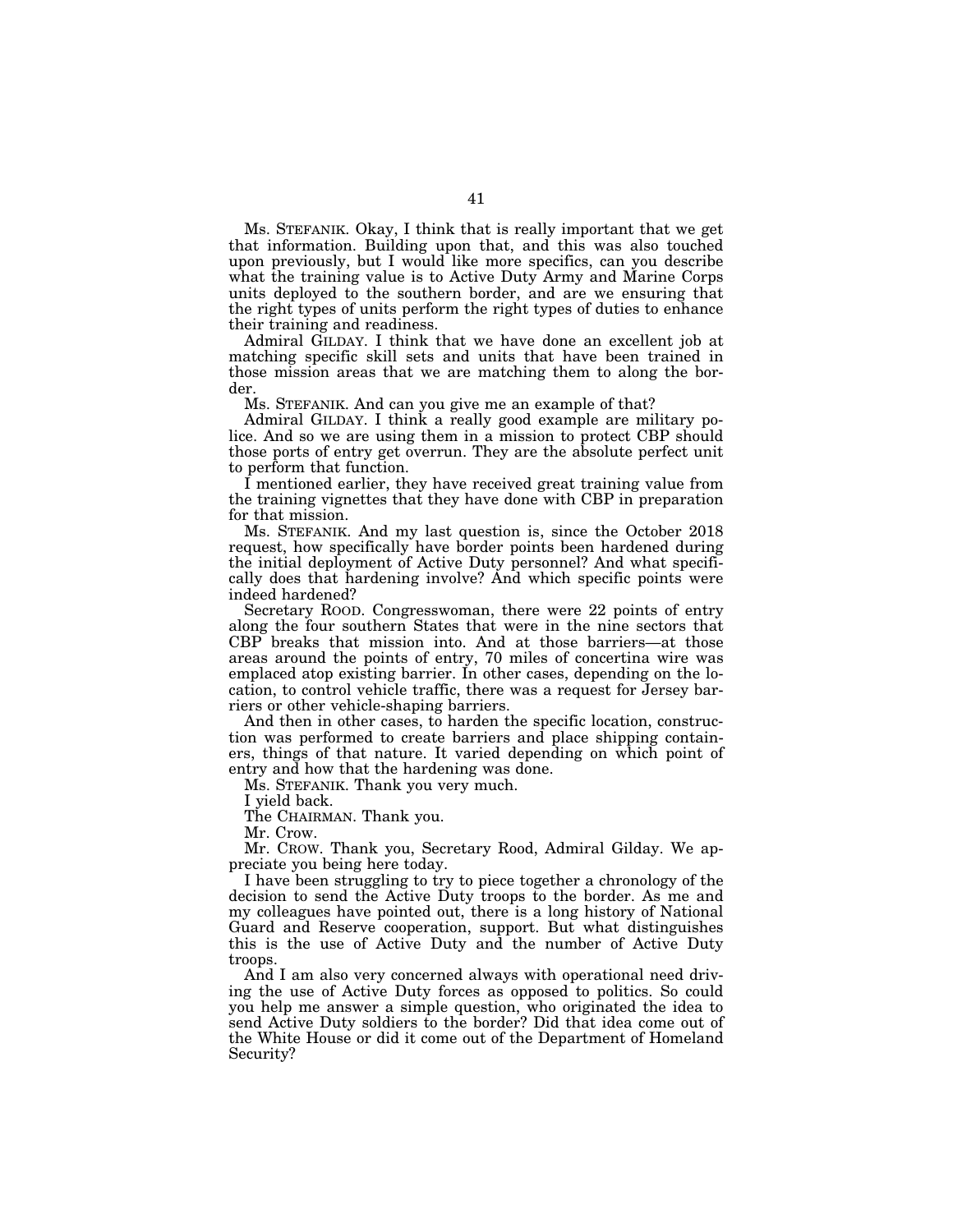Secretary ROOD. Neither, sir. When the request is received for assistance by the Department of—the Department of Homeland Security is the mission-holder and they provide a request for assistance where they are unable to meet their needs to the Department of Defense.

The Department of Defense then looks at those needs, whatever the request is, and tries to identify from the total force the best way to source the mission need. And that is where the decision ended up being made in that particular case, as Admiral Gilday testified, to use Active Duty troops last fall in addition to the National Guardsmen that were already deployed.

Mr. CROW. So there was a determination that there were no sufficient National Guard and Reserve forces available to meet that request?

Admiral GILDAY. So it was primarily driven by timing. I described at the time the direction came from the White House and those migrants were massing down in southern Mexico, the direction was to move forces fairly expeditiously to the border. And so based on the fact that with-

Mr. CROW. You said that directive came from the White House. Admiral GILDAY. That directive ultimately came from the White House, yes, as I recall. So that direction for us to deploy, not necessarily to use Active Duty forces. That was a decision made inside the Department.

Mr. CROW. Okay. The second question relates to just the living conditions for our troops on the border. There were reports late last year of our soldiers in tents, without running water. Can you please explain for me what the living conditions for those soldiers look like right now?

Admiral GILDAY. My understanding of the living conditions are pretty good for deployed units that are living in tents. I haven't heard any reports, sir, of a lack of running water or of any facilities that they require.

Mr. CROW. How many soldiers are living in tents right now?

Admiral GILDAY. Sir, I would have to get back to you with an exact count. Based on the mission and the location, we probably have some people in hotels, particularly as we move to this, as we transition to the missions between the POEs [points of entry] out in the middle of the desert in some cases.

So I will have to get back to you with specifics.

[The information referred to was not available at the time of printing.]

Mr. CROW. Admiral, you said earlier that barriers are ineffective unless you are also surveilling them. One of the requests from DHS is to build an additional 150 miles of concertina wire by March of this year. Is it your understanding that that 150 miles will also be surveilled mileage?

Admiral GILDAY. It is not. I don't know what CBP's plan is along that section of concertina-wired wall that we are helping out with. I don't know what their long-term plan is.

Mr. CROW. So by your definition that a barrier has to be surveilled to be effective, then would some of that mileage potentially be ineffective?

Admiral GILDAY. I am unsure if I—I am unsure if there is—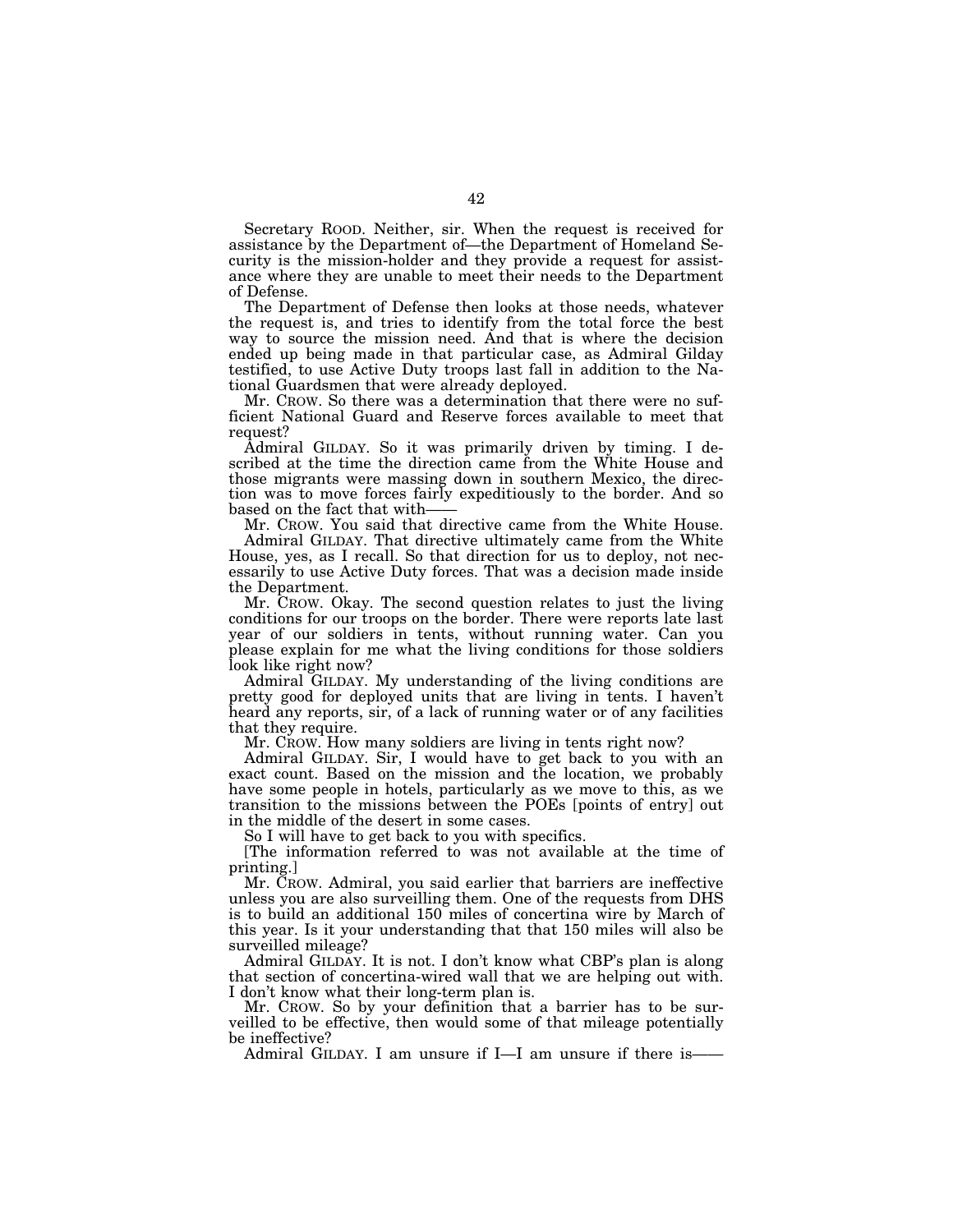Secretary ROOD. Sir, we received the request for assistance again from the Customs and Border Patrol but it is our understanding they do have a surveillance plan along these barriers. In some cases it is to go in addition to existing infrastructure that is there, sir.

Mr. CROW. I understand that, but I would like some clarification on whether or not the resources that are being used by the Department of Defense are effectively being used. And if there is not coordination between DHS and DOD to make sure that is happening, we definitely need make sure that it is.

Secretary ROOD. There is close coordination and part of the recent request for assistance from the Department of Homeland Security is about mobile surveillance assets to provide additional capability to detect and monitor movements and activities at the border.

Mr. CROW. Thank you.

I yield back.

The CHAIRMAN. Thank you. We are going to try to wrap this up at 12:30 just because I don't want to abuse the Pentagon witnesses the first time they send them over to me so that they don't send any more. It may slip a little bit past that, but if we could move as quickly as possible through the rest that would be great.

Mr. Gaetz.

Mr. GAETZ. Thank you, Mr. Chairman. And note taken.

Admiral Gilday, as you are aware, one of the cost drivers for military construction is the changing classification of the mission, where the mission itself is not changing, but perhaps it goes from TS [Top Secret] to TS/SCI [Sensitive Compartmented Information] or to some different security classification.

In a world—and I know this hasn't happened yet, but in a world in which MILCON dollars were used for a barrier at the southern border, would we expect those missions perhaps to be reevaluated in terms of their classification or would we expect those construction projects to sort of goose to the top of the list in a reprioritization?

Admiral GILDAY. I am not sure I understand your question specifically, sir, with respect to the security classifications.

Mr. GAETZ. Right. So in a world in which one of the cost drivers to MILCON is the fact that some facilities have to go from TS to SCI or-

Admiral GILDAY. Now I understand——

Mr. GAETZ. To TS, like, walk us through what happens to those types of projects in a world in which resources were not available for that type of construction.

Admiral GILDAY. Sir, I would be speculating. I have not been involved with any of the, you know, initial work that has gone on to take a look at what those metrics might be. But I will get back to you with a better answer.

[The information referred to was not available at the time of printing.]

Mr. GAETZ. Yes, my request would be like in a world in which that were to happen that we look at those specific types of MIL-CON projects and really determine the impact on them.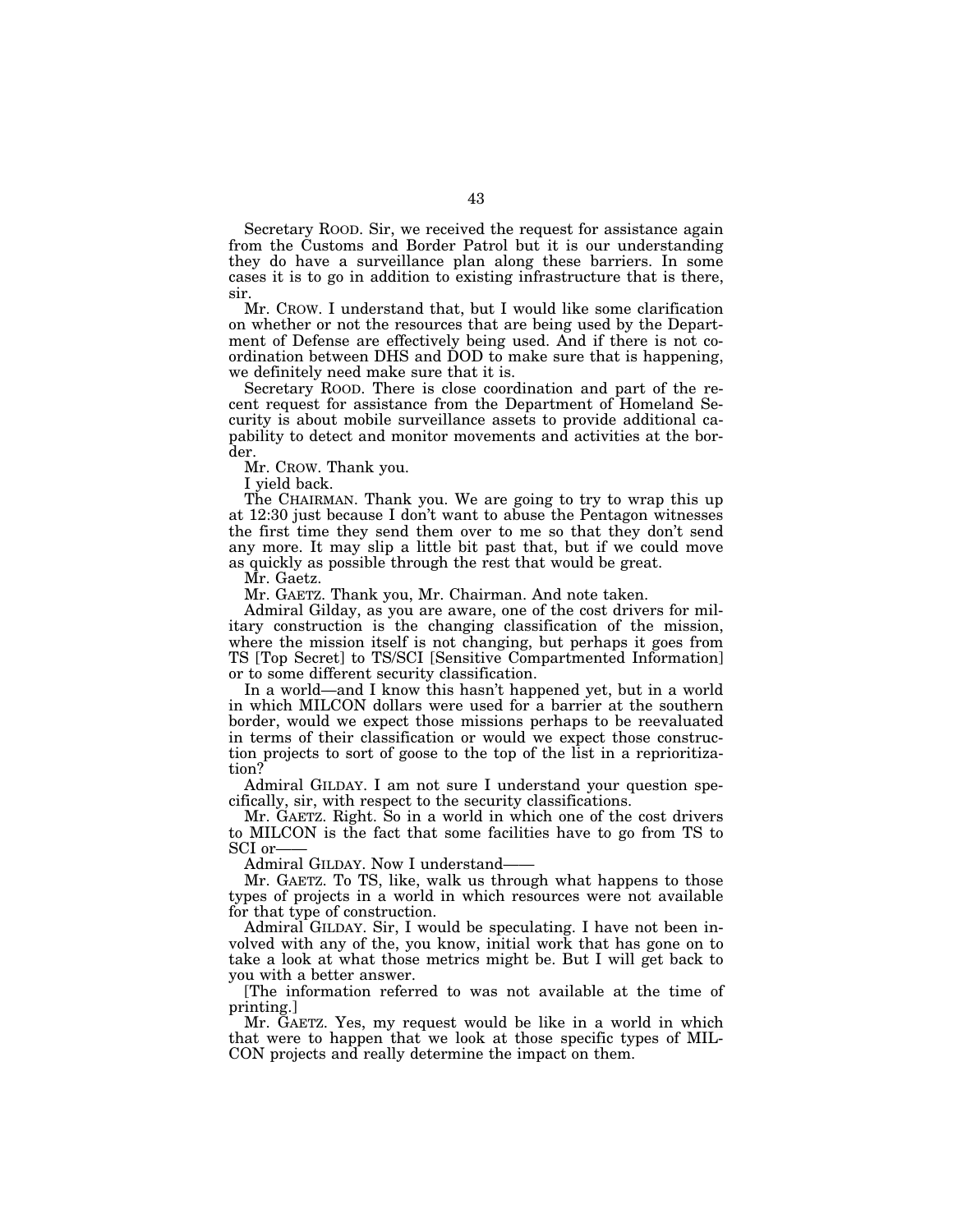And Mr. Chairman, heeding your advice, I would like to yield my remaining to my colleague from Florida, Mr. Waltz.

The CHAIRMAN. Thank you very much. Enormously helpful, I appreciate it. Well, actually, go ahead.

Mr. WALTZ. Thank you, Mr. Chairman.

As a Pentagon alum, been on the other side of there—thank you for coming. So broadly speaking, I think we all agree that the Pentagon has been providing the support for many decades. Is there an effort to get to the point where the Pentagon's not providing the support?

So, if we looked at the DHS appropriation and looked at what you are being requested, is that roughly—does that roughly match or is there some reason that the National Guard Bureau in particular wants to, or needs to, or provides training and readiness value of continuing to provide this support, or have we all just become very comfortable with this kind of steady state?

Secretary ROOD. Sir, I would say the Department of Homeland Security Customs and Border Patrol, they obviously deploy a larger number of agents, a larger number of resources to the border. DOD's role is to augment them. Now, as situations arise—and they have varied over the years—but there has been a steady stream for decades, where the Defense Department has provided that support. Sometimes the nature is adjusted over time, but it has been there.

Mr. WALTZ. Contingencies aside or spikes, but just a trend line. Secretary ROOD. And it's really a resourcing issue outside the Defense Department.

Mr. WALTZ. Because DHS's resources have increased.

Secretary ROOD. Yes, sir.

Mr. WALTZ. Right. And the chairman noted that apprehensions have decreased, are you seeing—bottom line, are you seeing an increase or decrease in requests over time, over, say, the last several years, aside from the recent caravan, coming from DHS?

Secretary ROOD. In the last year we have seen an uptick, if you will, in the requests due to the increased activities and the flow. And again, I mean, the volume is instructive. Last year over 500,000 apprehensions by our law enforcement authorities; a larger number of people entered the country and were not apprehended. Last 2 years alone, a larger number than the population of Washington, DC, have been apprehended, or a city the size of San Francisco-

Mr. WALTZ. Right.

Secretary ROOD. Apprehensions in 2 years.

Mr. WALTZ. On the Active Duty side, I would like to echo Ms. Stefanik, my colleague, and I would be very interested in what are the Active Duty troops not doing? I mean, what was the opportunity cost? Were they—did they miss training rotations? Are they in the lineup for deployment, the effect on dwell time? Just understanding better that cost.

And then finally, I would like to echo Mr. Scott and the importance of JIATF South. Secretary of Navy Spencer has indicated that ships are critical to the deterrent of drugs coming across our waterways.

Admiral Tidd indicated we are only stemming about a quarter of what we are detecting, one-fourth. Is there any consideration, re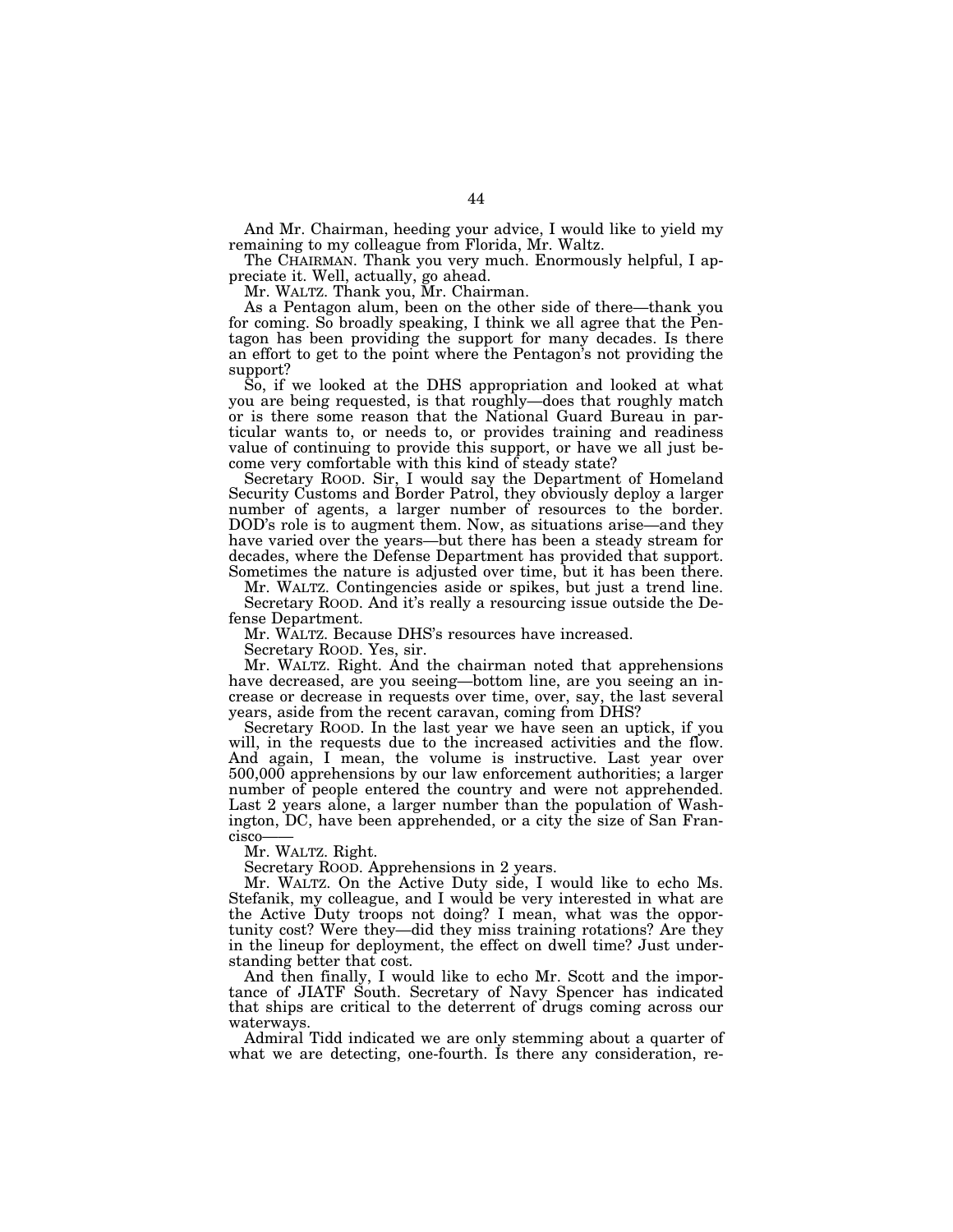consideration for the Navy providing more assets to SOUTHCOM, particularly LCS [littoral combat ship], which would be uniquely suited for that mission?

Admiral GILDAY. Sir, it is not a Navy call. And so, I go back to the National Defense Strategy and as unpopular as it is, it is a ruthless prioritization. And  $\overline{I}$  don't think that anybody in uniform disagrees at the severity of the drug problem, but the-

The CHAIRMAN. The gentleman's time has expired.

Mr. WALTZ. Okay, fair enough.

The CHAIRMAN. Good there.

Ms. Slotkin.

Ms. SLOTKIN. Hey, gentlemen, thank you for doing this. I have been in your seat and I know it's getting on in time here. So thank you for sticking with us.

As someone who was at the Pentagon, who was married to a 30 year Army veteran and who has a stepdaughter on Active Duty right now, I am extremely concerned that we preserve the perception and reality that the U.S. military is apolitical.

So, the three concerns I have or the three questions I have are, one, about the timing of the decision to deploy, which is hard to feel wasn't political given how close it was to the midterms.

Number two, the choice to put Active Duty folks down there instead of Guard, which I absolutely agree has been done for a long time by many administrations.

And then, three, the missions that those Active Duty folks are pursuing and any bleed over into law enforcement activities, which, of course, goes back to the very founding of our state.

So, on the choice to deploy, on the timing, in answer to Mr. Crow's question, you said it was a directive from the White House, is that correct? In the form of a memo?

Admiral GILDAY. As best as I can recall. Not specific that Active Duty be deployed, but that the U.S. military respond.

Secretary ROOD. And accompanying that is, of course, a formal request for assistance from the Department of Homeland Security.

Ms. SLOTKIN. Of course. Was there anyone, civilian or military at the three-star rank or above, who disagreed or pushed back on the request and the timing of the request? To your knowledge—just obviously that you would be aware of?

Admiral GILDAY. There were certainly discussions about, you know, making best military advice on how we should respond.

Ms. SLOTKIN. Was there any formal dissent, any transmissions back to the White House with the dissent of any one civilian or military above—three-star or above that you were tracking?

Admiral GILDAY. Not that I know of, no.

Ms. SLOTKIN. Okay. On the choice of Active Duty, so I heard your reply, I think to Representative Luria, that there—it was really available forces at that time and having to get to the border very quickly.

Is there any other factors that went into the decision to use Active Duty over Guard besides speed, for the record? Intelligence reporting, obviously we are in an unclassified setting, any other factors on record that led to the decision to use Active Duty?

Admiral GILDAY. I think other factors were capacity, the right skill sets, readiness impacts were considered, and timing was key.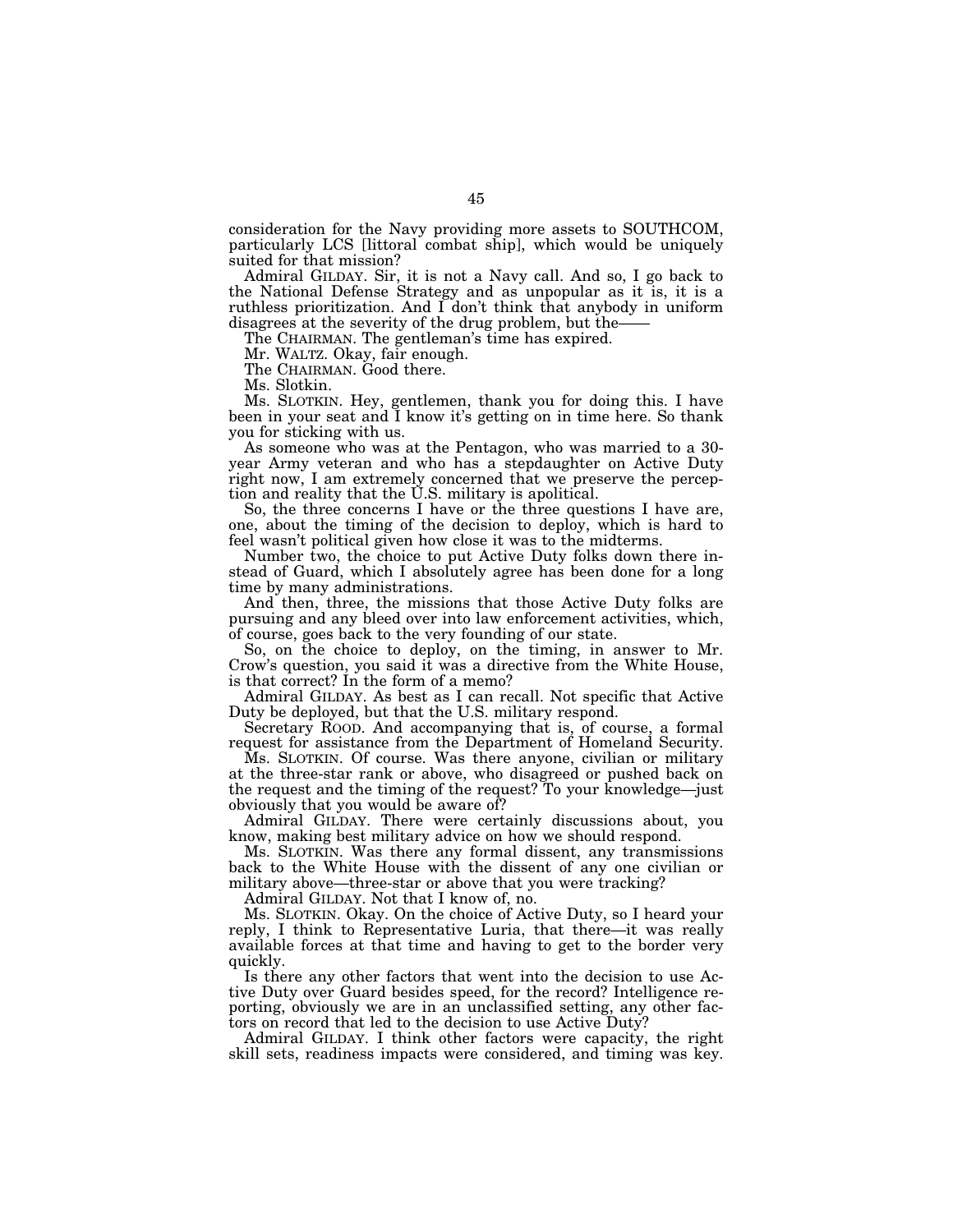Ms. SLOTKIN. Was there ever a consideration of—we have now seen stories come out of some, I think, misstated talking points about the terrorist threat emanating out of the caravans, out of the number of terrorists that were coming across the border in that area, was there a threat assessment in any way that led to the choice to use Active Duty over Guard?

Admiral GILDAY. No, there was no connection.

Ms. SLOTKIN. Okay. And then the missions, obviously, we all know that the U.S. military cannot perform law enforcement activities inside the United States. I am sure we all believe that that is important.

I understand that there was a memo that was sent over by then Chief of Staff Kelly, indicating that in agreement with the law as it stands, no law enforcement activities were to take place unless otherwise directed by the President of the United States.

Has the President of the United States directed the Department of Defense in any way to use those forces in law enforcement roles? Admiral GILDAY. No.

Secretary ROOD. No.

Ms. SLOTKIN. Okay. Thanks, gentlemen.

I yield the rest of my time.

The CHAIRMAN. Thank you.

Mr. Bacon.

Mr. BACON. Thank you, chairman. And want to thank both of you for coming in, I thank for you leadership and your service in securing our country.

We have serious vulnerabilities in our southern border and American citizens are suffering a devastating impact. We have talked about drugs today, human trafficking, some of the criminals that get through that victimize innocent Americans, Sunni extremism, we could go on and on—and I think Ms. Hartzler raised just a huge impact, 72,000 Americans this year will suffer or die of an overdose. And much of those drugs are coming over from our southern border.

So I just want to make the statement that Republicans and Democrats must sit together, negotiate and solve this problem in good faith. Americans demand it and we can do better.

Under Secretary Rood, I just want to clarify a couple of your key points for our constituents back in the Nebraska Second District. And I want to just clarify some key points, just make sure I have it right. Is the current deployment consistent with past precedent of Republican and Democratic administrations?

Secretary ROOD. Yes.

Mr. BACON. Is the current deployment consistent with law?

Secretary ROOD. Absolutely.

Mr. BACON. And is the current deployment support of an inherent Federal function?

Secretary ROOD. Yes.

Mr. BACON. Thank you. I think those are key points that we need to stress. Admiral Gilday, about a year ago, Admiral Tidd said that some of the pathways and vulnerabilities used by criminal organizations in South and Central America are being exploited by terrorists.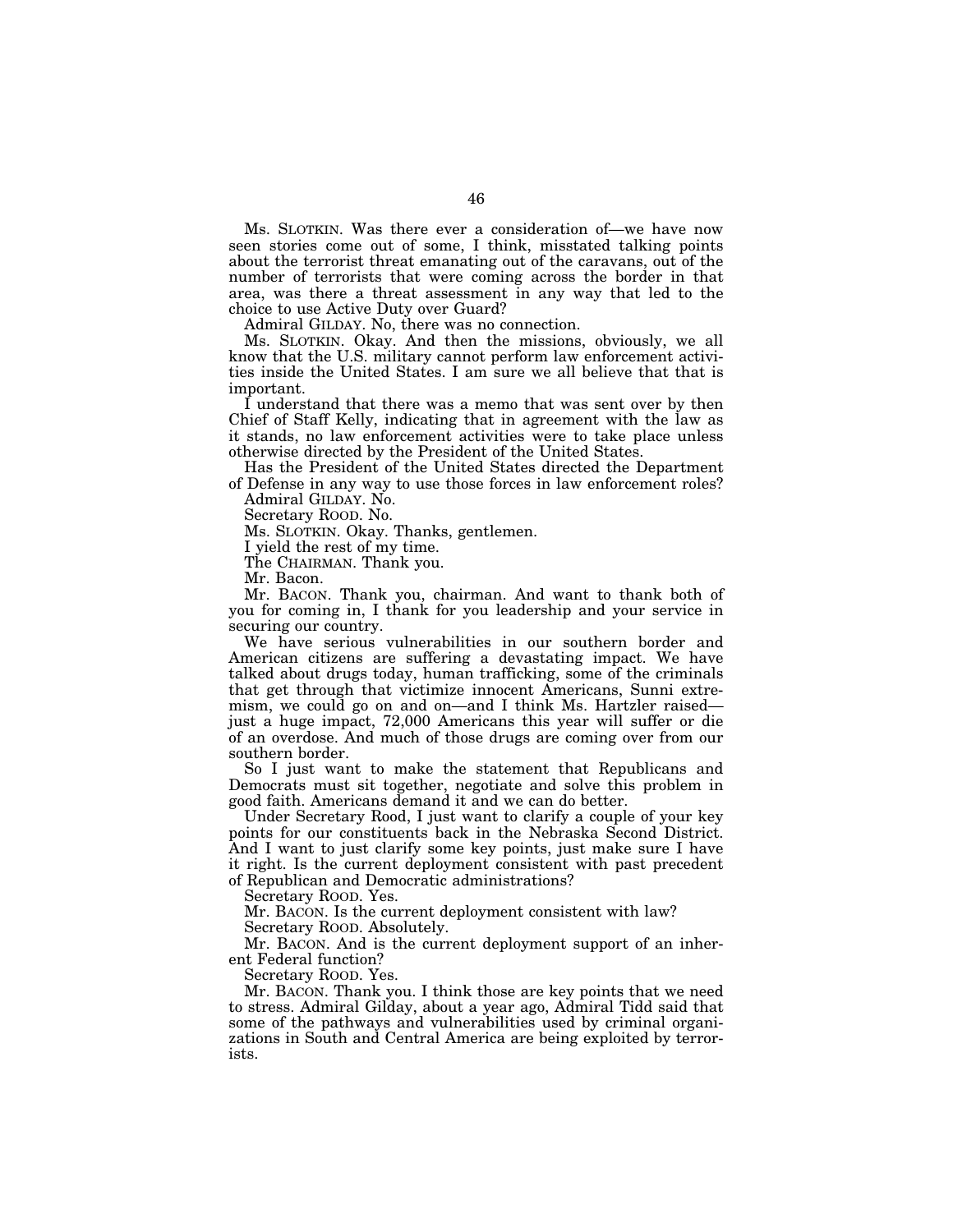The Guatemala Ambassador personally told me that he has detained dozens of Sunni extremists within their country, there were—that were trying to get to our country using—and they had false identifications. Rear Admiral Hendrickson said a year ago that individuals have been detained south of the border who have ties with terrorists and some with the intentions to conduct attacks against our homeland. Can you give us an update on what you know—what this threat of terrorism is via our southern border?

Admiral GILDAY. Yes, sir. I will say this, the threat is real. I would also say that we have a significant presence of special forces in South America as we speak. They are conducting training missions, and so as we talk about priorities within the Department of Defense and the fact that we are resource constrained, it is in our best interest to form those partnerships to help those countries take care of those problems whenever they can. And so that is an example of our focus in South America, getting after that particular threat stream.

Mr. BACON. If you have any other updates that you can share, obviously in an unclassified setting, on the terrorist activity that we are seeing through South America and Central America. Also the information I have is about 8 months old.

Admiral GILDAY. Yes sir, we can arrange a briefing for you to get an update on that.

Mr. BACON. Thank you, I yield back.

The CHAIRMAN. Thank you. Ms. Sherrill.

Ms. SHERRILL. Thank you gentlemen for being here today, thank you for your preparation, you have taken quite a bit of time to come here, and thank you to your staff for all of the preparation as well. I was happy to hear from my colleague that the National Guards troops were excited and enjoyed being deployed on these extra missions.

I have heard that from some of our National Guardsmen and women as well, that they enjoy the extra training. I can tell you that our Active Duty service men and women do not always enjoy the extra deployments especially as they come right before the holidays, over Thanksgiving and Christmas as this one did.

I bring that up because I am really concerned about the OPTEMPO [operations tempo]. As you know better than I, Secretary Rood, over the last several years we have seen significant strain on our Armed Forces from the 5 accidents in the 7th Fleet, the tragic loss of 17 sailors aboard the USS *Fitzgerald* and the USS *McCain,* to our special forces leadership expressing concern at the high rate of deployment and how it is affecting recruitment, to Secretary Mattis himself highlighting the need to restore readiness to our National Guard by resetting their equipment, we have seen strains in our military. I know that is something, Admiral Gilday, that the military's been working very hard to get troops back home with their families at a better rate.

You, I am sure, during your service saw the difference after 9/ 11 in troop deployments and what a hardship that could be on our military service member and families.

Given that, Secretary Rood, it is my understanding that our troops at the border are providing the following capabilities: stringing concertina wire as we have heard, planning assistance, engi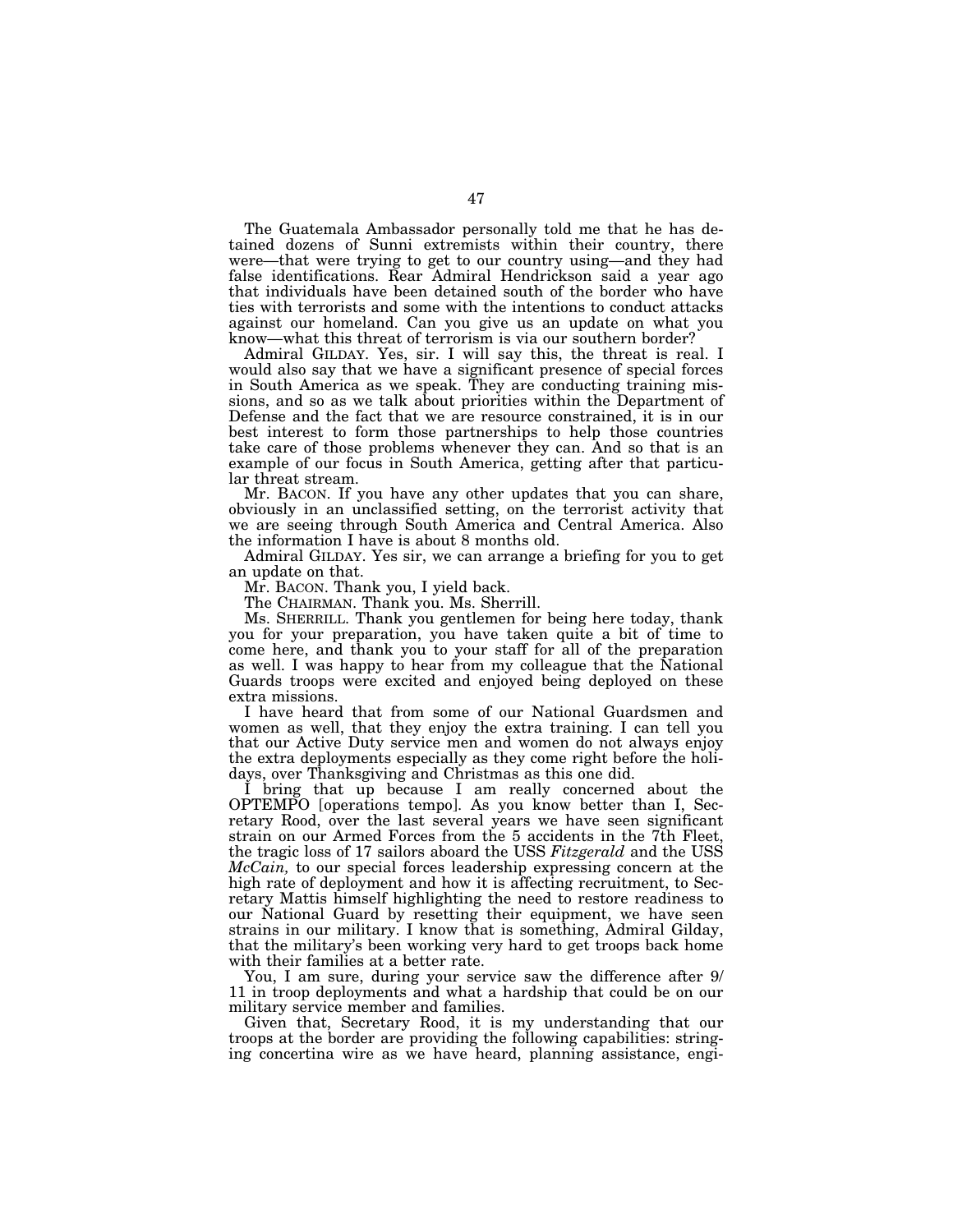neering and aviation support, medical teams, command and control facilities, mobile surveillance camera operations, and temporary housing and personal protective equipment for CBP personnel. Are any of these missions, missions that the DHS or contractors for the DHS could not provide?

Secretary ROOD. Well the starting point of course, Congresswoman, is the DHS making an assessment that their organic capabilities—they need augmentation, and therefore they are making a request to the Defense Department for support to civil authorities so that is the triggering event.

Obviously the Department of Homeland Security, CBP and others possess things such as helicopters and medical personnel in addition to the Defense Department. But depending on the circumstances they have made a determination that their assets—and we work with them to try to develop an understanding of the mission need—that their assets were insufficient by themselves to meet that need, hence they have made a request for assistance.

Ms. SHERRILL. So they have made the determination that their assets are insufficient. Were they given sufficient assets, could they undertake those missions?

Secretary ROOD. In a general sense, yes. I mean, for example some of the helicopter support that DOD has provided, if the DHS—I assume if they had sufficient rotary-wing support they could have met that mission need themselves.

Ms. SHERRILL. The reason I am asking is because as you yourself said, the rotor-wing support, and as a former helicopter pilot I am certainly interested in all things rotary wing.

The needs overseas are very great and now that we are providing this on the border, the balance between what DHS should be doing and what I think Active Duty military troops should be doing is something that I am very interested in.

And so, what I am looking for is should the DHS really be advocating for better supplies and then we, as the House Armed Services Committee, can really help our troops to perform their missions, and their traditional missions, especially overseas with our wars in Syria, Iraq, Afghanistan, as well as now where our special forces are deployed across the world—including, as we hear, in South America.

And so I guess that is something that I think we need to continue to look into. I will talk to you a bit, Admiral Gilday, as you know some of the Nation's greatest threats are the security vulnerabilities in our land, air, and sea ports. This is particularly something I care about, being from New Jersey because we have some of the largest ports of entry in the United States.

And there are new and emerging threats and I am concerned that all this talk about border security when we don't include our other ports of entry, is really missing some of the emerging threats that we have seen.

And I bring this up because just last Tuesday night, at Newark Airport, one of the 15 busiest airports in the country, it was shut down for an hour after reports of an unauthorized drone, when it entered their airspace. This delay cost our economy \$65 million, and disrupted many people's lives. So given that, I wonder Admiral——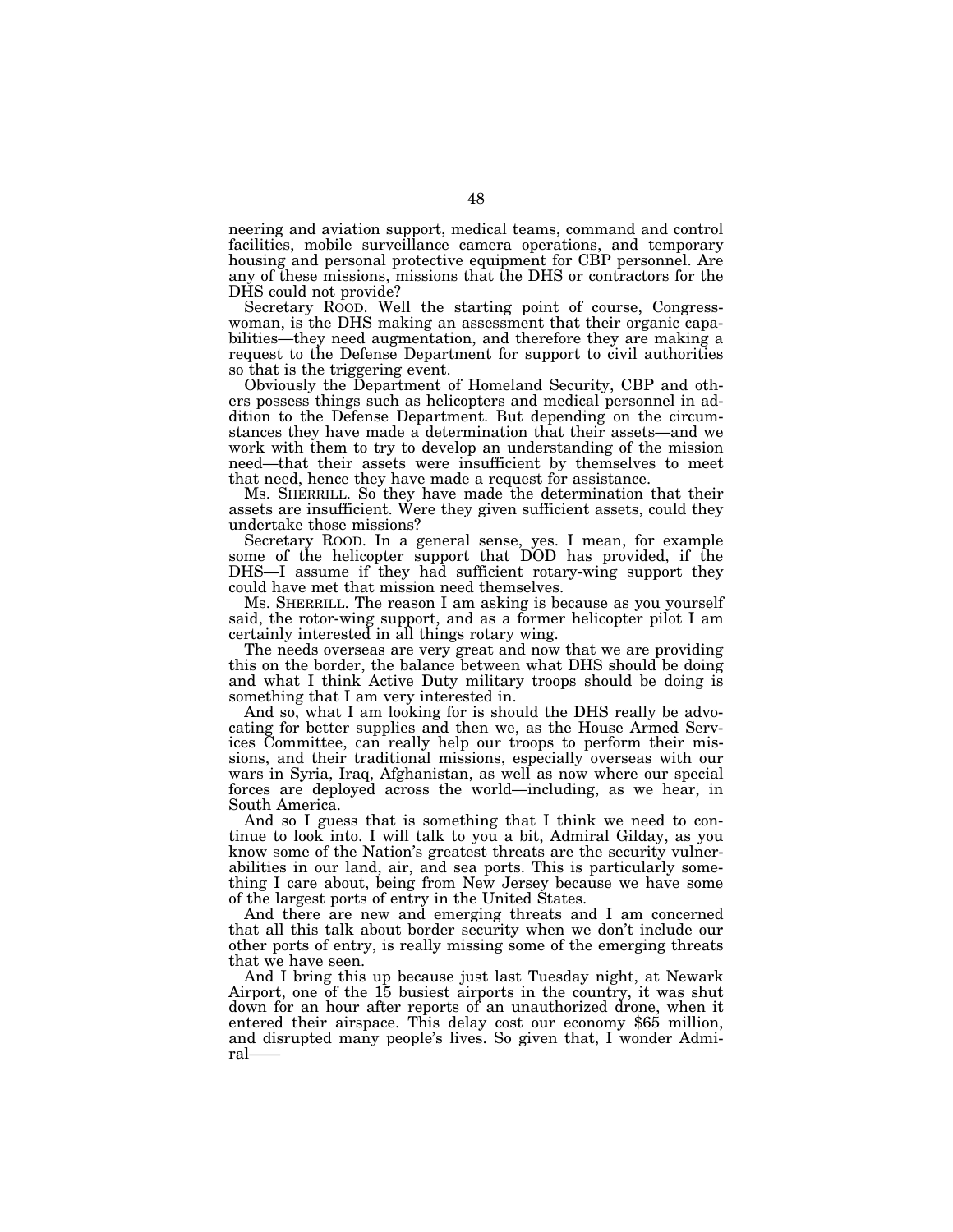The CHAIRMAN. I am sorry, your time has expired so whatever you want to know is going to have to be for the record.

Ms. SHERRILL. I will come back to that, thank you very much and thank you for your time today.

The CHAIRMAN. Okay. And at the end of this hearing there will be an opportunity—everyone here will have an opportunity to submit questions and statements for the record.

Mr. Banks.

Mr. BANKS. Thank you, Mr. Chairman. Secretary Rood, in a New York Times article dated November 10, 2018, anonymous Pentagon officials were quoted deriding the deployment as an expensive waste of time and resources and a morale killer to boot.

Do you know who those anonymous sources at the Pentagon were that would call this is a waste of time?

Secretary ROOD. No, sir. Obviously, this is a mission that we take seriously at the Defense Department that we have executed before in various permutations. And we are executing in support of our colleagues at the Customs and Border Protection.

Mr. BANKS. Clearly, you would agree everything that we have heard over the past couple of hours would contradict those anonymous sources who called this deployment a waste of time. Would you agree simply?

Secretary ROOD. Yes, border security is an element in national security. And that is part of the Defense Department's mission.

Mr. BANKS. In a Time magazine article dated November 15, 2018, former Secretary of Defense Chuck Hagel said quote, ''It's a waste of time. It's clear to me that he is using the military as political pawns which is completely irresponsible.''

Everything that we have heard over the past couple of hours would clearly contradict former Secretary Hagel's account of what is occurring at the border that our troops have contributed to, correct?

Secretary ROOD. Sir, I have not read former Secretary Hagel's comments. But I can say our mission is devoted to supporting the Customs and Border Patrol. There is a very legitimate long-standing mission that we have performed over the years at the Defense Department. And we are doing so again.

Mr. BANKS. Later in that article, it is quoted saying quote, ''Troops often find themselves with little to do. They fill their time throwing a football around, texting their girlfriends, exercising or waiting for the outdoor mess hall to open."

Secretary wouldn't you agree that quote and these descriptions are not just disrespectful but downright demeaning to our men and women in uniform?

Secretary ROOD. Our men and women in uniform are very devoted to the missions that they have been sent upon. And the type of behavior you are talking about, waiting for the mess hall to open or throwing a football, by the way, in my travels around the world, it's not unusual behavior-

Mr. BANKS. Do you find that in Afghanistan as well?

Secretary ROOD. For our troops.

Mr. BANKS. That is right. Admiral, I wonder if you can—in your opening statement, you talked some about those surveillance missions. I wonder if you can—we haven't talked a whole lot about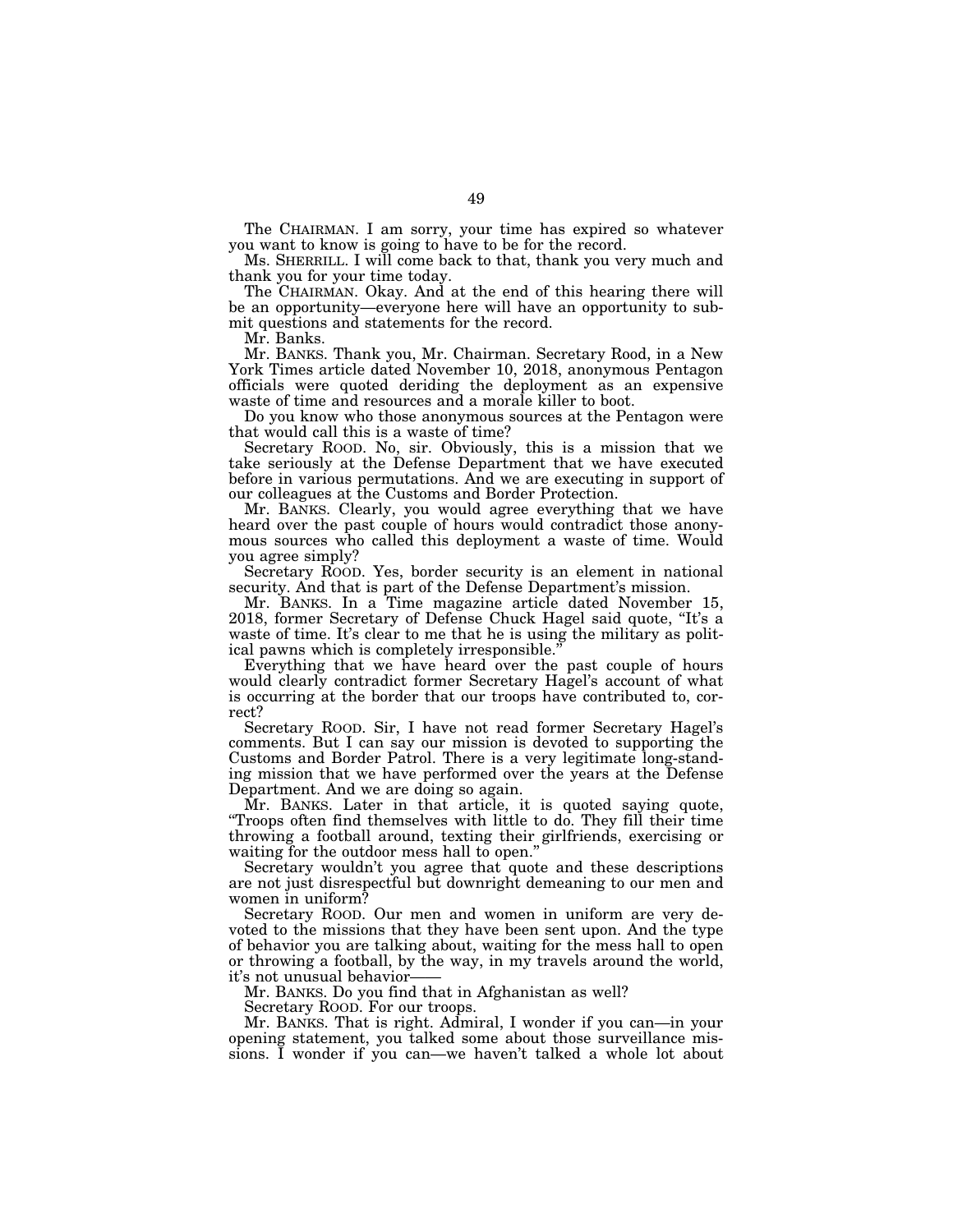that today. Can you describe or give us anecdotes of what is involved with that mission and how our troops have contributed to that?

Admiral GILDAY. Sir, we are just transitioning now from our missions at the ports of entry to this surveillance mission between the ports of entry. We have an ongoing pilot program right now with the Marine Corps with the special MAGTF [Marine Air-Ground Task Force]-7 out of Camp Pendleton is actually working with CBP.

One of the things we are trying to do is get our arms around the exact requirement with respect to manpower. And so, the systems are a little bit different than the systems that we have in the Marine Corps or in the Navy or in the Army. And so, there will be a training period.

But essentially, there are trucks and vans that have a surveillance camera suite. And the mission is to conduct surveillance, detection, and monitoring between the POEs so that we can then cue CBP to come in and detain the people.

Fairly simple mission, but again you go back to the effectiveness of a barrier or any type of wall is ineffective without surveillance, so. So we owe you a report out on whether or not we—on the effectiveness of this operation. We have direction from the Secretary of Defense to conduct an assessment no less than 90 days.

Sir, if I could just add. A moment ago, you talked about throwing around footballs. And we have tried really hard not to waste people's time down at the border. So, there have been occasions when we haven't gotten it right with respect to numbers.

And maybe we had excess capacity. But we have brought those people back when we realized that we have made a mistake. And we are not trying just to have a photo op down there with people on the border.

Mr. BANKS. I appreciate that. After hearing your testimony and your answers over the past couple of hours, it is clear to me more than ever that our troops have played a valuable role at the border. And we appreciate your testimony today. With that, I yield back.

The CHAIRMAN. Thank you. We have three people left who want to ask questions. It is after 12:30 so if we could—and two of them represent districts on the border, so I want to try to get to them. But the quicker we can do it, the more the witnesses will appreciate it, but Miss Escobar from Texas.

Ms. ESCOBAR. Thank you, Mr. Chairman. Gentlemen, thank you so much for being here. I am very grateful for your leadership and for your responses to the questions. I come from the U.S.-Mexico border. I represent El Paso, Texas, which has been one of the safest communities in the United States for close to two decades.

The vast majority of the individuals that we are seeing coming to the southern border are people seeking asylum. They are not individuals here who are setting out to do us harm. I want to recall that in 1997 and would like for you all to help me out with this, a young man, Esequiel Hernandez, was shot and killed by a U.S. Marine who was patrolling the border. Can you help me and remind me and remind Americans what are the rules of engagement when you are in communities like my own, like Redford, Texas, and West Texas?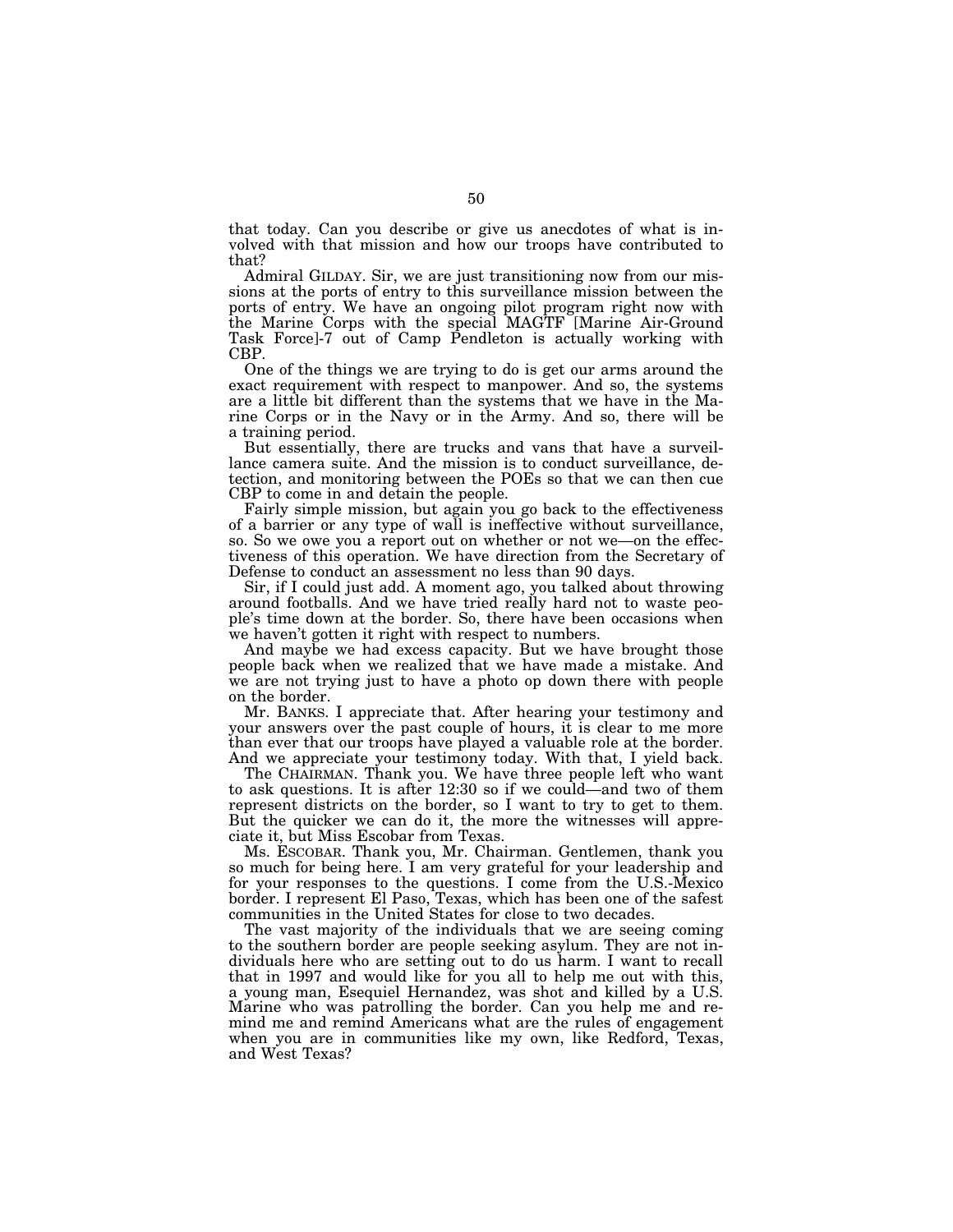Admiral GILDAY. So, they are not rules of engagement when we have forces deployed in domestic situations like this. They are actually standing rules for the use of force. And they are guidance that authorizes the use of non-deadly force in order to control an escalating situation.

And the emphasis in our training is towards deescalation. So, how can you use a minimal amount of force to get the problem under control so that it doesn't become a larger problem.

We always have the inherent right of self-defense to use deadly force. But we train to only use deadly force when all lesser means have failed or cannot be reasonably employed.

So the emphasis is on nonlethal. I would tell you that the preponderance of the troops we have down at the border have not been in a position to have contact with migrants; the medical personnel, yes.

But even the protection personnel that we put to protect CBP, they are the fourth or fifth echelon back in terms of a defense in depth kind of construct. I hope that answers your question, ma'am, with respect to the use of force.

Ms. ESCOBAR. Yes, thank you so much. Another follow-up question on a separate topic, last summer during the height of the family separation crisis, the Department of Homeland Security asked the Department of Defense to prepare to receive unaccompanied minors at some of the military installations.

In my district, Fort Bliss was identified as one of those potential sites. Can you provide us with an update? Have any other sites been identified? What is the status of this? And would you commit to notifying this committee of any updates on this topic?

Secretary ROOD. Congresswoman, I would say as you correctly pointed out, last year the Department of Homeland—HHS, Health and Human Services had made requests of the Defense Department for supplementary housing for unaccompanied alien children. There was a separate request from the Department of Homeland Security for housing of families of migrants.

In both cases, the Defense Department reviewed our available facilities, and they were both for facilities or land for temporary facilities to be erected. And we provided a favorable response to both the Department of HHS and DHS.

Those departments chose not to take advantage of those availabilities, and they still haven't to this period of time. And so at present, we don't have something ongoing or a search for other locations that we would notify the committee of.

Ms. ESCOBAR. In the future, if that does come up again, are you committed to notifying this committee?

Secretary ROOD. We would certainly keep in contact with you on that, yes.

Ms. ESCOBAR. Okay. Thank you.

I yield.

Mrs. DAVIS. Thank you, Mr. Chairman.

And thank you all for staying and being here with us. Appreciate it.

I wanted to go back, just very, very quickly. When do you think we might have some information regarding the opportunity costs in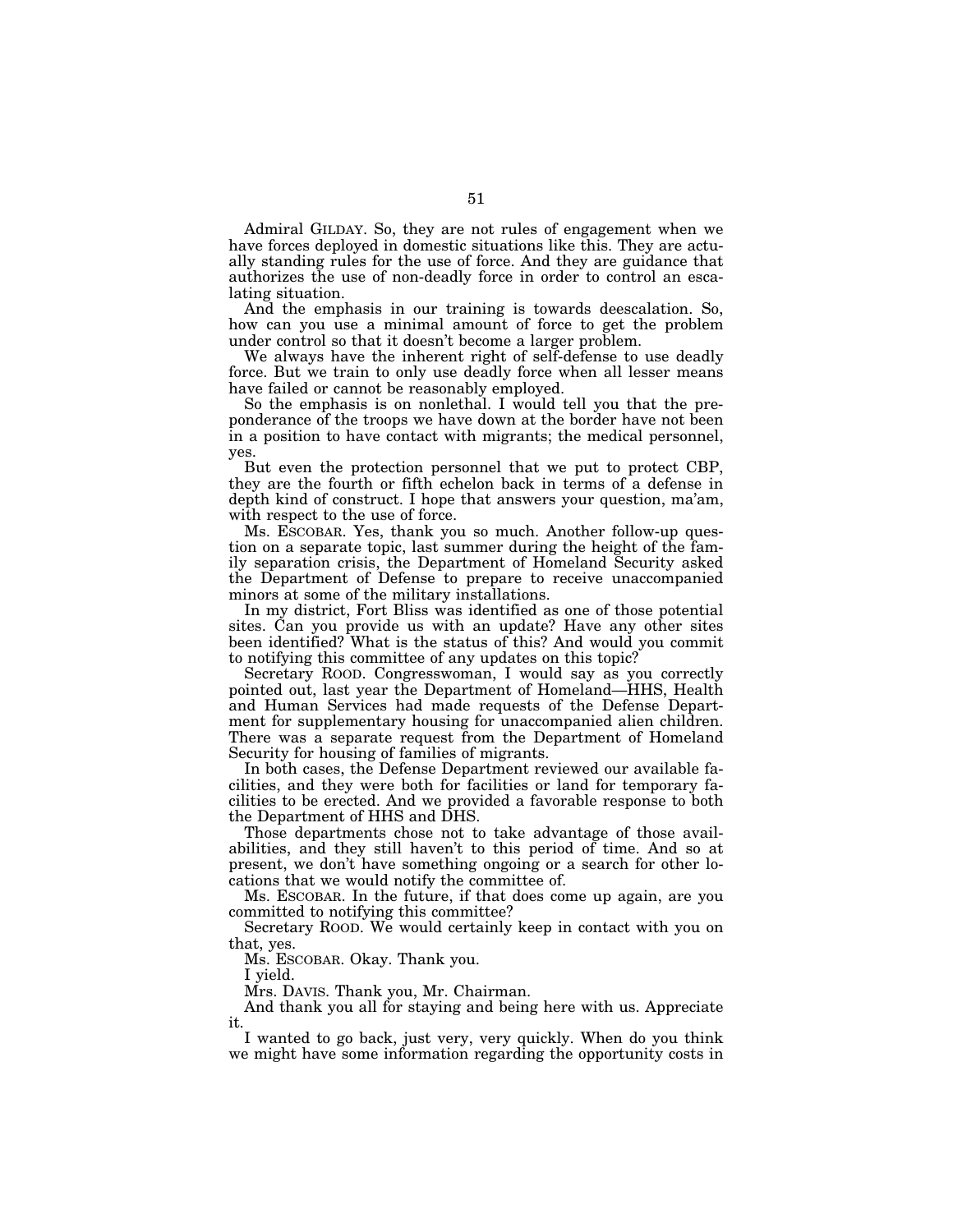terms of our troops and their families? Any sense of how soon that can get out?

Admiral GILDAY. Ma'am, we will take a look at that as soon as we get back this afternoon, and get back to you. Again, I don't think it has been significant in terms of time. But we do owe you an answer on that.

[The information referred to was not available at the time of printing.]

Mrs. DAVIS. Okay. Thank you.

I want to go to the national emergency that we are talking about. And I understand, Secretary Rood, a hypothetical, if you will. But at the same time, it is not so hypothetical if we are looking, perhaps, into 3 weeks from now. What does that look like from the viewpoint of the military?

Secretary ROOD. Well, as you know, Congresswoman, the President has the authority to declare a national emergency-

Mrs. DAVIS. Of course.

Secretary ROOD [continuing]. Or the Congress. And so obviously, we would await such a determination by either the Congress or the President. And depending on what authority—in this case, the President, I think you were referring to—were to cite, it then triggers certain requirements depending on which statute is utilized.

And so we have done some prudent planning to try to determine what our legal obligations would be, to make sure we understand the correct operation of those different authorities.

But at this stage, it hasn't progressed to the point that I am aware of, that the President has issued——

Mrs. DAVIS. But—what I am wondering about is that the number of illegal crossings. Clearly, they are down. I mean, they are down even from George W. Bush, I believe, even half, from a millions, somewhere in the neighborhood of about 400,000 at this time.

So it's not the number of crossings. We didn't declare a national emergency at that time. The President—Bush did not do that. What is it now?

Secretary ROOD. Well, the numbers of crossings have fluctuated over the years. Last year, the—and we rely on the Department of Homeland Security for this data. Their number of apprehensions, there's a larger number of people that come across than—than are apprehended, of course.

Mrs. DAVIS. Of course.

Secretary ROOD. And they gave us a 521,000 in fiscal year 2018, which is up from 415,000 the previous fiscal year. The difference is, really, the caravans and some of the nature of the asylum-seekers.

Mrs. DAVIS. Is the nature of the asylum-seekers, though, is what they need something different? So if we had more judges and more processing capability, perhaps, that is really what is needed, not necessarily declaring a national emergency.

So, you know, what I am wondering is, how I translate that for my constituents. My constituents all live on the border, as does my colleague, Ms. Escobar. So how do we see that? And I think that they count on our military, I think, to define, also clearly, why is this a national emergency? What do they have to do? How do they protect their children? How do they protect their families?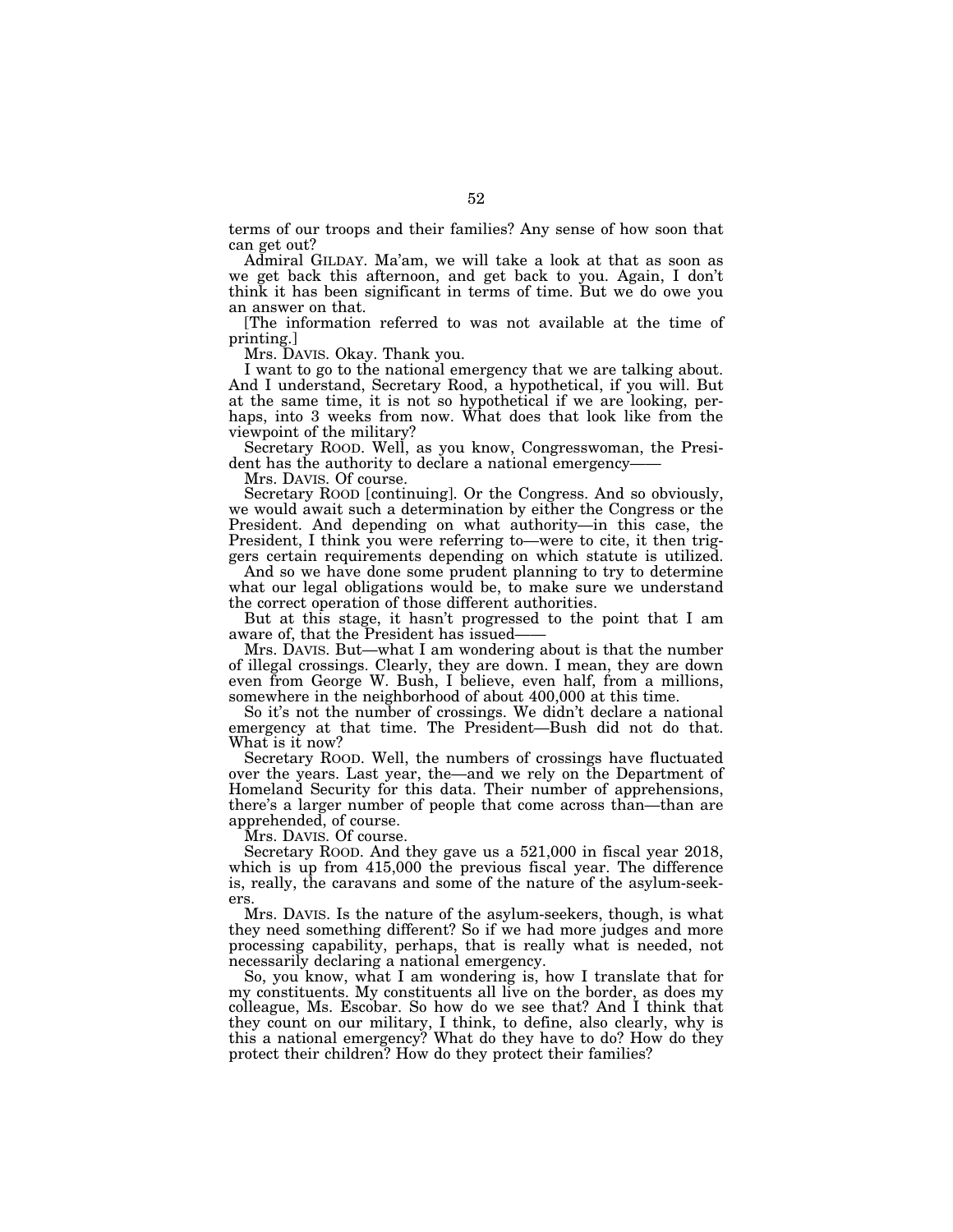I mean, I don't know that anybody has—we have a national emergency for natural disasters that I don't think in the State of California, or in the country, we have declared that. Other Presidents have not stepped in to do that even though the situations were different for them.

So I think we owe it to people to try and explain that a little bit better than—and I think that is done. And the other thing very quickly, and thank you again for your indulgence, the concern of border agents, just this weekend I happened to be talking to one of our Border Patrol agents who was sharing with me what we know is that they need more agents.

And we have put more money into that. We actually had—we had one contractor who did a miserable job at it, but we were doing better. But we also had a tremendous number of people who have left this service. How are we going to keep up? And what role do these discussions have?

I know that my constituent really felt that we made it very difficult for people who want to be a border agent today. Not your problem but I just think it's one that we need to recognize. If we are putting more money in, that is great, but we are not hiring the people because we are losing as many people as we are hiring. And so the attrition rate is really what is causing this problem.

Thank you very much for being here. I appreciate your-

The CHAIRMAN. Thank you.

Ms. Speier.

Ms. SPEIER. Thank you, Mr. Chairman.

And thank you both for indulging us. I am going to be as brief as possible. Let me first say that I wish my colleague on the other side of the aisle was still here. He referenced a service member as being disrespectful for commenting that it was a waste of time. I would suggest that that is the actions of a whistleblower, not someone who is being disrespectful.

I spent Christmas Eve at the border serving our troops. In addition to doing that, I had three 1-hour meetings with different groups at the border. And the colonel there said to me at the end of my time there, our mission is complete here. That was on December 24th.

The service members told me about placing C-wire [concertina wire] at the border, but they also said to me, people who are climbing over those fences and walls aren't running away, they are sitting on the wire or at the wire waiting for a CBP officer to come so they can be apprehended as asylum-seekers.

So I am concerned that the readiness that we should be working on with our service members is not being done. Many of these service members now have lost time with their families at Thanksgiving, at Christmas, at New Year's, are still there. They don't have an end of the mission date that they can rely on.

I don't think this is the way to treat our service members. So with all of that, I am going to ask you to just comment on that. If the mission is complete, why are they still there?

Admiral GILDAY. So ma'am, at its peak, we had 5,900 troops, Active Duty, deployed to the border. This was in early November. That number was cut down to about 2,400 by Christmas. And so what we have tried to do is systematically reduce those numbers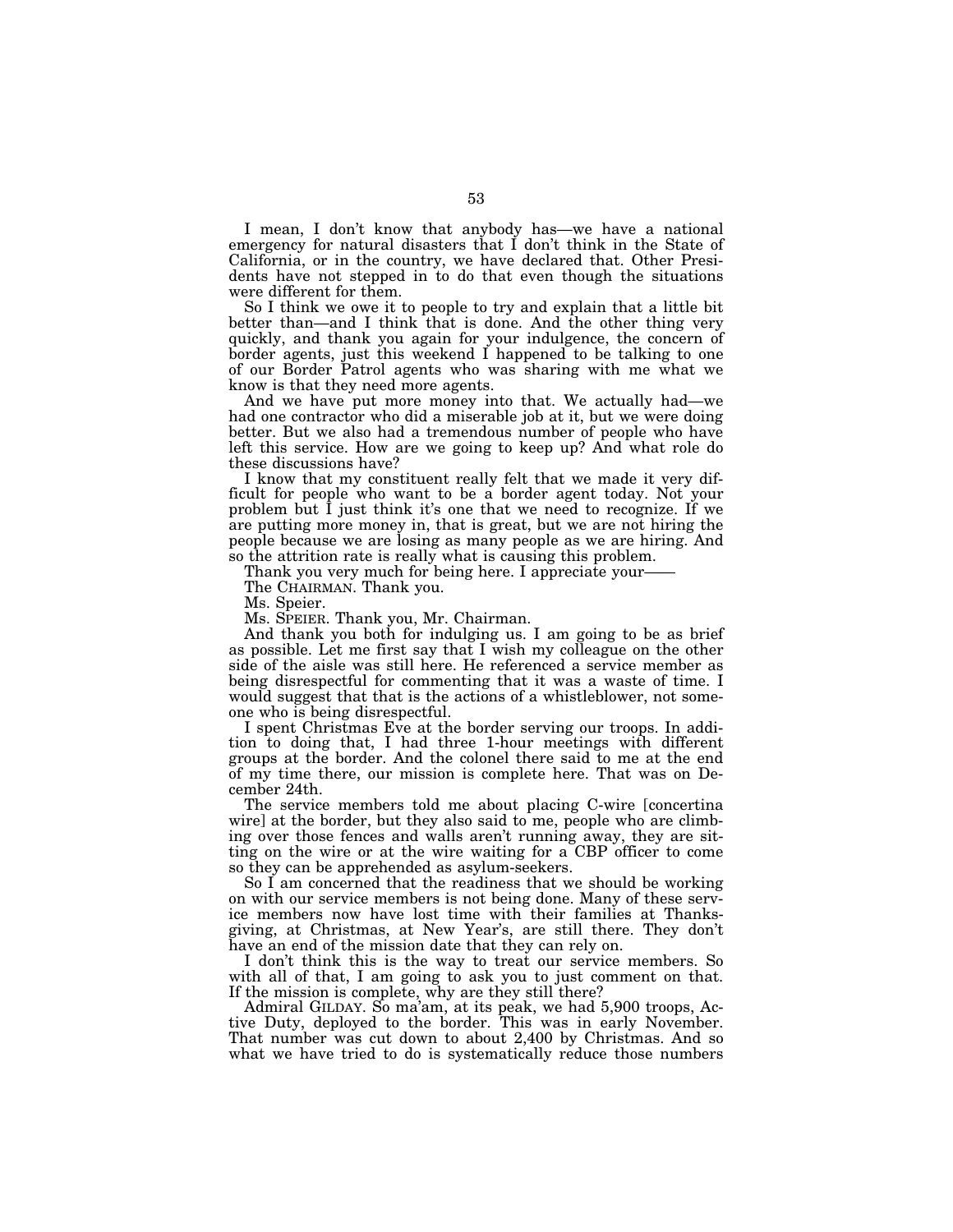as, for example, if DHS said that they needed 50—70 miles of concertina wire laid, and we lay that wire, we then redeploy those people home.

Initially we deployed our troops to Texas, Arizona, and California. When the migrant groups did not go to Texas or Arizona, and they went towards San Diego, towards your home district, we reduced those numbers in those two States significantly, almost down to zero. And so we have tried to match the troops to the requirement on an evolving basis as best we can.

I am sorry to hear about the colonel's comment, and am I am just guessing it was perhaps the military police group that was in San Diego. What he may have been talking about, ma'am, was the fact that that mission perhaps they saw it as complete when the surge of migrants, you know, dissipated. And that is a fair comment to make.

We have tried to be responsive in reducing those numbers as quickly as we can.

Ms. SPEIER. I yield back.

The CHAIRMAN. Thank you.

Before we leave, I ask unanimous consent to include into the record all member statements and extraneous material; without objection, so ordered. I want to very much thank our witnesses for staying with us for the entire time, and the committee for their questions.

Mr. Thornberry, anything? We are good. We are adjourned. Thank you.

[Whereupon, at 12:44 p.m., the committee was adjourned.]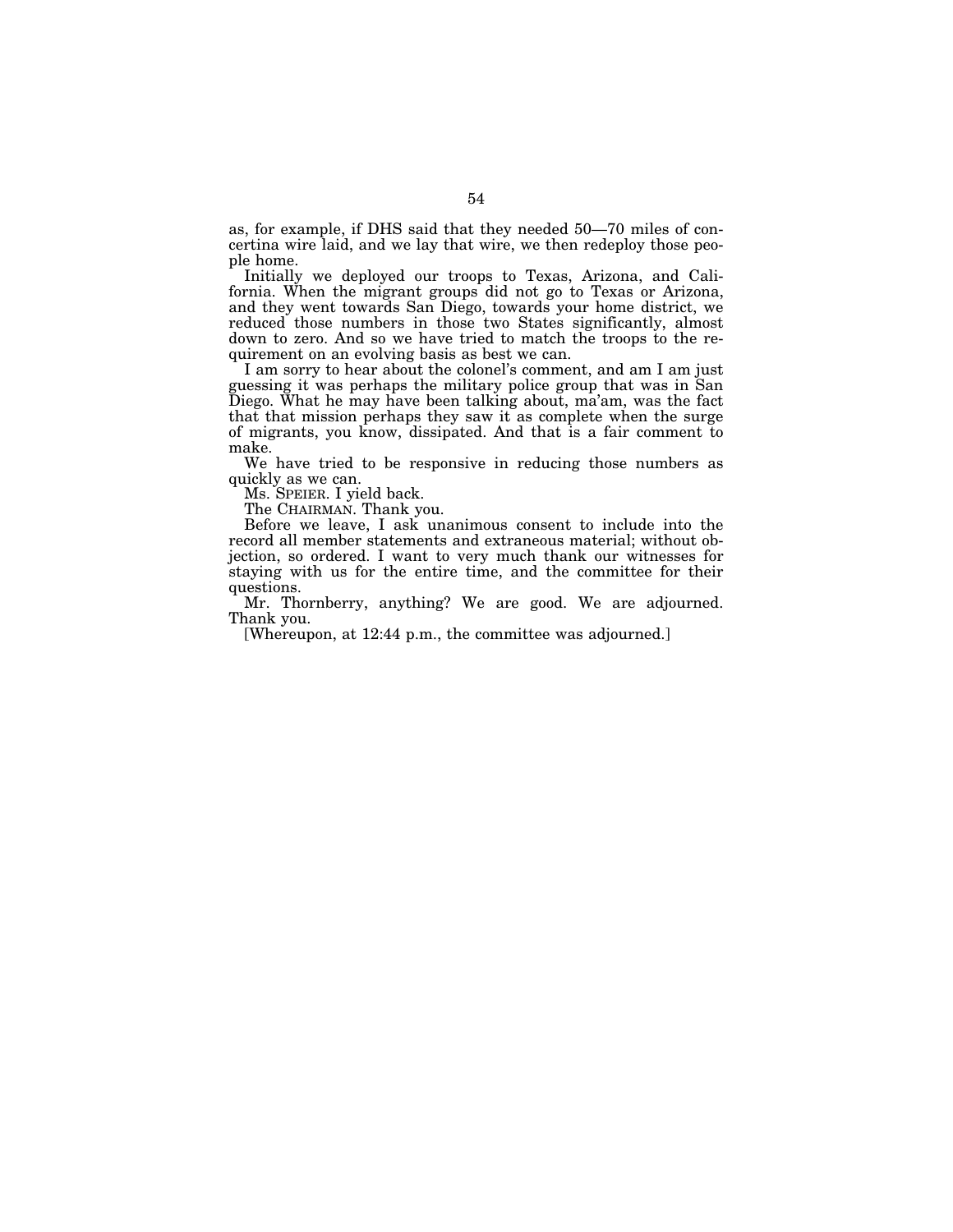# **A P P E N D I X**

JANUARY 29, 2019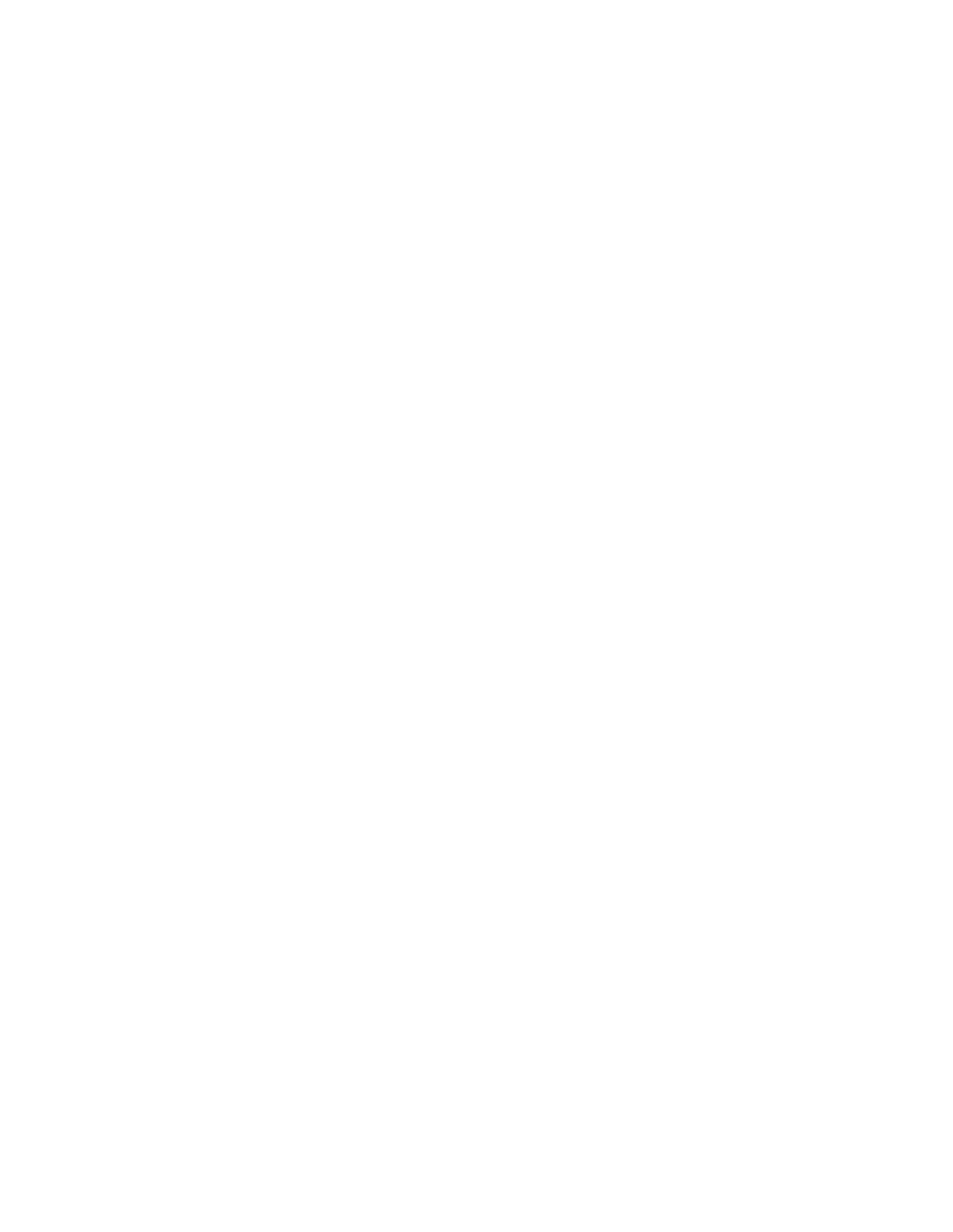## **PREPARED STATEMENTS SUBMITTED FOR THE RECORD**

j.

È,

JANUARY 29, 2019

 $=$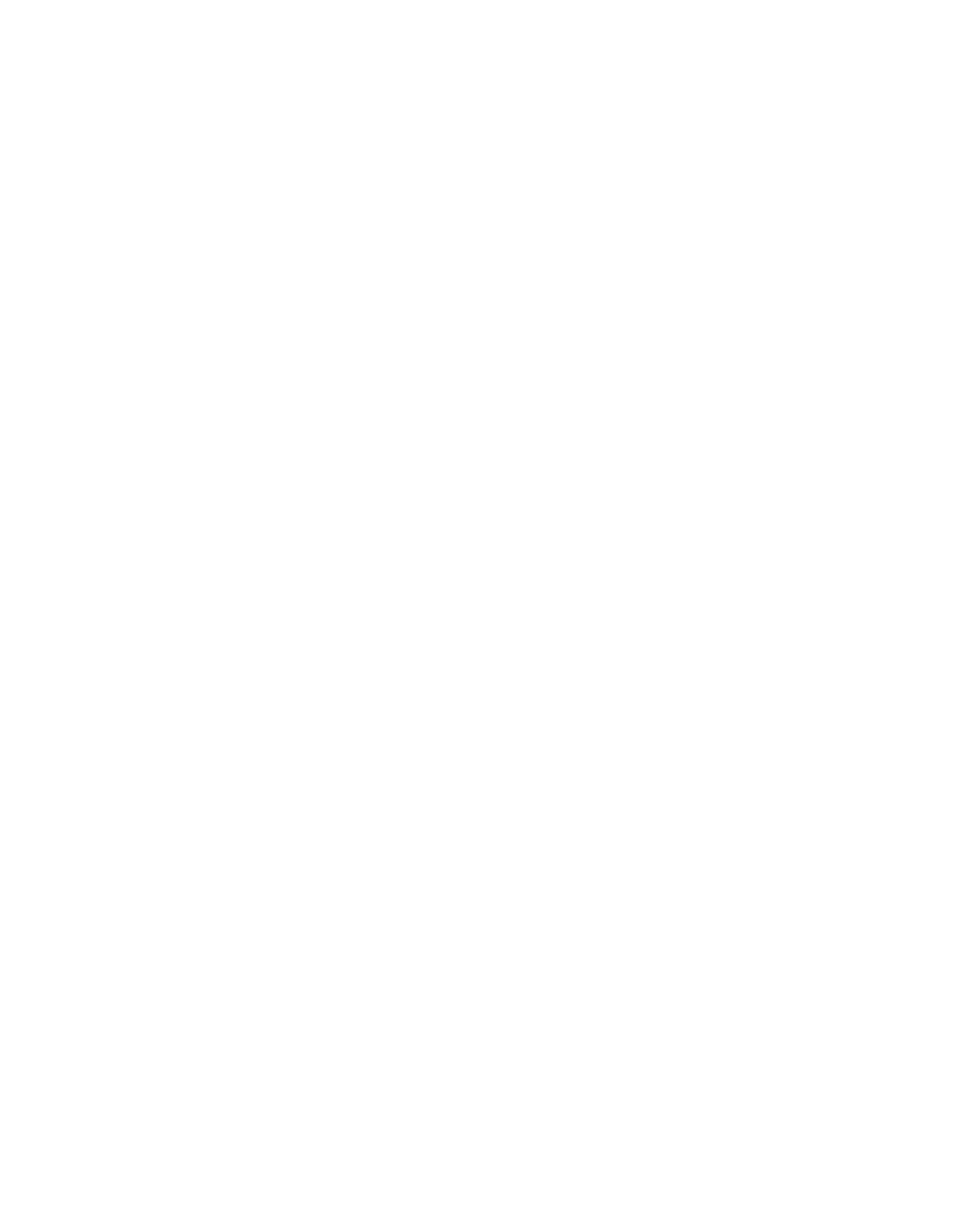Joint Statement by The Honorable John Rood Under Secretary of Defense for Policy Office of the Secretary of Defense And Vice Admiral Michael Gilday, USN Director of Operations The Joint Staff

Before the !16th Congress Committee on Armed Services U.S. House of Representatives January 29, 2019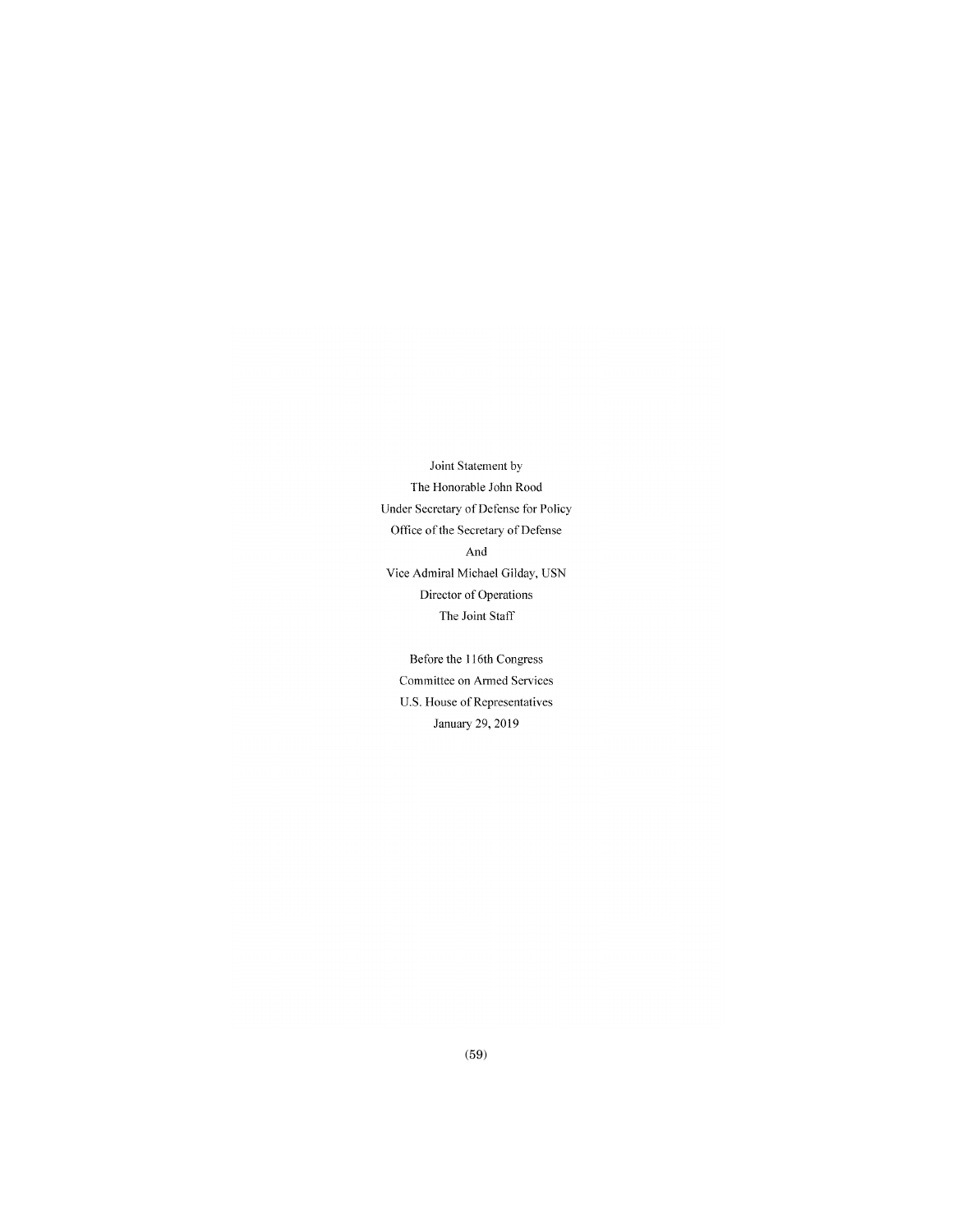### **lntroduction**

Chairman Smith, Ranking Member Thornberry, distinguished Members of the Committee: Thank you for the opportunity to testify before you today on Department of Defense (DoD) support to the Department of Homeland Security (DHS) U.S. Customs and Border Protection (CBP) mission to secure the southern border of the United States.

### **The Department of Defense Has a Long History of Supporting Border Security**

DoD has a long history of supporting efforts to secure U.S. borders. Since the early 1990s, DoD has supported civilian law enforcement agency border security activities, counterdrug activities, and activities to counter transnational organized crime and other transnational threats. Active, Reserve, and National Guard personnel have provided operational military support, such as aerial reconnaissance, ground surveillance, search and rescue support, and medical support. DoD has loaned facilities and special equipment, such as acrostats, ground surveillance radars, and ground sensors to CBP. DoD has also provided temporary housing support to the Department of Health and Human Services (HHS) as part of the national response to the surge of unaccompanied alien children (UAC) at the U.S. southern border. From 2012 to 2017, DoD provided shelter for nearly 16,000 UAC, who received care, security, transportation, and medical services from HHS. Consistent with section 2815 of the National Defense Authorization Act for FY 2017 (Public Law 114-328), the Secretary of Defense certified that providing this sheltering support to HHS would not negatively affect military training, operations, readiness, or other military requirements, including National Guard and Reserve readiness.

At the direction of President Bush, in support ofCBP's Operation Jump Start, DoD provided National Guard personnel (6,000 from June 2006- July 2007; 3,000 from July 2007- July 2008) to augment and enhance CBP's ability to execute its border security mission. National Guard personnel provided aviation, engineering, medical, entry identification, communications, vehicle maintenance, administrative, and other non-law enforcement support. In addition, the National Guard improved the southern border security infrastmcturc by building more than 38 miles of fence, 96 miles of vehicle barrier, more than 19 miles of new all-weather road, and road repairs exceeding 700 miles. At the direction of President Obama, DoD provided

 $\mathbf{I}$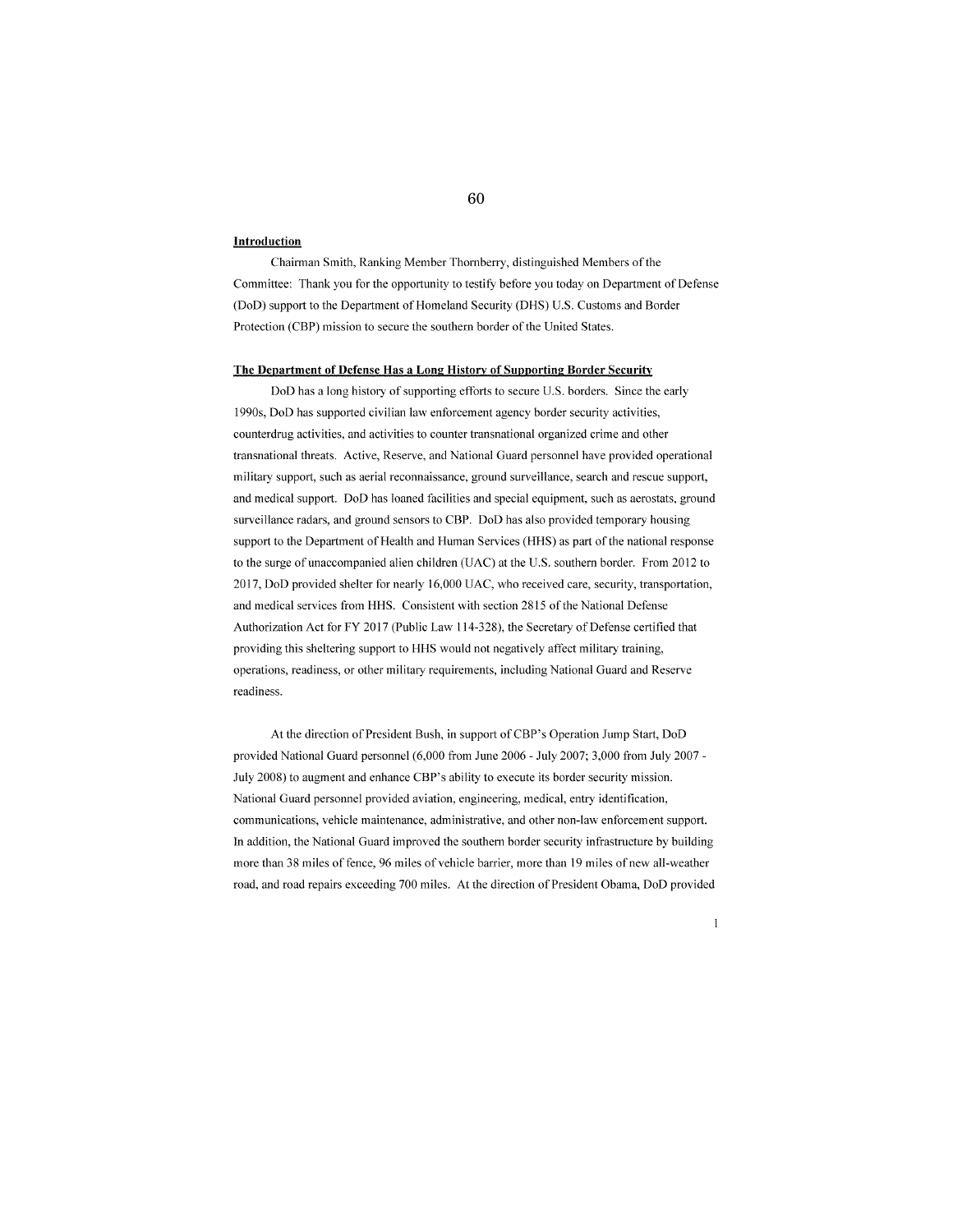up to 1,200 National Guard personnel annually from 2010 to 2016 in support of CBP's Operation Phalanx. National Guard personnel provided aerial reconnaissance, analytical support, and support to counterdrug enforcement activities that enabled CBP to recruit and train additional officers and agents to serve on the border.

#### **DoD Works Closely with the Department of Homeland Security on Requests for Assistance**

Across the full-range of support that DoD has provided DHS - border security support, disaster support, special event security support, and support for protection of the President -DoD has worked closely with DHS, as DHS develops its requests for DoD assistance as deliberately, expeditiously, and effectively as possible to meet mission needs.

DoD carefully considers all requests for assistance, including in order to determine whether DoD has the requested capabilities and resources and whether providing the requested assistance is consistent with the law. When a request is approved, DoD works with the requester to select the right forces and resources to meet the requester's mission needs, and to avoid or mitigate the potential impacts on military readiness. DoD has used the same process for every DHS request for assistance related to DHS's border security mission.

## **Current Department of Defense Border Security Support**

In his April 4, 2018, memorandum, "Securing the Southern Border of the United States," the President directed the Secretary of Defense to support DHS in "securing the southern border and taking other necessary actions to stop the flow of deadly drugs and other contraband, gang members and other criminals, and illegal aliens into this country." The President also directed the Secretary of Defense to request the usc of National Guard personnel to assist in fulfilling this mission, pursuant to section 502 of title 32, U.S. Code, and to use such other authorities as appropriate and consistent with applicable law. The President also directed the Secretary of Defense and the Secretary of Homeland Security, in coordination with the Attorney General, to determine what other resources and actions are necessary to protect our southern border, including Federal law enforcement and U.S. military resources.

2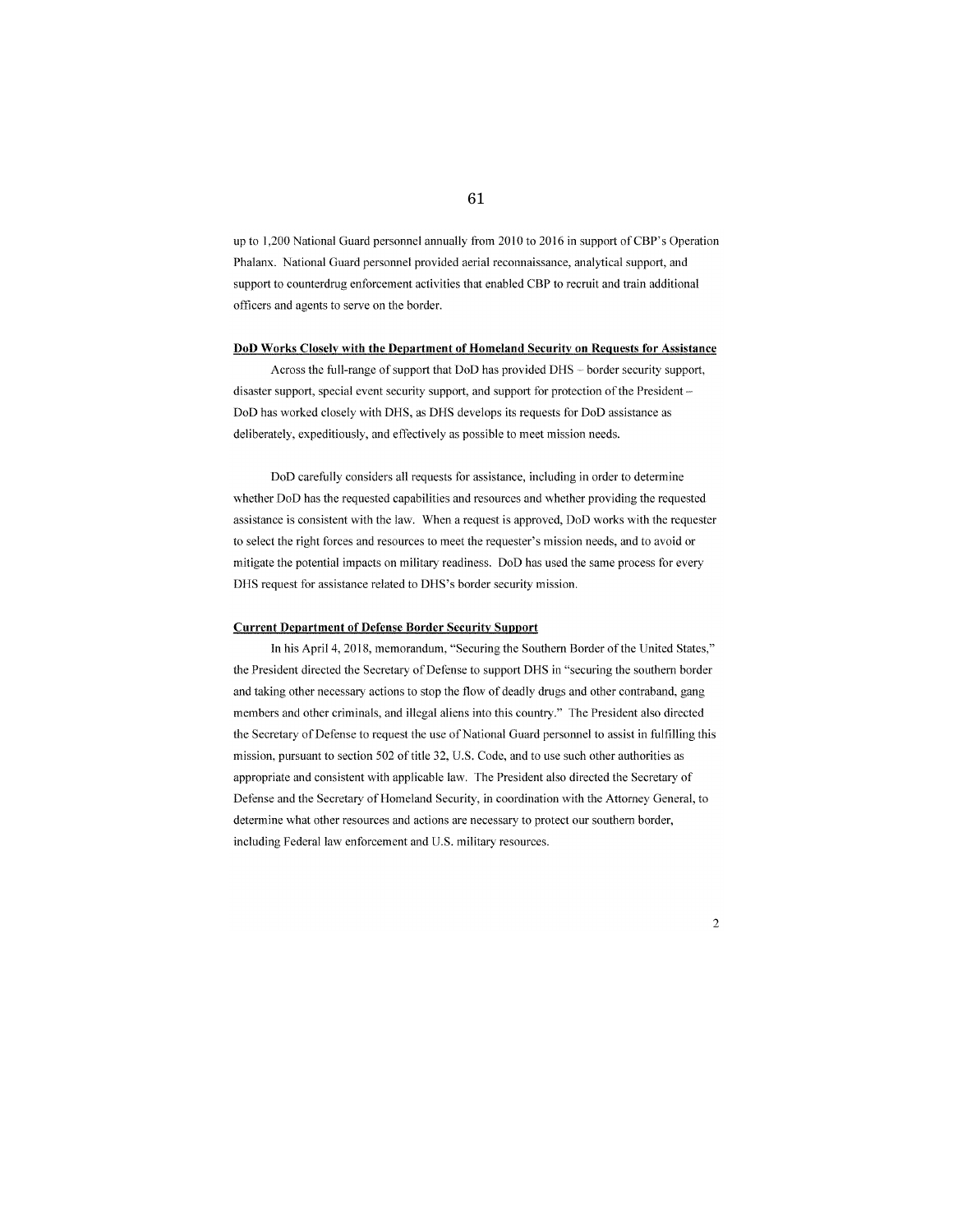## 62

From April 2018 to the present, National Guard personnel have supported CBP Operation Guardian Support, augmenting CBP efforts to secure the southern border. National Guard personnel have performed a range of administrative, logistical, and operational support tasks, freeing U.S. Border Patrol agents from these duties and enabling more U.S. Border Patrol agents to patrol the border. National Guard support to CBP Operation Guardian Support is scheduled to continue through September 30,2019.

From October 2018 to the present, active-duty military personnel have supported CBP Operation Secure Line by providing: aviation support (e.g. transporting CBP quick reaction forces); engineering support (e.g., hardening U.S. ports of entry (POEs), providing temporary barriers, and emplacing concertina wire); planning support; last line of outward defense protection for CBP personnel performing their Federal functions at POEs; and loaned personnel protective equipment (e.g., helmets with face shields, hand-held shields, and shin guards). Active-duty military personnel were selected because the Secretary of Defense determined them to be the best-suited and most readily available forces from the Total Force to provide the assistance requested by the DHS. Then, as now, the Department continually assesses the necessary force composition and layout. We adjust as necessary to meet mission requirements, while minimizing impacts on readiness, as well as consider future and global response military operational requirements. For example, the protection of CBP personnel performing their Federal functions at POEs will shift to a contingency basis (i.e., available when needed), starting February 1, 2019. Likewise, with each approved request, we ensure that the assigned military forces are trained and prepared to execute the mission in support of CBP.

On January 11,2019, the Acting Secretary of Defense approved a DHS request for additional active-duty military support of CBP Operation Secure Line. These military personnel will operate mobile surveillance cameras in Arizona, California, New Mexico, and Texas in all nine Border Patrol Sectors, and emplace concertina wire on existing barriers at areas designated by CBP along the southern border between POEs in Arizona and California. The mobile surveillance camera support is currently scheduled to continue through September 30, 2019. CBP has requested that an additional 150 miles of concertina wire be emplaced no later than March 31,2019.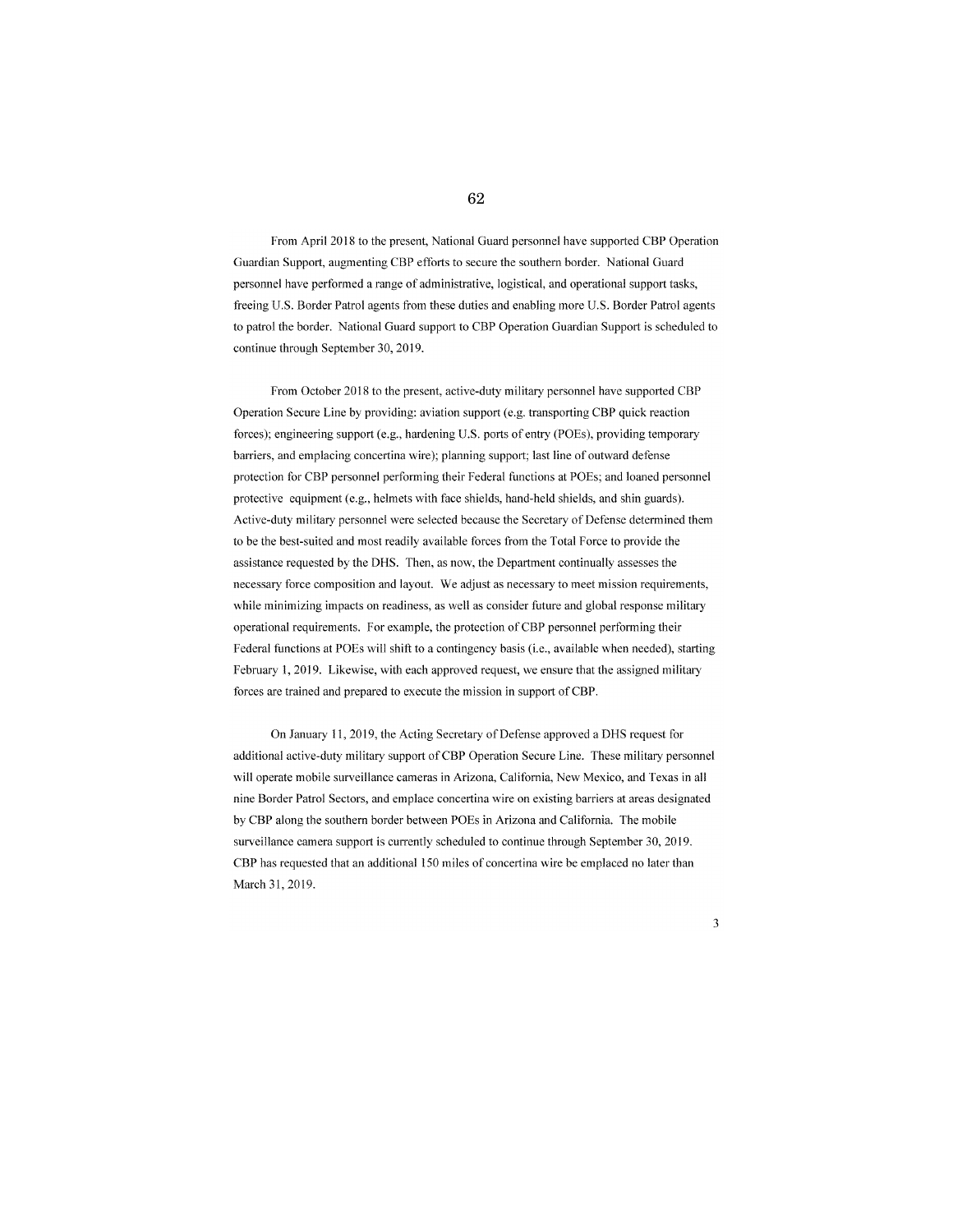All of this military support has been - and will continue to be - provided consistent with the law, including the Posse Comitatus Act, section 1385 of Title 18, U.S. Code. Military personnel have supported civilian law enforcement efforts, but do not participate directly in law enforcement activities, such as search, seizure, and arrest. Military personnel protecting CBP personnel performing their Federal functions at POEs are, consistent with the April 1971 opinion of the Department of Justice Office of Legal Counsel, also complying with the Posse Comitatus Act.

### **Conclusion**

The military's presence and support increase the effectiveness ofCBP's border security operations, free U.S. Border Patrol agents to conduct law enforcement duties at the southern border, and enhance situational awareness to stem the tide of illegal immigration, human smuggling, and drug trafficking along the southern border. The ongoing temporary DoD support is a continuation of DoD's long history of supporting DHS and CBP in their mission to secure the U.S. border. These decisions are far from static, as we continue to work with the Services, the National Guard Bureau, and U.S. Northern Command to evaluate mission requirements and associated risks.

4

Chairman Smith, Ranking Member Thornberry, distinguished members of the Committee, thank you for the opportunity to testify before the committee.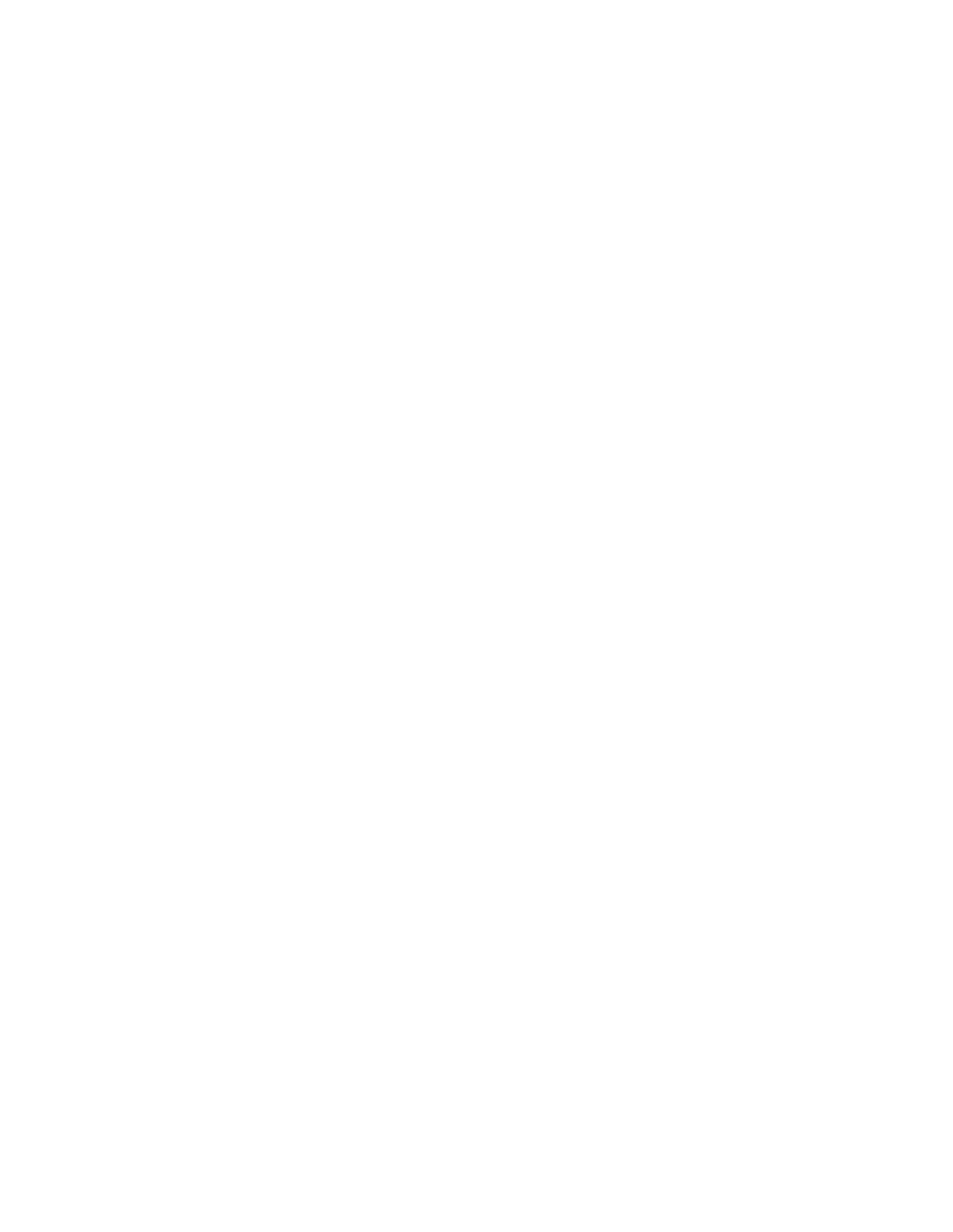## **QUESTIONS SUBMITTED BY MEMBERS POST HEARING**

JANUARY 29, 2019

 $\equiv$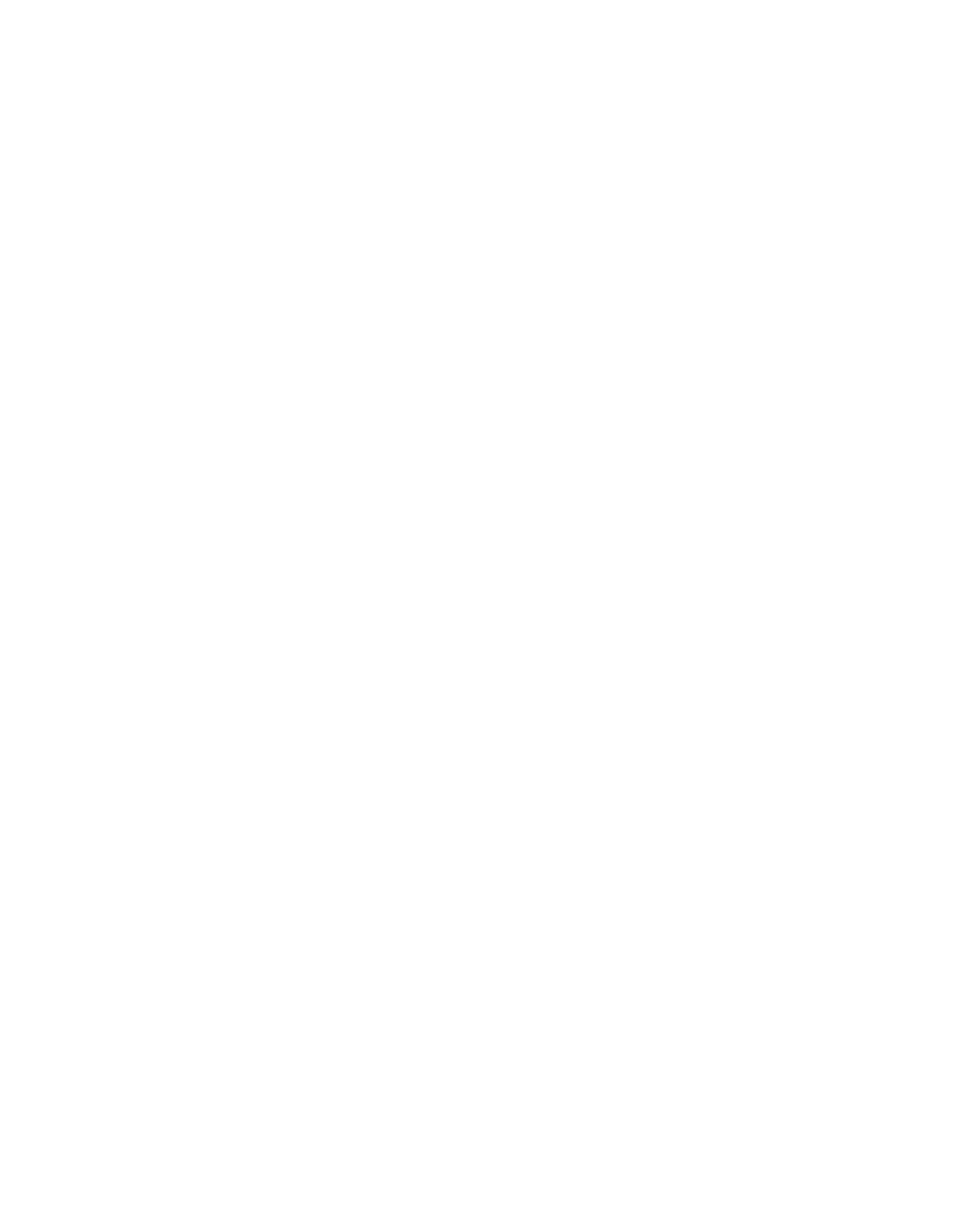#### **QUESTIONS SUBMITTED BY MR. SMITH**

Mr. SMITH. Please provide a list of all support provided by the Department of Defense (to include Military Departments, Defense Agencies, and Field Activities) to other Federal Agencies for missions on, or related to, the southern border from April 1, 2018 to January 30, 2019. Support includes any provision of personnel, materiel, or administrative services provided on a reimbursable or non-reimbursable basis, including, but not limited to, acquisition, contracting, financial (appropriated, working capital, and non-appropriated funds), materiel, equipment, goods, services, military personnel, civilian personnel, and other support. This list must include the granting DOD entity, the receiving Agency or Agencies, as well as type, time period, cost of support, and whether DOD has or will be reimbursed.

Secretary ROOD. Department of Defense (DOD) support to the Department of Homeland Security (DHS) at the southern border is being executed pursuant to the President's direction, including in his April 4, 2018, Presidential memorandum, ''Securing the Southern Border of the United States.''

DOD assistance to Customs and Border Protection (CBP) Operation Guardian Support

On April 5, 2018, CBP requested DOD assistance in support of the CBP border security mission in four specific border sectors: Rio Grande Valley, Laredo, and Del Rio, Texas; and the Tucson sector in Arizona. On April 6, 2018, the Secretary of Defense authorized and approved up to 4,000 National Guard personnel in a duty status pursuant to section 502(f) of title 32, U.S. Code (i.e., support of operations or missions undertaken by the member's unit at the request of the President or Secretary of Defense), to conduct operations in support of validated DHS border security missions through September 30, 2018. Duty under Section 502 requires the concurrence of the Governors concerned. National Guard personnel were to support mission requirements identified by appropriate DHS and DOD officials. In accordance with this direction, the Secretary of Defense approved CBP requests for the following National Guard support:

- Aviation support (e.g., medium- and heavy-lift support; 9,084 flight hours for light aviation support; and 1,422 flight hours for unmanned aircraft system (UAS) support);
- Infrastructure support (e.g., infrastructure maintenance, road maintenance, infrastructure deployment, vegetation clearing, and facility maintenance);
- Fleet maintenance and repair and movement of vehicles;
- Communications support;<br>• 90 intelligence analysts;
- 90 intelligence analysts;
- 20 planners; and
- Surveillance support (e.g., surveillance camera operators, aerostat surveillance systems with crew, mobile surveillance platform operators)

On April 11, 2018, DHS requested 12,000 flight hours of light helicopter support and 1,343 ground support personnel. On April 13, 2018, the Secretary of Defense approved the request through September 30, 2018.

On May 9, 2018, DHS requested 736 National Guard personnel to assist CBP Office of Field Operations, Air and Maritime Operations, and Office of Intelligence. On May 11, 2018, the Secretary of Defense approved the request through September 30, 2018.

On August 21, 2018, DHS requested an extension of the National Guard support to September 30, 2019, and up to 15,950 flight hours of air support and  $\overline{2,182}$ ground support personnel (7,800 hours of light rotary-wing air support in 7 U.S. Border Patrol (USBP) sectors; 1,700 hours of medium rotary-wing air support in 3 USBP sectors; 3,450 hours of fixed-wing air support in 4 USBP sectors; and 3,000 hours of UAS support in 4 USBP sectors), as well as 327 indirect support personnel for command and control. On August 30, 2018, the Secretary of Defense approved the request.

The current estimated cost of this support totals \$411 million, including \$103 million in fiscal year (FY) 2018 and \$308 million in FY 2019. Consistent with the President's direction, including in his April 4, 2018, Presidential memorandum, ''Securing the Southern Border of the United States,'' DOD support is provided on a non-reimbursable basis to the greatest extent legally permissible.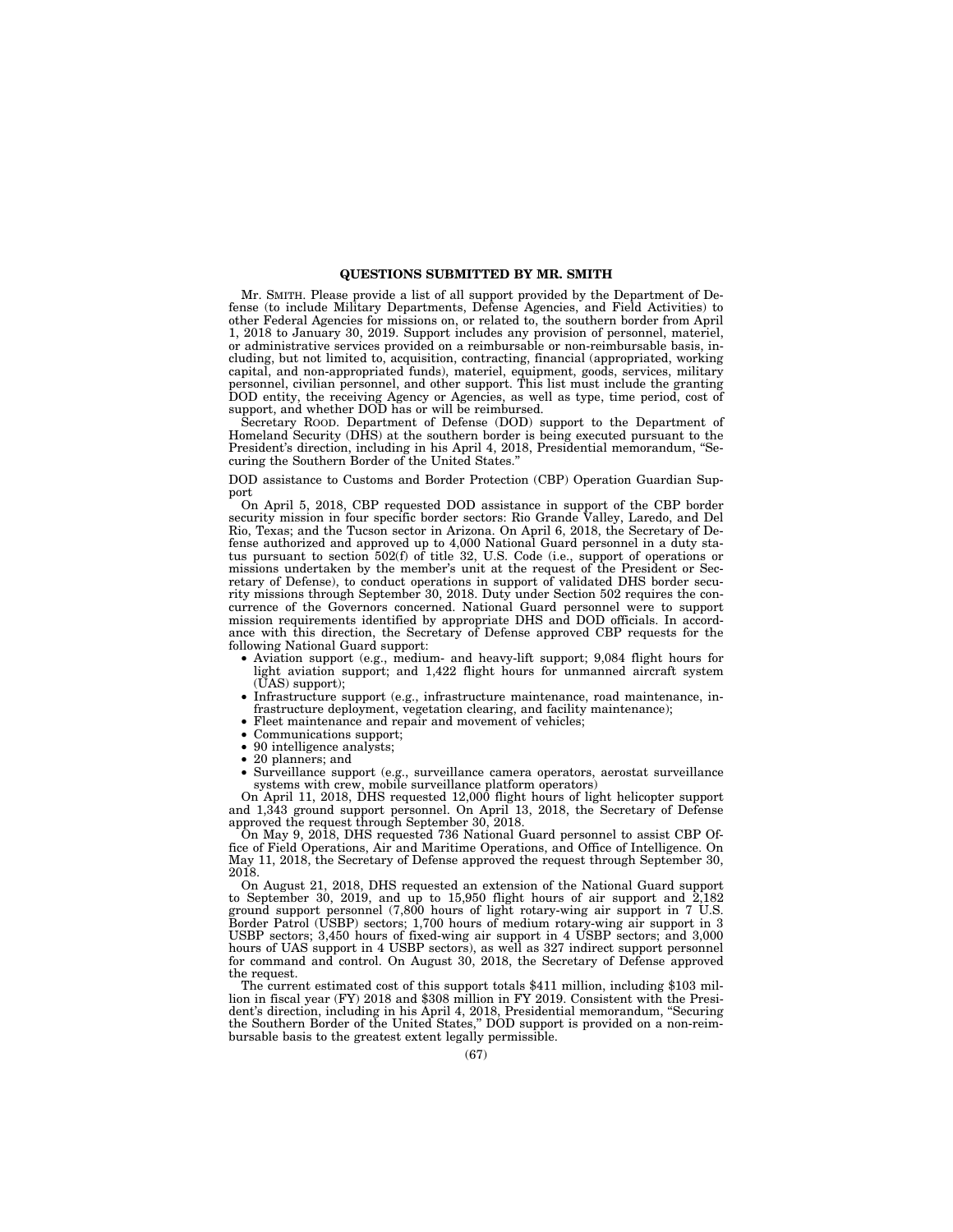Attorney Support for the Department of Justice

On May 16, 2018, the Department of Justice (DOJ) requested that DOD detail 21 attorneys with criminal trial experience to DOJ to serve as Special Assistant United States Attorneys (SAUSAs) for a period not to exceed 179 days. On May 27, 2018, the Secretary of Defense approved the request.

DOD provided a combination of Active Component (5), Reserve Component (14) (including 2 Air National Guard), and civilian (2) attorneys. All Reserve officers served in a voluntary duty status pursuant to section 12301(d) of title 10, U.S. Code. These attorneys were sourced from the Air Force (5), Army (9), Marines (2), Navy (3), and Defense Legal Services Agency (2).

DOD attorneys were assigned to U.S. Attorney Offices in: Corpus Christi, Texas (1); Del Rio, Texas (3); El Centro, California (1); El Paso, Texas (2); Laredo, Texas (2); Las Cruces, New Mexico (5); McAllen, Texas (2); San Diego, California (4); and Yuma, Arizona (1).

These DOD attorneys were appointed as SAUSAs and worked full time under the direction and supervision of Assistant U.S. Attorneys, assisting in prosecuting reactive border immigration cases, with a focus on misdemeanor improper entry and felony illegal reentry cases. Their duties included: drafting pleadings; assisting with plea negotiations; and making court appearances, all under the supervision of Assistant U.S. Attorneys.

This detail of DOD personnel, which cost \$1.5 million, was executed pursuant to the Economy Act and was executed on a fully reimbursable basis.

DOD assistance to CBP Operation Secure Line

On August 8, 2018, DHS requested two military planners to assist the CBP Migrant Crisis Action Team (MCAT) through November 20, 2018. On August 17, 2018, the Secretary of Defense approved the request. On November 17, 2018, DHS requested a 90-day extension for the two military planners. On November 19, 2018, the Secretary of Defense approved the request.

On October 25, 2018, DHS requested additional support to address the risk posed by an approaching Central American migrant caravan. Specifically, DHS requested:

- Military planning team to coordinate operation, engineering, medical, and logistic support.
- Engineering capability to provide temporary vehicle barriers and pedestrian style fencing at and around a port of entry (POE), including but not limited to: 2 one-half-mile segments of continuous anti-personnel intrusion fencing (for a total of 1 mile), approximately 4 one-way retractable vehicle anti-intrusion barricades, up to approximately 100,000 square feet of configurable pedestrian fencing, and approximately 5,000 total (non-continuous) feet of fixed vehicle barricades.
- Deployable medical units to triage and treat up to 1,000 personnel every 24 hours and to be prepared to stabilize and prepare injured personnel for commercial transport to civilian medical facilities as necessary.
- Medium-lift rotary-wing aviation support, on-call 24-hours a day, to supplement the movement of CBP quick reaction force tactical personnel in and around locations determined by CBP day or night.
- Strategic lift aviation, available with 12-hour notification, to move up to 400 CBP personnel and equipment to a location determined by CBP.
- Command center facility for up to 100 personnel.
- Temporary housing for up to 2,345 CBP personnel.
- Meals-ready-to-eat for 2,345 CBP personnel for 2 meals per day for approxi-mately 10 days and field kitchen capable of feeding 2,345 CBP personnel for 1 meal per day for 10 days.
- Riot gear equipment (helmet with face shield, hand-held shields, shin guards) for 500 CBP personnel.
- Military personnel to provide Federal, State, and local police with assistance necessary to protect CBP personnel as they perform their Federal functions.

On October 26, 2018, the Secretary of Defense approved the request—with the exception of the request for military personnel to protect CBP personnel, which required a Presidential determination—and authorized active-duty military personnel to provide support through December 15, 2018. DOD selected the military personnel best-suited and available from the total force to provide the assistance to CBP requested by DHS, pursuant to the President's direction and as approved by DOD. Active-duty military personnel were more readily available than, and their use did not incur the additional pay and allowance costs associated with using, National Guard personnel. Although military personnel are highly trained and, for the most part, required no additional training, U.S. Northern Command conducted mandatory day training with all military personnel deployed to the southern border before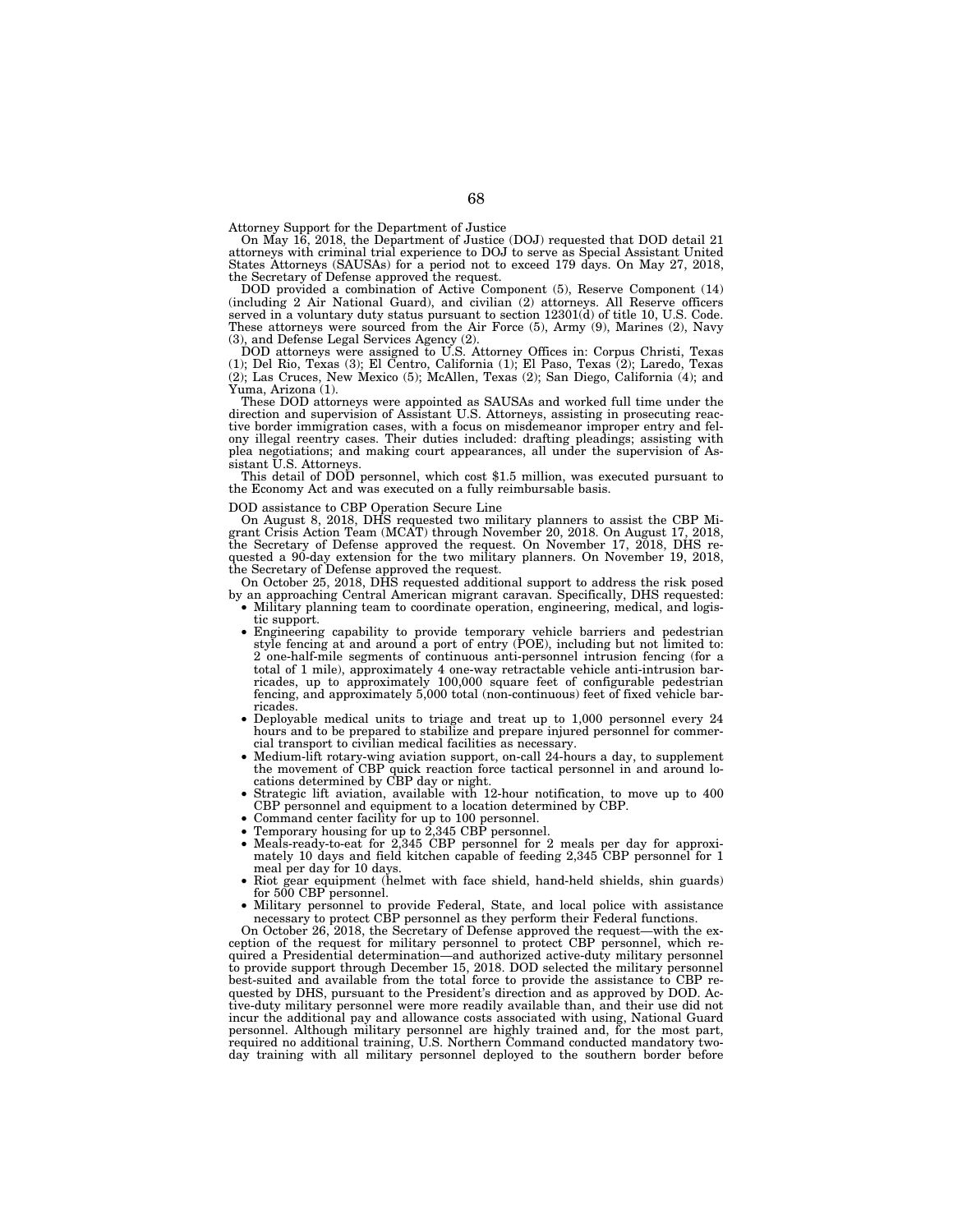those personnel began providing support to CBP. This deployment of military personnel did not, and is not expected to, compromise the ability of the U.S. Armed Forces to respond to other national security threats around the world.

On November 14, 2018, DHS requested that DOD emplace an additional 26 miles of concertina wire at designated locations outside the POE buffer zones. DHS remained responsible to address environmental compliance for all areas of installation and the necessary access to land. On November 16, 2018, the Secretary of Defense

approved the request and authorized the support through December 15, 2018. On November 15, 2018, DHS requested DOD assistance with medical evaluations, and, if needed, urgent medical care of migrants referred by CBP to DOD deployed medical units at up to three POEs, or port extensions, along the U.S. Southwest border. DOD medical personnel also were to evaluate, treat, or refer migrants identified by CBP with potential or suspected conditions or infectious diseases that pose a public health risk. Once evaluated and treated for urgent medical conditions, or suspected conditions or infectious diseases, migrants either were to be returned to CBP for processing or to be transferred by CBP to local c CBP remained responsible for escorting migrants to and from the DOD medical units, and during transportation to and from local civilian health facilities. CBP also remained responsible for providing interpreters for migrants who were to be evalu-ated or treated by DOD medical personnel. On November 16, 2018, the Secretary of Defense approved the request and authorized DOD medical assistance through December 15, 2018.

On November 18, 2018, DHS requested that DOD protect CBP personnel performing their Federal functions within property controlled by CBP at or adjacent to<br>one or more designated POEs, as necessary. This DOD military protection would be<br>employed if CBP, other Federal law enforcement personnel, sonnel operating under State command and control, and State and local law enforcement personnel were unable to apprehend or otherwise control migrants or other<br>individuals attempting to enter the United States who threaten sonnel or disrupt the ability of such personnel to perform their Federal functions<br>within property controlled by CBP at or adjacent to a POE. On November 18, 2018,<br>the Secretary of Defense approved the request contingent u tecting CBP personnel were authorized to perform missions that required direct contact with migrants and, at DOD's discretion, might require them to be armed. Decisions regarding arming of DOD personnel and related rules for the use of force were informed by the circumstances of this protection mission and made by DOD, or, in the case of National Guard personnel performing this mission under State control, by the applicable State Governors, and in consultation with CBP. DOD military personnel performing this mission were not to perform civilian law enforcement-type activities, such as arrest, search, and seizure; however, DOD military personnel were authorized to take actions to mitigate hostile actions by migrants against CBP personnel performing their Federal functions within property controlled by CBP at or adjacent to a designated POE, including but not limited to a show of force, crowd control, temporary detention, and cursory search necessary for the protection of CBP personnel. In these circumstances, ''temporary detention'' meant holding individuals for a brief period of time to resolve an imminent threat to the safety and security of CBP or DOD personnel within property controlled by CBP at or adjacent to the designated POE and to effectuate the orderly transfer of such individuals to CBP or other law enforcement personnel as soon as possible (CBP's expectation was that such detention would last seconds to minutes, depending on the situation).

On November 30, 2018, DHS requested an extension of the active-duty military support in CBP Region IX (California and Arizona), with the proviso that, as operationally required, the extended capabilities could be shifted or expanded back into CBP Region VI (New Mexico and Texas) following consultation between DHS and DOD. DHS requested that DOD:

- Maintain medium-lift rotary-wing aircraft capability with accompanying pilots and aviation support personnel to supplement the movement of CBP tactical personnel in and around locations determined by CBP. These aircraft were to perform standard aviation mission profiles, including but not be limited to Quick Reaction Force support, helicopter rope suspension technique/fast rope insertion of QRF personnel, command and control (C2), transport of CBP personnel and mission essential supplies, and casualty evacuation.
- Maintain aviation terminal control and asset de-confliction at CBP designated locations.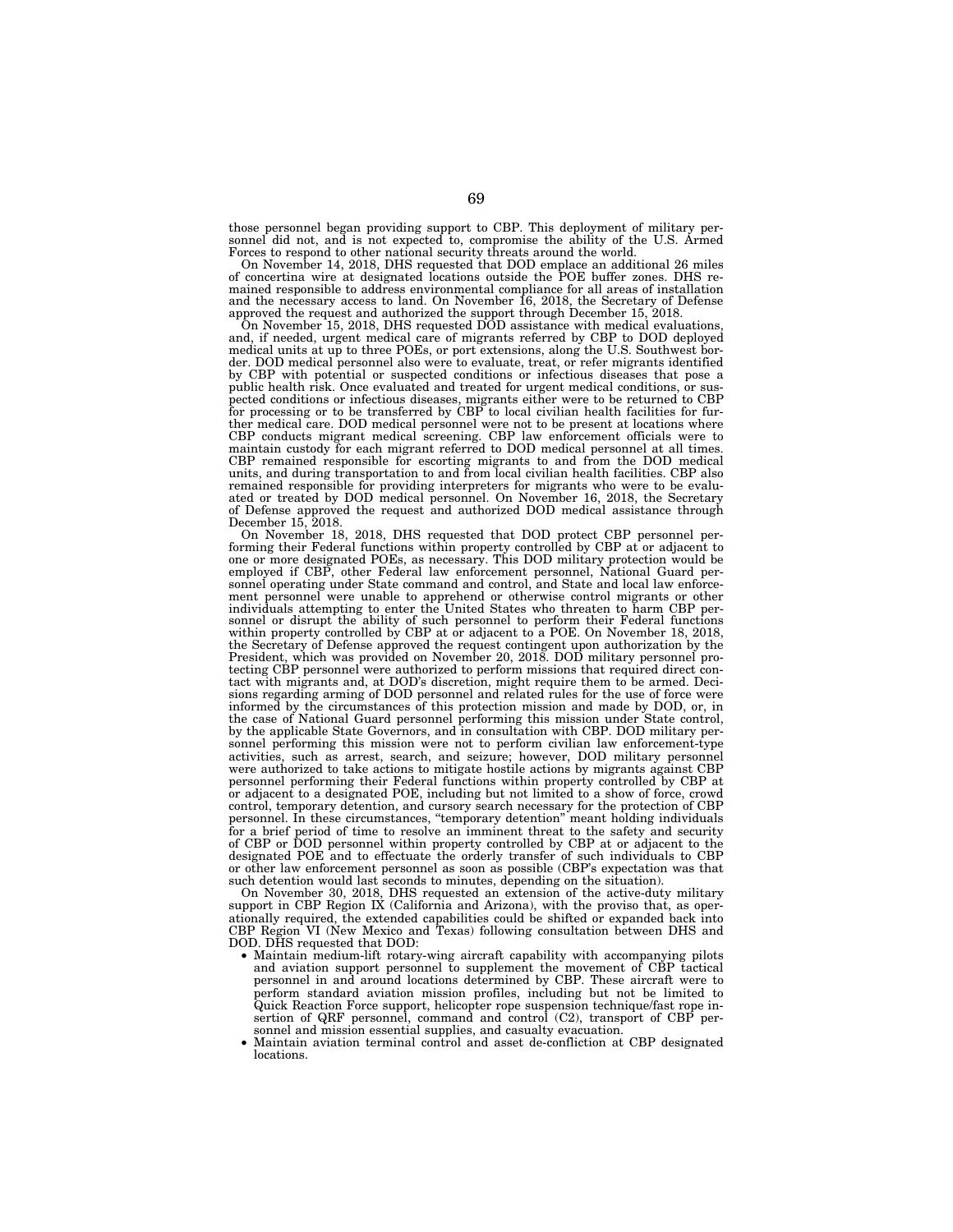- Maintain the fixed-wing capability with accompanying pilots and aviation support personnel to move approximately 50 CBP personnel and equipment to a location determined by CBP within 12 hours following a 48-hour notification.
- Maintain capability at CBP-designated locations to evaluate and treat up to 200 migrants, CBP personnel, and other authorized personnel per day, and to provide emergency casualty care and public health support.
- Maintain Military Police support at CBP-designated locations to protect CBP personnel performing their Federal functions.
- Maintain engineering capabilities at CBP-designated locations to emplace POE barriers, emplace additional hardening measures as required, and maintain POE-hardening structures (including but not limited to fencing, concertina wire, and barriers). In CBP Region IX, maintain engineering capabilities at CBP-designated locations to complete currently agreed-to engineering priorities (if not completed by December 15, 2018). Maintain capability to surge engineering barrier maintenance and repair support to needs that emerge along the border outside of CBP Region IX.
- Maintain temporary housing and/or structures to house up to 500 CBP personnel with associated latrine and shower facilities. CBP was to establish/maintain interagency agreements with appropriate DOD organization.
- Maintain temporary hand receipt of riot gear.

On December 4, 2018, the Secretary of Defense approved the request, extending the support through January 31, 2019, or such time that CBP, in consultation with DHS and DOD, determined that the risk posed by the caravan to CBP personnel performing their Federal functions at POEs affected by the arrival of the caravan was mitigated or reduced to an acceptable level, whichever was earlier.

On December 27, 2018, DHS requested new DOD support. Specifically, in addition to aviation support, which was previously approved by the Secretary of Defense through September 31, 2019, DHS requested: (1) mobile surveillance camera operators to support CBP agents through September 30, 2019; and (2) 150 miles of concertina wire emplacement between the POEs by March 31, 2019. On January 11, 2019, the Secretary of Defense approved the request.

The estimated cost of DOD support to CBP Operation Secure Line through January 31, 2019, is \$132 million. Consistent with the President's direction, including in his April 4, 2018, Presidential memorandum, ''Securing the Southern Border of the United States,'' DOD support is provided on a non-reimbursable basis to the greatest extent legally permissible.

Mr. SMITH. Please provide an accounting of all expenses incurred by the Department of Defense—specified by appropriation, budget activity, and sub-activity group—for all operations and support for DOD and other Federal activities along the southern border. This should include appropriated, working capital, and non-appropriated funds. This list include the granting DOD entity, the receiving Agency or Agencies, as well as type of activity, time period, cost, and whether DOD has or will be reimbursed.

Secretary ROOD. DOD support to CBP Operation Guardian Support commenced on April 7, 2018. As of February 21, 2019, DOD has incurred \$216 million in reported obligations for expenses such as National Guard pay and allowances, applicable per diem costs, Operation and Maintenance support costs, and Operation and Maintenance flying hour costs (\$103M FY 2018; \$113M FY 2019).

| <b>Appropriation</b>                                               | <b>Budget Activity</b>      | <b>ESTITS</b><br><b>Activity</b><br>Gioupr | <b>Sub-Activity Group</b><br>me | FY 2018 & FY 2019<br><b>Amount</b><br>(\$ in Thousands) |
|--------------------------------------------------------------------|-----------------------------|--------------------------------------------|---------------------------------|---------------------------------------------------------|
| <b>National Guard</b>                                              | <b>Reserve Component</b>    |                                            |                                 |                                                         |
| Personnel, Army                                                    | <b>Training and Support</b> | 080                                        | <b>Special Training</b>         | \$163,112                                               |
| <b>National Guard</b>                                              | <b>Reserve Component</b>    |                                            |                                 |                                                         |
| Personnel, Air Force                                               | <b>Training and Support</b> | 080                                        | <b>Special Training</b>         | \$18,668                                                |
| <b>Operation and</b><br>Maintenance, Army<br><b>National Guard</b> | <b>Operating Forces</b>     | 114                                        | Theater Level Assets            | \$16,524                                                |
|                                                                    |                             | 116                                        | Aviation Assets                 | \$17,936                                                |
|                                                                    |                             |                                            | FY 2018 & FY 2019 TOTAL         | \$216,240                                               |

Costs are primarily being reported in the following Budget Sub-Activity Groups (SAGs):

1/ Costs reported by the National Guard Services as of February 21, 2019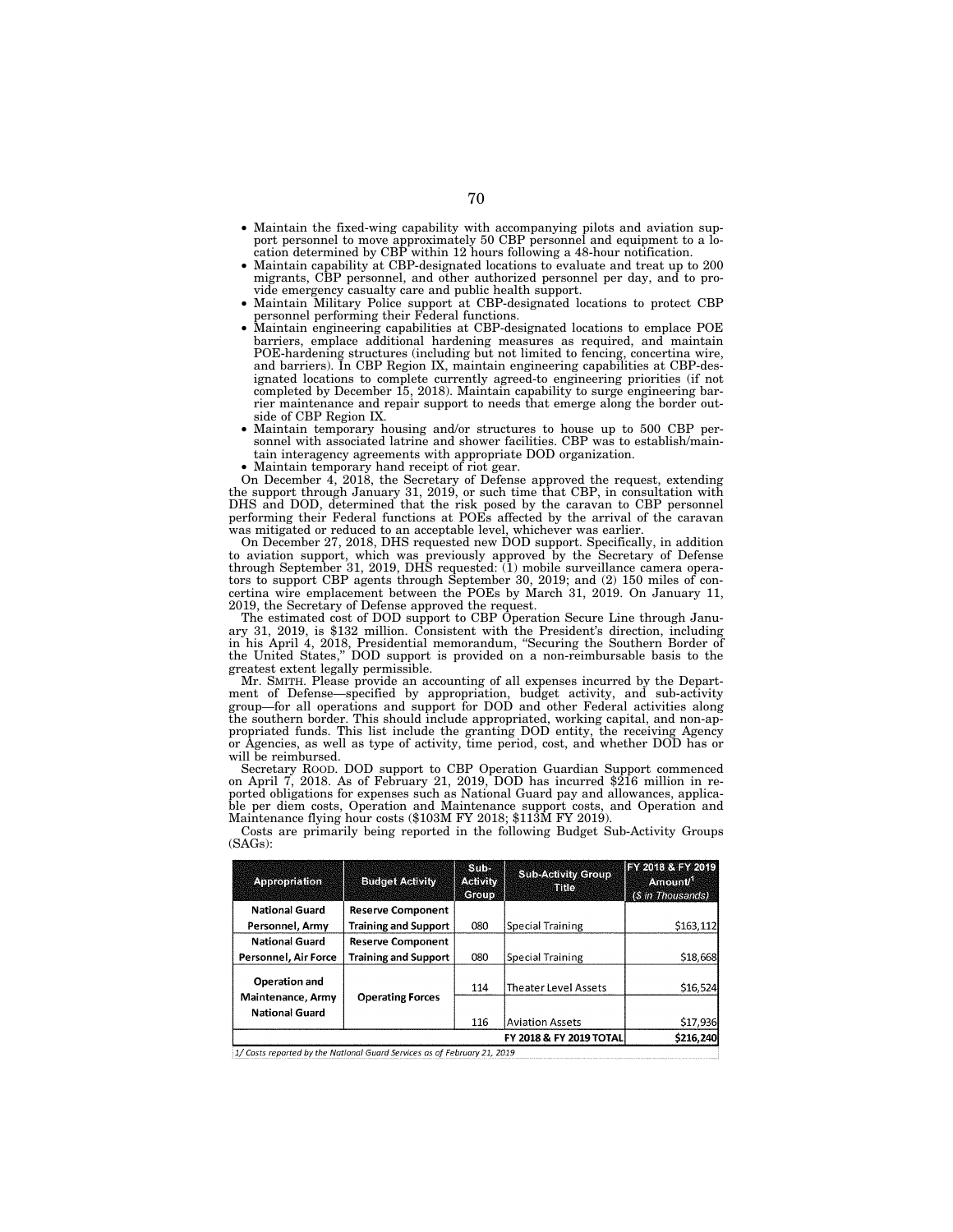DOD support to CBP Operation Secure Line commenced on October 16, 2018, and, as of February 20, 2019, DOD has incurred \$49 million in reported obligations such as personnel subsistence/per diem/lodging/family separation allowance, travel, sup-plies, and transportation. Costs are primarily being reported in the following Budget Sub-Activity Groups (SAGs):

| <b>Appropriation</b>                       | <b>Ettelec</b><br><b>Activity</b> | <b>Subs</b><br><b>Activity</b><br><b>Group</b> | <b>Sub-Activity Group Title</b>                       | FY 2019<br><b>Amount</b><br>(\$ in Thousands) |  |
|--------------------------------------------|-----------------------------------|------------------------------------------------|-------------------------------------------------------|-----------------------------------------------|--|
|                                            | Operating<br>Forces               | 111                                            | <b>Maneuver Units</b>                                 | \$4,069                                       |  |
|                                            |                                   | 112                                            | Modular Support Brigades                              | \$83                                          |  |
|                                            |                                   | 113                                            | <b>Echelons Above Brigade</b>                         | \$12,906                                      |  |
|                                            |                                   | 116                                            | <b>Aviation Assets</b>                                | \$1.845                                       |  |
|                                            |                                   | 121                                            | Force Readiness Operations Support                    | \$13,379                                      |  |
| Operation and                              |                                   | 131                                            | <b>Base Operations Support</b>                        | \$615                                         |  |
| Maintenance,                               |                                   | 133                                            | Management and Operational Headquarters               | \$0.2                                         |  |
| Army                                       | <b>Training and</b>               |                                                |                                                       |                                               |  |
|                                            | Recruiting                        | 321                                            | Specialized Skilled Training                          | \$7                                           |  |
|                                            | <b>Administration</b>             | 422                                            | <b>Central Supply Activities</b>                      | \$4                                           |  |
|                                            | and                               | 423                                            | Logistics Support Activities                          | \$66                                          |  |
|                                            | Servicewide                       | 424                                            | <b>Ammunition Management</b>                          | \$12                                          |  |
|                                            | <b>Activities</b>                 | 437                                            | Other Construction Support and Real Estate Management | \$34                                          |  |
| Operation and                              |                                   |                                                |                                                       |                                               |  |
| Mainentance,                               | <b>Operating</b>                  |                                                |                                                       |                                               |  |
| <b>Marine Corps</b>                        | Forces                            | 1A1A                                           | <b>Operational Forces</b>                             | \$3,556                                       |  |
| Military                                   |                                   |                                                |                                                       |                                               |  |
| Personnel, Air                             |                                   |                                                |                                                       |                                               |  |
| Force                                      |                                   |                                                |                                                       | \$47                                          |  |
|                                            |                                   | 011C                                           | <b>Combat Enhancement Forces</b>                      | \$19                                          |  |
|                                            | <b>Operating</b><br>Forces        | 011R                                           | Real Property Maintenance                             | \$6,902                                       |  |
|                                            |                                   | 011W                                           | Contractor Logistics Support & System Support         | \$600                                         |  |
|                                            |                                   | 011Z                                           | Base Support                                          | \$3,692                                       |  |
|                                            |                                   | 012A                                           | Global C3I & Early Warning                            | \$19                                          |  |
| Operation and<br>Maintenance.<br>Air Force |                                   | 012C                                           | Other Combat Operations Support Programs              | \$8                                           |  |
|                                            |                                   | 015C                                           | Combatant Command Mission Operations - USNORTHCOM     | \$197                                         |  |
|                                            | Mobilization                      | 021A                                           | <b>Airlift Operations</b>                             | \$348                                         |  |
|                                            |                                   | 021D                                           | <b>Mobilization Preparedness</b>                      | \$210                                         |  |
|                                            | Administration                    |                                                |                                                       |                                               |  |
|                                            | and                               |                                                |                                                       |                                               |  |
|                                            | Servicewide                       |                                                |                                                       |                                               |  |
|                                            | <b>Activities</b>                 | 043A                                           | Security Programs                                     | \$1                                           |  |
|                                            | <b>Administration</b>             |                                                |                                                       |                                               |  |
|                                            | and                               |                                                |                                                       |                                               |  |
|                                            | Servicewide                       |                                                |                                                       |                                               |  |
| Defense-wide                               | <b>Activities</b>                 |                                                |                                                       | \$185                                         |  |
| \$48,805<br>FY 2019 TOTAL                  |                                   |                                                |                                                       |                                               |  |

1/Costs reported by the DoD Components as of February 20, 2019

DOD provides support to CBP under available legal authorities, consistent with the April 4, 2018, Presidential memorandum, ''Securing the Southern Border of the United States.'' All DOD costs incurred are on a non-reimbursable basis, to the

greatest extent legally permissible. Presently, the DOD Components providing the personnel and capabilities are re-sponsible for the resulting bills. The DOD Components are leveraging base budget appropriations to pay for the border support mission. To date, the DOD Components have reported costs mainly in Operation and Maintenance and Military Personnel accounts. The DOD Comptroller is reviewing DOD accounts to fund this support with minimal disruption to readiness and other DOD missions. The DOD Comptroller will analyze the reported costs to develop sourcing strategies for potential reprogramming actions, as required, in the context of all DOD requirements.

Mr. SMITH. During your testimony you stated that ''most people just think we are consuming readiness, but we're also producing readiness during those of deployments.'' Please provide specific examples. How is there an overall net gain in readiness for units that support the border mission as it relates to missed home station training, reset, or pre-deployment training? Your testimony referred to the training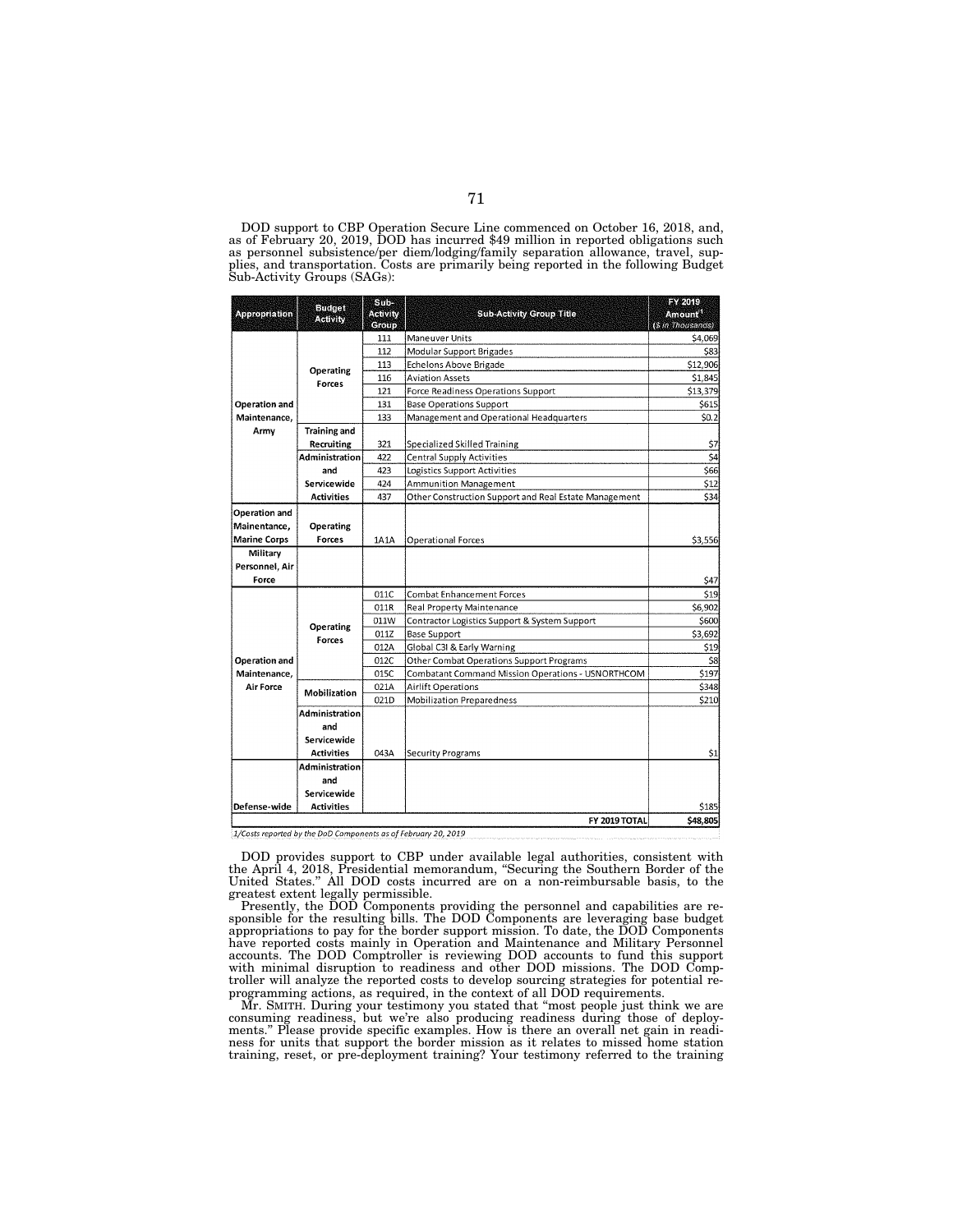specific to Military Police (MPs) and the potential for command and control leadership principles that may get exercised. Please exclude these from your examples.

Admiral GILDAY. In aggregate, the Joint Force's support to the Southwest Border (SWB) mission has not significantly impacted the strategic readiness of the Joint Force, largely because the current Global Force Management (GFM) process enables the Force Providers to source the SWB mission and internally rotate forces in such a way as to mitigate the overall impacts to strategic readiness.

Although the strategic readiness impact to the Joint Force is mitigated, individual unit impacts can be more pronounced. Analysis of unit reporting in the Defense Readiness Reporting System (DRRS) indicates that there have been both increases and decreases to unit-level readiness reporting for those units supporting the SWB mission since October, 2018. It is important to note that short-term unit readiness increases are tempered by decreases caused by both split/partial deployments and missed unit-level training activities.

The instances of unit readiness increases involve units and individuals who are employed in such a way that the assigned mission in support of the SWB aligns with the unit's designed or "Core" wartime mission. Examples of small-unit and individual readiness increases represent instances when the unit, and/or individuals, are able to exercise aspects of their Core Mission Essential Tasks (METs) while conducting the SWB mission. Additional examples of units/individuals who are able to exercise components of their Core-METs include engineering units that are emplacing obstacles and constructing barriers, as well as Quartermaster, Field Feeding Companies (FFCs), who are able to execute tasks that directly link to the unit's Core-METs.

## **QUESTIONS SUBMITTED BY MR. GARAMENDI**

Mr. GARAMENDI. Please provide specific details on which units have been deployed, including those expected to be deployed in the coming weeks, the locations of their deployments, and how this mission is impacting troops' readiness.

Secretary ROOD. As of March 13, 2019, there were approximately 3,999 activeduty military personnel supporting CBP Operation Secure Line. The attached document identifies active-duty military units supporting CBP Operation Secure Line. [The information referred to is classified and retained in the committee files.]

As of March 11, 2019, there were approximately 2,227 National Guard personnel supporting CBP Operation Guardian Support at the southern border of the United States. National Guard personnel from Alabama, Arizona, Arkansas, California, Georgia, Illinois, Indiana, Iowa, Kansas, Kentucky, Michigan, Mississippi, Nebraska, New Hampshire, New Mexico, Ohio, Pennsylvania, South Carolina, South Dakota, Tennessee, Texas, Utah, and West Virginia are currently supporting CBP Operation Guardian Support. The attached document identifies National Guard units supporting CBP Operation Guardian Support. [The information referred to is classified and retained in the committee files.]

DOD, including the Military Services, proactively manages any effects on readiness regardless of mission set by means of diligent and conscientious unit selection, through appropriate mission-assignment processes, and by leveraging training and readiness opportunities when available.

Mr. GARAMENDI. Please provide specific details on which units have been deployed, including those expected to be deployed in the coming weeks, the locations of their deployments, and how this mission is impacting troops' readiness.

Admiral GILDAY. For the complete listing of units, locations, please see classified enclosure (ENCL–A) ENCL–A is the placemat. [The enclosure referred to is classified and retained in the committee files.]

To date, the Joint Force's support to the Southwest Border (SWB) mission has not significantly impacted the strategic readiness of the Joint Force, largely because the current Global Force Management (GFM) process enables the Force Providers to source the SWB mission and internally rotate forces in such a way as to mitigate the overall impacts to strategic readiness.

This assessment is based largely from the overall impacts to the Force Providers. The Army units providing support to the SWB mission are sourced primarily from units outside of Brigade Combat Teams (BCTs), which enables the Army to preserve BCT readiness in support of National Defense Strategy (NDS) priorities. For the Marine Corps, the initial sourcing of Request for Assistance 3 (RFA–3) included a Regimental Headquarters in addition to an Engineer Battalion Headquarters and a Military Police (MP) Company. As of mid-February, the Marine Regimental Headquarters is being replaced by an Army Brigade Headquarters, which will help miti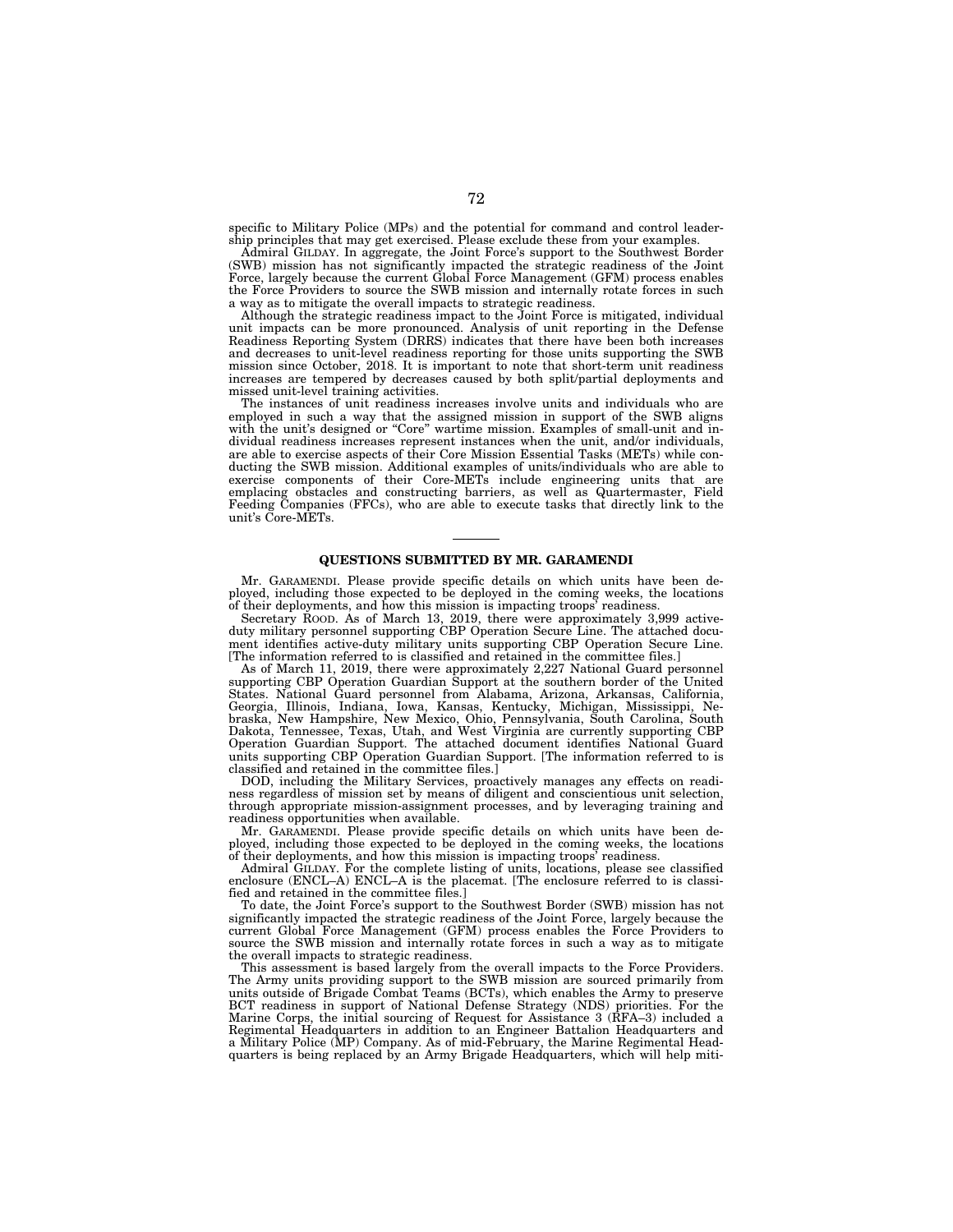gate some of the impacts to training and readiness I Marine Expeditionary Force (I MEF).

Depending on the SWB's continued mission, scope, and duration, an overall readiness decline is possible in training proficiency, equipment readiness and personnel availability, as well as a degradation of available forces to support global commitments. The Joint Staff, in conjunction with OSD and the Force Providers will continue to closely assess these potential impacts.

# **QUESTIONS SUBMITTED BY MR. BROWN**

Mr. BROWN. Mr. Rood, the administration is considering the declaration of a national emergency on the southern border. Yet, the deployment strategy indicates the administration believes the situation is improving. Active duty troop deployment peaked at 5,900 in November 2018 and has since fallen to 2,300 troops currently at the southern border. How does this justify the potential declaration of a national emergency?

Secretary ROOD. On February 15, 2019, the President declared a national emergency because ''[t]he current situation at the southern border presents a border security and humanitarian crisis that threatens core national security interests and constitutes a national emergency." In his proclamation, the President also determined that "[b]ecause of the gravity of the current emergen essary for the Armed Forces to provide additional support to address the crisis.

Mr. BROWN. Mr. Rood, when the deployment was extended to September 2019, DOD stated that troops would be providing ''mobile surveillance camera operations''. I have deep concerns regarding our military conducting surveillance operations on U.S. soil. What authorities are you using to authorize this surveillance and how are you ensuring that the rights of U.S. citizens are protected? Secretary ROOD. Congress has provided DOD with several authorities to detect

and monitor cross-border traffic. For example, section 274 of title 10, U.S. Code, authorizes DOD, in support of civilian law enforcement agencies, to detect, monitor, and communicate the movement of surface traffic outside of the geographic boundary of the United States and within the United States not to exceed 25 miles of the boundary if the initial detection occurred outside of the boundary.

DOD's exercise of such authorities are consistent with the law, including laws protecting the rights of U.S. citizens.

Mr. BROWN. Vice Admiral Gilday, there has been reporting that several overseas deployments—including at least one to Europe—have been impacted by using our military in our own backyards in California, Texas, Arizona, and New Mexico in-stead of where they are trained to operate—abroad and in foreign lands. How many overseas deployments have been impacted by this decision and how has the diversion affected our commitments to our allies?

Admiral GILDAY. No overseas deployment impact reported (confirmed with each of the Force Providers); all impacts reported have been CONUS-based training events and exercises. Accordingly, the Joint Staff assesses that the current Joint Force support to the SWB mission has not affected commitments with allies or partners.

#### **QUESTIONS SUBMITTED BY MS. HOULAHAN**

Ms. HOULAHAN. Please provide an updated list deployed personnel and a map of their location. For any units larger than 10, please describe what their mission is

and what they would be doing if they weren't on the border right now. Secretary ROOD. As of March 13, 2019, there were approximately 3,999 activeduty military personnel supporting CBP Operation Secure Line. The attached document identifies active-duty military units supporting CBP Operation Secure Line. [The information referred to is classified and retained in the committee files.]

As of March 11, 2019, there were approximately 2,227 National Guard personnel supporting CBP Operation Guardian Support at the southern border of the United States. National Guard personnel from Alabama, Arizona, Arkansas, California, Georgia, Illinois, Indiana, Iowa, Kansas, Kentucky, Michigan, Mississippi, Nebraska, New Hampshire, New Mexico, Ohio, Pennsylvania, South Carolina, South Dakota, Tennessee, Texas, Utah, and West Virginia are currently supporting CBP Operation Guardian Support. The attached document identifies National Guard units supporting CBP Operation Guardian Support. [The information referred to is classified and retained in the committee files.]

Military personnel are performing aviation; engineering (e.g., temporary barriers, and emplace concertina wire); communications; fleet maintenance; law enforcement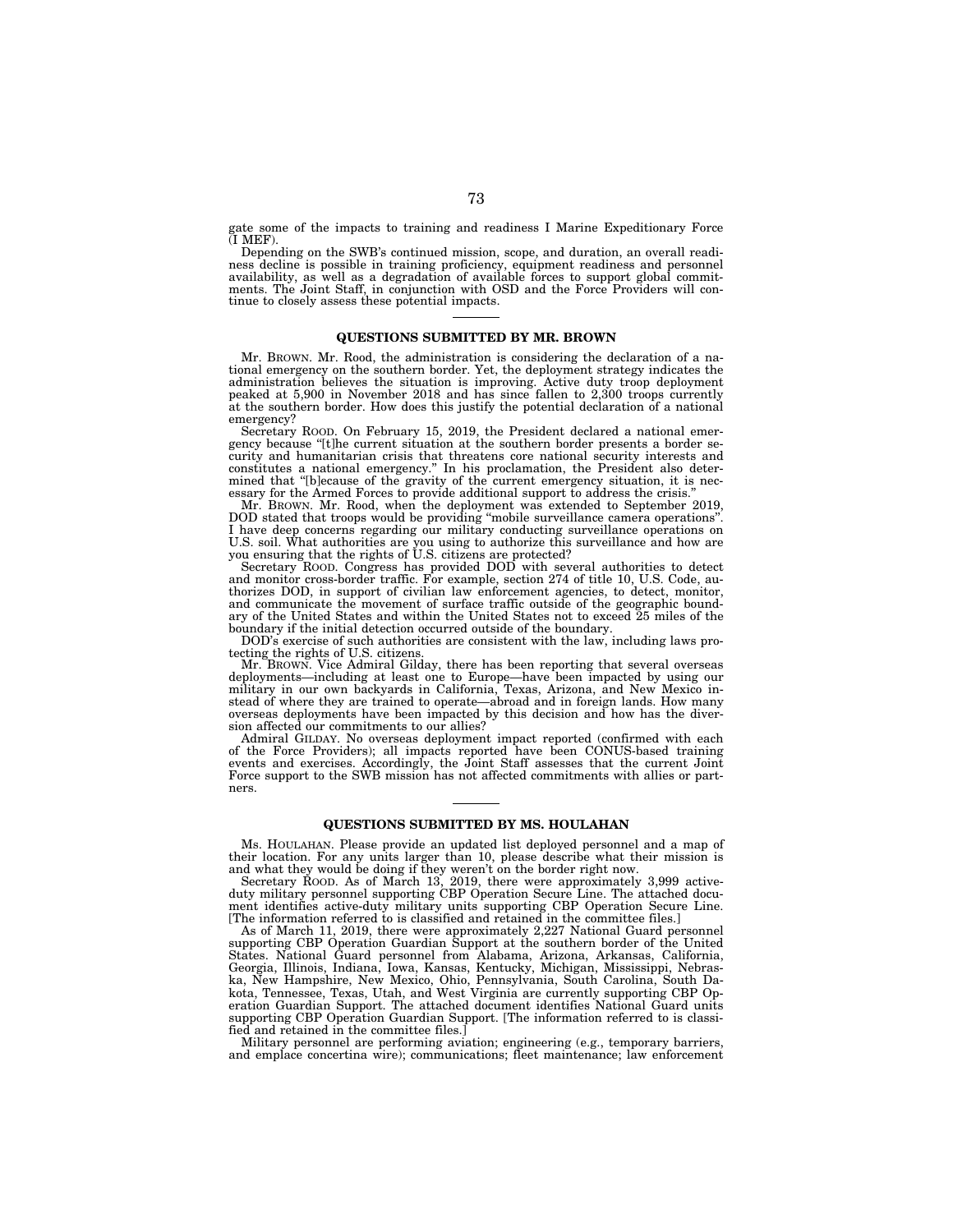information analysis; planning; and detection and monitoring. Additionally, a small number of personnel remain available for emergency response at POEs in California through September 30, 2019. This includes 1 military police platoon and a small number of medics on 48-hour notice and 1 military police company on 7-day Prepared-to-Deploy Order with medics.

Ms. HOULAHAN. Please provide a list of all the units that have been and are cur-rently deployed and also their Defense Readiness Reporting System (DRRS) reports from before and after deployment so that we could understand from a quantitative perspective how their readiness has been affected if it has been positively or negatively.

Secretary ROOD. [Please see the classified enclosure (ENCL–B) for the list of all units and a snapshot of their DRRS reports from October 2018 through the present. ENCL–B is the J35 SWB Product.] [The enclosure referred to is classified and retained in the committee files.]

Ms. HOULAHAN. In some cases, individuals are being deployed from their units separate from their units and we know the units have a finite period at home to train for their next deployment. Are we hurting their home unit training or readiness, are we impeding or impairing individuals' career abilities by deploying in this way? How is the Department capturing the impact of this from a quantitative perspective?

Secretary ROOD. In aggregate, the Joint Force's support to the CBP security mission at the southern border has not affected the strategic readiness of the Joint Force significantly, largely because the current Global Force Management (GFM) process enables the Force Providers to source Joint Force support to CBP at the southern border and internally rotate forces in such a way as to mitigate the overall effects on strategic readiness.

In those cases where readiness may have been affected for units supporting the CBP, many of the reported negative effects are due to partial or split deployments (not the full unit). The issue is that partially deployed, or split-based, units are unable to train effectively to collective standards against their designed mission, which degrades their overall unit readiness. Historical review of reporting for units that experience readiness degradations due to partial deployments for a limited period of time indicates that these units can return to pre-deployed readiness levels fairly quickly. Accordingly, the GFM process enables the Force Providers both to source and rotate units in such a way as to mitigate the overall effects on readiness. The GFM process includes detailed impact statements that clearly articulate risks to both mission and force. These impact statements include effects on readiness, thereby quantitatively capturing the impact of DOD's support of CBP at the southern border.

Ms. HOULAHAN. Title 10, section 276 states that the Secretary of Defense should prescribe regulations to ensure that the provision that any support to law enforcement does not adversely affect the military preparedness of the United States. Are you aware of any directives or policy statements put forth by the department to ensure that any readiness impacts of this border deployment has been mitigated? If so, please provide copies of those policies or directives. If not, why not? How does the Department plan to comply with Section 276?

Secretary Roop. DOD policy in DOD Directive 3025.18, "Defense Support of Civil Authorities (DSCA),'' requires that all requests from civil authorities for assistance be evaluated for effects on readiness. DOD, including the Military Services, proactively manages any effects on readiness regardless of mission set by means of diligent and conscientious unit selection, through appropriate mission-assignment processes, and by leveraging training and readiness opportunities when available. As such, DOD does not anticipate that DOD support to DHS at the southern border will adversely affect the military preparedness of the United States.

DOD Instruction 3025.21, ''Defense Support of Civilian Law Enforcement Agencies,'' establishes that it is DOD policy that ''DOD shall be prepared to support civilian law enforcement agencies consistent with the needs of military preparedness of the United States, while recognizing and conforming to the legal limitations on direct DOD involvement in civilian law enforcement activities.'' DOD Instruction 3025.21 also provides guidance and assigns responsibilities with regards to ''evaluating requests for assistance in terms of effect on military preparedness of the United States.''

The President's January 27, 2017, memorandum, ''Rebuilding the U.S. Armed Forces," established that it is "the policy of the United States to rebuild the U.S. Armed Forces.'' Consistent with this policy, military readiness remains a key DOD priority.

Ms. HOULAHAN. Will the Department seek reimbursement for the deployment of forces to the Southern Border as outlined by 10 USC 277? If so, will the funds from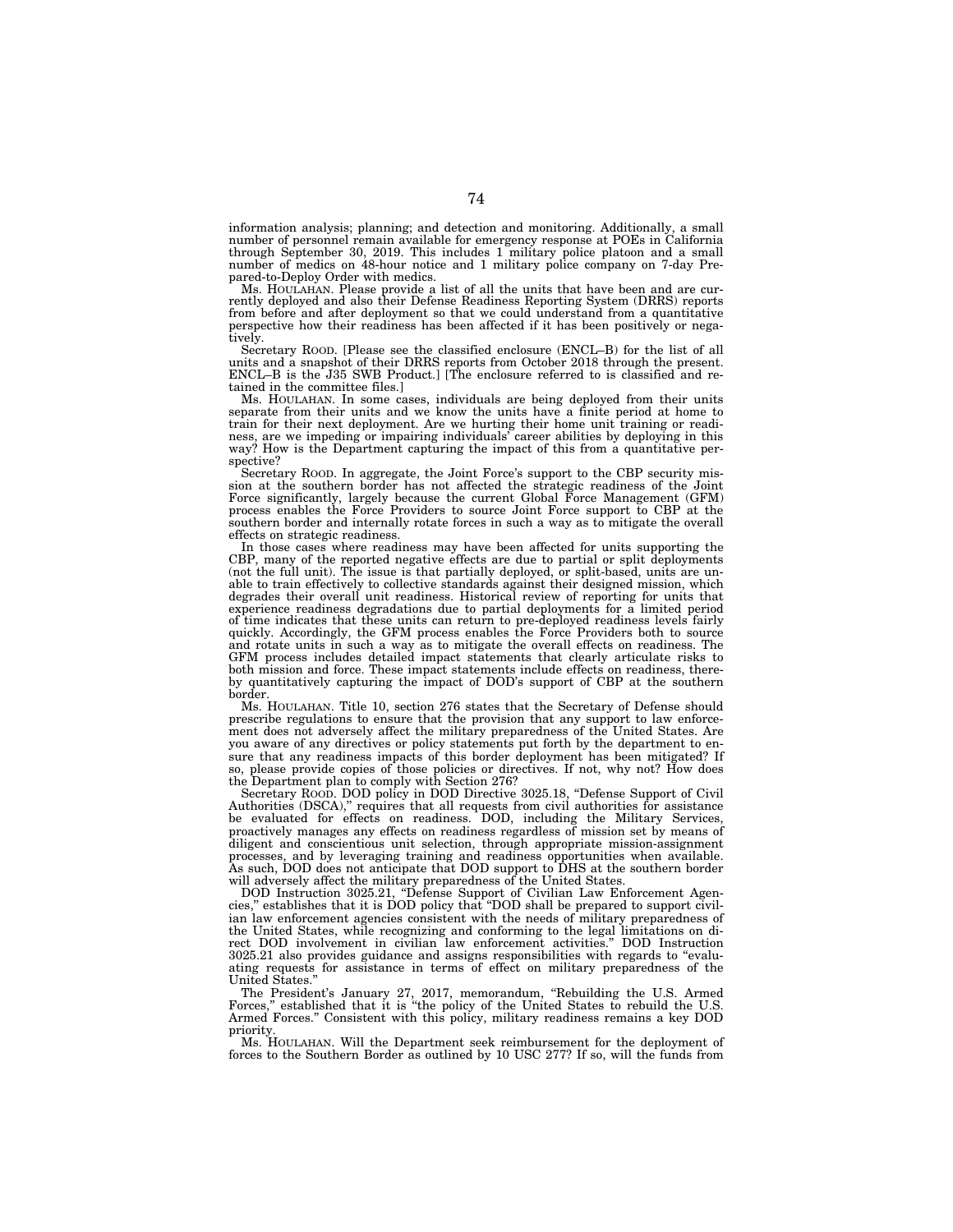the reimbursement used to remediate any readiness challenges with the deployed units?

Secretary ROOD. Consistent with the President's direction, including his April 4, 2018, Presidential memorandum, "Securing the Southern Border of the United States," DOD support is provided on a non-reimbursable basis to t legally permissible. Section 277(c) of title 10, U.S. Code, for instance, authorizes the Secretary of Defense to waive reimbursement for support if such support: (1) is provided in the normal course of military training or operations; or (2) results in a ben-efit to the element of DOD or personnel of the National Guard providing the support that is substantially equivalent to that which would otherwise be obtained from military operations or training. In addition, section 1059 of the National Defense<br>Authorization Act for Fiscal Year 2016 (Public Law 114–92) authorizes the Sec-<br>retary of Defense to provide assistance to U.S. Customs and out reimbursement, for purposes of increasing ongoing efforts to secure the southern land border of the United States.

# **QUESTIONS SUBMITTED BY MR. BACON**

Mr. BACON. Vice Admiral Gilday, in testimony last year Admiral Tidd, Commander of USSOUTHCOM, stated ''threat networks including . . . terrorist supporters and sympathizers ... use common pathways and conduct operations that span the [southern] region and reach deep into our homeland." In your testimony you affirmed this statement adding that you consider the terror threat in the in the Southern Region including number of individuals with known or suspected connections to terrorism detained each year over the previous 5 years by the U.S. or partner governments in Central or South America that pose United States.

Admiral GILDAY. [The information is classified and retained in the committee files.]

### **QUESTIONS SUBMITTED BY MS. ESCOBAR**

Ms. ESCOBAR. Mr. Rood, does the military believe Central American families, who have a right to seek asylum under international and immigration laws, constitute a national emergency? Subsequently, does the military believe that asylum seekers are a threat to national security?

Secretary ROOD. DOD defers to the White House and the Department of Justice to comment on the President's lawful authority to declare a national emergency. DOD support to DHS is being executed pursuant to the President's direction, including in his April 4, 2018, Presidential memorandum, ''Securing the Southern Border of the United States.'' The Secretary of Homeland Security has repeatedly emphasized the nature of the crisis at the southern border.

Ms. ESCOBAR. Mr. Rood, the President, in reference to using the military to build a wall, recently said ''the military wants this to happen''. Can you please respond to the President's comment?

Secretary ROOD. DOD defers to the White House to elaborate on the President's statement.

DOD uses barriers to protect and control access to military installations in the United States and overseas, including areas of active conflict.

According to the Secretary of Homeland Security, border barriers enable the U.S. Border Patrol to cover more border area with fewer agents and to manage more ef-fectively the flow of people entering and exiting the United States.

Ms. ESCOBAR. The President is reportedly considering pulling \$3.6 billion in mili- tary construction funds and \$3 billion in Pentagon civil works funds to build a wall. This sets a terrible precedent for critical dollars for the military to be diverted toward a campaign promise. Mr. Rood, if the President declares a national emergency, how will the military ensure the American people are safe from actual threats to our country?

Secretary ROOD. On February 15, 2019, the President declared a national emergency and invoked section 2808 of title 10, U.S. Code. If the Acting Secretary of Defense determines that barrier construction is necessary to support the use of the armed forces, his selection of military construction (MILCON) projects to be used as funding sources for the emergency MILCON projects would minimize effects on readiness.

Ms. ESCOBAR. Mr. Rood, the Trump administration has repeatedly claimed that terrorists are coming in through the southern border. What data can you share